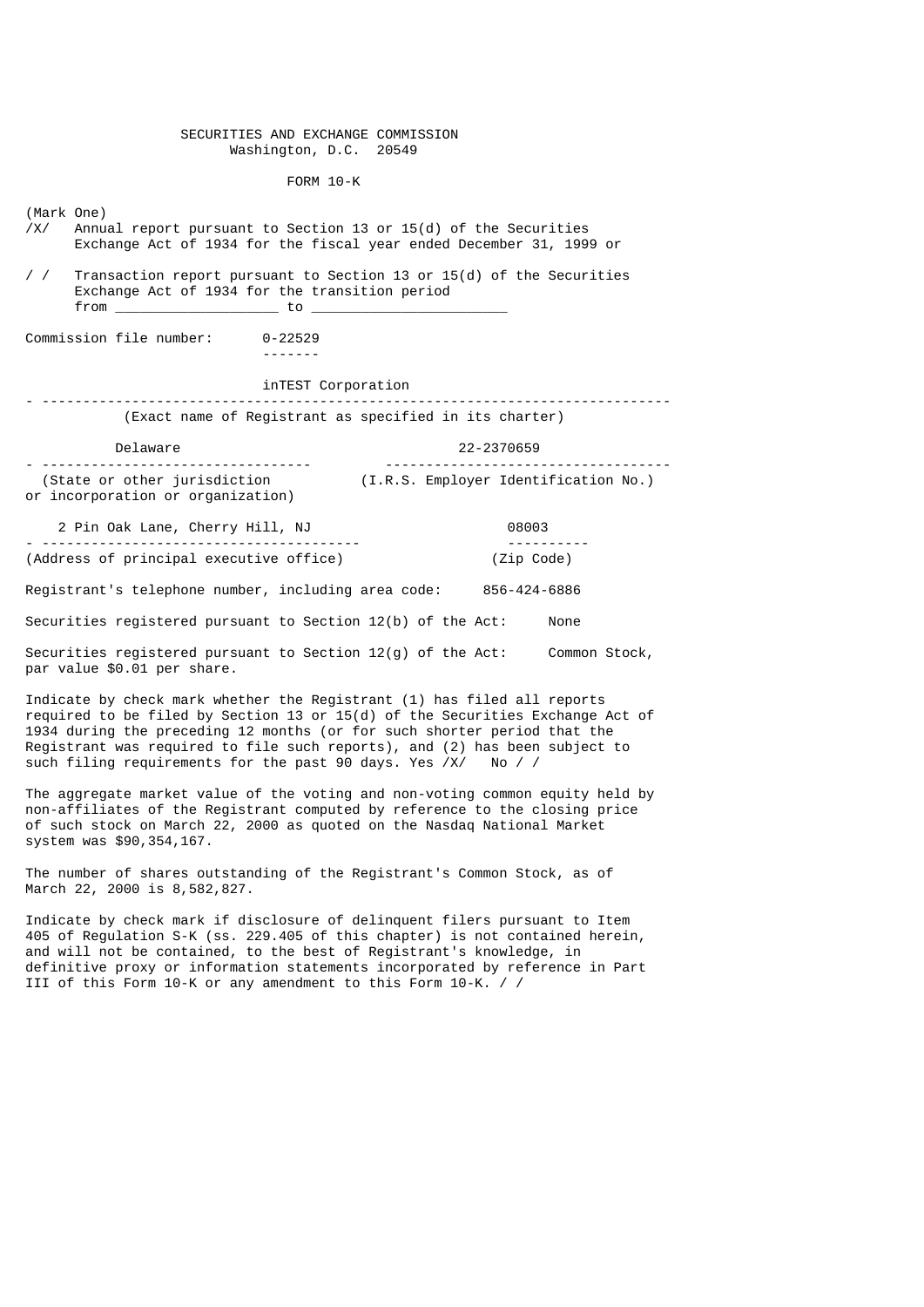# INDEX

| Part I:<br>.           |                                                                                             | Page |
|------------------------|---------------------------------------------------------------------------------------------|------|
| Item 1:                | <b>Business</b>                                                                             | 3    |
| Item 2:                | Properties                                                                                  | 13   |
| Item 3:                | Legal Proceedings                                                                           | 14   |
| Item 4:                | Submission of Matters to a Vote of Security Holders                                         | 14   |
| Part II:<br>- - - -    |                                                                                             |      |
| Item 5:                | Market for Registrant's Common Equity and Related<br>Stockholder Matters                    | 15   |
| Item 6:                | Selected Financial Data                                                                     | 17   |
| Item 7:                | Management's Discussion and Analysis of Financial<br>Condition and Results of Operations    | 18   |
| Item 7A:               | Quantitative and Qualitative Disclosures About<br>Market Risk                               | 23   |
| Item 8:                | Financial Statements and Supplementary Data                                                 | 23   |
| Item 9:                | Changes in and Disagreements with Accountants on<br>Accounting and Financial Disclosure     | 23   |
| Part III:<br>--------- |                                                                                             |      |
|                        | Item 10: Directors and Executive Officers                                                   | 24   |
| Item 11:               | Executive Compensation                                                                      | 24   |
| Item 12:               | Security Ownership of Certain Beneficial Owners and<br>Management                           | 24   |
| Item 13:               | Certain Relationships and Related Transactions                                              | 24   |
| Part IV:<br>--------   |                                                                                             |      |
| Item 14:               | Exhibits, Financial Statement Schedules, and<br>Reports on Form 8-K                         | 24   |
| Signatures             |                                                                                             | 26   |
| Index to Exhibits      |                                                                                             | 27   |
|                        | Index to Consolidated Financial Statements and Consolidated<br>Financial Statement Schedule | 28   |

2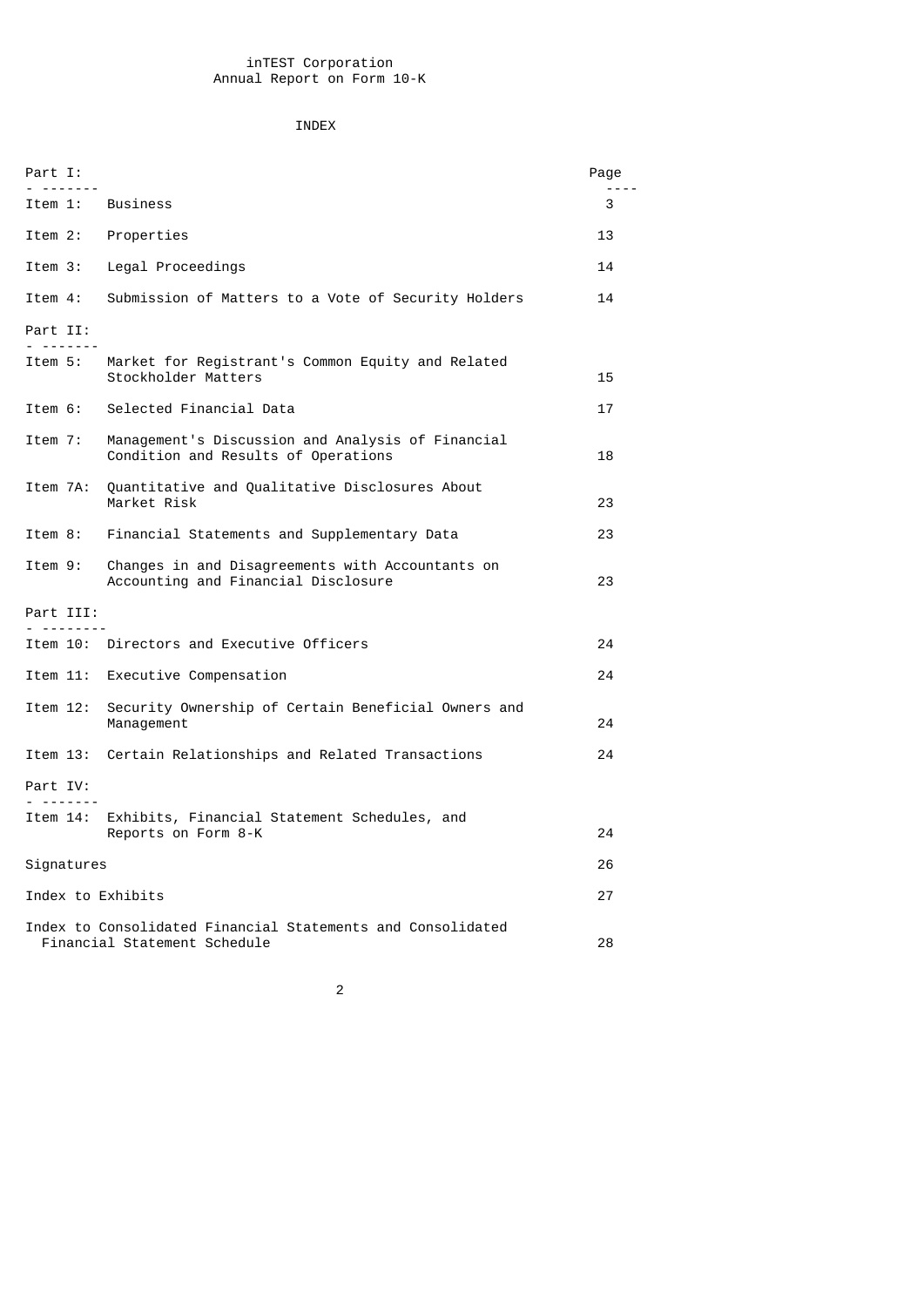PART I: - ------ Item 1. BUSINESS

#### INTRODUCTION - ------------

 On March 9, 2000, we acquired all of the stock of Temptronic Corporation. The acquisition was in the form of a merger of Temptronic into a subsidiary of ours, and was accounted for as a pooling of interests. (The financial statements included in this report do not reflect the acquisition of Temptronic.) Temptronic makes and sells high-performance temperature management products used in the manufacture and testing of integrated circuits, or ICs, and other electronic products. These temperature management products are complementary to the manipulator and docking hardware and tester interface products manufactured by us prior to the merger.

 Although the merger occurred after the period covered by this report, the following discussion of our business is presented on a post-merger, combined basis, except where information is specifically given as of December 31, 1999 (such as in the sections describing "Employees," "Backlog," "Customers," "Patents and Other Proprietary Rights," and "Engineering and Product Development") or as otherwise noted. The portions of this discussion of our business that describe the design, manufacture and marketing of "temperature management products" relate to the business of Temptronic and did not contribute to our results of operations in 1999.

 We are a leading independent designer and manufacturer of test head manipulators, docking hardware, temperature management products and tester interface products. Semiconductor manufacturers use our products in conjunction with automatic test equipment, or ATE, in the testing of ICs. The testing of integrated circuits is an essential step in the IC manufacturing process and comprises a significant percentage of the total cost of manufacturing integrated circuits. We focus on producing high quality products and developing innovative proprietary technologies designed to improve the efficiency and cost-effectiveness of the ATE used in the IC testing process. Our products are used by leading semiconductor manufacturers worldwide.

 We were incorporated in New Jersey in 1981 and reincorporated in Delaware in April 1997. We established inTEST Limited in the U.K. in 1985, inTEST Kabushiki Kaisha in Japan in 1987 and inTEST PTE, Limited in Singapore in 1990. inTEST Limited designs, manufactures and markets our products principally in the European market. inTEST Kabushiki Kaisha acts as a liaison office with Japanese ATE manufacturers and markets our products in Japan. In addition, inTEST Kabushiki Kaisha initiated our business of designing and marketing related tester interface products, including sockets and interface boards. inTEST PTE, Limited designs, manufactures, markets and provides technical support to customers in Southeast Asia. In 1997, we completed our initial public offering. In 1998, we acquired all of the stock of TestDesign Corporation, which expanded our capabilities in the design, manufacture and marketing of tester interface products. As described above, we acquired all of the stock of Temptronic Corporation in the first quarter of 2000.

### IC INDUSTRY BACKGROUND

- ----------------------

#### Overview - --------

 The semiconductor market is a high volume, high growth market characterized by rapid technological change and wide fluctuations in demand. Semiconductor manufacturers generally compete based on product performance and price. Therefore, they seek to maintain high production yields and maximize the utilization of the expensive facilities and capital equipment required in the manufacturing process. The quality of testing during manufacturing directly affects both production yield and efficiency. Accordingly, semiconductor manufacturers seek to use testing processes that optimize the utilization of ATE and floor space dedicated to testing.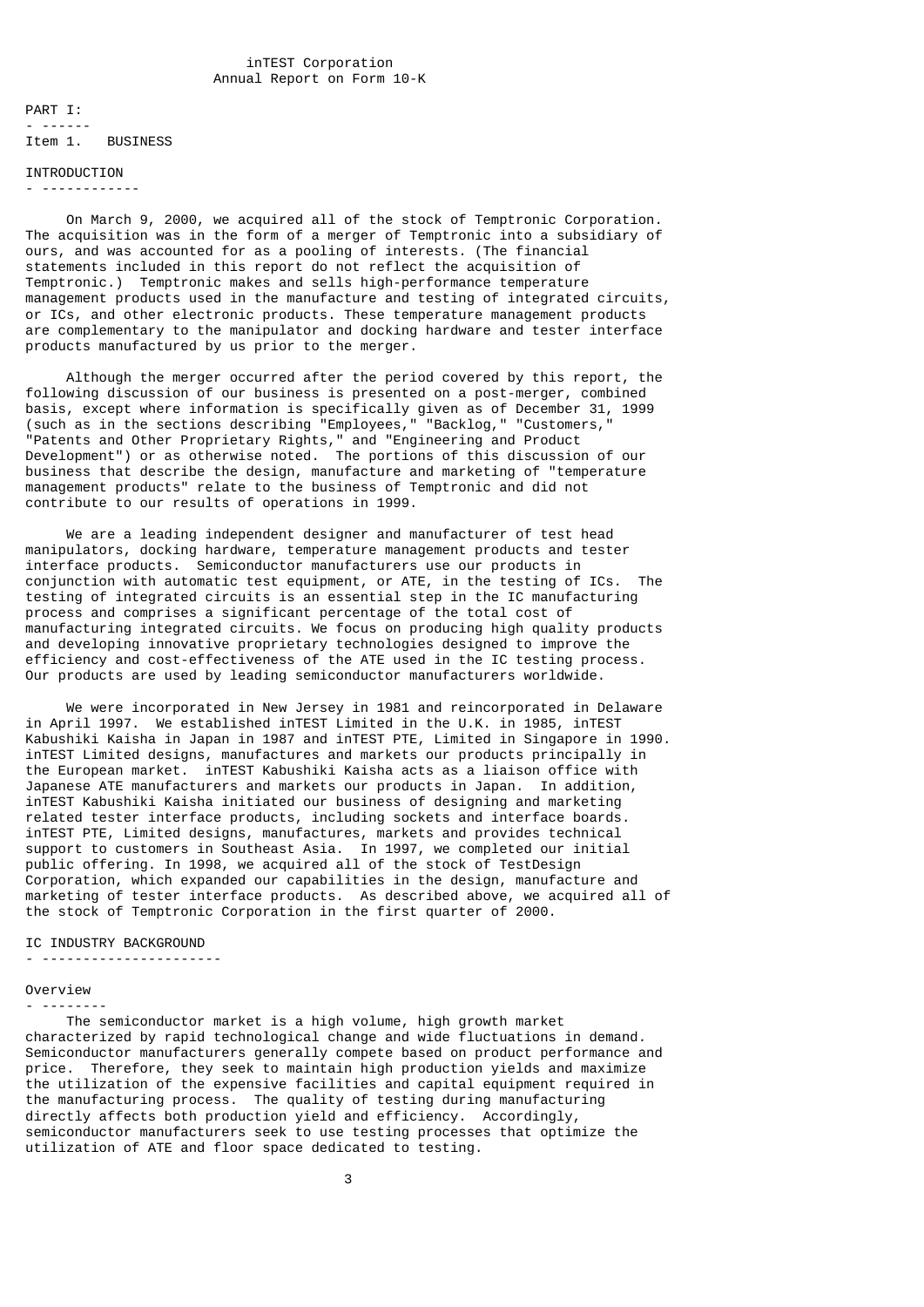The demand for ATE is driven by several factors, including demand for products that incorporate ICs, increasing complexity of ICs and the emergence of new IC technologies. The increasing use of ICs in a variety of consumer products is well recognized, as are the continuing advances in the performance characteristics of ICs. Some of the newer IC technologies include the use of 300 mm wafers in production and system-on-a-chip ("SOC") where digital, analog and memory functions are combined on a single IC. As a result of these and other advances, semiconductor manufacturers must purchase additional ATE to handle the increased production and more sophisticated testing requirements.

 Driven by higher demand for ICs and the emergence of new IC technologies, we believe semiconductor manufacturers will increase their capital expenditures for the expansion and upgrading of their manufacturing operations over the next few years.

## IC Test Process

#### - ---------------

 ICs are the building blocks of modern electronics. Microprocessors, memory chips, telecommunication ICs, digital signal processors and various other types of ICs are used in a variety of products, ranging from complex products such as computers, cell phones, televisions, automobile electronics, digital cameras and DVD players to a simple household lamp dimmer. As electronic products become more intricate, so do the ICs that perform the necessary functions. Manufacturers have continued to seek innovation in the design, architecture and functionality of the ATE used in the testing of ICs because of the need to produce increasingly complex products more efficiently.

 ICs are typically manufactured in multiples of several hundred on a silicon wafer which are later separated or "diced" into individual ICs. Extended leads are then attached to the individual ICs, for later connection to other electrical components, and the ICs are put in a plastic, ceramic or other protective housing. This process step is called "packaging." Wafers are tested before being diced and packaged, to insure that only properly functioning ICs are packaged. This testing step has several names including "front-end test," "wafer test" or "wafer probe." In front-end test, a piece of equipment known as a wafer prober automatically positions the wafer under a "test head," which is connected electronically to a test system. Once the good ICs have been identified, they are packaged. The packaged IC also requires testing, called "back-end test," to determine if it meets design and performance specifications. Packaged ICs are placed into a machine called a handler, which then plugs the packaged ICs into an environmentally-controlled test head, which includes a test socket, for testing.

 Testers range in price from approximately \$500,000 to over \$3.0 million each, depending primarily on the complexity of the IC to be tested and the number of test heads, typically one or two, with which each tester is configured. Probers and handlers range in price from approximately \$100,000 to \$500,000. A typical test floor of a large semiconductor manufacturer may have 100 test heads and 100 probers or 250 handlers supplied by various vendors for use at any one time.

 Test head manipulators facilitate the movement of the test head to the wafer prober in front-end test, and to the handler in back-end test. Docking hardware connects the test head to the wafer prober and handler. Tester interface products provide the electrical connection between the test head and the wafer or packaged IC. Traditionally, temperature management products are used in back-end test to allow a manufacturer to test packaged ICs under the extreme temperature conditions in which the IC may be required to operate. However, inTEST believes temperature-controlled testing will be an increasingly important part of front-end wafer testing as the demand for front-end testing grows.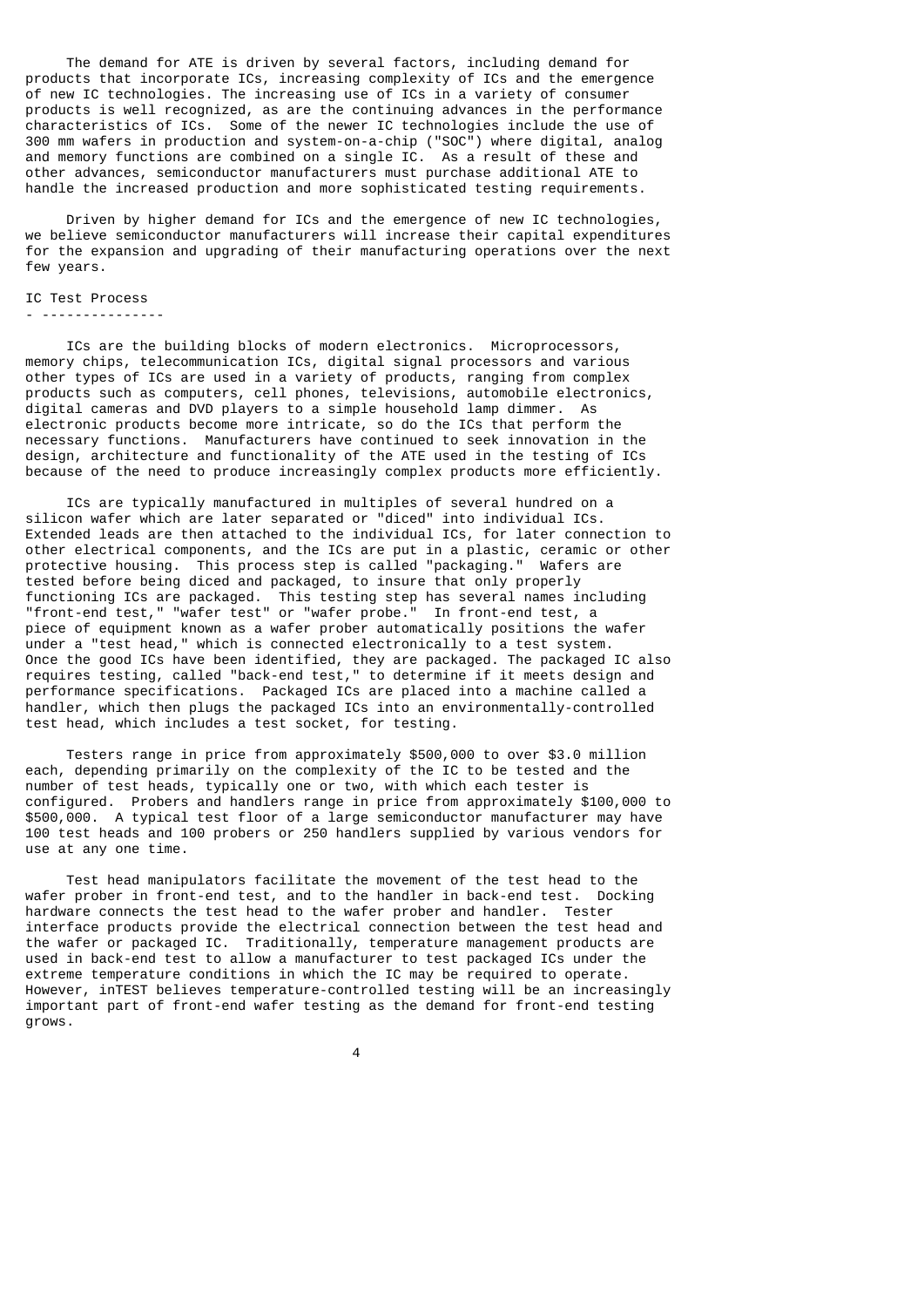Trends in IC Testing - --------------------

 While the basic purpose of testing ICs during production is to identify unacceptable products, a related goal of the semiconductor manufacturer is to perform the test in the most efficient and cost-effective manner possible. To provide testing equipment that can help manufacturers meet this goal, the ATE industry must respond to the following developments:

 Change in Technology. Currently, most semiconductor manufacturers use 150 mm and 200 mm wafer technology. In order to increase throughput and lower IC cost, 300 mm wafer production capability will be needed over the next few years. In addition, end-user applications are demanding ICs with increasingly higher performance, greater speeds, and smaller sizes. ICs that meet these higher standards are more complex and dense. SOC designs are expected to be subject to growing demand in the future. These technology trends have significant implications for the IC testing process, including:

- the need for larger, heavier and more complex test heads;
- higher pin densities;
- increasing test speeds; and
- a new generation of testers for SOC and other technologies.

 Need for Plug-Compatibility and Integration. Semiconductor manufacturers need test methodologies that will perform increasingly complex tests while lowering the overall cost of testing. This can require combining ATE manufactured by various companies into optimally performing systems. Semiconductor manufacturers have to work closely with various test hardware, software, interface and component vendors, therefore, to resolve design and compatibility issues. Independent ATE manufacturers not only have to meet higher product performance requirements, but they must make their products plug-compatible with test equipment manufactured by other vendors.

 Testing under Extreme Conditions. ICs are expected to perform across a wider spectrum of temperature and environmental conditions than ever before. Temperature testing is expected to find an increasing role in front-end, wafer level testing. Creating a uniform thermal profile over much larger areas, as in the case of wafer level testing, represents a significant engineering and design challenge for ATE manufacturers.

 Demand for Higher Level of Technical Support. As IC testing becomes more complex, IC manufacturers are increasingly demanding higher level of technical support on a routine basis. ATE manufacturers must commit greater resources to technical support in order to develop close working relationships with their customers. This level of support also requires close proximity of service and support centers to customers' facilities.

 Cost Reduction through Front-End Testing. As the cost of testing ICs increases, semiconductor manufacturers will continue to look for ways to streamline the testing process to make it more cost-effective. inTEST believes that this factor will lead to more front-end wafer testing.

#### inTEST'S SOLUTIONS - ------------------

 We have focused our efforts on designing and producing only high quality products that provide superior performance and cost-effectiveness. We seek to address a manufacturer's individual needs through innovative, customized designs, use of the best materials available, quality manufacturing practices and personalized service. We design solutions to overcome the evolving challenges facing the ATE industry by providing the following advantages:

 High Performance Technology. Our universal test head manipulators provide six degrees of motion freedom to enable the maximum flexibility with the minimum amount of effort. As a result, our products can be used in virtually any test setting. Our manipulators have kept pace with the rapidly increasing size of test heads, which can weigh up to 900 pounds and are expected to continue to get larger as the required level of testing sophistication increases. Our docking hardware offers precise control over the connection to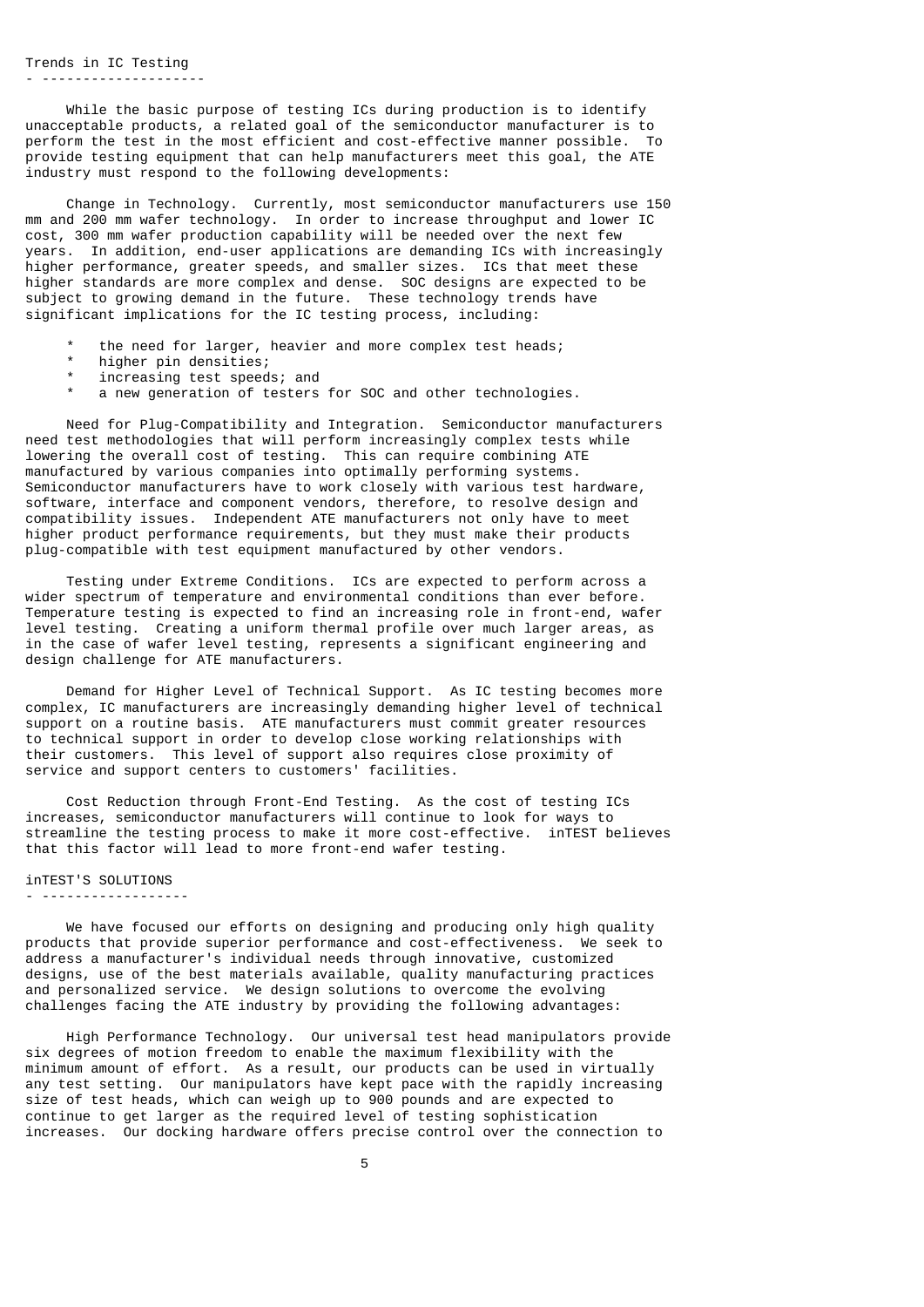test sockets, probing assemblies and interface boards, reducing downtime and minimizing costly damage to fragile components. We believe that these characteristics will become even more important as testing becomes more complicated.

 Broad ATE compatibility. A hallmark of our products has been, and continues to be, compatibility with a wide variety of ATE. Our universal manipulators can handle different test heads produced by different manufacturers. We also design and manufacture docking hardware that can be used with otherwise incompatible ATE. Such an integrated approach to ATE leads to smooth changeover from one tester to another, longer lives for interface components, better test results and lower overall test costs.

 Wafer Level Testing. Our redesigned ThermoChuck\* products can be used for front-end temperature stress screening at the wafer level. This can provide significant cost savings from early identification of IC that will not perform at specified temperatures, thus improving IC production yields as well as product quality and reliability. ThermoChuck products are capable of handling any size wafer, including a 300 mm wafer, for thermal test without causing the wafer distortion that can occur as temperature changes are introduced. In addition, our Pro Dock\* can be used in front-end testing by a single operator to position a test head weighing up to 1,000 pounds. The Pro Dock has a relatively small footprint that significantly increases test floor space utilization. We believe that these characteristics will become even more important as testing becomes more complicated.

 Worldwide Customer Service and Support. We have long recognized the need to maintain a physical presence near our customers' facilities. We have manufacturing facilities in New Jersey, Massachusetts, California, the U.K. and Singapore, and we provide service to our customers from 11 sales and service offices in the U.S., the U.K., Japan, and Singapore. Thus, our engineers are easily accessible to, and can work directly with, our customers from the time we begin developing our initial proposal through the delivery, installation and use of the product by our customer. In this way, we are able to develop and maintain close relationships with our customers.

"ThermoChuck" and "Pro Dock" are registered trademarks of inTEST Corporation.

### inTEST'S STRATEGY

 Our goals are to increase our recognition as the designer and manufacturer of the highest quality products in our markets, and to become a supplier for all of our customers' ATE needs, other than probers, handlers and testers. Our general strategies to achieve these goals include the following:

 Providing technologically advanced solutions. We are committed to designing and producing only the highest quality products which incorporate innovative designs to achieve optimal cost-effectiveness and functionality for each customer's particular situation. Our engineering and design staff are continually engaged in developing new and improved products and manufacturing processes.

 Leveraging strong OEM relationships. Our technical personnel work closely with ATE manufacturers to design tester interface and docking hardware that are compatible with their ATE. As a result, we are often privy to proprietary technical data and information about these manufacturers' products. We believe that because we do not compete with ATE manufacturers in the prober, handler and tester markets, we have been able to establish strong collaborative relationships with these manufacturers that enable us to develop ancillary ATE products on an accelerated basis.

 Continuing our international expansion. Our existing and potential customers are concentrated in certain regions throughout the world. We believe that we must maintain a presence in the markets in which our customers operate. We currently have offices in the U.S., the U.K., Japan, and Singapore, and we will be opening an office in Germany in the near future.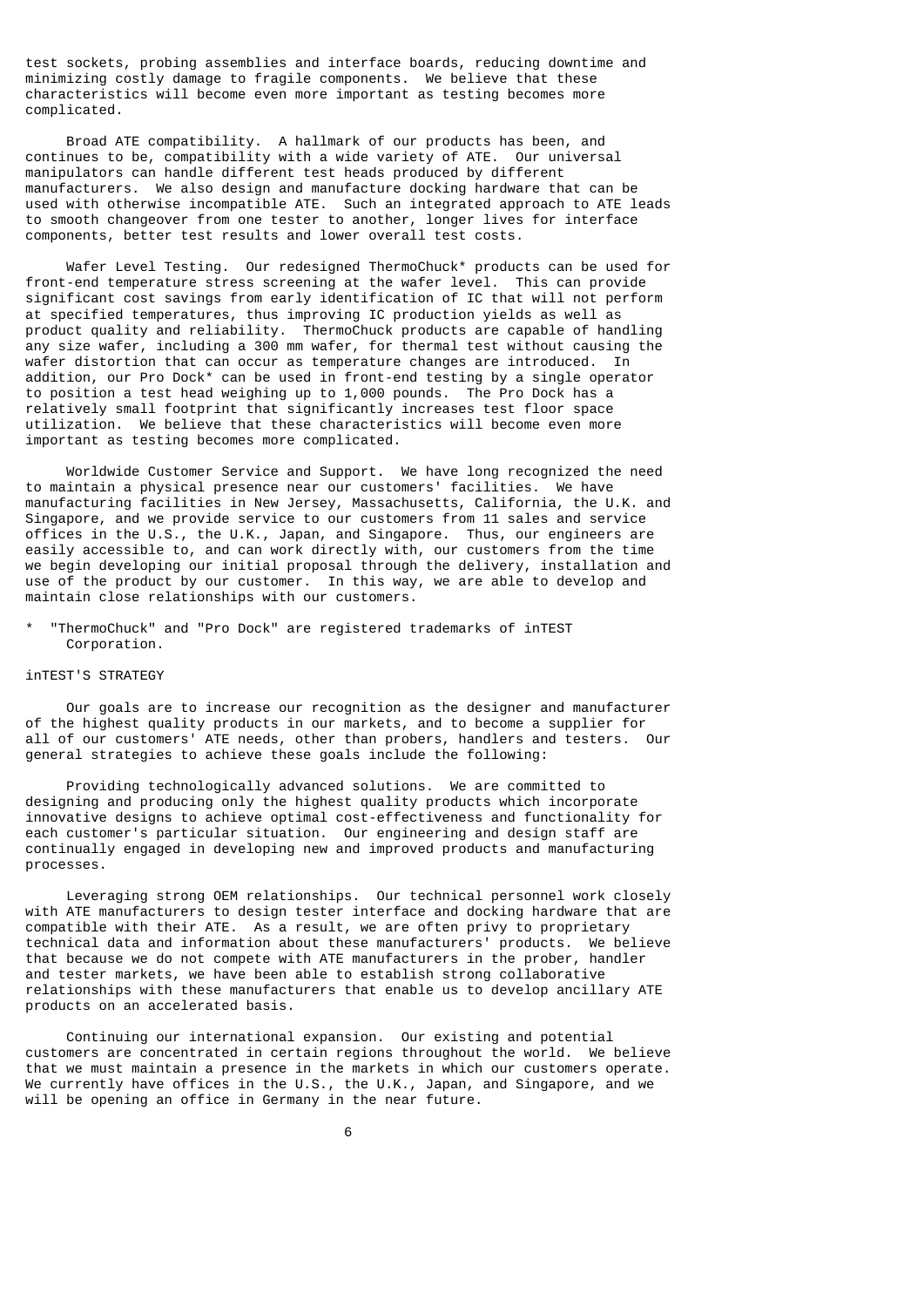Pursuing synergistic acquisitions. A key element of our growth strategy is to acquire businesses, technologies or products that are complementary to our current product offerings. Our TestDesign and Temptronic acquisitions have expanded our line of product offerings and given us the opportunity to market a broader range of products to our customer base. We expect to make acquisitions that will further expand our product lines, enabling us to become a single source supplier to the test floor for a complete selection of equipment compatible with testers, probers and handlers of all manufacturers.

#### OUR PRODUCTS

#### - ------------

 We design and manufacture manipulators, docking hardware, temperature management products and tester interface products, all of which are designed to improve the utilization and performance of ATE used by semiconductor manufacturers in the testing of ICs. Our primary line of manipulators and our docking hardware are used most frequently during back-end testing of specialized packaged ICs. Our temperature management products and tester interface products are used in either front-end or back-end testing of specialized packaged ICs. Specialized ICs include microprocessors, digital signal processing chips, application specific ICs and specialized memory ICs, and are used primarily in the automotive, computer, consumer products and telecommunications industries. Most of our products are custom-designed for our customer's particular combination of ATE. We have designed over 5,000 products, each of which is used to facilitate the use of one or more of over 175 different test heads with one or more of over 30 probers or 300 handlers, all of which are mechanically different models.

Manipulator Products

- --------------------

Universal Manipulators: Our primary line of manipulator products consists of the in2\* Test Head Positioners, which are free-standing universal manipulators. Universal manipulators are manipulators that can hold a variety of test heads and enable the test head to be repositioned for alternate use with any one of several probers or handlers on a test floor. The in2 is distinguished from universal manipulators manufactured by competitors by our innovative, floatinghead design. This design permits a test head weighing up to 900 pounds to be held in an effectively weightless state, so it can be moved manually up or down, right or left, forward or backward and rotated around each axis by an operator using no more than 22 pounds of force. Consequently, an operator can manually reposition the test head by grasping it in his or her hands and gently moving the test head into position to dock with the prober or handler. This same design feature enables the operator to dock the test interface board without causing inadvertent damage to the fragile electrical contacts. As a result, after testing a particular production lot of ICs, a test head held in an in2 manipulator and equipped with our docking hardware can be disconnected quickly and easily and docked to another handler for testing either a subsequent lot of the same packaged IC or to test a different IC. in2 manipulators range in price from approximately \$12,000 to \$100,000.

Dedicated Manipulators: In addition to our free-standing universal manipulators, we manufacture several models of dedicated manipulators. We recently developed a fully-automatic, electrically-powered and microprocessorcontrolled dedicated manipulator we call the Pro Dock. We believe it is the only fully-automatic manipulator which enables a test head to be automatically docked to a prober or handler with the push of one button. The patented, overhead design of the Pro Dock series manipulator uses a powered scissor mechanism to raise and lower a test head to a prober or a top docking handler. This design enables a Pro Dock to dock very large test heads (weight tested to 1,000 pounds). We believe that the Pro Dock series of manipulators will be attractive to semiconductor manufacturers for testing 300 mm wafers and packaged memory ICs because the size of test heads for these wafers and ICs make manual manipulation cumbersome. In addition, we believe that the Pro Dock will enable semiconductor manufacturers to increase floor space utilization of their ATE systems by 25% to 40% over that achieved by other dedicated or universal manipulators because a Pro Dock series manipulator has virtually a zero footprint. We have not yet sold, and do not expect significant sales of, Pro Dock manipulators until demand for 300 mm wafers reach levels warranting significant investment in new testing equipment by semiconductor manufacturers.

\* "in2" is a registered trademark of inTEST Corporation.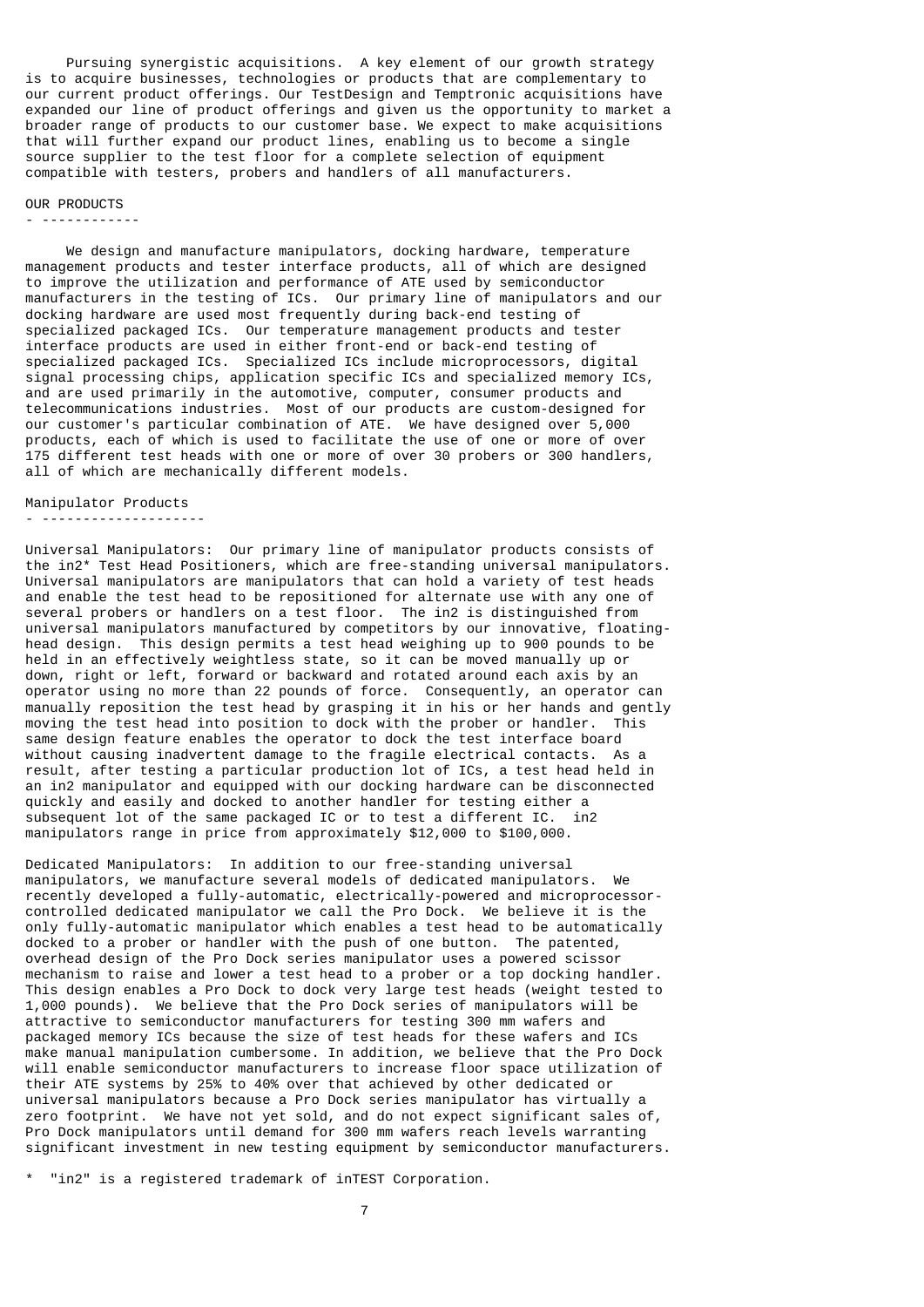## Docking Hardware

- ----------------

 Our docking hardware products mechanically control the delicate interface between the test head's interface board and the prober's probing assembly or the handler's test socket, and protects them from damage as they are brought together, or "docked." A simple cam action docks and locks the test head to the prober or handler, thus eliminating motion of the test head relative to the prober or handler. This minimizes deterioration of the interface boards, test sockets and probing assemblies which is caused by the constant vibration during testing. Our docking hardware is used primarily with floating-head universal manipulators when maximum mobility and inter-changeability of handlers between test heads is required. Our docking hardware enables semiconductor manufacturers to achieve cost savings by improving ATE utilization, improving the accuracy and integrity of test results, and reducing the need to repair or replace expensive ATE interface products.

 Our docking hardware products are distinguished from those offered by competing ATE manufacturers by our ability to make multiple competing brands of test heads compatible with multiple brands of probers and handlers used by a semiconductor manufacturer by only changing interface boards. This is called "plug-compatibility." Plug-compatibility reduces the changeover time required to undock a test head from one handler and dock it to another handler between production lots or when changing the IC type being tested. This enables increased flexibility and utilization of test heads, probers and handlers purchased from various manufacturers. We believe that because we do not compete with ATE manufacturers in the sale of probers, handlers or testers, ATE manufacturers are willing to provide us with the information that is integral to the design of plug-compatible products. Our docking hardware products range in price from approximately \$2,000 to \$12,000.

Temperature Management Products - -------------------------------

 Our temperature management products enable a manufacturer to test a semiconductor wafer or IC over the extreme and variable temperature conditions that can occur in the actual use of the electronic device containing the ICs. Temperature management products must test ICs over a variety of temperature ranges, rapidly shifting between temperature levels, without removing the wafer or IC from its testing environment. Our temperature management products control and quickly change test temperatures, within a range of temperatures specified by the customer.

ThermoChuck Products: Our ThermoChuck precision vacuum platform assemblies contain heating and cooling elements and associated equipment such as temperature controllers, compressors, heaters and dehumidifiers, for quickly changing and stabilizing the temperature of semiconductor wafers prior to their dicing and packaging. Such temperatures can range from as low as -65 degrees Celsius to a high of +400 degrees Celsius. They are incorporated into wafer prober equipment for laboratory analysis and for in-line production testing of semiconductor wafers. The ThermoChuck product line was recently redesigned, and an innovative manufacturing process for the product line was developed. We believe this new design and manufacturing process will improve the reliability and performance of ThermoChuck products. Specifically, new ThermoChuck products stay flatter, remain more level and maintain more uniform temperatures during testing than our previous design. In addition, the new manufacturing process is expected to reduce production costs for these products. We expect to be able to market the redesigned ThermoChuck products during 2000. Our ThermoChuck products range in price from approximately \$14,000 to \$55,000.

en andere andere andere andere andere andere andere andere andere andere andere andere andere andere andere an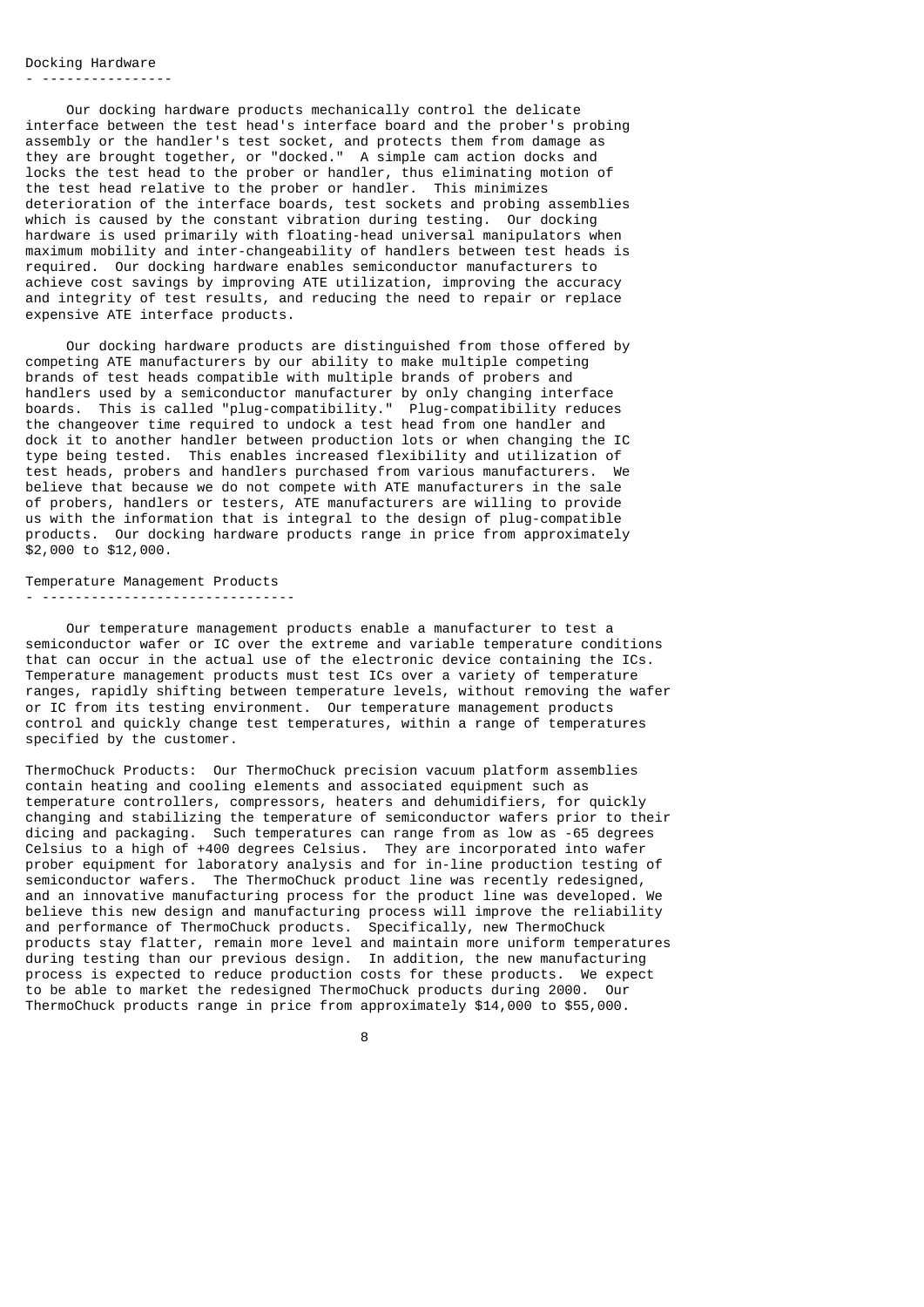ThermoStream\* Products: Our ThermoStream stand-alone temperature management systems use a temperature-controlled air stream to rapidly change and stabilize the temperature of packaged ICs and printed circuit boards. ThermoStreams provide a source of heated and cooled air which can be directed over the component or device under test. ThermoStream products contain heating elements, refrigeration systems, air dryers, and sophisticated computer controls. These systems are capable of controlling temperatures to within 1.0 degree Celsius over a -80 degrees Celsius to +225 degrees Celsius range. Traditionally, our customers used ThermoStream products primarily in engineering, quality assurance and short-run manufacturing environments, however, these products are being used increasingly in longer-run production applications. Our ThermoStream products range in price from approximately \$4,200 to \$36,000.

\* "ThermoStream" is a registered trademark of inTEST Corporation.

Other temperature management products: We also manufacture ancillary temperature management products including temperature-controlled contact probes, temperature-controlled enclosures, and precision temperature platforms.

Tester Interface Products - -------------------------

 We custom design our tester interface products for each application to ensure a secure electrical connection between the tester and the probe card on the prober or the test socket on the handler. Our designs optimize the integrity of the transmitted signal which increases the accuracy of the test data, so our tester interface products can be used with high speed, high frequency, digital or mixed signal interfaces used in testing more complex ICs. Because our tester interface products enable the tester to provide more reliable yield data, our interfaces may also reduce IC production costs. We offer over 200 different types of tester interface products that range in price from \$6,000 to \$46,000.

MARKETING, SALES AND CUSTOMER SUPPORT - -------------------------------------

 We market and sell our products in all markets where semiconductors or ATE are manufactured. North American and European semiconductor manufacturers have located most of their back-end factories in Southeast Asia. The front-end wafer fabrication plants of U.S. semiconductor manufacturers are primarily in the U.S. Likewise, European, Taiwanese, South Korean and Japanese semiconductor manufacturers generally have located their wafer fabrication plants in their respective countries.

Manipulator Products, Docking Hardware and Tester Interface Products: In North America, we sell to semiconductor manufacturers principally through independent, commissioned sales representatives. Sales to ATE manufacturers are handled by our account managers. North American sales representatives also coordinate product installation and support with our technical staff and participate in trade shows. Technical support is provided to North American customers and independent sales representatives by employees based in New Jersey, California, Texas, Arizona, and Oregon.

 In Europe and Japan, we sell to semiconductor and ATE manufacturers through our account managers. In China, Hong Kong, Malaysia, the Philippines, South Korea, Taiwan and Thailand, we sell through independent sales representatives. International sales representatives are responsible for sales, installation, support and trade show participation in their geographic market areas.

 Our account managers are responsible for a portfolio of customer accounts and for managing certain independent sales representatives. In addition, our account managers are responsible for applications engineering, custom product design, pricing, quotations, proposals and transaction negotiations.

Temperature Management Products: In the U.S., we sell to semiconductor manufacturers through thirteen independent sales representative organizations, except in New England and upstate New York where we sell directly through our sales staff. Sales to ATE manufacturers are handled by our direct sales force.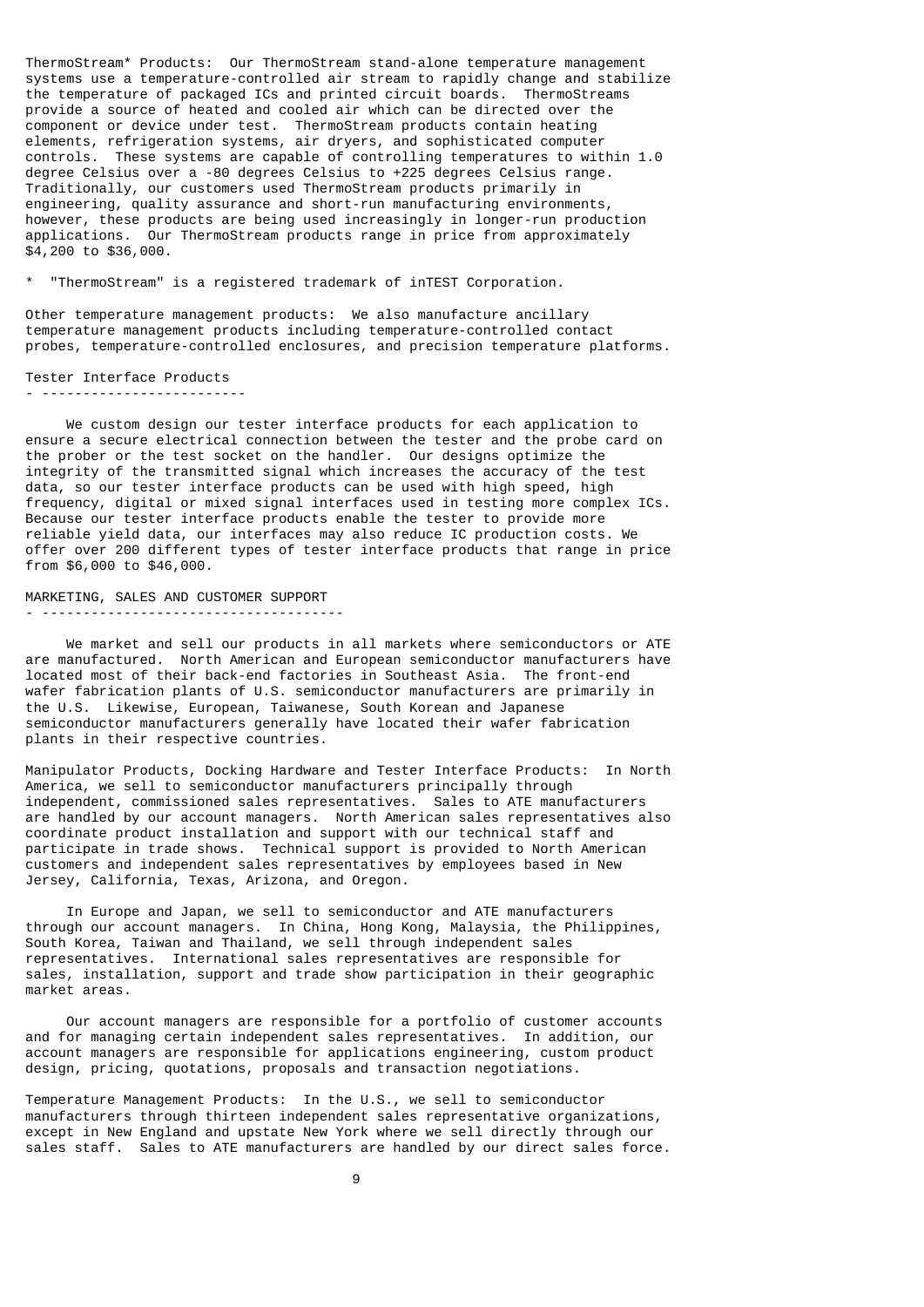We are represented in over 30 countries by 21 distributors. Typically, we sell our products overseas through distributors, except in some countries (India, Israel, Italy and South Korea) where we sell directly to the customer. Almost all of our international distributors have represented us for between five and fifteen years. We visit our distributors regularly and have trained them to sell and service all of our temperature management products.

Post-merger Integration: We believe one of the benefits that may result from the merger of inTEST and Temptronic is the opportunity to combine our sales and distribution efforts. In the several weeks since the merger occurred, we have started the process of cross-training our sales forces, and will continue integrating our sales and marketing teams over the balance of the year.

#### **CUSTOMERS**

- ---------

 We market all of our products to semiconductor manufacturers and ATE manufacturers. In the case of temperature management products, we also market our products to independent testers of semiconductors, manufacturers of electronic products, and semiconductor research facilities. Our products are used by our customers principally in production testing, although our ThermoStream products have been used largely in engineering development and quality assurance. We believe we sell to most major semiconductor manufacturers in the world.

 During 1999, sales to two customers exceeded 10% of our consolidated net revenues (not including the net revenues of Temptronic): Teradyne - 14% and Lucent Technologies - 11%. On a post-merger, pooled basis (that is, including the net revenues of Temptronic), no one customer accounted for more than 10% of our net revenues in 1999.

Our largest customers include:

| Semiconductor Manufacturers | ATE Manufacturers  |
|-----------------------------|--------------------|
|                             |                    |
| Hewlett Packard             | Analog Devices     |
| Lucent Technologies         | I TX               |
| Motorola                    | Teradyne           |
| ST Microelectronics         | Cascade Microtech* |
| Texas Instruments           | Electroglas*       |
|                             | Tokyo Seimitsu*    |
|                             |                    |

\* Sales consist primarily of temperature management products.

#### MANUFACTURING AND SUPPLY

### - ------------------------

 Our principal manufacturing operations consist of assembly and testing at our facilities in New Jersey, Massachusetts, California, the U.K., and Singapore. By maintaining manufacturing facilities and technical support in geographic markets where our customers are located, we believe that we are able to respond more quickly and effectively to our customers' needs. We have recently expanded our manufacturing facilities in California, and will be moving our headquarters, manufacturing and warehouse facility in New Jersey in the third quarter of this year to a larger facility located within half-a-mile of our current facility.

 We assemble most of our products from a combination of standard components and custom parts which have been fabricated to our specifications by either third party manufacturers or our own fabrication operations in New Jersey and California. The manufacturing of ThermoStreams also involves a plating operation which is currently performed in our Massachusetts facility. Our practice is to use the highest quality raw materials and components in our products. The primary raw materials used in fabricated parts are all widely available. Substantially all components are purchased from multiple suppliers. Although certain raw materials and components are purchased from single suppliers, we believe that all materials and components are available in adequate amounts from other sources.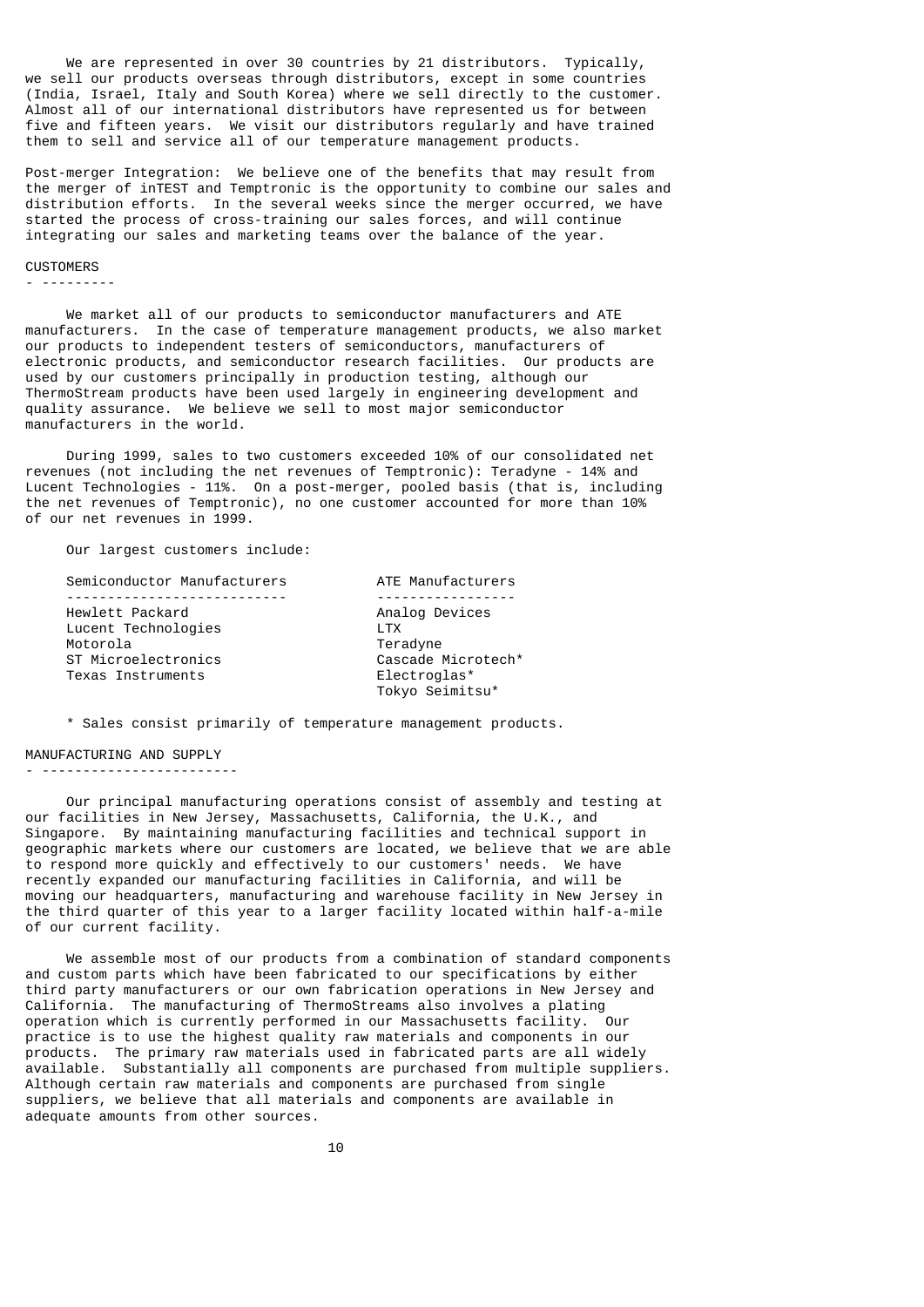We seek to control the quality of raw materials, fabricated parts and components by conducting incoming inspections using sophisticated measurement equipment. This includes testing with coordinate measuring machines in New Jersey, Massachusetts, the U.K. and Singapore, to ensure that products with critical dimensions meet our specifications. Our inspection standards have been designed to comply with applicable MIL specifications and ANSI standards. We have retained a consultant to prepare a quality manual and assist in our application for ISO 9001 certification.

#### ENGINEERING AND PRODUCT DEVELOPMENT

#### - -----------------------------------

 Our success is dependent on our ability to provide our customers with products and solutions that are well engineered, and to design those products and solutions before, or at least no later than, our competitors. As of December 31, 1999, inTEST (exclusive of Temptronic) employed a total of 25 engineers who are engaged full time in engineering and product development. Our practice in most cases has been to assign engineers to work with specific customers rather than on specific products, thereby enabling us to develop the relationships and free exchange of information that is most conducive to successful product development and enhancement.

 We have not historically maintained a separate research and development department or group. Rather, since most of our products are customized, we consider substantially all our engineering activities to be engineering and product development. Temptronic has historically taken a different approach and, as of December 31, 1999, employed 16 engineers and technicians for new product research and development in Newton, Massachusetts. The principal focus of Temptronic's research and development activities during the past several years has been on the design and manufacturing process for the redesigned ThermoChuck.

 inTEST (exclusive of Temptronic) spent approximately \$3.2 million on engineering and product development in 1999, \$1.9 million in 1998, and \$1.7 million in 1997.

### PATENTS AND OTHER PROPRIETARY RIGHTS

#### - ------------------------------------

 As of December 31, 1999, inTEST (exclusive of Temptronic) held 14 U.S. patents and 68 foreign patents and had pending 3 U.S. patent applications and more than 38 foreign applications that cover various aspects of our technology. Our policy is to protect our technology by filing patent applications for the technologies that we consider important to our business. Our U.S. issued patents will expire at various times beginning in 2002 and extending through 2014. We cannot assure you that the U.S. Patent and Trademark Office will issue additional patents on our pending and future applications. Furthermore, any patents now or hereafter owned by us may not be afforded protection against competitors that develop similar technology or products. There are no pending lawsuits or claims against us regarding infringement of any existing patents or other intellectual property rights of others.

 We also rely on trade secrets and unpatentable know-how to protect our proprietary rights. It is our practice to require, as a condition of permanent employment, that all of our employees agree to assign to us all rights to inventions or other discoveries relating to our business made while employed by us. In addition, all employees agree not to disclose any information about us which is private or confidential.

### **COMPETITION**

- -----------

 Our competitors include independent manufacturers, ATE manufacturers and, to a lesser extent, semiconductor manufacturers' in-house ATE interface groups. We compete on the basis of product performance, functionality, reliability, customer service, applications support, price and timely product delivery. We believe that our long-term relationships with the industry's leading semiconductor manufacturers and other customers, and our commitment to and reputation for providing high quality products are important elements in our ability to compete effectively in all our markets.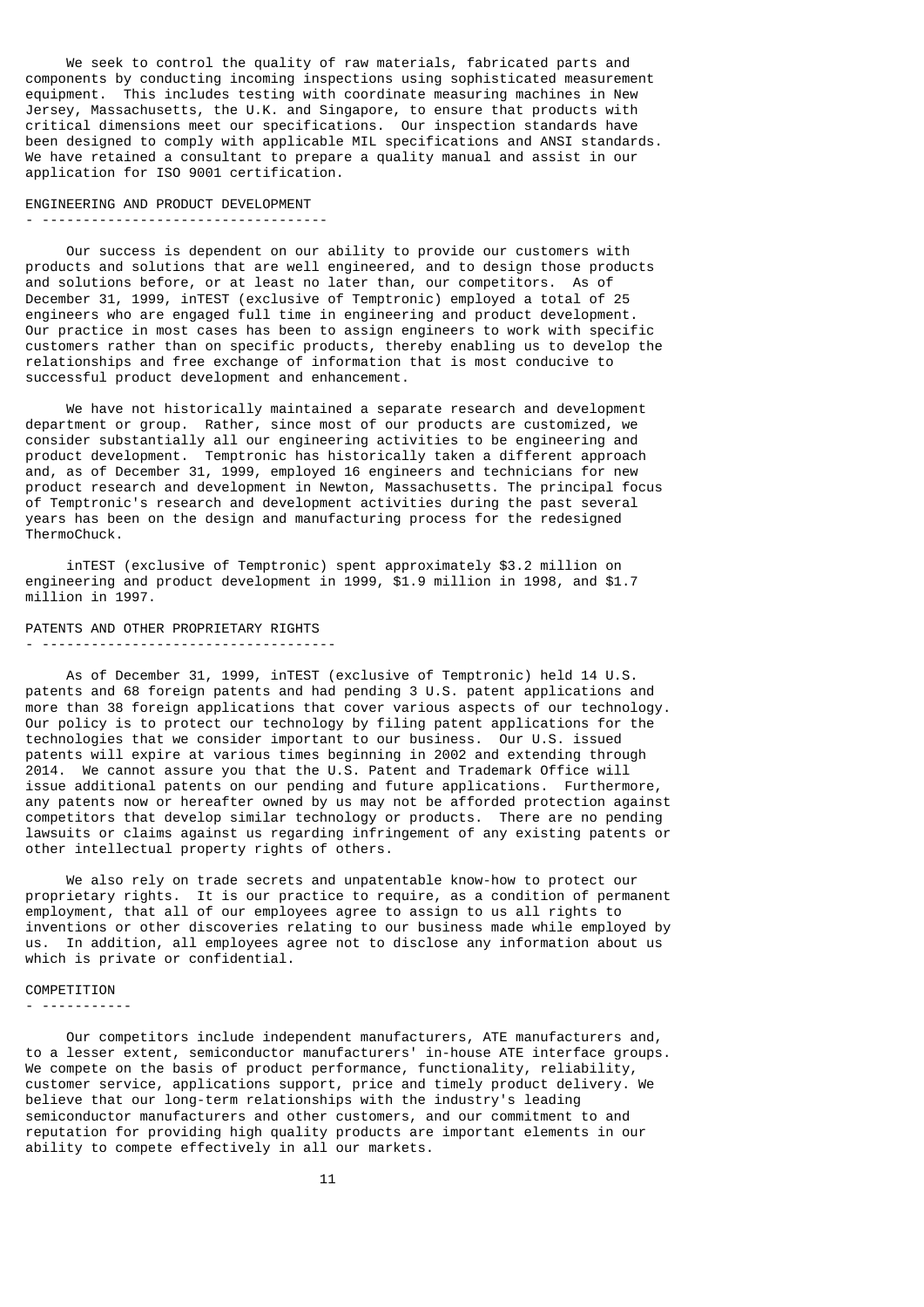The independent manufacturers of docking hardware and manipulators that compete with us include Reid-Ashman Manufacturing and Microhandling GmbH, each of which manufactures docking hardware and manipulators. The manufacturers of ATE that compete with us in the sale of docking hardware and universal manipulators include Credence Systems, LTX, Schlumberger and Teradyne. Some manufacturers of ATE are both our competitors and our customers. Our principal competitors for temperature management products are ERS Elektronik GmbH, Thermonics, Inc. and Trio Tech International. The independent manufacturers of tester interface products that compete with us include Cerprobe Corporation, Synergetix, a division of IDI, and Xandex Corporation. ATE manufacturers that compete with us in the sale of tester interface products include Credence Systems, Electroglas, LTX and Teradyne. In addition, while we do not know the precise number of competitors that sell related ATE interface products, we believe there are at least 20 manufacturers of interface boards and at least five manufacturers of high performance test sockets.

#### **BACKLOG**

- -------

 At December 31, 1999, our backlog of unfilled orders for all products (exclusive of Temptronic's backlog) was approximately \$9.5 million compared with approximately \$3.4 million at December 31, 1998. Our backlog includes customer purchase orders which we have accepted, substantially all of which we expect to deliver in the current fiscal year. While backlog is calculated on the basis of firm purchase orders, a customer may cancel an order or accelerate or postpone currently scheduled delivery dates. As a result, our backlog at a particular date is not necessarily indicative of sales for any future period.

#### EMPLOYEES

#### - ---------

 At December 31, 1999, inTEST (exclusive of Temptronic) employed a total of 164 full time employees, including 64 in customer service and support, 80 in manufacturing operations and 20 in administration. We also had 5 temporary employees, primarily in manufacturing jobs. Substantially all of our key employees are highly skilled and trained technical personnel. None of our employees is represented by a labor union, and we have never experienced a work stoppage. We believe that our relationship with our employees is very good.

 $12$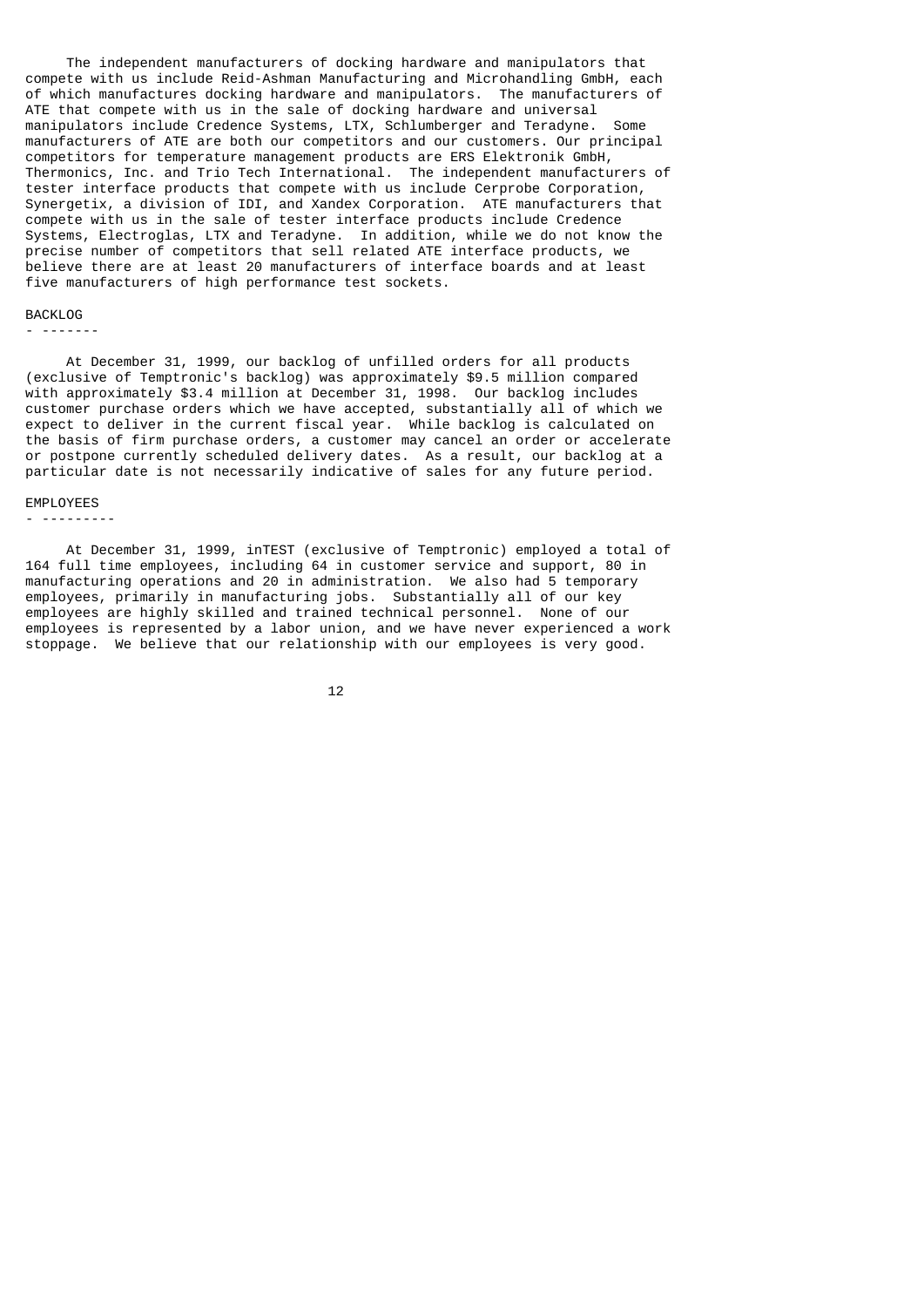## Item 2: Properties

 At December 31, 1999, we leased nine facilities worldwide. We expanded our Singapore and U.K. facilities during 1999, our Sunnyvale, California facility and Japan facilities during the first quarter of 2000, and we plan to move to larger facilities in Cherry Hill, NJ in the second quarter of 2000. The following chart provides information regarding each of the facilities we occupied at December 31, 1999, the facilities occupied by Temptronic at December 31, 1999, and the facilities which we have occupied or signed leases for in the first quarter of 2000. We believe that additional space to meet our current and foreseeable future needs is readily available.

| Location<br>$\begin{array}{cccccccccccccc} \multicolumn{2}{c}{} & \multicolumn{2}{c}{} & \multicolumn{2}{c}{} & \multicolumn{2}{c}{} & \multicolumn{2}{c}{} & \multicolumn{2}{c}{} & \multicolumn{2}{c}{} & \multicolumn{2}{c}{} & \multicolumn{2}{c}{} & \multicolumn{2}{c}{} & \multicolumn{2}{c}{} & \multicolumn{2}{c}{} & \multicolumn{2}{c}{} & \multicolumn{2}{c}{} & \multicolumn{2}{c}{} & \multicolumn{2}{c}{} & \multicolumn{2}{c}{} & \multicolumn{2}{c}{} & \multicolumn{2}{c}{} & \$ | Lease<br>Expiration | Approximate<br>Square Footage<br><u> - - - - - - - - - - - - - -</u> | Principal Uses<br><u>.</u>                                                                                                                                        |
|----------------------------------------------------------------------------------------------------------------------------------------------------------------------------------------------------------------------------------------------------------------------------------------------------------------------------------------------------------------------------------------------------------------------------------------------------------------------------------------------------|---------------------|----------------------------------------------------------------------|-------------------------------------------------------------------------------------------------------------------------------------------------------------------|
| Cherry Hill, NJ(1)                                                                                                                                                                                                                                                                                                                                                                                                                                                                                 | 9/2010              | 80,000                                                               | Future headquarters, design, manufacturing,<br>service and sales - manipulators and<br>docking hardware.                                                          |
| Cherry Hill, NJ(2)                                                                                                                                                                                                                                                                                                                                                                                                                                                                                 | 5/2003              | 28,630                                                               | Headquarters, design, manufacturing, service<br>and sales - manipulators and docking<br>hardware.                                                                 |
| Cherry Hill, NJ(2)                                                                                                                                                                                                                                                                                                                                                                                                                                                                                 | 2/2003              | 11,082                                                               | Warehouse storage space.                                                                                                                                          |
| Cherry Hill, NJ                                                                                                                                                                                                                                                                                                                                                                                                                                                                                    | 8/2004              | 11,000                                                               | Machine shop.                                                                                                                                                     |
| Newton, MA(3)                                                                                                                                                                                                                                                                                                                                                                                                                                                                                      | 8/2001              | 44,000                                                               | Design, manufacturing, service and sales -<br>temperature management products.                                                                                    |
| Sunnyvale, CA                                                                                                                                                                                                                                                                                                                                                                                                                                                                                      | 12/2004             | 18,255                                                               | Design, manufacturing, service and sales -<br>tester interface products.                                                                                          |
| Sunnyvale, CA                                                                                                                                                                                                                                                                                                                                                                                                                                                                                      | 12/2001             | 1,109                                                                | Machine shop.                                                                                                                                                     |
| Sunnyvale, CA                                                                                                                                                                                                                                                                                                                                                                                                                                                                                      | 8/2001              | 1,900                                                                | Storage area. 67% is occupied by subtenant.                                                                                                                       |
| San Diego, CA(3)                                                                                                                                                                                                                                                                                                                                                                                                                                                                                   | 5/2002              | 1,604                                                                | Design, manufacturing, service and sales -<br>temperature management products.                                                                                    |
| Thame, UK                                                                                                                                                                                                                                                                                                                                                                                                                                                                                          | 12/2005             | 4,600                                                                | Design, manufacturing, service and sales -<br>manipulators and docking hardware.                                                                                  |
| Surrey, UK(3)                                                                                                                                                                                                                                                                                                                                                                                                                                                                                      | 12/2001             | 1,200                                                                | Service and sales - temperature management<br>products.                                                                                                           |
| Singapore                                                                                                                                                                                                                                                                                                                                                                                                                                                                                          | 4/2001              | 3,077                                                                | Design, manufacturing, service and sales -<br>manipulators, docking hardware and certain<br>tester interface products, including<br>sockets and interface boards. |
| Kichijoji, Japan(4)                                                                                                                                                                                                                                                                                                                                                                                                                                                                                | Upon<br>notice      | 1,200                                                                | Design, service and sales - manipulators,<br>docking hardware and certain tester<br>interface products, including sockets and<br>interface boards.                |
| Tokyo, Japan(5)                                                                                                                                                                                                                                                                                                                                                                                                                                                                                    | 3/2002              | 1,932                                                                | Design, service and sales - manipulators,<br>docking hardware and certain tester<br>interface products, including sockets and<br>interface boards.                |

<sup>(1)</sup> Lease to commence September 2000.

- -------

<sup>(2)</sup> These leases will be terminated upon occupancy of the new headquarters.

<sup>(3)</sup> Facility occupied by Temptronic.

<sup>(4)</sup> Lease terminated March 2000.

<sup>(5)</sup> Lease commenced March 2000.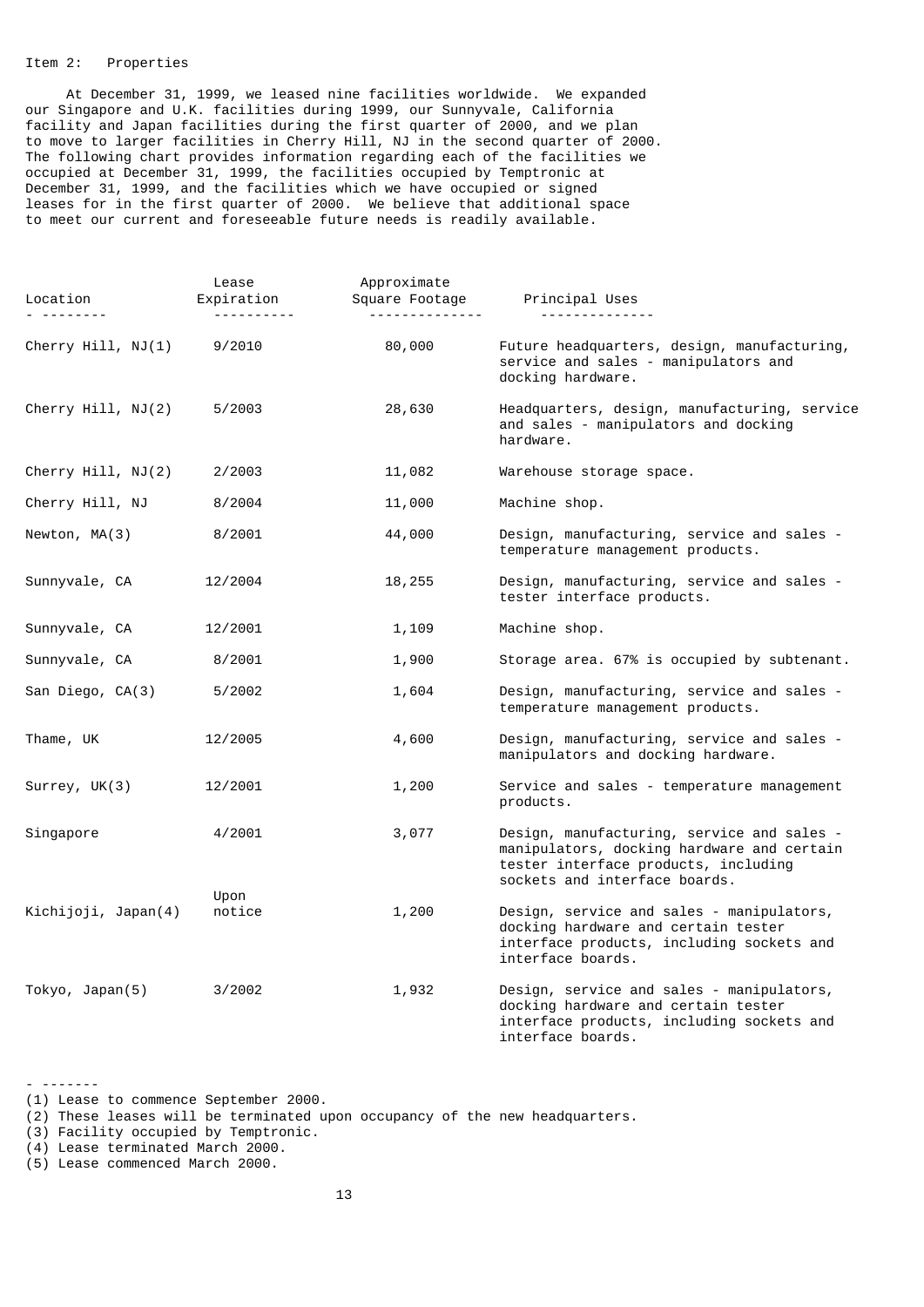### Item 3: Legal Proceedings

 On April 16, 1999, inTEST and its subsidiary, inTEST IP Corp., which holds title to all Company intellectual property, filed suit in the Federal District Court in Wilmington, DE against Reid-Ashman Manufacturing, Inc., the defendant, for infringement of a United States patent held by inTEST. The patent is referred to as the 815 Patent. The invention disclosed and claimed in the 815 Patent is directed to a system for positioning and docking a heavy electronic test head of a test system with respect to an electronic device handler. The system is used in the automatic testing of IC's and other electronic devices. inTEST sells products covered by the 815 Patent worldwide.

 As alleged in the complaint, the defendant began manufacturing, offering to sell, and selling products as early as 1991 that, without license, infringed upon claims of the 815 Patent. The complaint asks the court to enjoin the defendant from further acts of infringement, including the acts of manufacturing, using, offering for sale, selling and importing positioner systems that embody the invention claimed in the 815 Patent. The complaint also asks the Court to award inTEST damages, including lost profits. Alleging that the defendant's infringement is and has been deliberate, willful, and wanton, with knowledge of inTEST's patent rights, the complaint asks the Court to award increased damages up to three times the amount assessed. The complaint also seeks an award of interest, costs and reasonable attorney fees.

 The presiding judge has attempted to facilitate a settlement through mediation. Discovery has begun in parallel with the mediation process. The Court granted the defendant's motion for partial summary judgment, ruling that damages for infringement of claims 3 through 9 of the 815 Patent can only be obtained for products that infringe after the date when the reexamination proceedings were completed. The parties continue to negotiate in an effort to settle the litigation. To date, however, the negotiations have been unsuccessful. All legal fees incurred in connection with this matter have been expensed.

### Item 4: Submission of Matters to a Vote of Security Holders

No matters were submitted to a vote during the fourth quarter of 1999.

 During the first quarter of 2000, a Special Meeting of Shareholders was held on March 9, 2000 for the purpose of considering and voting upon the proposal to approve the merger agreement among inTEST, Temptronic Corporation and one of our wholly-owned subsidiaries.

 The number of votes cast for or against as well as the number of abstentions and broker non-votes for the above proposal were as follows:

| For       | Against | Abstentions | Broker Non-Votes |
|-----------|---------|-------------|------------------|
|           |         |             |                  |
| 5,445,958 | 450     | 200         | Θ                |

 $14$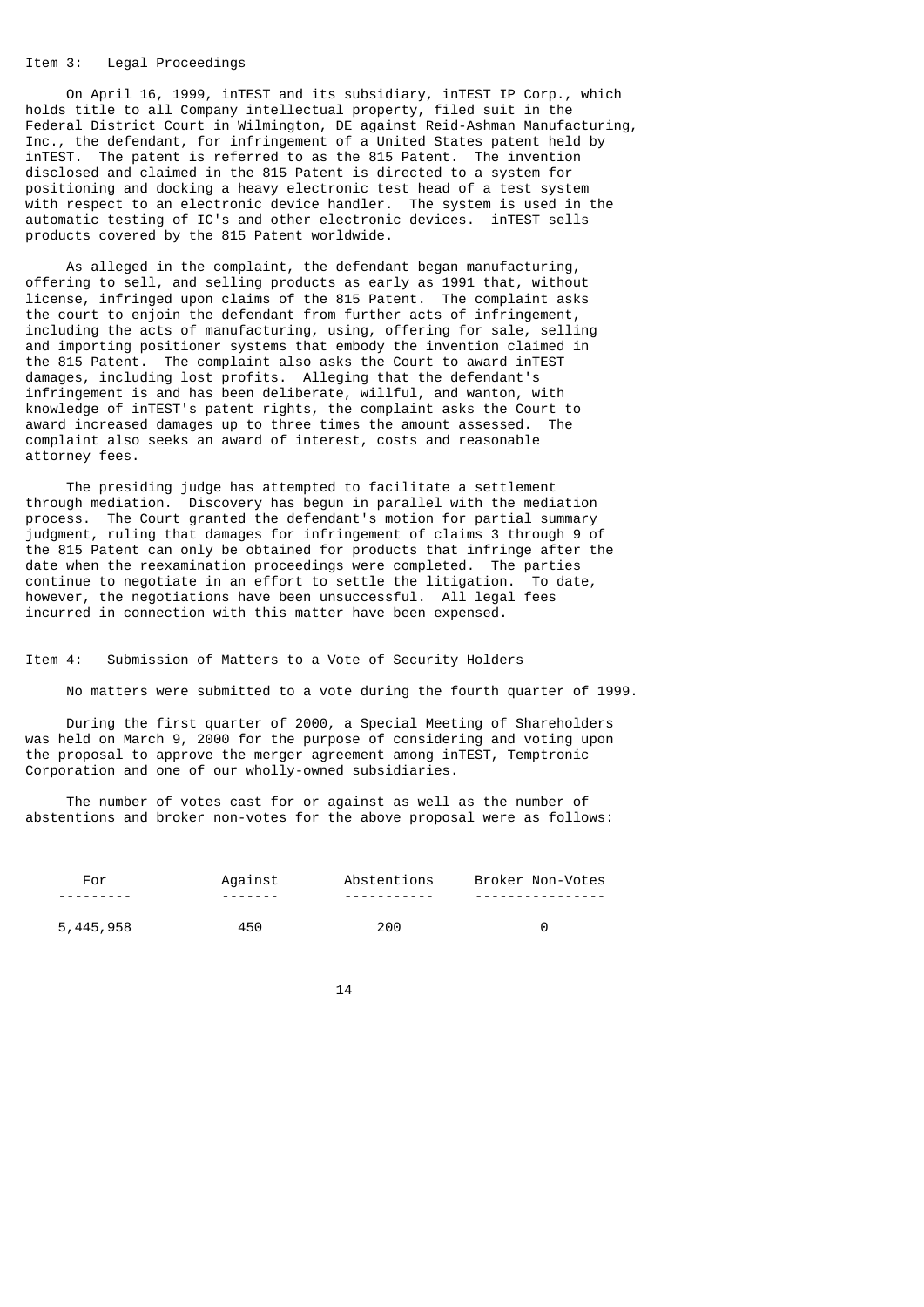Part II: - -------

- Item 5: Market for Registrant's Common Equity and Related Stockholder Matters
- (a) Our common stock trades on the Nasdaq National Market system under the symbol "INTT".

 The table below sets forth the high and low prices of our common stock, as reported in published financial sources during the periods indicated. Sales prices have been rounded to the nearest full cent:

| High    | Low    |
|---------|--------|
|         |        |
|         |        |
| \$10.25 | \$6.25 |
| 9.50    | 6.00   |
| 6.50    | 3.75   |
| 9.63    | 4.00   |
|         |        |
| \$8.25  | \$5.25 |
| 8.00    | 3.63   |
| 11.25   | 6.50   |
| 20.38   | 6.63   |
|         |        |

 As of March 22, 2000, there were approximately 1,000 holders of record of the Company's common stock.

 We have not paid dividends on our common stock since our initial public offering, and we do not plan to pay cash dividends in the foreseeable future. Our current policy is to retain any future earnings for reinvestment in the operation and expansion of our business, including possible acquisitions of other business, technologies or products. Payment of any future dividends will be at the discretion of our board of directors. In addition, our current credit agreement prohibits us from paying cash dividends without the lender's prior consent.

(b) Use of Proceeds from Offering:

 On June 17, 1997, the Commission declared inTEST's registration statement on Form S-1 covering the offering of 2,275,000 shares of inTEST's common stock, Commission file number 333-26457, effective. The offering closed on June 20, 1997, managed by Janney Montgomery Scott Inc. and Needham & Company, Inc. as representatives of the several underwriters named in the registration statement.

 Of the 2,275,000 shares sold under the offering, 1,820,000 shares were sold by inTEST and 455,000 were sold by certain selling stockholders. In addition, the underwriters exercised an over allotment option to purchase an additional 341,250 shares of inTEST's common stock from the selling shareholders. The total purchase price to the public for the shares offered and sold by inTEST and the selling shareholders was \$13,650,000 and \$5,971,875, respectively.

 The amount of expenses incurred for inTEST's account in connection with the offering were as follows: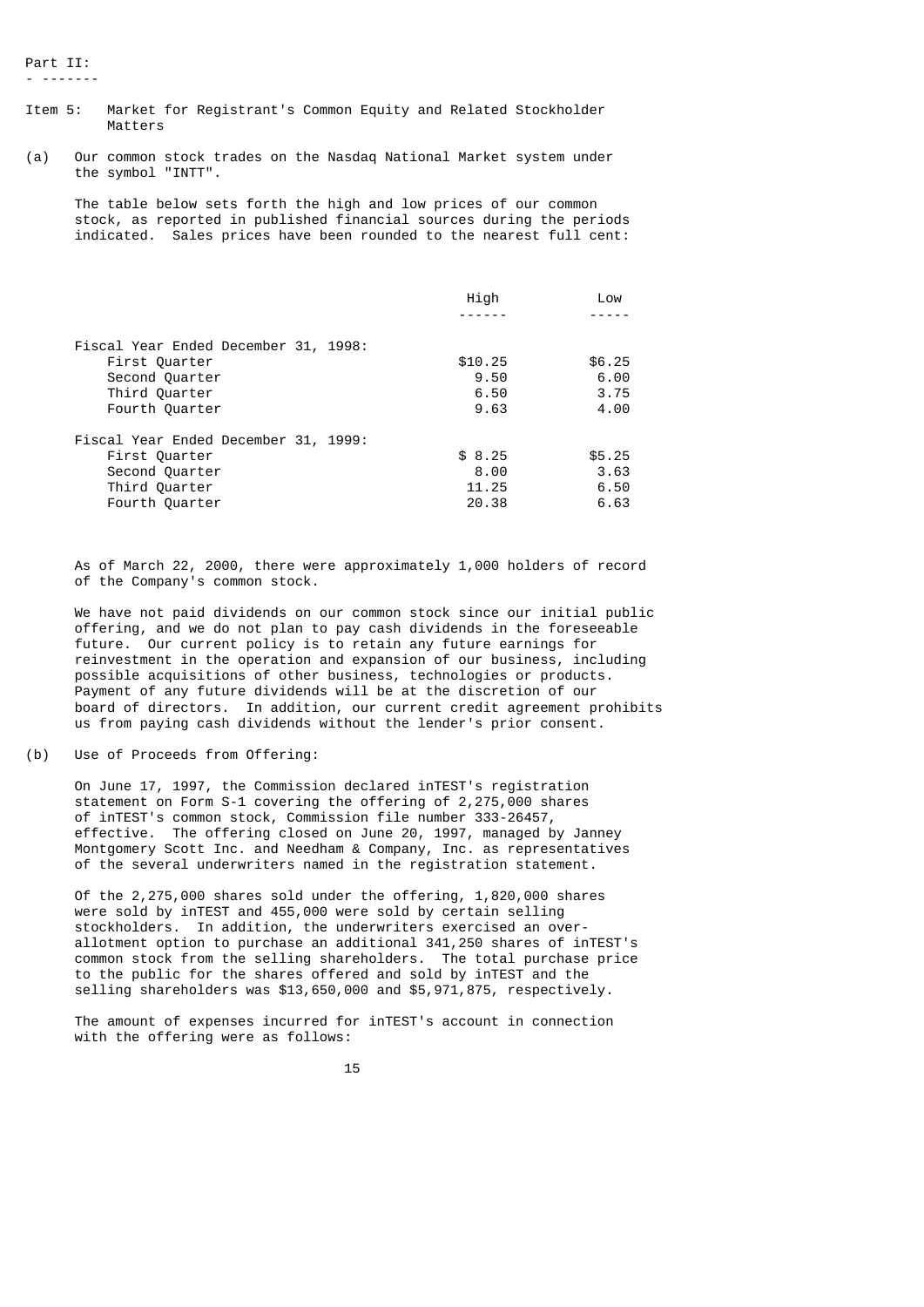| Underwriting discounts and commissions   | \$1,023,750 |
|------------------------------------------|-------------|
| Finders fees                             | None        |
| Expenses paid to or for the Underwriters | 16,650      |
| Other expenses                           | 954,758     |
| Total expenses                           | \$1,995,158 |

 All of the foregoing expenses were direct or indirect payments to persons other than (i) directors, officers or their associates; (ii) persons owning ten percent (10%) or more of inTEST's common stock; or (iii) affiliates of inTEST.

 The net proceeds of the offering to inTEST (after deducting the foregoing expenses) was \$11,654,842. From the effective date of the registration statement, the net proceeds have been used for the following purposes through December 31, 1999:

| Construction of plant, building and facilities                         | \$           |
|------------------------------------------------------------------------|--------------|
| Purchase and installation of machinery and equipment                   | 1,655,822    |
| Purchase of real estate                                                |              |
| Acquisition of businesses                                              | 4,825,000    |
| Repayment of indebtedness                                              | 388,098      |
| Working capital                                                        | 599,725      |
| Temporary investments, including cash & cash equivalents               | 3,585,432    |
| Other purposes (for which at least \$100,000 has been used) including: |              |
| Payment of final S corporation distribution                            | 600,765      |
|                                                                        |              |
| Total                                                                  | \$11,654,842 |
|                                                                        |              |

 In connection with the termination of inTEST's status as an S corporation, we used approximately \$601,000 of the net proceeds to pay a portion of the \$4.3 million final distribution of previously taxed but undistributed earnings of inTEST.

 All of the foregoing payments with the exception of the final S corporation distribution were direct or indirect payments to persons other than (i) directors, officers or their associates; (ii) persons owning ten percent (10%) or more of inTEST's common stock; or (iii) affiliates of inTEST.

 $16$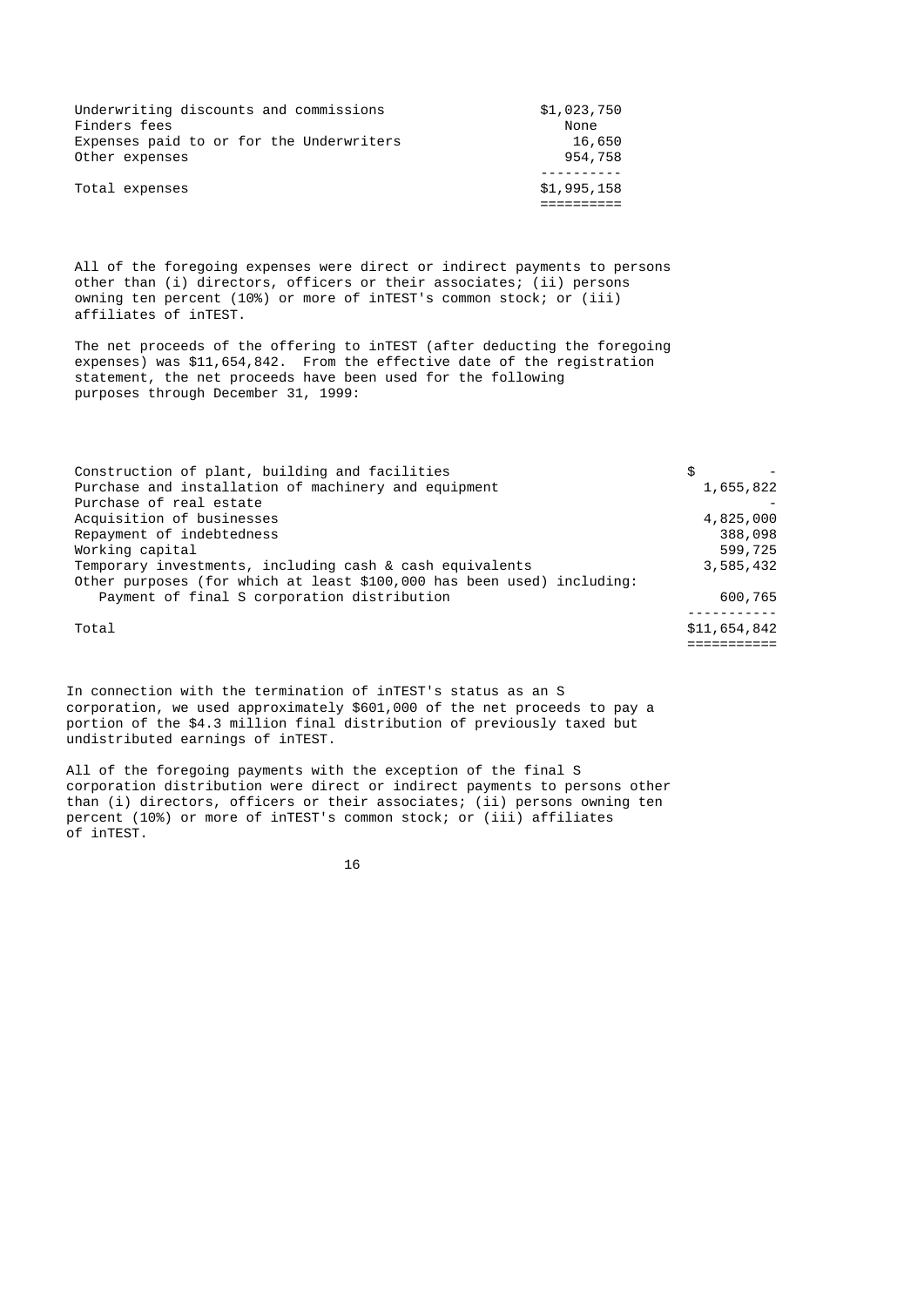## Item 6: Selected Financial Data

 The following table contains certain selected consolidated financial data of inTEST and is qualified by the more detailed Consolidated Financial Statements and Notes thereto included elsewhere in this Annual Report on Form 10-K and should be read in conjunction with "Management's Discussion and Analysis of Financial Condition and Results of Operations" and the other financial information included in this Annual Report on Form 10-K.

|                                                                                  | Years Ended December 31, |                                       |          |          |          |
|----------------------------------------------------------------------------------|--------------------------|---------------------------------------|----------|----------|----------|
|                                                                                  | 1999                     | 1998                                  | 1997     | 1996     | 1995     |
|                                                                                  |                          | (in thousands, except per share data) |          |          |          |
| Consolidated Statement of Earnings Data:                                         |                          |                                       |          |          |          |
| Net revenues.                                                                    | \$34,496                 | \$19,075                              | \$20,746 | \$18,582 | \$14,442 |
| Gross margin.                                                                    | 18,891                   | 10,673                                | 12,938   | 11,827   | 9,251    |
| Operating income.                                                                | 6,322                    | 2,518                                 | 6,187    | 5,616    | 4,037    |
| Net earnings.                                                                    | 4,094                    | 1,927                                 | 4,332    | 4,646    | 3,252    |
| Earnings per share (1997 and 1996 information<br>is pro forma):                  |                          |                                       |          |          |          |
| Basic.                                                                           | .63                      | .31                                   | . 74     | .83      |          |
| Diluted.                                                                         | .62                      | .31                                   | . 73     | .83      |          |
| Weighted average shares outstanding (1997<br>and 1996 information is pro forma): |                          |                                       |          |          |          |
| Basic.                                                                           | 6,536                    | 6,170                                 | 5,068    | 4,091    |          |
| Diluted.                                                                         | 6,626                    | 6,186                                 | 5,092    | 4,091    |          |

|                                    | As of December 31,       |          |          |         |         |
|------------------------------------|--------------------------|----------|----------|---------|---------|
|                                    | 1999                     | 1998     | 1997     | 1996    | 1995    |
|                                    | (in thousands)           |          |          |         |         |
| Consolidated Balance Sheet Data:   |                          |          |          |         |         |
| Cash and cash equivalents $\ldots$ | \$12,018                 | \$ 8,468 | \$12,035 | \$3,692 | \$1,919 |
| Working capital                    | 16,978                   | 13,312   | 14,655   | 4,377   | 4,201   |
| Total assets.                      | 31,260                   | 23,218   | 19,945   | 7,716   | 6,352   |
| Long term debt.                    | $\overline{\phantom{0}}$ |          |          | 155     |         |
| Total stockholders' equity.        | 25,386                   | 21,226   | 16,557   | 4,587   | 4,048   |

17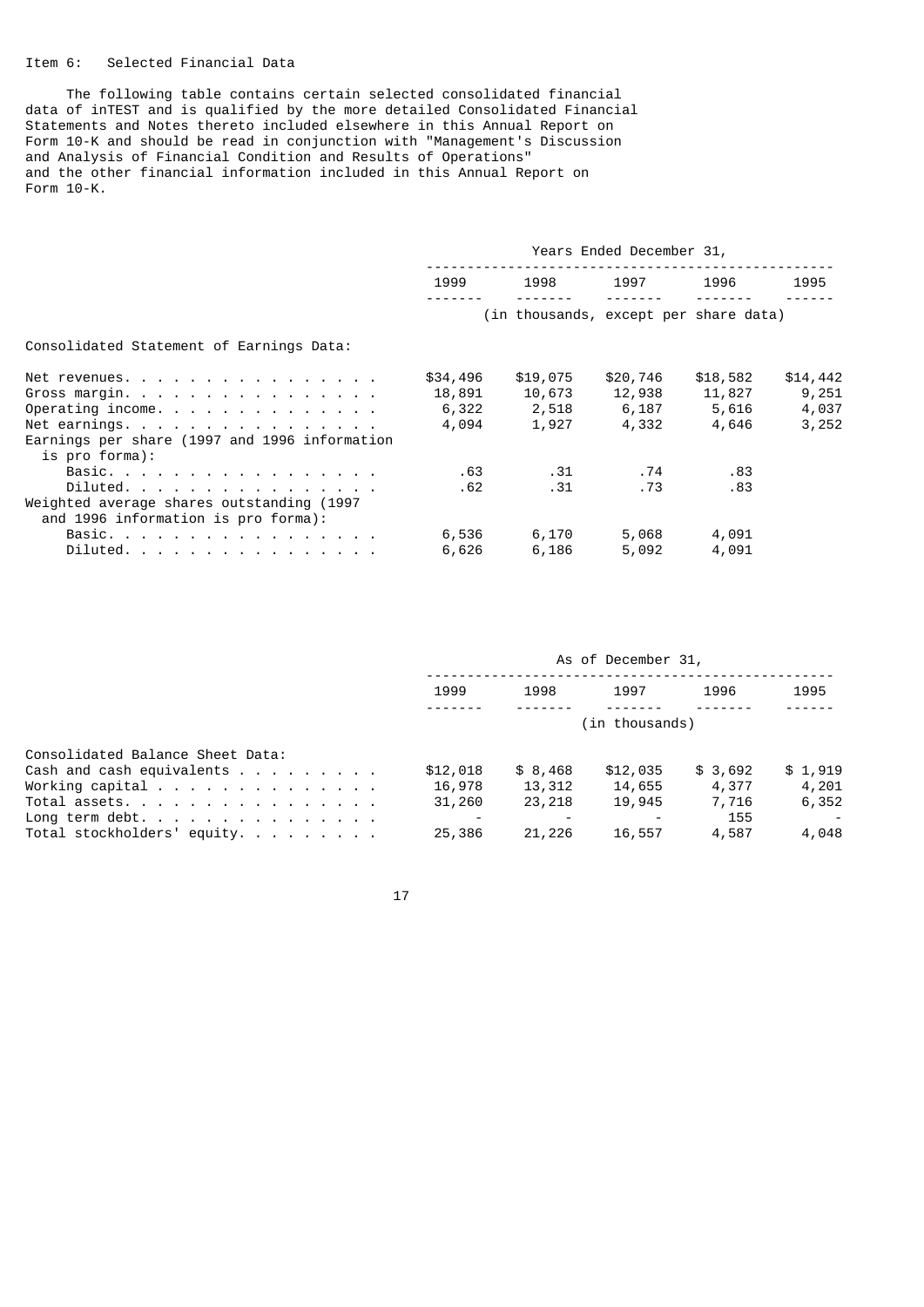### Item 7: Management's Discussion and Analysis of Financial Condition and Results of Operations

 The following discussion relates to the results of operations and financial condition of inTEST Corporation on a historical basis and, thus, does not reflect the performance of Temptronic Corporation or the merged entities on a pooled basis.

### Overview

- --------

 Our revenues are substantially dependent upon the demand for ATE by semiconductor manufacturers and, therefore, fluctuate generally in response to the cyclicality in the semiconductor manufacturing industry. During the past several years, the demand for ATE by the semiconductor industry exhibited a high degree of cyclicality. In 1996, we experienced sequential quarterly declines in orders for and sales of our products. We believe this was due to a reduced level of semiconductor manufacturing activity and corresponding cutbacks in semiconductor manufacturers' capital budgets. 1997 marked a turnaround in the semiconductor industry, which was evidenced by renewal in demand for ATE and related equipment, which resulted in sequential quarterly increases in orders for and sales of our products. 1998, like 1996, was another year of sequential quarterly declines in orders for and sales of our products, but to a more significant degree than in 1996. In 1998, we believe worldwide demand for ICs fell dramatically due to excess inventory of older IC designs, and slower transition to new IC designs resulting from softening demand for end user products. In addition, the economic downturns in many world economies, especially those in Southeast Asia and Japan, exacerbated the semiconductor industry downturn. The combination of these conditions contributed to a reduced demand for products manufactured by semiconductor manufacturers, which in turn significantly reduced their need for new or additional ATE equipment.

 1999, like 1997, marked a turnaround in the semiconductor industry and we experienced significant increases in the level of orders for our products ("bookings"). Bookings were \$42.1 million for 1999 compared with \$17.4 million for 1998. As a result of the increased booking activity, our backlog increased from \$3.4 million at December 31, 1998 to \$9.5 million at December 31, 1999. During 1999, we experienced significant quarterly increases in our net revenues, which grew from \$4.8 million for the quarter ended March 31, 1999 to a record \$13.1 million for the quarter ended December 31, 1999. We believe the increases in our bookings, net revenues and backlog reflect the increased demand for ATE by semiconductor manufacturers resulting from increased worldwide demand for ICs combined with back end ATE capacity constraints caused by the significantly reduced capital spending during 1998. While bookings and backlog are calculated on the basis of firm orders, no assurance can be given that customers will purchase the equipment subject to such orders. As a result, our bookings for any period and backlog at any particular date are not necessarily indicative of actual sales for any succeeding period.

 Certain portions of our business are less dependent upon the capital expenditure budgets of semiconductor manufacturers and so are less subject to fluctuation. For example, some of our tester interface products are consumable, and sales depend upon operating expenditures of our semiconductor manufacturer customers. Also, semiconductor manufacturers may purchase our products for the purpose of upgrading, or to improve the utilization, performance and efficiency of, existing ATE. Such upgrades tend to be counter cyclical to sales of new ATE.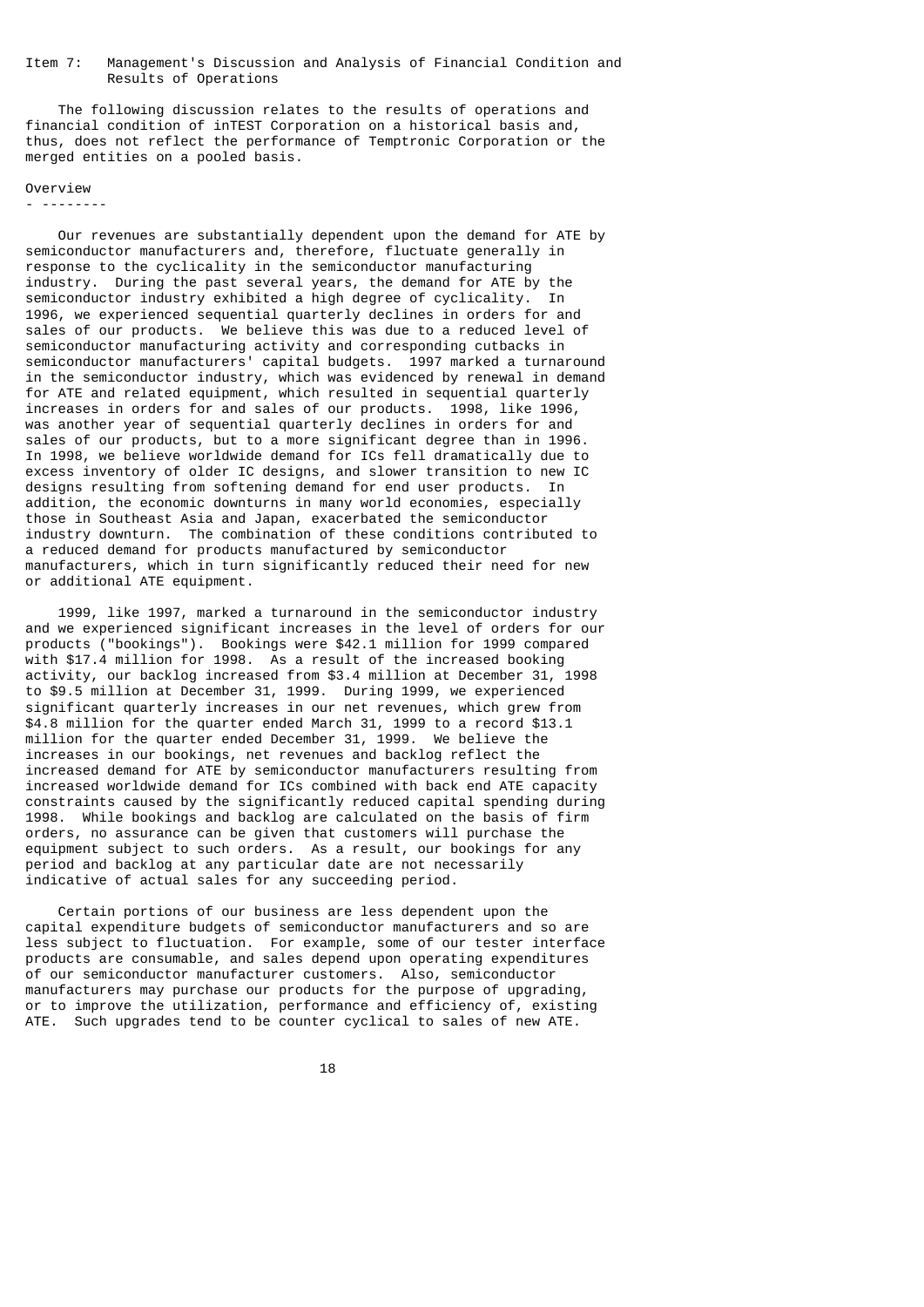#### 1999 Compared to 1998

 Net Revenues. Net revenues were a record \$34.5 million for 1999 compared to \$19.1 million for 1998, an increase of \$15.4 million or 81%. The significant increase in net revenues over the comparable prior period is the result of the aforementioned turnaround in the demand for ATE in 1999 compared to 1998. Net revenues for 1999 excluding the net revenues of inTEST Sunnyvale (formerly, TestDesign Corporation) which was acquired on August 3, 1998 increased \$8.7 million or 49% over 1998.

 Gross Margin. Gross margin decreased to 55% for 1999 from 56% in 1998. The reduction in gross margin was primarily the result of the additional fixed costs of manufacturing of inTEST Sunnyvale as well as the higher component material costs of the inTEST Sunnyvale products as compared with our traditional products. In addition, the fixed costs of our new domestic fabrication operation and our manufacturing operations in Singapore, both of which commenced late in the third quarter of 1999, had a negative impact on the gross margin as these operations were not fully functional until late in the fourth quarter of 1999.

 Selling Expense. Selling expense was \$4.9 million for 1999 compared to \$3.3 million for 1998, an increase of \$1.5 million or 46%. The increase was attributable to several factors including the salary expense of new sales and marketing staff, increased expenditures for travel, increased commission expenses for external sales representatives resulting from the higher sales levels, increased advertising costs and higher levels of freight expenses.

 Engineering and Product Development Expense. Engineering and product development expense was \$3.2 million for 1999 compared to \$1.9 million for 1998, an increase of \$1.3 million or 66%. The increase was attributable, in large part, to the additional salary expense of inTEST Sunnyvale engineering and technical staff coupled with an increase in the number of engineering and technical staff. To a lesser extent, increased costs of materials used in product development and travel expenses to facilitate collaboration among our several offices contributed to the overall increase in this expense category.

 General and Administrative Expense. General and administrative expense was \$4.5 million for 1999 compared to \$2.9 million for 1998, an increase of \$1.6 million or 56%. The increase was primarily attributable to increases in administrative salary expense due to both staffing additions (including the staff of inTEST Sunnyvale) and salary and incentive compensation increases for existing staff, legal costs related to both our patent infringement suit and to maintain existing patents and file for new patents worldwide and the amortization of goodwill resulting from the acquisition of inTEST Sunnyvale.

 Income Tax Expense. Income tax expense increased to \$2.6 million for 1999 from \$1.1 million for 1998, an increase of \$1.5 million. Our effective tax rate was 39% for 1999 compared to 36% for 1998. The increase in the effective tax rate is primarily the result of goodwill amortization related to the acquisition of inTEST Sunnyvale, which is not deductible for tax purposes, and a higher effective tax rate in Japan, caused by certain recurring expenses which are not deductible for tax purposes which was compounded by the reduced profitability of our Japanese operations in 1999 compared to 1998.

### 1998 Compared to 1997

 Net Revenues. Net revenues were \$19.1 million for 1998 compared to \$20.7 million for 1997, a decrease of \$1.7 million or 8%. The decline in net revenues from the prior year is the result of the aforementioned severe downturn that the ATE industry experienced during 1998 offset, in part, by the net revenues of inTEST Sunnyvale from its acquisition in August 1998 through year end.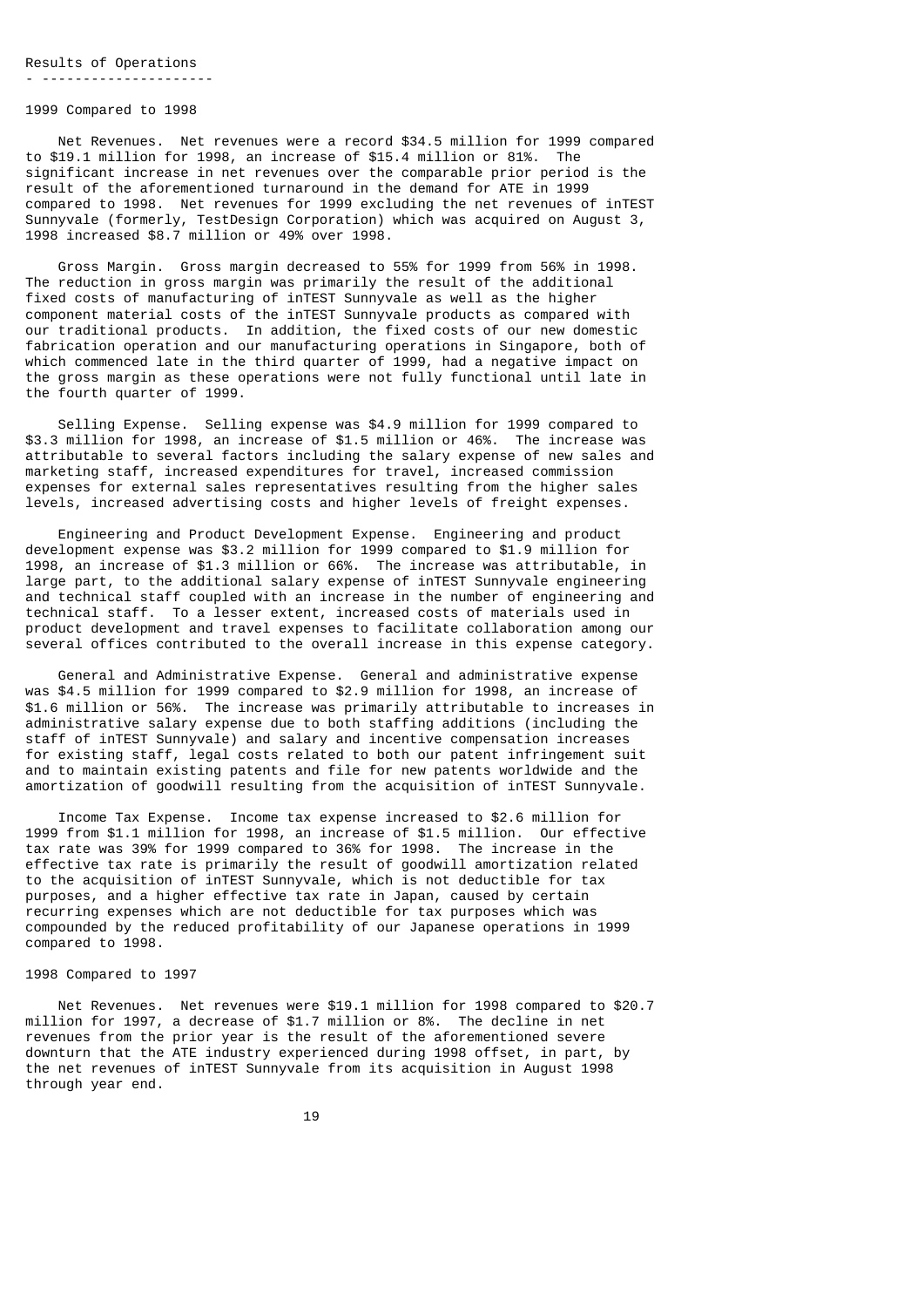Gross Margin. Gross margin declined to 56% for 1998 from 62% in 1997. The reduction in gross margin was primarily the result of the additional fixed costs of manufacturing of inTEST Sunnyvale which were impacted unfavorably by the significantly reduced revenue levels during the year. In addition, material costs as a percentage of sales increased over the comparable prior period due to an increase in the level of sales of certain products with a greater component material cost in 1998 compared to 1997.

 Selling Expense. Selling expense was \$3.3 million for 1998 compared to \$2.8 million for 1997, an increase of \$557,000 or 20%. The increase was attributable to several factors including the additional salary and commission expenses of inTEST Sunnyvale and increased travel expenses incurred in connection with inTEST's sales activities, higher levels of warranty expenses and increased advertising expenditures.

 Engineering and Product Development Expense. Engineering and product development expense was \$1.9 million for 1998 compared to \$1.7 million for 1997, an increase of \$197,000 or 11%. The increase was primarily attributable to the additional salary expense of inTEST Sunnyvale coupled with a growth in the number of engineering and technical staff offset in part by reductions in spending on product development materials and travel expenses in 1998 as compared to 1997.

 General and Administrative Expense. General and administrative expense was \$2.9 million in 1998 compared to \$2.2 million in 1997, an increase of \$650,000 or 29%. The increase was primarily attributable to the additional salary and other administrative costs of inTEST Sunnyvale. Also contributing to the increase in 1998 were the amortization of goodwill resulting from the acquisition, additional administrative staff, increases in professional fees, and the increase in amortization of certain prepaid expenses.

 Income Tax Expense. Income tax expense decreased to \$1.1 million for 1998 from \$2.1 million in 1997, a decrease of \$991,000 or 47%. Our effective tax rate was 36% for 1998 compared to 32% in 1997. The increase in the effective tax rate was caused by the accrual of federal income tax on our earnings due to the change of tax status from an S corporation to a C corporation in June 1997, offset in part by the implementation of tax favorable corporate structures and a lower percentage of earnings attributable to inTEST's Japanese subsidiary in 1998 as compared to 1997.

#### Liquidity and Capital Resources - -------------------------------

 Net cash provided from operations for 1999 was \$4.9 million. Accounts receivable increased \$3.2 million from \$3.3 million at December 31, 1998 to \$6.5 million at December 31, 1999 due to the significant increase in sales activity during 1999. Inventories increased \$1.3 million also as a result of the increased sales activity as we made purchases for future product shipments. Refundable domestic and foreign income taxes decreased \$664,000 due to a refund of excess Federal taxes paid during 1998. Other current assets increased \$399,000, primarily as a result of increases in prepaid expenses. Accounts payable increased \$1.6 million due to the higher production levels during 1999. Accrued expenses increased \$920,000 primarily as a result of the increased sales activity and staffing additions and their related expense accruals. Domestic and foreign income taxes payable increased \$1.8 million as a result of the accrual of income taxes on earnings during 1999.

 Purchases of machinery and equipment were \$1.4 million for 1999, which consisted primarily of improvements to our facilities in the United States and, to a lesser extent, the UK and Singapore. During the third quarter of 1999 we increased our domestic fabrication capacity through the addition of a machining operation in Cherry Hill and acquired machinery for this operation at a cost of approximately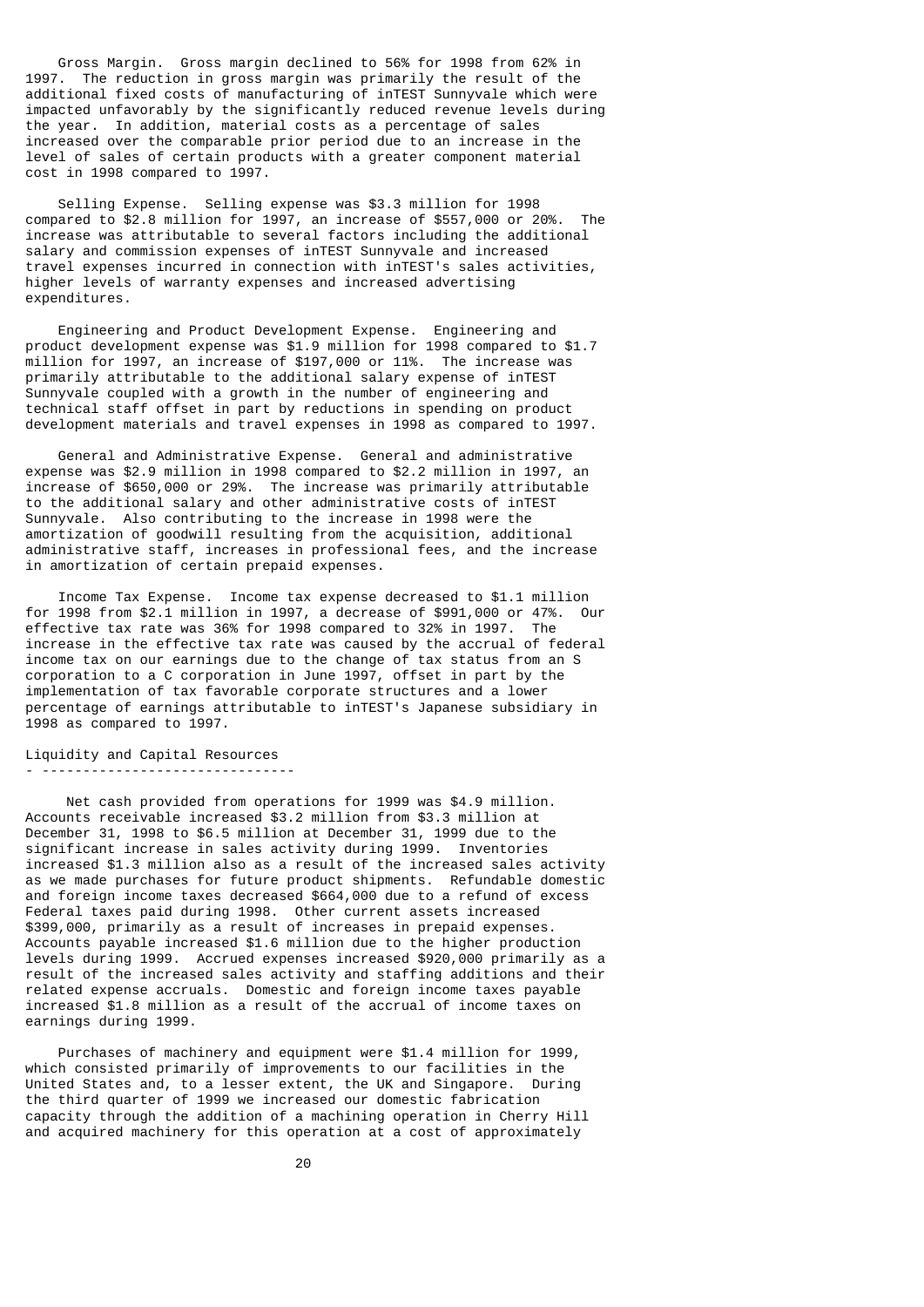\$600,000. During 1999, we acquired additional production equipment and computer equipment for our domestic operations at a cost of approximately \$210,000 and made leasehold improvements to existing facilities and furnished these improvements at a cost of approximately \$90,000. We completed a renovation of our UK manufacturing facility during the third quarter of 1999 and spent approximately \$70,000 on leasehold improvements and \$150,000 on a new coordinate measuring machine for this facility. During the fourth quarter of 1999, we spent approximately \$200,000 on leasehold improvements for a new facility for our inTEST Sunnyvale operation, which relocated during the first quarter of 2000. We estimate that we will spend a total of \$400,000 to complete this new facility. We commenced manufacturing operations at our Singapore facility late in the third quarter of 1999 and invested approximately \$40,000 for new manufacturing equipment related to this operation.

 On March 9, 2000, we completed our merger with Temptronic Corporation. We estimate the costs incurred by both inTEST and Temptronic in connection with the merger to be approximately \$2.5 million, including fees paid to investment bankers, professional fees, printing, escrow and other miscellaneous costs. We will expense these costs at the end of the first quarter of 2000. We are beginning to assess ways to cross-train our personnel and promote collaborative product development. Such efforts may temporarily increase operating costs or distract us from customary day-to-day business.

 At December 31, 1999, we had \$12.0 million of existing cash and cash equivalents and a \$1.5 million unused line of credit. We believe that these sources of liquidity plus the anticipated net cash provided from operations will be sufficient to satisfy our cash requirements, including those of Temptronic, for the foreseeable future. However, future acquisitions may require additional equity or debt financing to meet working capital requirements or capital expenditure needs. We do not anticipate paying dividends in the foreseeable future.

#### Year 2000

- ---------

 We rely on our telephone and computer systems, software and other systems in operating and monitoring all aspects of our business. We also rely heavily on the systems of our suppliers. Both inTEST's and Temptronic's efforts to be prepared for the Year 2000 appear to have been successful, but if problems were to develop with our systems or with those of our suppliers and other vendors, we might be unable to engage in normal business activities for a period of time or times after January 1, 2000. Any such disruption could cause our business to suffer.

# International Operations

- ------------------------

 Net revenues generated by inTEST's foreign subsidiaries were 23% of consolidated net revenues in 1999, 34% in 1998 and 34% in 1997. Export sales from our U.S. manufacturing facilities totaled \$8.3 million, or 24% of consolidated net revenues in 1999, \$4.4 million, or 23% in 1998 and \$2.0 million or 10% in 1997. We anticipate that net revenues generated by our foreign subsidiaries or from export sales will continue to account for a significant portion of consolidated net revenues in the foreseeable future. The net revenues generated by our foreign subsidiaries will continue to be subject to certain risks, including changes in regulatory requirements, tariffs and other barriers, political and economic instability, an outbreak of hostilities, foreign currency exchange rate fluctuations, potentially adverse tax consequences and the possibility of difficulty in accounts receivable collection. We cannot predict whether quotas, duties, taxes or other charges or restrictions will be implemented by the United States or any other country upon the importation or exportation of our products in the future. Any of these factors or the adoption of restrictive policies could have a material adverse effect on our business, financial condition or results of operations.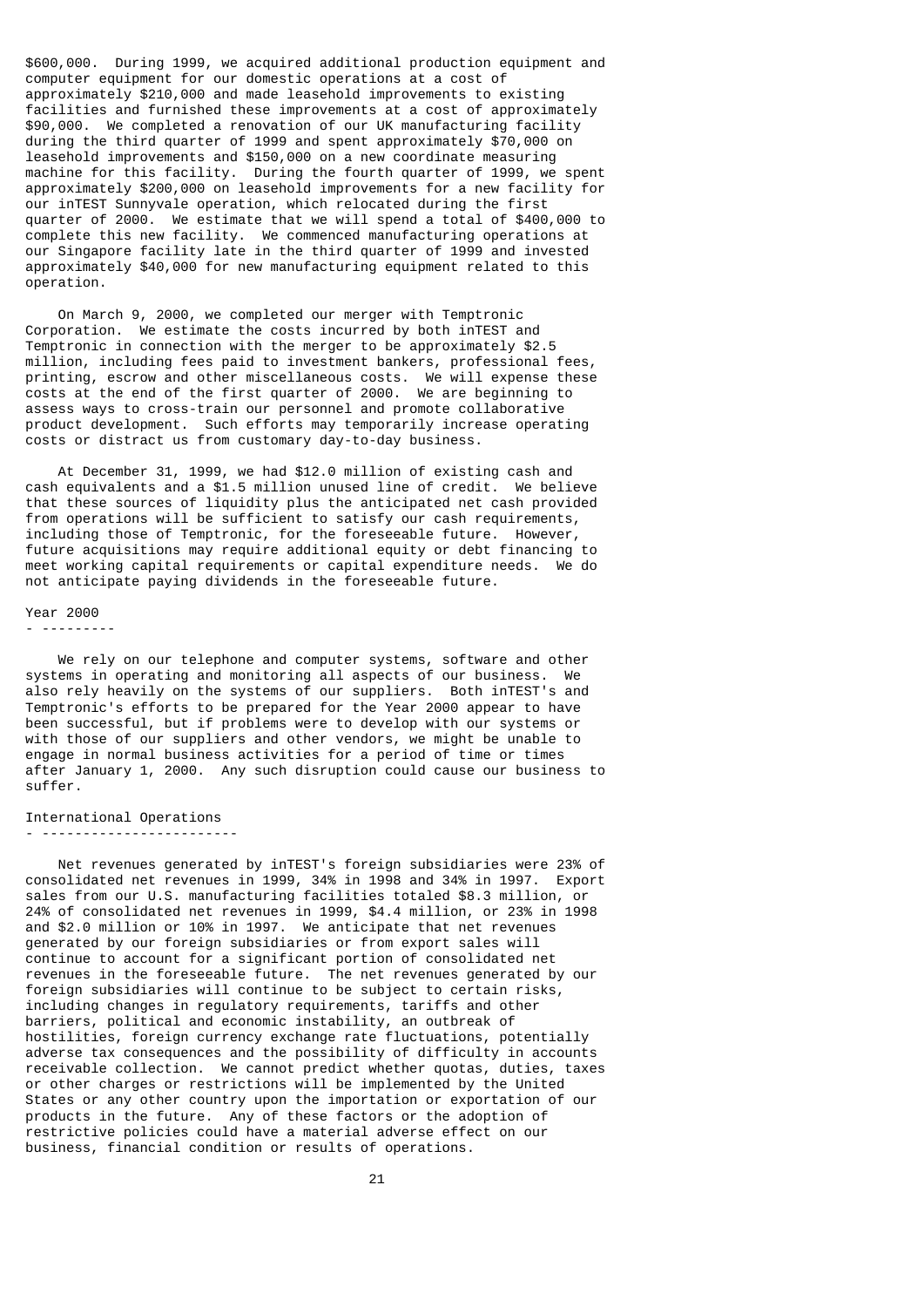Net revenues denominated in foreign currencies were 15% in 1999, 24% in 1998 and 27% in 1997. Although we seek to operate our business such that a significant portion of our product costs are denominated in the same currency that the associated sales are made in, there can be no assurance that we will not be adversely affected in the future due to our exposure to foreign operations. Net revenues denominated in currencies other than U.S. dollars expose us to currency fluctuations, which can adversely affect results of operations.

 The portion of our consolidated net revenues that were derived from sales to the Asia-Pacific region were 16% in 1999, 25% in 1998 and 28% in 1997. Countries in the Asia-Pacific region, including Japan, have experienced economic instability resulting in weaknesses in their currency, banking and equity markets. Although the past economic instability in the Asia-Pacific region has not had a material adverse effect on our order backlog, balance sheet, or results of operations to date, there can be no assurance that continued economic instability will not in the future have a material adverse effect on demand for our products and our consolidated results of operations.

### Cautionary Statement Regarding Forward Looking Statements - ---------------------------------------------------------

 This Report contains certain statements of a forward-looking nature relating to future events, such as statements regarding our plans and strategies or future financial performance. Such statements can be identified by the use of forward-looking terminology such as "believe", "expect", "may", "will", "should" or "anticipate" or the negative thereof or other variations thereon or comparable terminology, or by discussions of strategy that involve risks and uncertainties. Investors and prospective investors are cautioned that such statements are only projections and that actual events or results may differ materially from those expressed in any such forward-looking statements. In addition to the factors described in this Report, our actual consolidated quarterly or annual operating results have been affected in the past, or could be affected in the future, by additional factors, including, without limitation: changes in business conditions and the economy, generally; our ability to obtain patent protection, and enforce our patent rights, for existing and developing proprietary technologies; our ability to integrate businesses, technologies or products which we may acquire, successfully; the effect of the loss of, or reduction in orders from, a major customer; and competition from other manufacturers of docking hardware, test head manipulators, tester interfaces and related ATE interface products.

<u>22</u>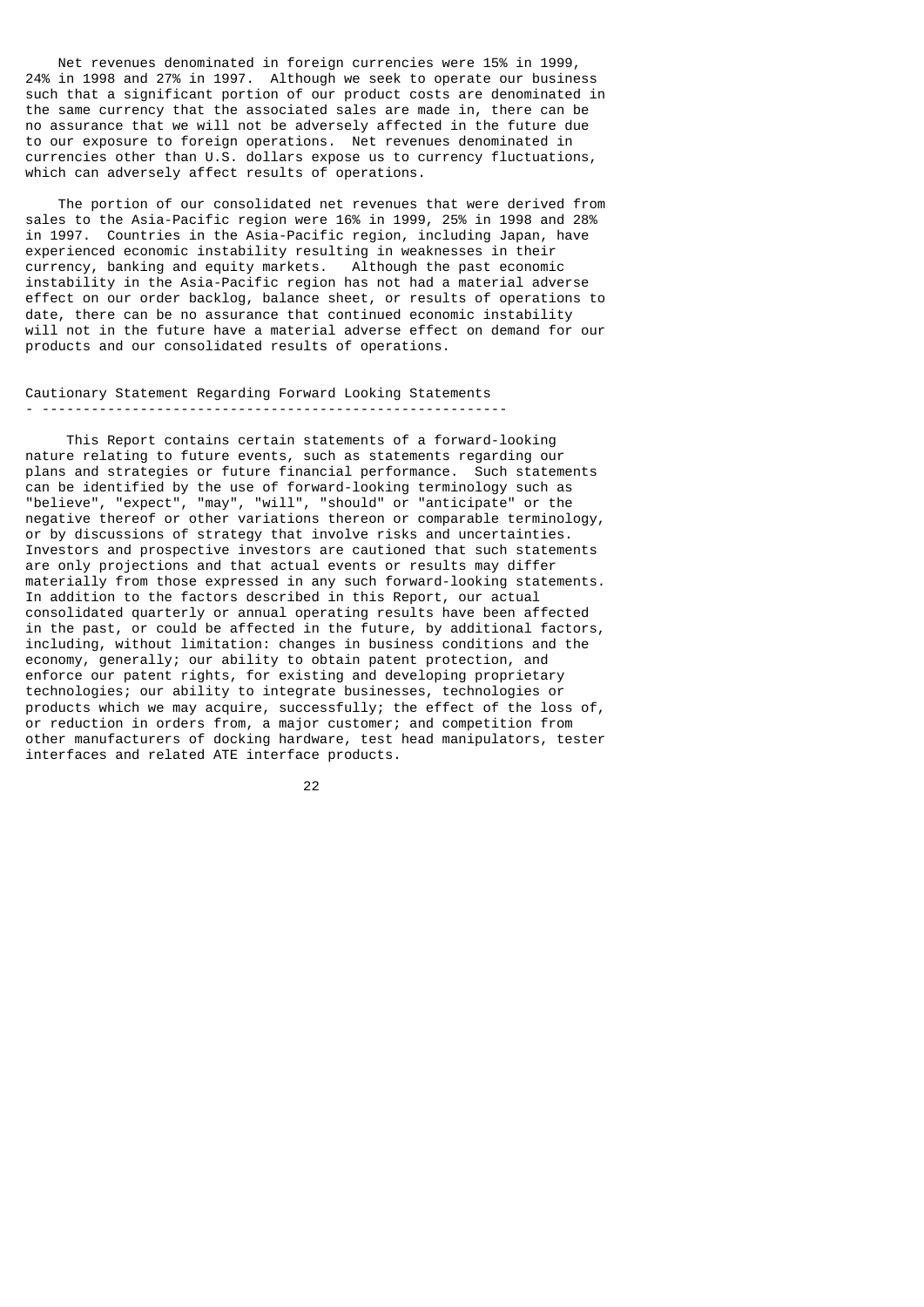### Item 7A: Quantitative and Qualitative Disclosures About Market Risk

 The Company is exposed to currency exchange rate risk in the normal course of its business. The Company employs risk management strategies including the use of forward exchange rate contracts to manage this exposure. The Company's objective in managing currency exchange risk is to minimize the impact of significant currency exchange rate fluctuations primarily in the Japanese Yen. The Company's Japanese operations expose its earnings to changes in currency exchange rates because its Japanese subsidiary makes its sales in Japanese Yen and purchases its sales inventory in U.S. dollars. Forward exchange rate contracts are used to establish a fixed conversion rate between the Japanese Yen and the U.S. dollar so that the level of the Company's gross margin from sales in Japan is not negatively impacted from significant movements in the Japanese Yen to U.S. dollar exchange rate. The Company purchases forward exchange rate contracts on a monthly basis in the amounts necessary to pay the U.S. dollar denominated obligations of its Japanese subsidiary. As of December 31, 1999, there were no forward exchange rate contracts outstanding.

 It is inTEST's policy to enter into forward exchange rate contracts only to the extent necessary to achieve the desired objectives of management in limiting inTEST's exposure to significant fluctuations in currency exchange rates. inTEST does not hedge all of its currency exchange rate risk exposures in a manner that would completely eliminate the impact of changes in currency exchange rates on its net income. inTEST does not expect that its results of operations or liquidity will be materially affected by these risk management activities.

 The notional amounts of inTEST's forward exchange rate contracts are used only to satisfy current payments to material vendors to be exchanged and are not a measure of inTEST's credit risk or its future cash requirements. Exchange risk related to forward exchange rate contracts is limited to movement in the exchange rates that would provide a more favorable exchange rate than that locked in the forward contract and forward contract amounts purchased in excess of the amount needed by inTEST to satisfy its obligations. inTEST manages that rate risk by limiting the size of the forward contracts purchased to the known amount of obligations due and not purchasing forward contracts with settlement dates beyond 30 days. We believe that the risk of loss due to exchange rate fluctuations is remote and that any losses would not be material to its financial condition or results of operations.

Item 8: Financial Statements and Supplementary Data

 Consolidated financial statements are set forth in this report beginning at page F-1

Item 9: Changes in and Disagreements with Accountants on Accounting and Financial Disclosure

None

<u>23 and 23</u>

Part III: - --------

#### Item 10: Directors and Executive Officers

 The information required by this item will be filed not later than April 29, 2000 by an amendment to this report or incorporation by reference to the proxy statement for our 2000 Annual Meeting of Stockholders.

#### Item 11: Executive Compensation

 The information required by this item will be filed not later than April 29, 2000 by an amendment to this report or incorporation by reference to the proxy statement for our 2000 Annual Meeting of Stockholders.

Item 12: Security Ownership of Certain Beneficial Owners and Management

 The information required by this item will be filed not later than April 29, 2000 by an amendment to this report or incorporation by reference to the proxy statement for our 2000 Annual Meeting of Stockholders.

#### Item 13: Certain Relationships and Related Transactions

The information required by this item will be filed not later than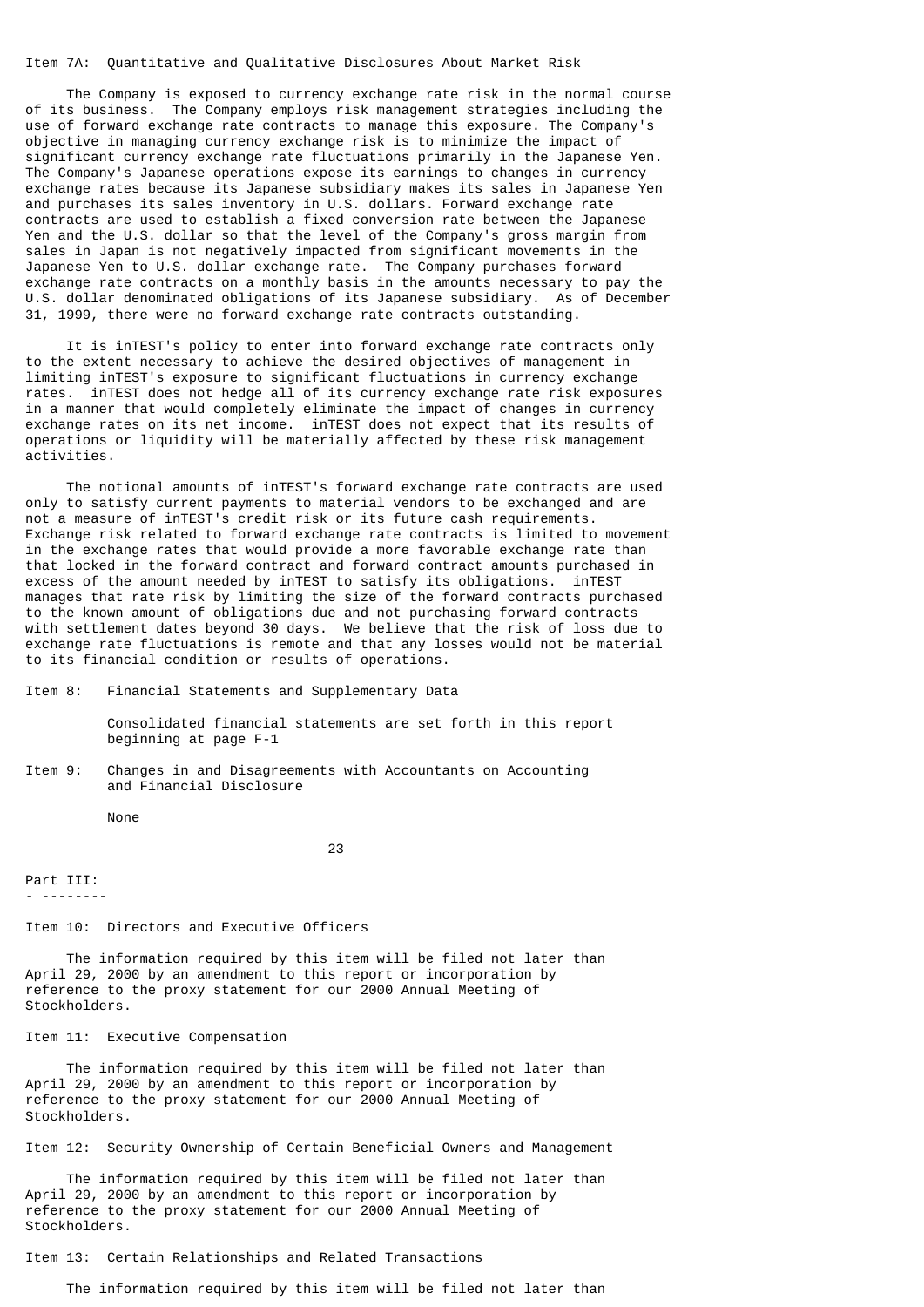April 29, 2000 by an amendment to this report or incorporation by reference to the proxy statement for our 2000 Annual Meeting of Stockholders.

Item 14: Exhibits, Financial Statement Schedules and Reports on Form 8-K

- (a) The documents filed as part of this Annual Report on Form 10-K are:
	- (i) The Company's consolidated financial statements and notes thereto as well as the applicable report of the independent certified public accountants are included in Part II, Item 8 of this Annual Report on Form 10-K.
	- (ii) The following consolidated financial statement schedule should be read in conjunction with the consolidated financial statements set forth in Part II, Item 8 of this Annual Report on Form 10-K:

Schedule II - Valuation and Qualifying Accounts

- (iii) The exhibits required by Item 601 of Regulation S-K are included under  $I$ tem 14 $(c)$  of this Annual Report on Form 10-K.
- (b) Reports on Form 8-K

No reports on Form 8-K were filed during the fourth quarter of 1999.

<u>24</u>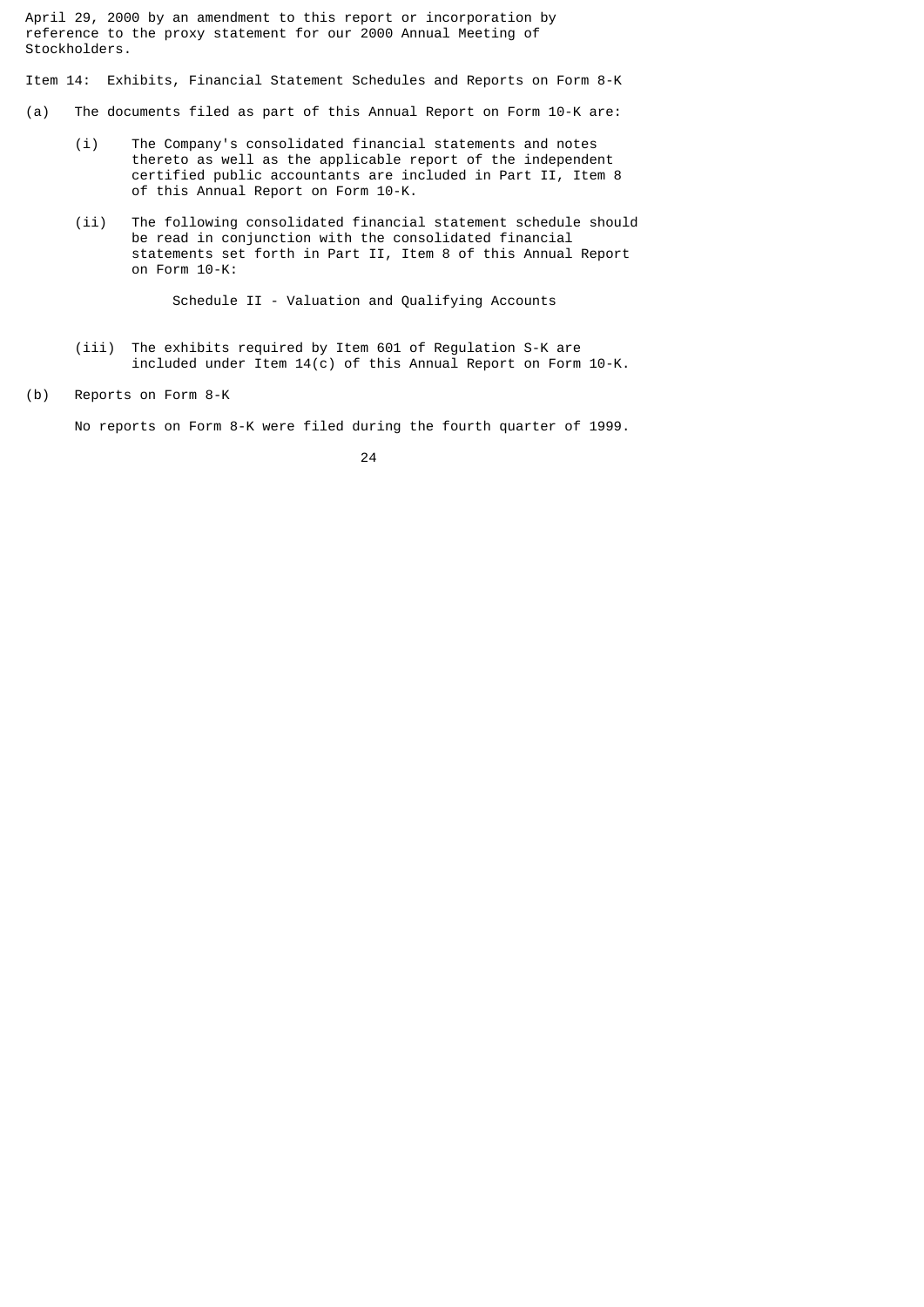- (c) Exhibits required by Item 601 of Regulation S-K:
- Exhibit Number Description of Exhibit
	- 3.1 Certificate of Incorporation.
	- 3.2 Bylaws of the Company
	- 10.1 Amended and Restated Loan Agreement, dated June 30, 1996, between inTEST Corporation and PNC Bank, National Association. (Amended effective June 30, 1999 pursuant to a letter dated July 8, 1999 which is filed as Exhibit 10.6 to this Report)
	- 10.2 Lease Agreement, dated February 11, 1996, between First Industrial L.P. (formerly Cherry Hill Industrial Sites, Inc.) and the Company.
	- 10.3 Lease, dated August 5, 1996, between KIP Properties and the Company.
	- 10.4 1997 Stock Plan.
	- 10.5 Consulting Agreement, dated April 1, 1997, between the Company and Stuart F. Daniels, Ph.D.
	- 10.6 Letter dated July 8, 1999, amending the loan agreement filed as Exhibit 10.1 to this report.
	- 10.7 Lease, dated September 28, 1999, between Earl E. and Mitsue Jio and inTEST Sunnyvale, a wholly owned subsidiary of inTEST Corporation, a Delaware Corporation signed October 27, 1999.
	- 21 Subsidiaries of the Company.
	- 23 Consent of KPMG LLP.
	- 24 Financial Data Schedule.

<u>25 and 25 and 25 and 25 and 25 and 25 and 25 and 25 and 25 and 25 and 25 and 25 and 25 and 25 and 25 and 26 and 26 and 26 and 26 and 26 and 26 and 26 and 26 and 26 and 26 and 26 and 26 and 26 and 26 and 26 and 27 and 27 a</u>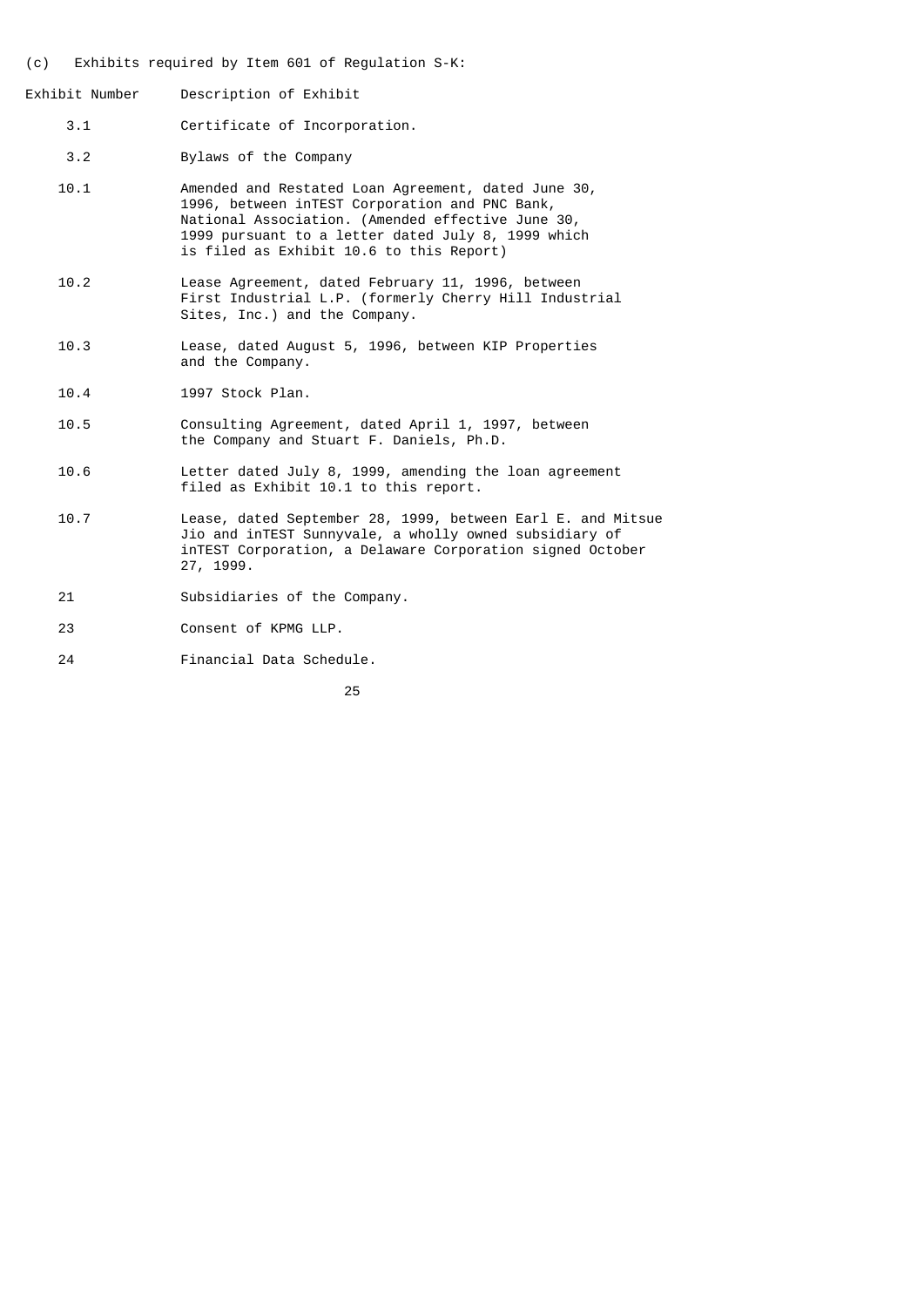Pursuant to the requirements of Section 13 or 15(d) of the Securities Exchange Act of 1934, the Registrant has duly caused this report to be signed on its behalf by the undersigned thereunto duly authorized.

inTEST Corporation

By: /s/ Robert E. Matthiessen -------------------------------------- Robert E. Matthiessen President and Chief Executive Officer

 Pursuant to the requirements of Securities Exchange Act of 1934, this report has been signed below by the following persons on behalf of the Registrant and in the capacities and on the dates indicated.

/s/ Robert E. Matthiessen March 30, 2000 - ------------------------------------------- ---------------- Robert E. Matthiessen, President, Chief Executive Officer and Director (principal executive officer) /s/ Hugh T. Regan, Jr. March 30, 2000 - ------------------------------------------- ---------------- Hugh T. Regan, Jr., Treasurer, Chief Financial Officer and Secretary (principal financial officer) /s/ Douglas W. Smith March 30, 2000 - ------------------------------------------- ---------------- Douglas W. Smith, Executive Vice President, Chief Operating Officer and Director /s/ Daniel J. Graham March 30, 2000 - ------------------------------------------- ---------------- Daniel J. Graham, Vice Chairman, Senior Vice President /s/ Alyn R. Holt March 30, 2000 - ------------------------------------------- ---------------- Alyn R. Holt, Chairman /s/ Richard O. Endres March 30, 2000 - ------------------------------------------- ---------------- Richard O. Endres, Director /s/ Stuart F. Daniels March 30, 2000 - ------------------------------------------- ---------------- Stuart F. Daniels, Ph.D., Director /s/ Gregory W. Slayton March 30, 2000 - ------------------------------------------- ---------------- Gregory W. Slayton, Director /s/ William M. Stone March 30, 2000 - ------------------------------------------- ---------------- William M. Stone, Director /s/ James Greed, Jr. March 30, 2000 - ------------------------------------------- ---------------- James Greed, Jr., Director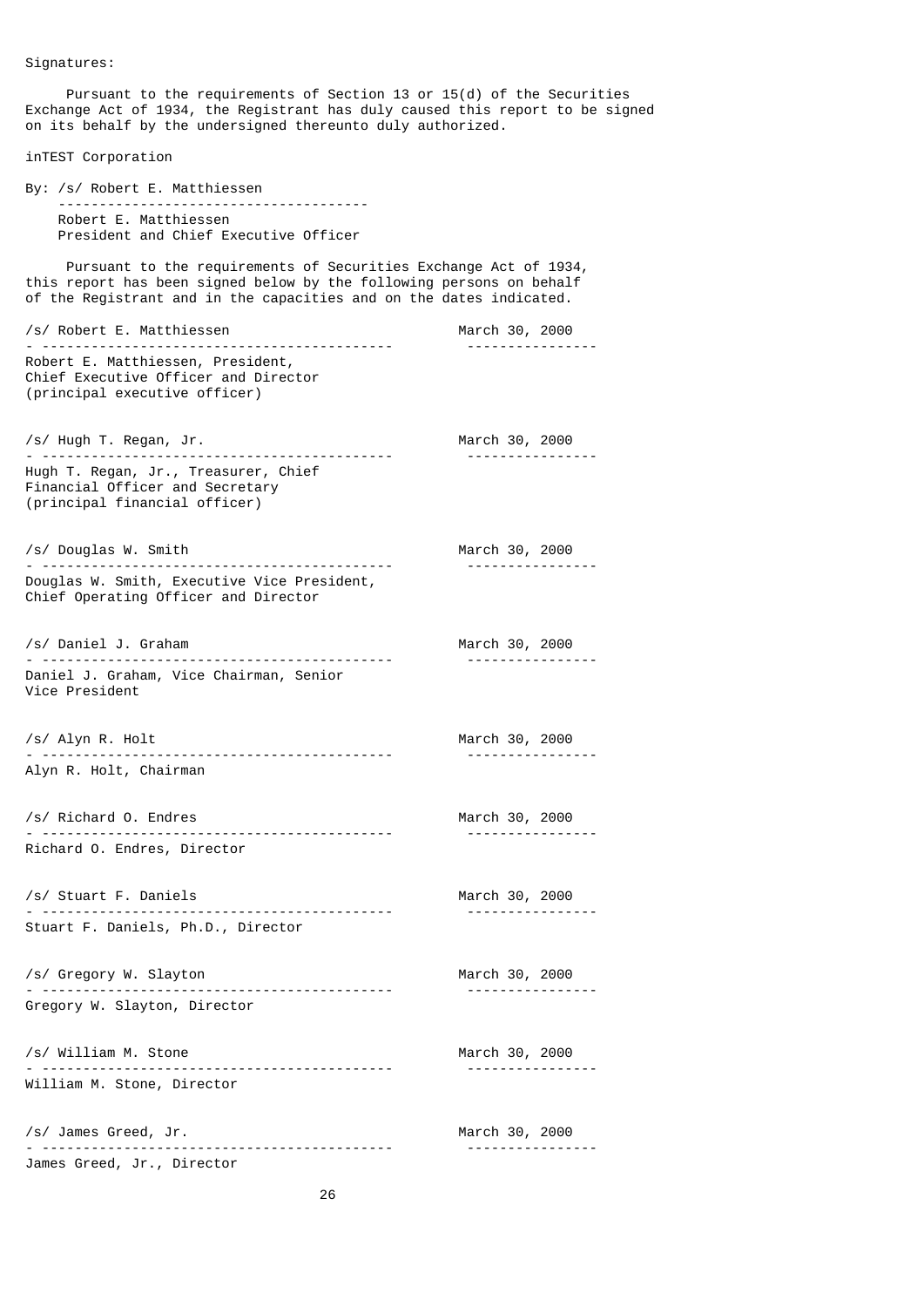Index to Exhibits

3.1 Certificate of Incorporation.\*

3.2 Bylaws of the Company.\*

- 10.1 Amended and Restated Loan Agreement, dated June 30, 1996, between inTEST Corporation and PNC Bank, National Association.\* (Amended effective June 30, 1999 pursuant to a letter dated July 8, 1999 which is filed as Exhibit 10.6 to this Report)
- 10.2 Lease, dated February 11, 1996, between First Industrial L.P. (formerly Cherry Hill Industrial Sites, Inc.) and the Company.\*
- 10.3 Lease, dated August 5, 1996, between KIP Properties and the Company.\*
- 10.4 1997 Stock Plan.\*\*
- 10.5 Consulting Agreement, dated April 1, 1997, between the Company and Stuart F. Daniels, Ph.D.\*
- 10.6 Letter dated July 8, 1999, amending the loan agreement filed as Exhibit 10.1 to this Report.
- 10.7 Lease, dated September 28, 1999, between Earl E. and Mitsue Jio and inTEST Sunnyvale, a wholly owned subsidiary of inTEST Corporation, a Delaware Corporation signed October 27, 1999.
- 21 Subsidiaries of the Company.
- 23 Consent of KPMG LLP.
- 27 Financial Data Schedule.
- Previously filed by the Company as an exhibit to the Company's Registration Statement on Form S-1, Registration Statement No. 333-26457.
- Previously filed by the Company as an exhibit to the Company's Registration Statement on Form S-8, Registration Statement No. 333-44059.

<u>27 and 27</u>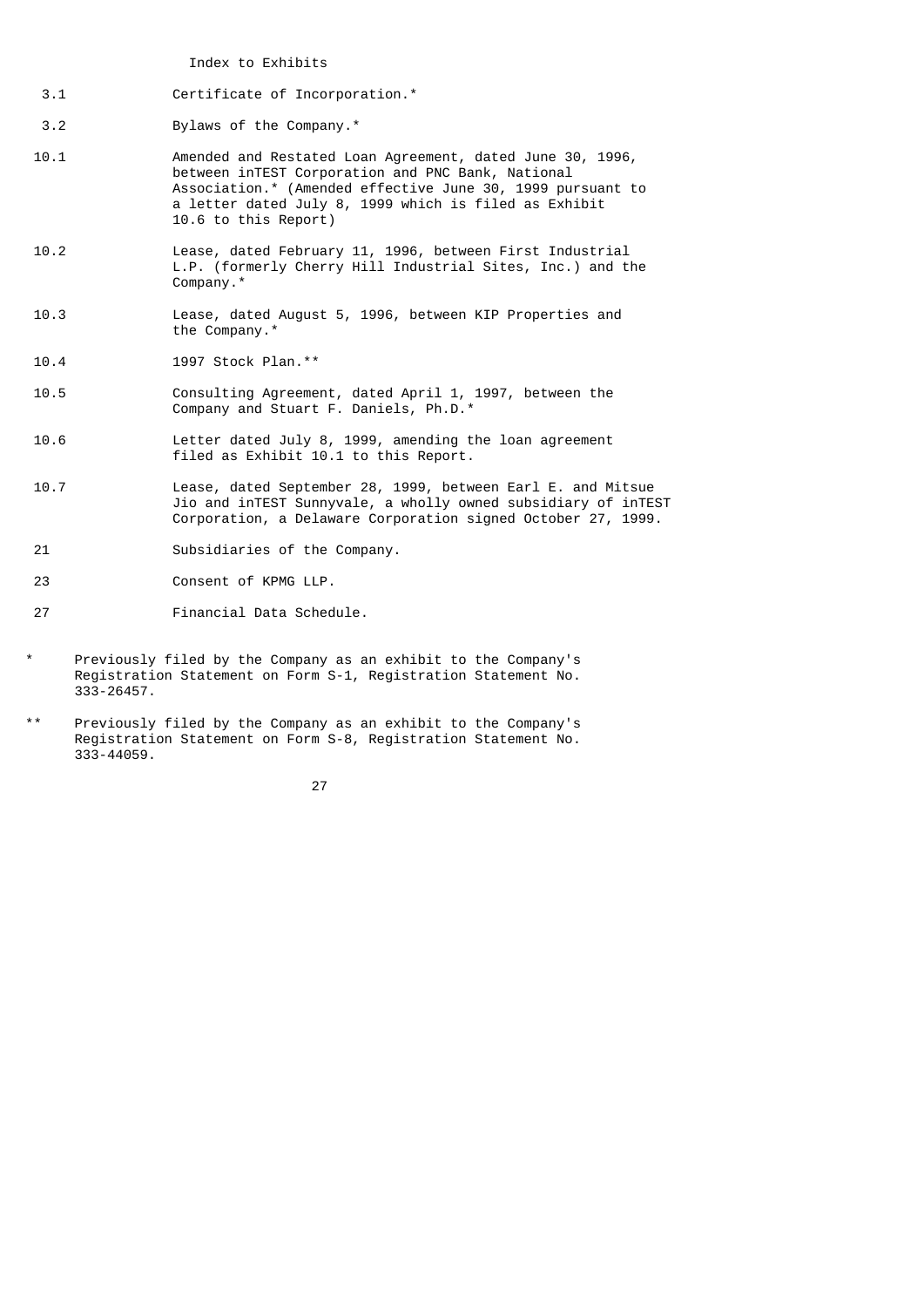## inTEST CORPORATION

#### INDEX TO CONSOLIDATED FINANCIAL STATEMENTS AND FINANCIAL STATEMENT SCHEDULE

|                                                                                                           | Page     |
|-----------------------------------------------------------------------------------------------------------|----------|
| CONSOLIDATED FINANCIAL STATEMENTS:                                                                        |          |
| Independent Auditors' Report                                                                              | $F - 1$  |
| Consolidated Balance Sheets as of December 31, 1999 and 1998                                              | $F - 2$  |
| Consolidated Statements of Earnings for the years ended<br>December 31, 1999, 1998 and 1997               | $F - 3$  |
| Consolidated Statements of Comprehensive Earnings for the<br>years ended December 31, 1999, 1998 and 1997 | $F - 4$  |
| Consolidated Statements of Stockholders' Equity for the<br>years ended December 31, 1999, 1998 and 1997   | $F - 5$  |
| Consolidated Statements of Cash Flows for the years ended<br>December 31, 1999, 1998 and 1997             | $F - 6$  |
| Notes to Consolidated Financial Statements                                                                | $F - 7$  |
| CONSOLIDATED FINANCIAL STATEMENT SCHEDULE:                                                                |          |
| Schedule II - Valuation and Qualifying Accounts                                                           | $F - 26$ |

e a componente de la construction de la construction de la construction de la construction de la construction<br>28 de junho de la construction de la construction de la construction de la construction de la construction de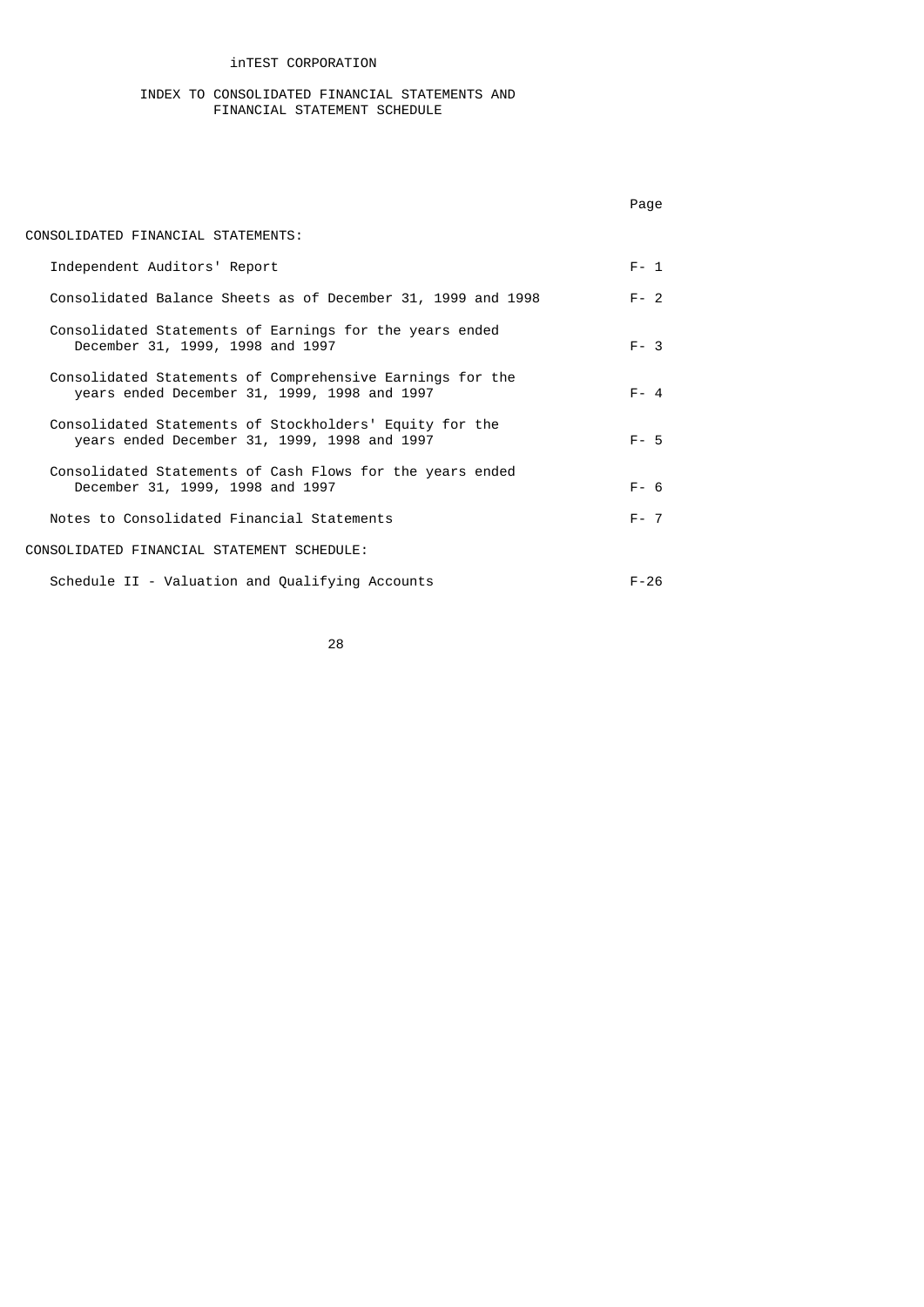The Board of Directors and Stockholders inTEST Corporation

We have audited the accompanying consolidated balance sheets of inTEST Corporation and subsidiaries as of December 31, 1999 and 1998, and the related consolidated statements of earnings, comprehensive earnings, stockholders' equity and cash flows for each of the years in the three-year period ended December 31, 1999. In connection with our audits of the consolidated financial statements, we also have audited the consolidated financial statement schedule of valuation and qualifying accounts as of and for the three years ended December 31, 1999. These consolidated financial statements and consolidated financial statement schedule are the responsibility of the Company's management. Our responsibility is to express an opinion on these consolidated financial statements and consolidated financial statement schedule based on our audits.

We conducted our audits in accordance with generally accepted auditing standards. Those standards require that we plan and perform the audit to obtain reasonable assurance about whether the financial statements are free of material misstatements. An audit includes examining, on a test basis, evidence supporting the amounts and disclosures in the financial statements. An audit also includes assessing the accounting principles used and significant estimates made by management, as well as evaluating the overall financial statement presentation. We believe that our audits provide a reasonable basis for our opinion.

In our opinion, the consolidated financial statements referred to above present fairly, in all material respects, the financial position of inTEST Corporation and subsidiaries as of December 31, 1999 and 1998, and the results of their operations and their cash flows for each of the years in the three-year period ended December 31, 1999, in conformity with generally accepted accounting principles. Also in our opinion, the related consolidated financial statement schedule, when considered in relation to the basic consolidated financial statements taken as a whole, presents fairly, in all material respects, the information set forth therein.

KPMG LLP

Philadelphia, Pennsylvania February 23, 2000

F - 1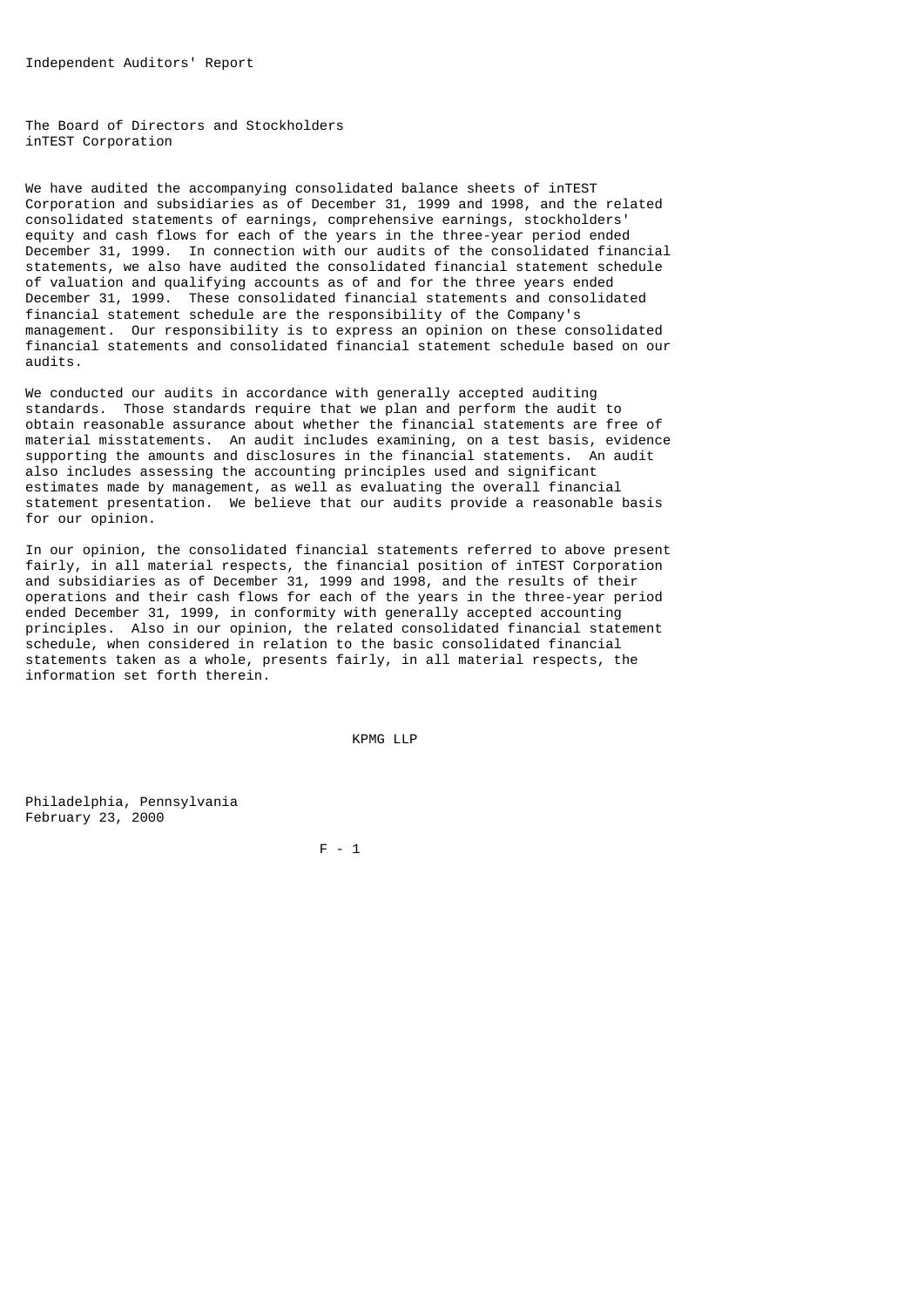## inTEST CORPORATION AND SUBSIDIARIES CONSOLIDATED BALANCE SHEETS (In thousands, except share data)

|                                                                                                  | December 31,                  |                                                                                                                                                                         |
|--------------------------------------------------------------------------------------------------|-------------------------------|-------------------------------------------------------------------------------------------------------------------------------------------------------------------------|
|                                                                                                  | 1999                          | 1998                                                                                                                                                                    |
|                                                                                                  |                               |                                                                                                                                                                         |
| <b>ASSETS</b>                                                                                    |                               |                                                                                                                                                                         |
| Current assets:                                                                                  |                               |                                                                                                                                                                         |
| Cash and cash equivalents<br>Trade accounts and notes receivable, net of allowance for           | \$12,018                      | \$8,468                                                                                                                                                                 |
| doubtful accounts of \$185 and \$168, respectively                                               | 6,473                         | 3,275                                                                                                                                                                   |
| Inventories                                                                                      |                               | 3,826 2,521                                                                                                                                                             |
| Deferred tax asset                                                                               | 359                           | 245                                                                                                                                                                     |
| Refundable domestic and foreign income taxes                                                     | $\sim$ $-$                    | 658                                                                                                                                                                     |
| Other current assets                                                                             | 536                           | 137                                                                                                                                                                     |
|                                                                                                  |                               | .                                                                                                                                                                       |
| Total current assets                                                                             |                               | $23,212$ $15,304$                                                                                                                                                       |
| Machinery and equipment:                                                                         |                               |                                                                                                                                                                         |
| Machinery and equipment                                                                          |                               |                                                                                                                                                                         |
| Leasehold improvements                                                                           |                               | 2,844 1,690<br>424 223                                                                                                                                                  |
|                                                                                                  | <u> - - - - - - - - - - -</u> |                                                                                                                                                                         |
|                                                                                                  |                               |                                                                                                                                                                         |
| Less: accumulated depreciation                                                                   |                               | $\begin{array}{ccc} \texttt{?} & \texttt{?} & \texttt{?} & \texttt{?} & \texttt{?} \ \texttt{3,268} & \texttt{1,913} \ (\texttt{1,483}) & (\texttt{1,078}) \end{array}$ |
|                                                                                                  |                               | 835                                                                                                                                                                     |
| Net machinery and equipment                                                                      | 1,785                         | . <b>.</b>                                                                                                                                                              |
| Other assets                                                                                     | 218                           | 195                                                                                                                                                                     |
| Goodwill, net of accumulated amortization of \$780                                               |                               |                                                                                                                                                                         |
| and \$301, respectively                                                                          |                               | 6,405 6,884                                                                                                                                                             |
|                                                                                                  |                               |                                                                                                                                                                         |
|                                                                                                  |                               |                                                                                                                                                                         |
| Total assets                                                                                     | \$31,620<br>========          | \$23,218                                                                                                                                                                |
|                                                                                                  |                               |                                                                                                                                                                         |
| LIABILITIES AND STOCKHOLDERS' EQUITY                                                             |                               |                                                                                                                                                                         |
| Current liabilities:                                                                             |                               |                                                                                                                                                                         |
| Accounts payable                                                                                 | \$2,480                       | \$969                                                                                                                                                                   |
| Accrued expenses                                                                                 | 1,946                         | 1,023                                                                                                                                                                   |
| Domestic and foreign income taxes payable                                                        | 1,808                         |                                                                                                                                                                         |
| Total current liabilities                                                                        | 6,234                         | 1,992                                                                                                                                                                   |
|                                                                                                  | <u>.</u>                      |                                                                                                                                                                         |
| Commitments                                                                                      |                               |                                                                                                                                                                         |
|                                                                                                  |                               |                                                                                                                                                                         |
| Stockholders' equity:                                                                            |                               |                                                                                                                                                                         |
| Preferred stock, \$0.01 par value; 5,000,000 shares authorized;                                  |                               |                                                                                                                                                                         |
| no shares issued or outstanding<br>Common stock, \$0.01 par value; 20,000,000 shares authorized; |                               |                                                                                                                                                                         |
| 6,536,034 issued and outstanding                                                                 | 65                            | 65                                                                                                                                                                      |
| Additional paid-in capital                                                                       | 16,647                        | 16,647                                                                                                                                                                  |
| Retained earnings                                                                                | 8,664                         | 4,570                                                                                                                                                                   |
| Accumulated other comprehensive earnings (expense)                                               | 10                            | (56)                                                                                                                                                                    |
|                                                                                                  | .                             |                                                                                                                                                                         |
| Total stockholders' equity                                                                       | 25,386                        | 21,226                                                                                                                                                                  |
|                                                                                                  |                               | <u>.</u>                                                                                                                                                                |
| Total liabilities and stockholders' equity                                                       | \$ 31,620                     | \$23,218                                                                                                                                                                |
|                                                                                                  | ========                      |                                                                                                                                                                         |

See accompanying Notes to Consolidated Financial Statements.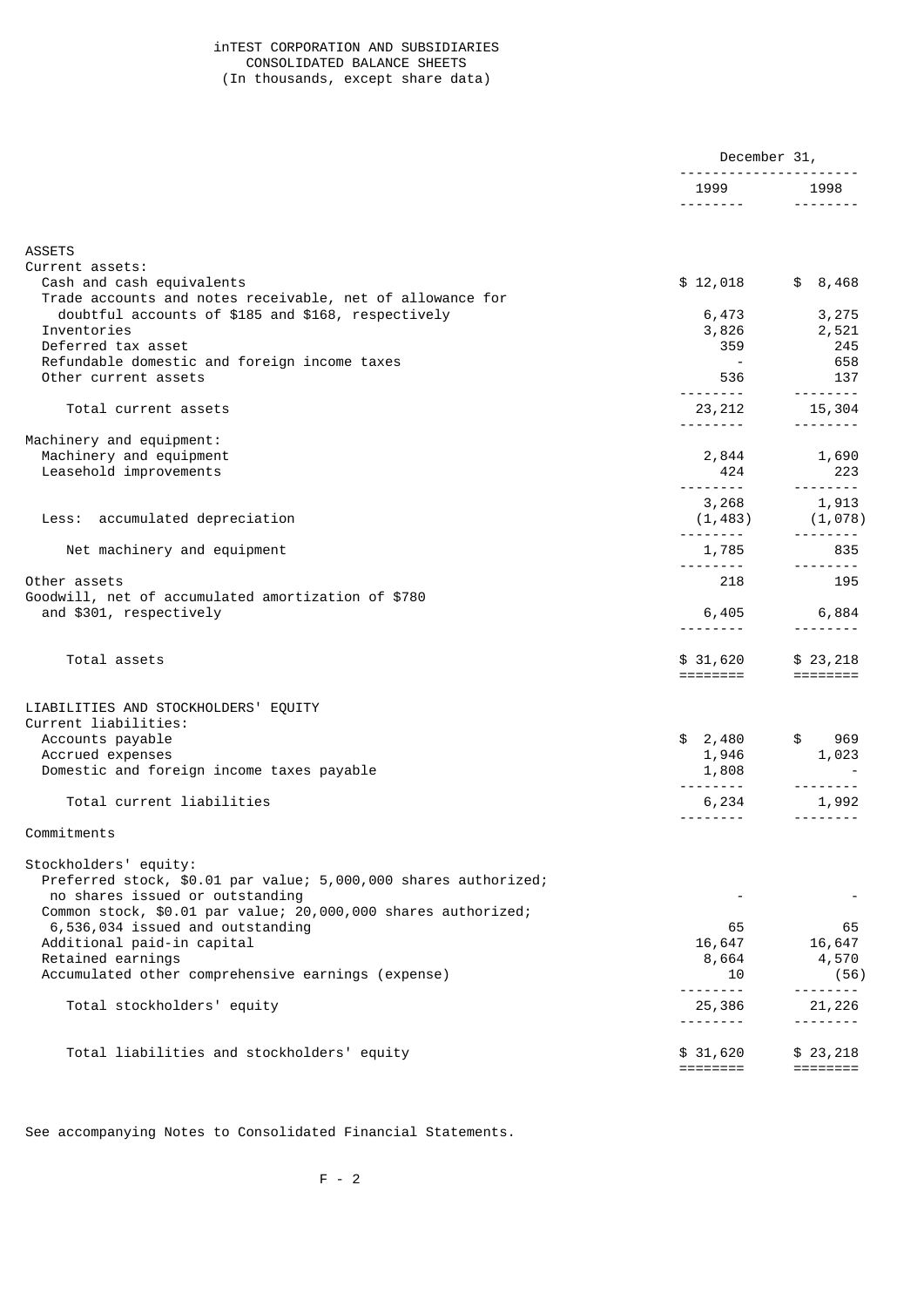## inTEST CORPORATION AND SUBSIDIARIES CONSOLIDATED STATEMENTS OF EARNINGS (In thousands, except share data)

|                                                                                                                                         |                             | Years Ended December 31,                                                                                                                                                                                                                                                                                                                                                                                                                                                                                                                   |                                                                                                                                                                                                                                                                                                                                                                                                                                                                                        |  |
|-----------------------------------------------------------------------------------------------------------------------------------------|-----------------------------|--------------------------------------------------------------------------------------------------------------------------------------------------------------------------------------------------------------------------------------------------------------------------------------------------------------------------------------------------------------------------------------------------------------------------------------------------------------------------------------------------------------------------------------------|----------------------------------------------------------------------------------------------------------------------------------------------------------------------------------------------------------------------------------------------------------------------------------------------------------------------------------------------------------------------------------------------------------------------------------------------------------------------------------------|--|
|                                                                                                                                         |                             | 1999 1998                                                                                                                                                                                                                                                                                                                                                                                                                                                                                                                                  | 1997<br>$- - - - - - -$                                                                                                                                                                                                                                                                                                                                                                                                                                                                |  |
| Net revenues<br>Cost of revenues                                                                                                        |                             | \$34,496 \$19,075 \$20,746<br>15,605 8,402 7,808<br>$\begin{array}{cccccccccccccc} \multicolumn{2}{c}{} & \multicolumn{2}{c}{} & \multicolumn{2}{c}{} & \multicolumn{2}{c}{} & \multicolumn{2}{c}{} & \multicolumn{2}{c}{} & \multicolumn{2}{c}{} & \multicolumn{2}{c}{} & \multicolumn{2}{c}{} & \multicolumn{2}{c}{} & \multicolumn{2}{c}{} & \multicolumn{2}{c}{} & \multicolumn{2}{c}{} & \multicolumn{2}{c}{} & \multicolumn{2}{c}{} & \multicolumn{2}{c}{} & \multicolumn{2}{c}{} & \multicolumn{2}{c}{} & \multicolumn{2}{c}{} & \$ | $\begin{array}{cccccccccccccc} \multicolumn{2}{c}{} & \multicolumn{2}{c}{} & \multicolumn{2}{c}{} & \multicolumn{2}{c}{} & \multicolumn{2}{c}{} & \multicolumn{2}{c}{} & \multicolumn{2}{c}{} & \multicolumn{2}{c}{} & \multicolumn{2}{c}{} & \multicolumn{2}{c}{} & \multicolumn{2}{c}{} & \multicolumn{2}{c}{} & \multicolumn{2}{c}{} & \multicolumn{2}{c}{} & \multicolumn{2}{c}{} & \multicolumn{2}{c}{} & \multicolumn{2}{c}{} & \multicolumn{2}{c}{} & \multicolumn{2}{c}{} & \$ |  |
| Gross margin                                                                                                                            |                             | 18,891 10,673 12,938                                                                                                                                                                                                                                                                                                                                                                                                                                                                                                                       |                                                                                                                                                                                                                                                                                                                                                                                                                                                                                        |  |
|                                                                                                                                         | --------                    | .                                                                                                                                                                                                                                                                                                                                                                                                                                                                                                                                          | -------                                                                                                                                                                                                                                                                                                                                                                                                                                                                                |  |
| Operating expenses:<br>Selling expense<br>Engineering and product development expense<br>General and administrative expense             |                             | 4,869 3,346 2,789<br>$3,209$ $1,934$ $1,737$<br>$4,491$ $2,875$ $2,225$<br>$3,225$                                                                                                                                                                                                                                                                                                                                                                                                                                                         |                                                                                                                                                                                                                                                                                                                                                                                                                                                                                        |  |
|                                                                                                                                         | -------                     |                                                                                                                                                                                                                                                                                                                                                                                                                                                                                                                                            |                                                                                                                                                                                                                                                                                                                                                                                                                                                                                        |  |
| Total operating expenses                                                                                                                | <u> - - - - - - -</u>       | 12,569 8,155 6,751<br>$\begin{array}{cccccccccccccc} \multicolumn{2}{c}{} & \multicolumn{2}{c}{} & \multicolumn{2}{c}{} & \multicolumn{2}{c}{} & \multicolumn{2}{c}{} & \multicolumn{2}{c}{} & \multicolumn{2}{c}{} & \multicolumn{2}{c}{} & \multicolumn{2}{c}{} & \multicolumn{2}{c}{} & \multicolumn{2}{c}{} & \multicolumn{2}{c}{} & \multicolumn{2}{c}{} & \multicolumn{2}{c}{} & \multicolumn{2}{c}{} & \multicolumn{2}{c}{} & \multicolumn{2}{c}{} & \multicolumn{2}{c}{} & \multicolumn{2}{c}{} & \$                               | -------                                                                                                                                                                                                                                                                                                                                                                                                                                                                                |  |
| Operating income                                                                                                                        | -------                     | 6,322 2,518                                                                                                                                                                                                                                                                                                                                                                                                                                                                                                                                | 6,187<br>$- - - - - - -$                                                                                                                                                                                                                                                                                                                                                                                                                                                               |  |
| Other income (expense):                                                                                                                 |                             |                                                                                                                                                                                                                                                                                                                                                                                                                                                                                                                                            |                                                                                                                                                                                                                                                                                                                                                                                                                                                                                        |  |
| Interest income<br>Interest expense<br>Other                                                                                            | 348<br>(17)<br>76           | 455 456<br>(3)<br>56                                                                                                                                                                                                                                                                                                                                                                                                                                                                                                                       | 349<br>(15)<br>(74)                                                                                                                                                                                                                                                                                                                                                                                                                                                                    |  |
|                                                                                                                                         |                             | -------                                                                                                                                                                                                                                                                                                                                                                                                                                                                                                                                    |                                                                                                                                                                                                                                                                                                                                                                                                                                                                                        |  |
| Total other income                                                                                                                      | 407<br>- - - - - - -        | 508<br>$- - - - - - - -$                                                                                                                                                                                                                                                                                                                                                                                                                                                                                                                   | 260                                                                                                                                                                                                                                                                                                                                                                                                                                                                                    |  |
| Earnings before income taxes and minority interest                                                                                      |                             | 6,729 3,026 6,447                                                                                                                                                                                                                                                                                                                                                                                                                                                                                                                          |                                                                                                                                                                                                                                                                                                                                                                                                                                                                                        |  |
| Income tax expense                                                                                                                      | 2,635                       | 1,099<br>.                                                                                                                                                                                                                                                                                                                                                                                                                                                                                                                                 | 2,090<br>$- - - - - - - -$                                                                                                                                                                                                                                                                                                                                                                                                                                                             |  |
| Earnings before minority interest<br>Minority interest                                                                                  | 4,094                       | 1,927                                                                                                                                                                                                                                                                                                                                                                                                                                                                                                                                      | 4,357<br>(25)                                                                                                                                                                                                                                                                                                                                                                                                                                                                          |  |
|                                                                                                                                         |                             | $- - - - - - - -$                                                                                                                                                                                                                                                                                                                                                                                                                                                                                                                          | $- - - - - - -$                                                                                                                                                                                                                                                                                                                                                                                                                                                                        |  |
| Net earnings                                                                                                                            | $=$ $=$ $=$ $=$ $=$ $=$ $=$ | $$4,094$ $$1,927$<br>$=$ $=$ $=$ $=$ $=$ $=$                                                                                                                                                                                                                                                                                                                                                                                                                                                                                               | \$4,332                                                                                                                                                                                                                                                                                                                                                                                                                                                                                |  |
| Pro forma information (unaudited)(Note 3)<br>Pro forma earnings before income taxes<br>Pro forma income taxes<br>Pro forma net earnings |                             |                                                                                                                                                                                                                                                                                                                                                                                                                                                                                                                                            | \$6,407<br>2,680<br>3,726                                                                                                                                                                                                                                                                                                                                                                                                                                                              |  |
| Earnings per share (1997 information is pro forma):<br>Basic<br>Diluted                                                                 | 0.63<br>\$<br>0.62          | \$0.31<br>0.31                                                                                                                                                                                                                                                                                                                                                                                                                                                                                                                             | 0.74<br>\$<br>0.73                                                                                                                                                                                                                                                                                                                                                                                                                                                                     |  |
| Weighted average shares outstanding (1997 information<br>is pro forma):<br>Basic                                                        | 6,536,034                   | 6,169,596                                                                                                                                                                                                                                                                                                                                                                                                                                                                                                                                  | 5,068,349                                                                                                                                                                                                                                                                                                                                                                                                                                                                              |  |
| Diluted                                                                                                                                 | 6,626,118                   | 6,186,460                                                                                                                                                                                                                                                                                                                                                                                                                                                                                                                                  | 5,092,490                                                                                                                                                                                                                                                                                                                                                                                                                                                                              |  |

See accompanying Notes to Consolidated Financial Statements.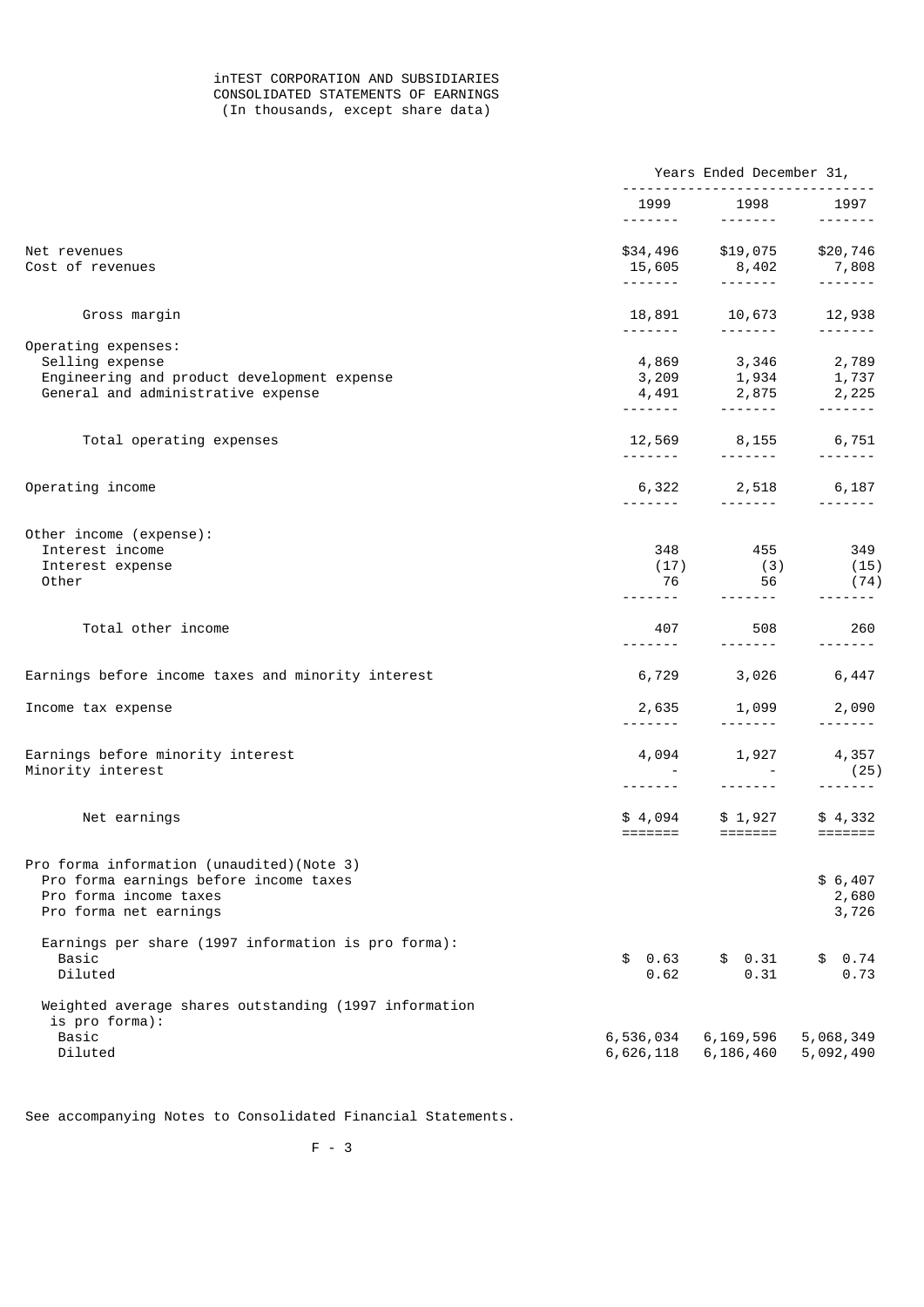## inTEST CORPORATION AND SUBSIDIARIES

## CONSOLIDATED STATEMENTS OF COMPREHENSIVE EARNINGS (In thousands, except share data)

|                                          |         | Years Ended December 31, |         |  |  |
|------------------------------------------|---------|--------------------------|---------|--|--|
|                                          | 1999    | 1998                     | 1997    |  |  |
| Net earnings                             | \$4,094 | \$1,927                  | \$4,332 |  |  |
| Foreign currency translation adjustments | 66      | 70                       | (153)   |  |  |
| Comprehensive earnings                   | \$4,160 | \$1,997                  | \$4,179 |  |  |

See accompanying Notes to Consolidated Financial Statements.

F - 4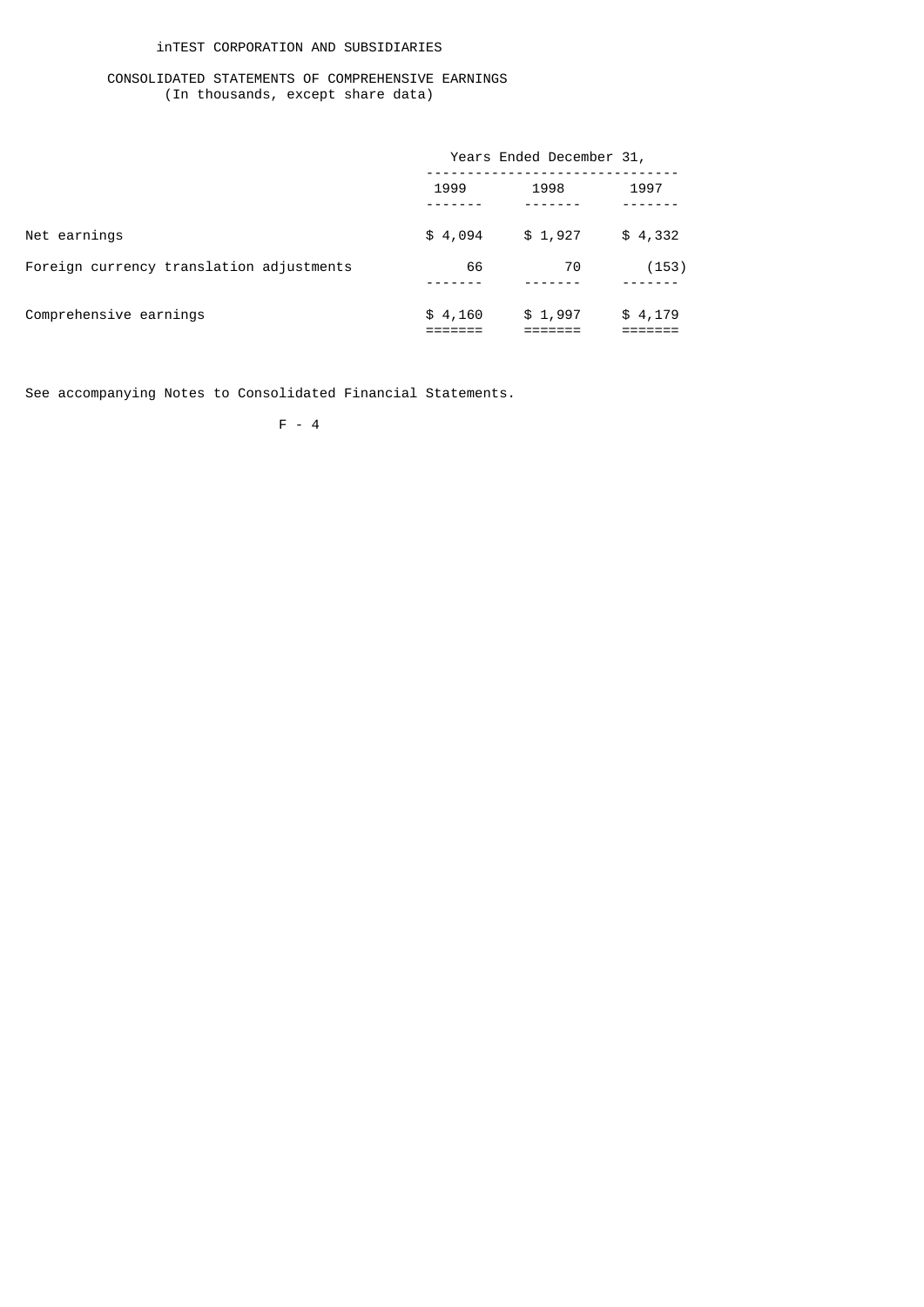### inTEST CORPORATION AND SUBSIDIARIES CONSOLIDATED STATEMENTS OF STOCKHOLDERS' EQUITY (In thousands, except share data)

|                                                                                                                                                   | Common Stock           |                                   | Additional<br>Paid-In<br>Retained |                               | Accumulated<br>Other<br>Comprehensive | Total<br>Stockholders'                |
|---------------------------------------------------------------------------------------------------------------------------------------------------|------------------------|-----------------------------------|-----------------------------------|-------------------------------|---------------------------------------|---------------------------------------|
|                                                                                                                                                   | Shares                 | Amount                            | Capital                           | Earnings                      | Earnings(Expense)                     | Equity                                |
| Balance, January 1, 1997<br>Dividends-\$1.46 per share<br>Net earnings<br>Acquisition of minority interest 300,443<br>Issuance of common stock in | 3,790,591              | $$^{\circ}$<br>38<br>$\mathbf{3}$ | \$ 689<br>1,655                   | \$3,833<br>(5, 522)<br>4,332  | $\frac{1}{2}$<br>27                   | \$4,587<br>(5, 522)<br>4,332<br>1,658 |
| connection with Offering, net<br>Other comprehensive expense                                                                                      | 1,820,000              | 18                                | 11,637                            |                               | (153)                                 | 11,655<br>(153)                       |
| Balance, December 31, 1997 5, 911, 034 59                                                                                                         |                        |                                   |                                   | 13,981 2,643                  | (126)                                 | 16,557                                |
| Net earnings<br>Issuance of common stock in                                                                                                       |                        |                                   |                                   | 1,927                         |                                       | 1,927                                 |
| connection with Acquisition<br>Other comprehensive earnings                                                                                       | 625,000                | 6                                 | 2,666                             |                               | 70                                    | 2,672<br>70                           |
| Balance, December 31, 1998                                                                                                                        | 6,536,034 65           |                                   | 16,647                            | 4,570                         | (56)                                  | 21,226                                |
| Net earnings<br>Other comprehensive earnings                                                                                                      |                        |                                   |                                   | 4,094<br><b>All Contracts</b> | 66                                    | 4,094<br>66                           |
| Balance, December 31, 1999                                                                                                                        | 6,536,034<br>========= | 65<br>\$.                         | \$16,647<br>========              | \$8,664<br>========           | 10<br>======                          | \$25,386<br>========                  |

See accompanying Notes to Consolidated Financial Statements.

F - 5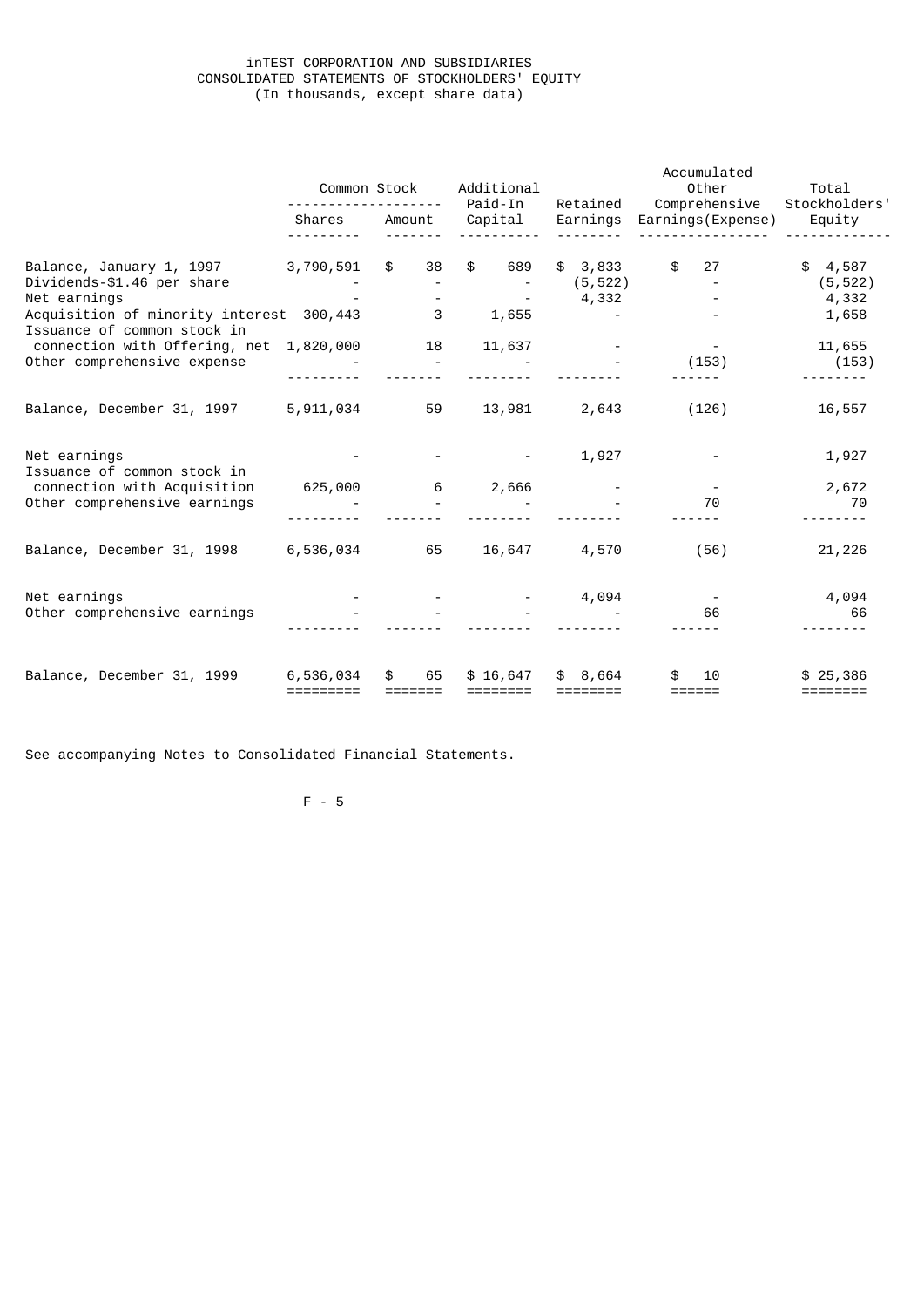### inTEST CORPORATION AND SUBSIDIARIES CONSOLIDATED STATEMENTS OF CASH FLOWS (In thousands, except share data)

|                                                                                                        | Years Ended December 31,           |                                                                                                                                                                                                                                                                                                                                                                                                                                                                                                          |                             |
|--------------------------------------------------------------------------------------------------------|------------------------------------|----------------------------------------------------------------------------------------------------------------------------------------------------------------------------------------------------------------------------------------------------------------------------------------------------------------------------------------------------------------------------------------------------------------------------------------------------------------------------------------------------------|-----------------------------|
|                                                                                                        | .                                  | 1999 1998 1997<br>$\begin{array}{cccccccccccccc} \multicolumn{2}{c}{} & \multicolumn{2}{c}{} & \multicolumn{2}{c}{} & \multicolumn{2}{c}{} & \multicolumn{2}{c}{} & \multicolumn{2}{c}{} & \multicolumn{2}{c}{} & \multicolumn{2}{c}{} & \multicolumn{2}{c}{} & \multicolumn{2}{c}{} & \multicolumn{2}{c}{} & \multicolumn{2}{c}{} & \multicolumn{2}{c}{} & \multicolumn{2}{c}{} & \multicolumn{2}{c}{} & \multicolumn{2}{c}{} & \multicolumn{2}{c}{} & \multicolumn{2}{c}{} & \multicolumn{2}{c}{} & \$ |                             |
| CASH FLOWS FROM OPERATING ACTIVITIES                                                                   |                                    |                                                                                                                                                                                                                                                                                                                                                                                                                                                                                                          |                             |
| Net earnings<br>Adjustments to reconcile net earnings to net cash provided<br>by operating activities: | \$4,094                            | $$1,927$ $$4,332$                                                                                                                                                                                                                                                                                                                                                                                                                                                                                        |                             |
| Depreciation                                                                                           | 408                                | 239                                                                                                                                                                                                                                                                                                                                                                                                                                                                                                      | 168                         |
| Amortization of goodwill                                                                               | 479                                | 252                                                                                                                                                                                                                                                                                                                                                                                                                                                                                                      | 49                          |
| Deferred taxes                                                                                         |                                    | $(114)$ (79)                                                                                                                                                                                                                                                                                                                                                                                                                                                                                             | (165)                       |
| Foreign exchange (gain) loss<br>Allowance for doubtful accounts, net                                   | (49)<br>16                         | (41)<br>(32)                                                                                                                                                                                                                                                                                                                                                                                                                                                                                             | 62<br>49                    |
| Minority interest                                                                                      | $\overline{\phantom{a}}$           | $\sim 100$ m $^{-1}$                                                                                                                                                                                                                                                                                                                                                                                                                                                                                     | 25                          |
| Changes in assets and liabilities, net of effects of Acquisition:                                      |                                    |                                                                                                                                                                                                                                                                                                                                                                                                                                                                                                          |                             |
| Trade accounts and notes receivable                                                                    |                                    | $(3, 162)$ 1, 747 $(2, 226)$                                                                                                                                                                                                                                                                                                                                                                                                                                                                             |                             |
| Inventories                                                                                            | (1, 308)                           | 10                                                                                                                                                                                                                                                                                                                                                                                                                                                                                                       | (352)                       |
| Refundable domestic and state income taxes                                                             |                                    |                                                                                                                                                                                                                                                                                                                                                                                                                                                                                                          |                             |
| Other current assets<br>Accounts payable                                                               |                                    | $1,559$ (257) 535                                                                                                                                                                                                                                                                                                                                                                                                                                                                                        | (71)                        |
| Domestic and foreign income taxes payable                                                              |                                    |                                                                                                                                                                                                                                                                                                                                                                                                                                                                                                          |                             |
| Dividends payable                                                                                      |                                    | $1,808$ $(1,333)$ 845<br>$(973)$                                                                                                                                                                                                                                                                                                                                                                                                                                                                         |                             |
| Accrued expenses                                                                                       |                                    | 920 (244) 331                                                                                                                                                                                                                                                                                                                                                                                                                                                                                            |                             |
| Net cash provided by operating activities                                                              |                                    |                                                                                                                                                                                                                                                                                                                                                                                                                                                                                                          |                             |
| CASH FLOWS FROM INVESTING ACTIVITIES                                                                   |                                    |                                                                                                                                                                                                                                                                                                                                                                                                                                                                                                          |                             |
| Acquisition of business, net of cash acquired                                                          |                                    | $(1,357)$ $(4,629)$ $(70)$                                                                                                                                                                                                                                                                                                                                                                                                                                                                               |                             |
| Purchase of machinery and equipment                                                                    |                                    |                                                                                                                                                                                                                                                                                                                                                                                                                                                                                                          |                             |
| Other long-term asset                                                                                  |                                    | $(4)$ $(42)$ $(54)$                                                                                                                                                                                                                                                                                                                                                                                                                                                                                      |                             |
| Net cash used in investing activities                                                                  |                                    | $(1,361)$ $(4,932)$ $(124)$                                                                                                                                                                                                                                                                                                                                                                                                                                                                              |                             |
| CASH FLOWS FROM FINANCING ACTIVITIES                                                                   |                                    |                                                                                                                                                                                                                                                                                                                                                                                                                                                                                                          |                             |
| Dividends paid                                                                                         |                                    |                                                                                                                                                                                                                                                                                                                                                                                                                                                                                                          | $-$ (5,541)                 |
| Net principal debt repayments                                                                          |                                    | $(215)$ $(189)$                                                                                                                                                                                                                                                                                                                                                                                                                                                                                          |                             |
| Net proceeds from offering                                                                             |                                    |                                                                                                                                                                                                                                                                                                                                                                                                                                                                                                          | $-11,655$                   |
|                                                                                                        |                                    |                                                                                                                                                                                                                                                                                                                                                                                                                                                                                                          |                             |
| Net cash provided by (used in) financing activities                                                    |                                    | $-$ (215) 5,925                                                                                                                                                                                                                                                                                                                                                                                                                                                                                          |                             |
| Effects of exchange rates on cash                                                                      |                                    |                                                                                                                                                                                                                                                                                                                                                                                                                                                                                                          |                             |
| Net cash provided by (used in) all activities                                                          |                                    | $3,550$ $(3,567)$ $8,343$                                                                                                                                                                                                                                                                                                                                                                                                                                                                                |                             |
| Cash and cash equivalents at beginning of period                                                       |                                    | 8,468 12,035 3,692                                                                                                                                                                                                                                                                                                                                                                                                                                                                                       |                             |
| Cash and cash equivalents at end of period                                                             | - - - - - - - <b>-</b><br>\$12,018 | -------<br>\$8,468                                                                                                                                                                                                                                                                                                                                                                                                                                                                                       | -------<br>\$12,035         |
| SUPPLEMENTAL SCHEDULE OF NON-CASH INVESTING ACTIVITIES<br>Details of Acquisition:                      | =======                            | $=$ $=$ $=$ $=$ $=$ $=$ $=$                                                                                                                                                                                                                                                                                                                                                                                                                                                                              | $=$ $=$ $=$ $=$ $=$ $=$ $=$ |
| Fair value of assets acquired, net of cash acquired                                                    |                                    | \$2,003                                                                                                                                                                                                                                                                                                                                                                                                                                                                                                  |                             |
| Liabilities assumed                                                                                    |                                    | (549)                                                                                                                                                                                                                                                                                                                                                                                                                                                                                                    |                             |
| Common stock issued                                                                                    |                                    | (2, 672)                                                                                                                                                                                                                                                                                                                                                                                                                                                                                                 |                             |
| Goodwill resulting from Acquisition                                                                    |                                    | 5,847                                                                                                                                                                                                                                                                                                                                                                                                                                                                                                    |                             |
|                                                                                                        |                                    | -------                                                                                                                                                                                                                                                                                                                                                                                                                                                                                                  |                             |
| Net cash paid for Acquisition                                                                          |                                    | \$4,629<br>$=$ $=$ $=$ $=$ $=$ $=$ $=$                                                                                                                                                                                                                                                                                                                                                                                                                                                                   |                             |
| Cash payments made for:                                                                                |                                    |                                                                                                                                                                                                                                                                                                                                                                                                                                                                                                          |                             |
| Domestic and foreign income taxes<br>Interest                                                          | \$<br>297<br>17                    | \$3,210<br>3                                                                                                                                                                                                                                                                                                                                                                                                                                                                                             | \$1,366<br>14               |

See accompanying Notes to Consolidated Financial Statements.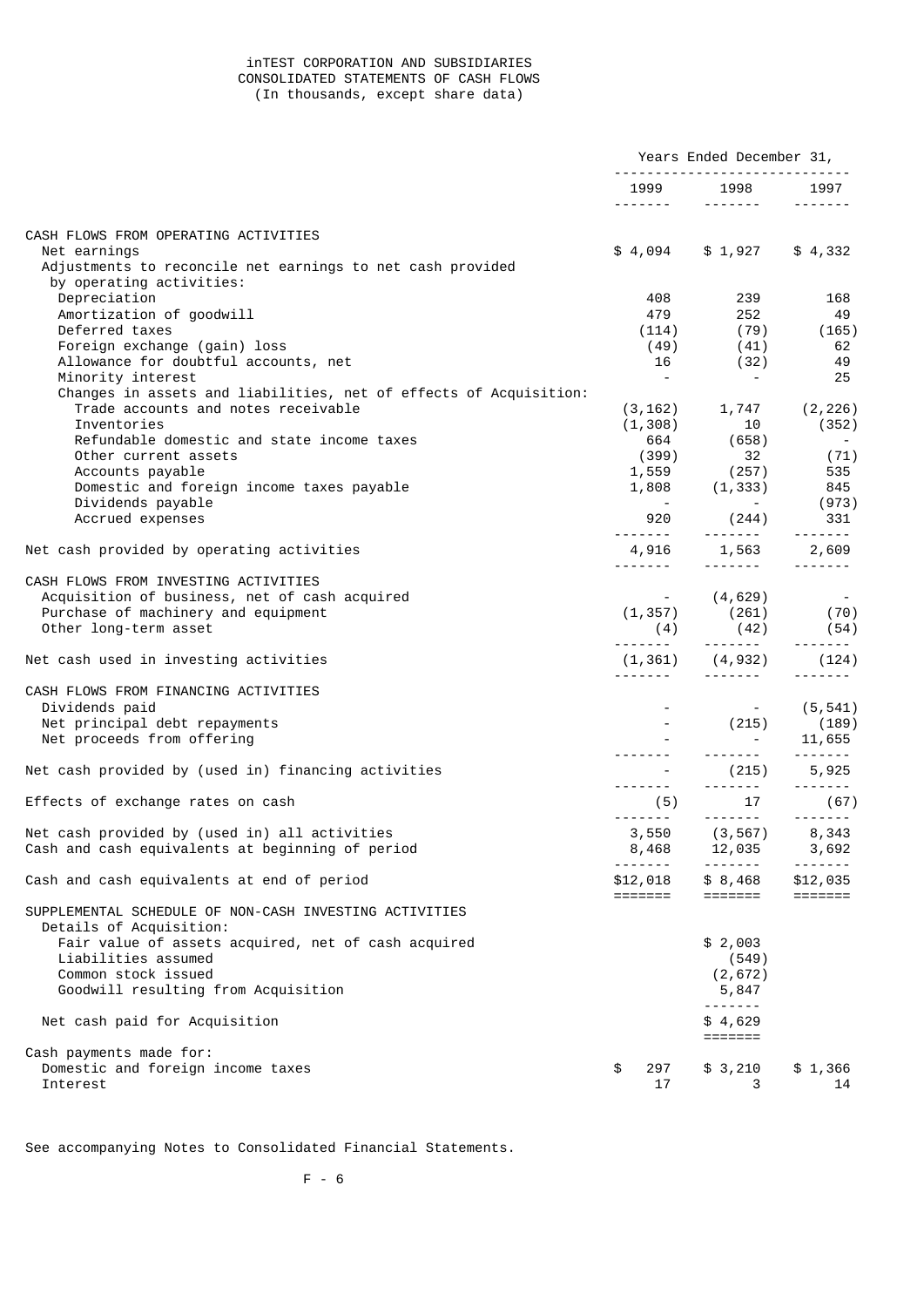### NOTES TO CONSOLIDATED FINANCIAL STATEMENTS (In thousands, except share data)

### (1) NATURE OF OPERATIONS

 inTEST Corporation (the "Company") designs, manufactures and markets docking hardware, test head manipulators and tester interfaces used by semiconductor manufacturers during the testing of wafers and packaged devices. The Company also designs and markets related automatic test equipment interface products.

 The consolidated entity is comprised of inTEST Corporation (parent) and eight 100% owned subsidiaries: inTEST Limited (Thame, UK), inTEST Kabushiki Kaisha (Kichijoji, Japan), inTEST PTE, Limited (Singapore), inTEST Sunnyvale Corp. (Delaware) (acquired in the third quarter of 1998 - see Note 4), Temptronic Corporation (Delaware)(established December 1999 for proposed merger with Temptronic Corporation - see Note 17), inTEST Investments, Inc. (a Delaware holding company), inTEST IP Corp. (a Delaware holding company) and inTEST Licensing Corp. (a Delaware holding company).

 The Company manufactures its products in the U.S., the U.K. and Singapore (where the Company commenced manufacturing during September 1999). Marketing and support activities are conducted worldwide from the Company's facilities in the U.S., U.K., Japan and Singapore.

 On June 20, 1997, the Company completed an initial public offering of 2.275 million common shares through which the Company issued 1.82 million new shares of common stock (the "Offering"). Simultaneous with the closing of the Offering, the Company acquired the 21% minority interests in each of its three foreign subsidiaries in exchange for an aggregate of 300,443 shares of the Company's common stock (the "Exchange"). Prior to the Offering the Company owned 79% of each of the three foreign subsidiaries.

### (2) SUMMARY OF SIGNIFICANT ACCOUNTING POLICIES

 Basis of Presentation ---------------------

 The consolidated financial statements include the accounts of the Company and its wholly-owned subsidiaries. All significant intercompany accounts and transactions have been eliminated upon consolidation. The preparation of financial statements in conformity with generally accepted accounting principles requires management to make estimates and assumptions that affect the reported amounts of assets and liabilities and disclosure of contingent assets and liabilities at the date of the financial statements and the reported amounts of revenues and expenses during the reporting period. Actual results could differ from those estimates.

Reclassification

----------------

 Certain prior year amounts have been reclassified to conform with the current year presentation.

 Cash and Cash Equivalents -------------------------

 Short-term investments, which have maturities of three months or less when purchased, are considered to be cash equivalents and are carried at cost, which approximates market value.

F - 7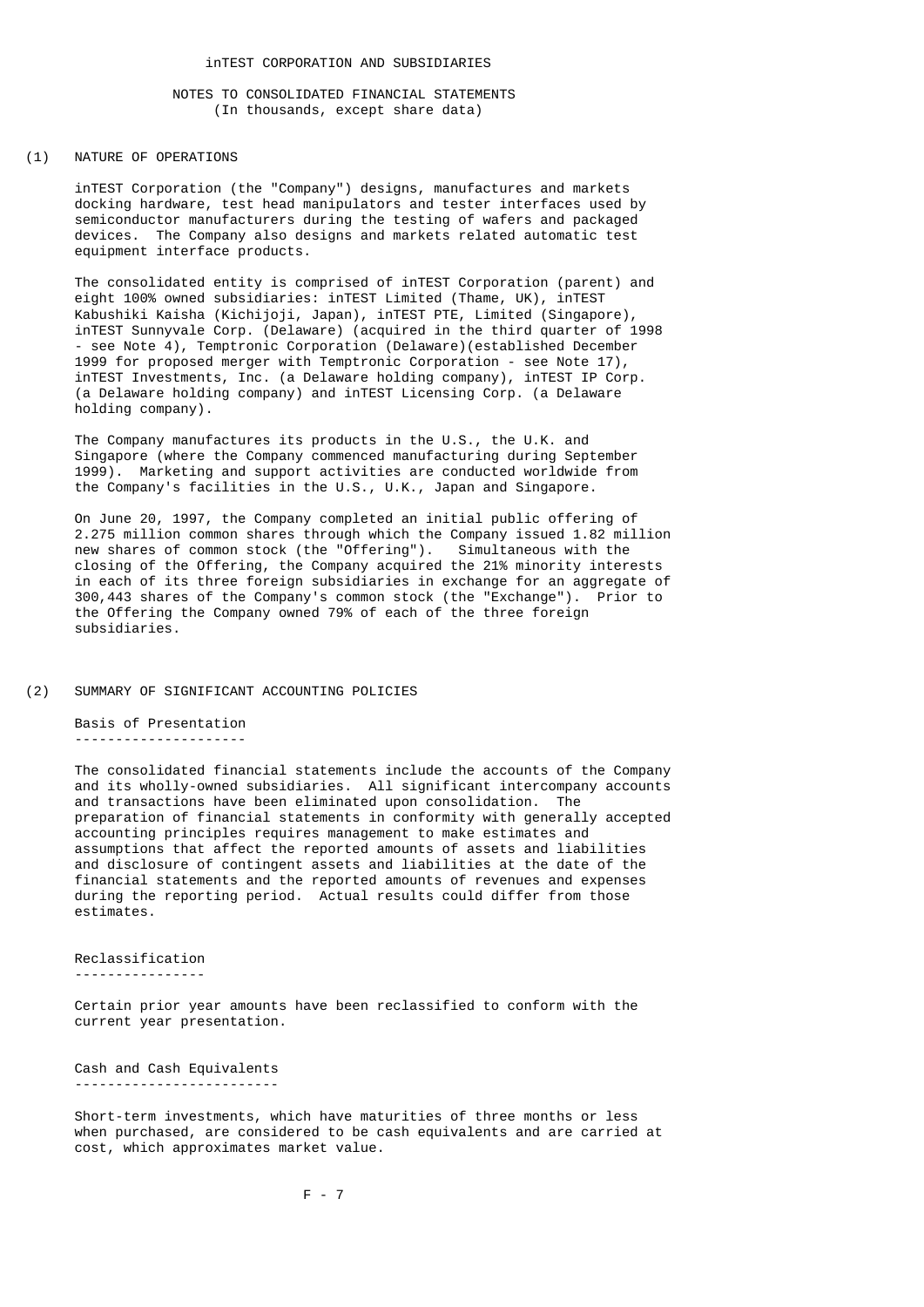### NOTES TO CONSOLIDATED FINANCIAL STATEMENTS (In thousands, except share data)

### (2) SUMMARY OF SIGNIFICANT ACCOUNTING POLICIES (Continued)

 Notes Receivable ----------------

> Notes receivable are due from trade customers in Japan, and have original maturities of less than four months. The notes are non-interest bearing. Notes receivable were \$141 and \$524 at December 31, 1999 and 1998, respectively.

 Credit Risks ------------

 The Company grants credit to customers and generally requires no collateral. To minimize its risk, the Company performs ongoing credit evaluations of its customers financial condition. Bad debt expense (recoveries) were \$16, \$(5) and \$61 for the years ended December 31, 1999, 1998, and 1997, respectively.

Inventories

-----------

 Inventories are stated at the lower of cost or market. Cost is determined under the first-in first-out (FIFO) method.

 Machinery and Equipment -----------------------

 Machinery and equipment are stated at cost. Depreciation is based upon the estimated useful life of the assets using the straight line method. The estimated useful lives range from three to seven years. Leasehold improvements are recorded at cost and amortized over the shorter of the lease term or the estimated useful life of the asset. Total depreciation expense was \$408, \$239 and \$168 for the years ended December 31, 1999, 1998 and 1997, respectively. Expenditures for maintenance and repairs are charged to operations as incurred.

### Intangibles -----------

 Goodwill resulting from the acquisition of the minority interests in the Company's three foreign subsidiaries and the acquisition of TestDesign (as described in Note 4) is amortized on a straight line basis over 15 years. Total amortization expense for the years ended December 31, 1999, 1998 and 1997 was \$479, \$252 and \$49, respectively. When events or circumstances so indicate, the Company assesses the potential impairment of its intangible assets and other long-lived assets based on anticipated undiscounted cash flows from operations. Such events and circumstances include a sale of all or a significant part of the opera tions associated with the long-lived asset, or a significant decline in the operating performance of the asset. If an impairment is indicated, the amount of impairment charge would be calculated by comparing the anticipated discounted future cash flows to the carrying value of the long-lived asset. At December 31, 1999, no impairment was indicated.

F - 8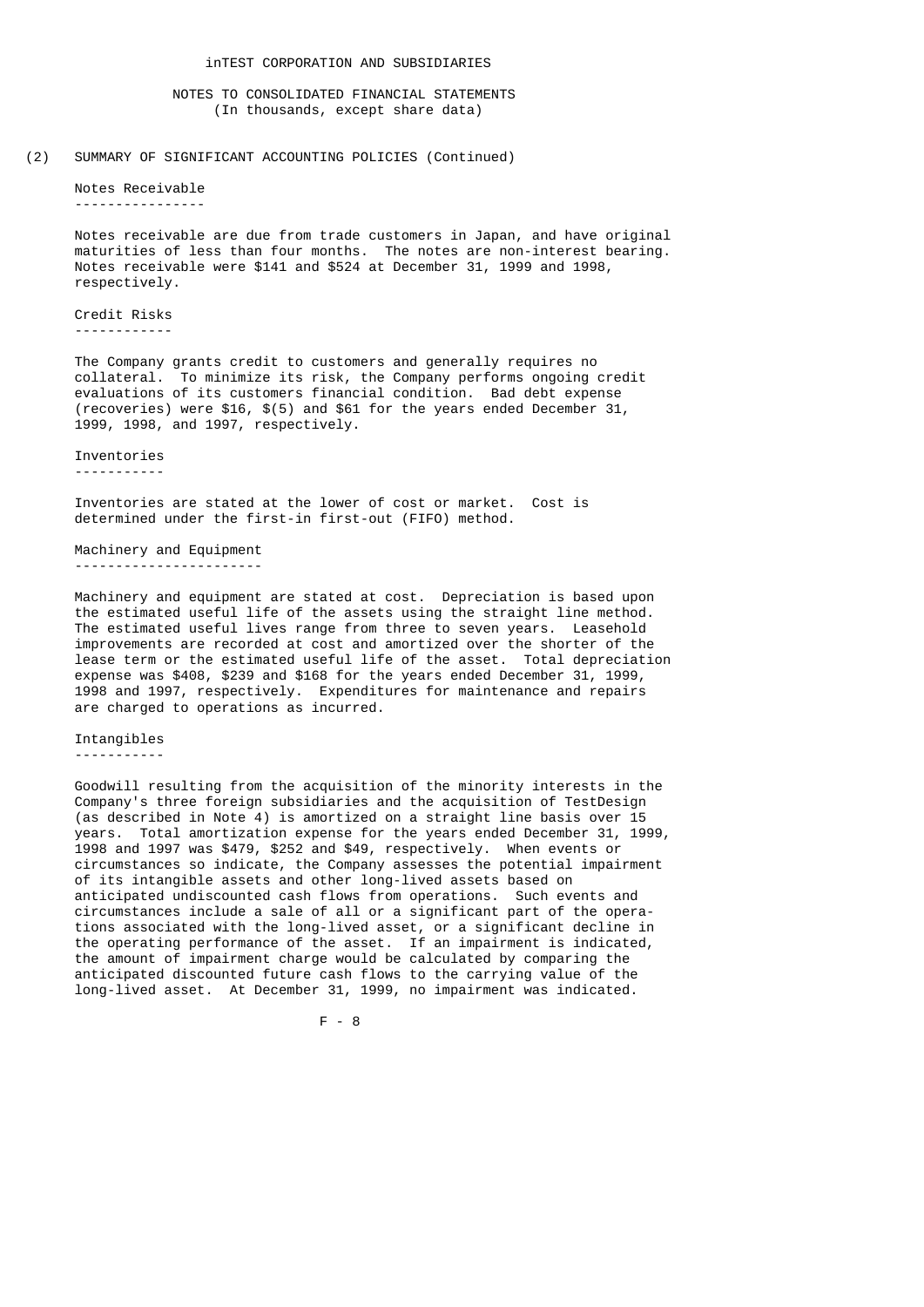(2) SUMMARY OF SIGNIFICANT ACCOUNTING POLICIES (Continued)

 Income Taxes ------------

> Just prior to the closing of the Offering (as described in Note 1), the Company terminated its status as an S corporation for Federal tax purposes and in the state of New Jersey. As an S corporation, any Federal and certain New Jersey state income tax liabilities were those of the former S corporation stockholders, not of the Company. All tax liabilities on income earned subsequent to the revocation of the S corporation election are liabilities of the Company. The Company is taxed in foreign countries and for activity in certain states. The Company accounts for income taxes in accordance with the Statement of Financial Accounting Standards ("SFAS") No. 109, Accounting for Income Taxes.

 Net Earnings Per Common Share -----------------------------

 Net earnings per common share is computed in accordance with SFAS No. 128, Earnings per Share. Basic earnings per share is computed by dividing net earnings by the weighted average number of common shares outstanding during each year. Diluted earnings per share is computed by dividing net earnings by the weighted average number of common shares and common share equivalents outstanding during each year. Common share equivalents represent stock options using the treasury stock method.

 A reconciliation of weighted average shares outstanding - basic to weighted average shares outstanding - diluted appears below:

|                                                                               | Years Ended December 31, |           |           |
|-------------------------------------------------------------------------------|--------------------------|-----------|-----------|
|                                                                               | 1999                     | 1998      | 1997      |
| Weighted average shares outstanding-basic<br>Potentially dilutive securities: | 6,536,034                | 6,169,596 | 5,068,349 |
| Employee stock options                                                        | 90,084                   | 16,864    | 24,141    |
| Weighted average shares outstanding-diluted                                   | 6,626,118                | 6,186,460 | 5,092,490 |

 As discussed in Note 3, pro forma earnings per share information for the year ended December 31, 1997 includes certain adjustments to reflect results as if (i) the Company had been taxed as a C corporation for all of 1997 and (ii) the acquisition of the minority interests in the Company's three foreign subsidiaries had occurred on January 1, 1996.

 Revenue Recognition -------------------

Revenue from sales of products are recognized upon shipment to customers.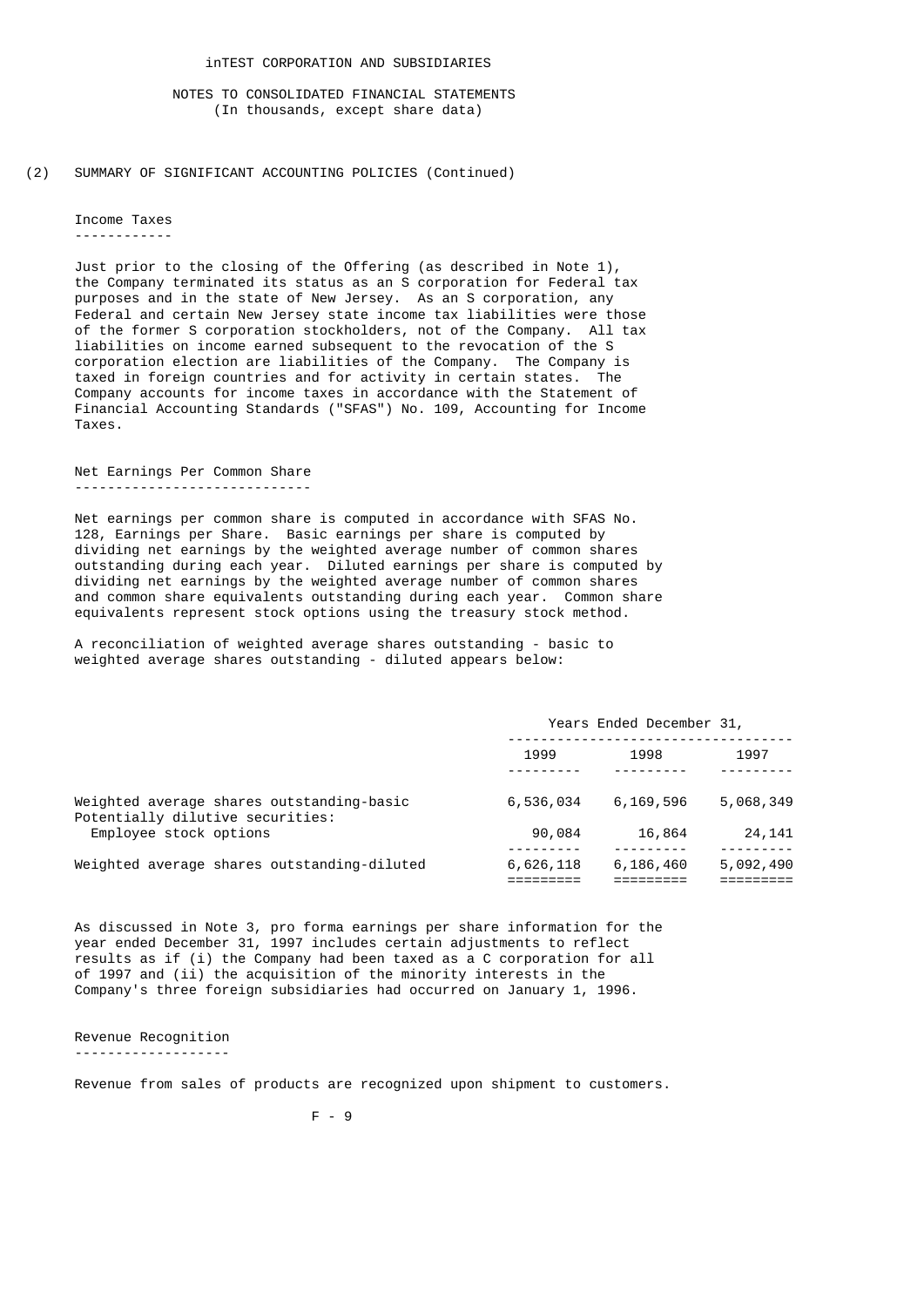## inTEST CORPORATION AND SUBSIDIARIES

 NOTES TO CONSOLIDATED FINANCIAL STATEMENTS (In thousands, except share data)

(2) SUMMARY OF SIGNIFICANT ACCOUNTING POLICIES (Continued)

 Engineering and Product Development -----------------------------------

> Engineering and product developments costs, which consist primarily of salary and related benefit costs of the Company's technical staff, as well as product development costs, are expensed as incurred.

 Product Warranties ------------------

 The Company generally provides product warranties and records estimated warranty expense at the time of sale based upon historical claims experience. Warranty expense for the years ended December 31, 1999, 1998 and 1997 was \$300, \$202 and \$147, respectively.

#### Stock Based Compensation ------------------------

 SFAS No. 123, Accounting for Stock-Based Compensation, was adopted by the Company effective with adoption of its 1997 Stock Plan. As permitted by SFAS No. 123, the Company has elected to continue to follow Accounting Principles Board Opinion No. 25, Accounting for Stock Issued to Employees ("APB 25"), in accounting for its stock option plans. Under APB 25, the Company does not recognize compensation expense on the issuance of its stock options because the option terms are fixed and the exercise price equals the market price of the underlying stock on the grant date.

 Foreign Currency ----------------

 The accounts of the foreign subsidiaries are translated in accordance with the SFAS No. 52, Foreign Currency Translation, which requires that assets and liabilities of international operations be translated using the exchange rate in effect at the balance sheet date. The results of operations are translated using an average exchange rate for the period. The effects of rate fluctuations in translating assets and liabilities of international operations into U.S. dollars are accumulated and reflected as other comprehensive earnings or expense in the consolidated statements of stockholders' equity. Transaction gains or losses are included in net earnings.

 Financial Instruments ---------------------

 The Company's financial instruments, principally accounts and notes receivable and accounts payable, are carried at cost which approximates fair value, due to the short maturities of the accounts.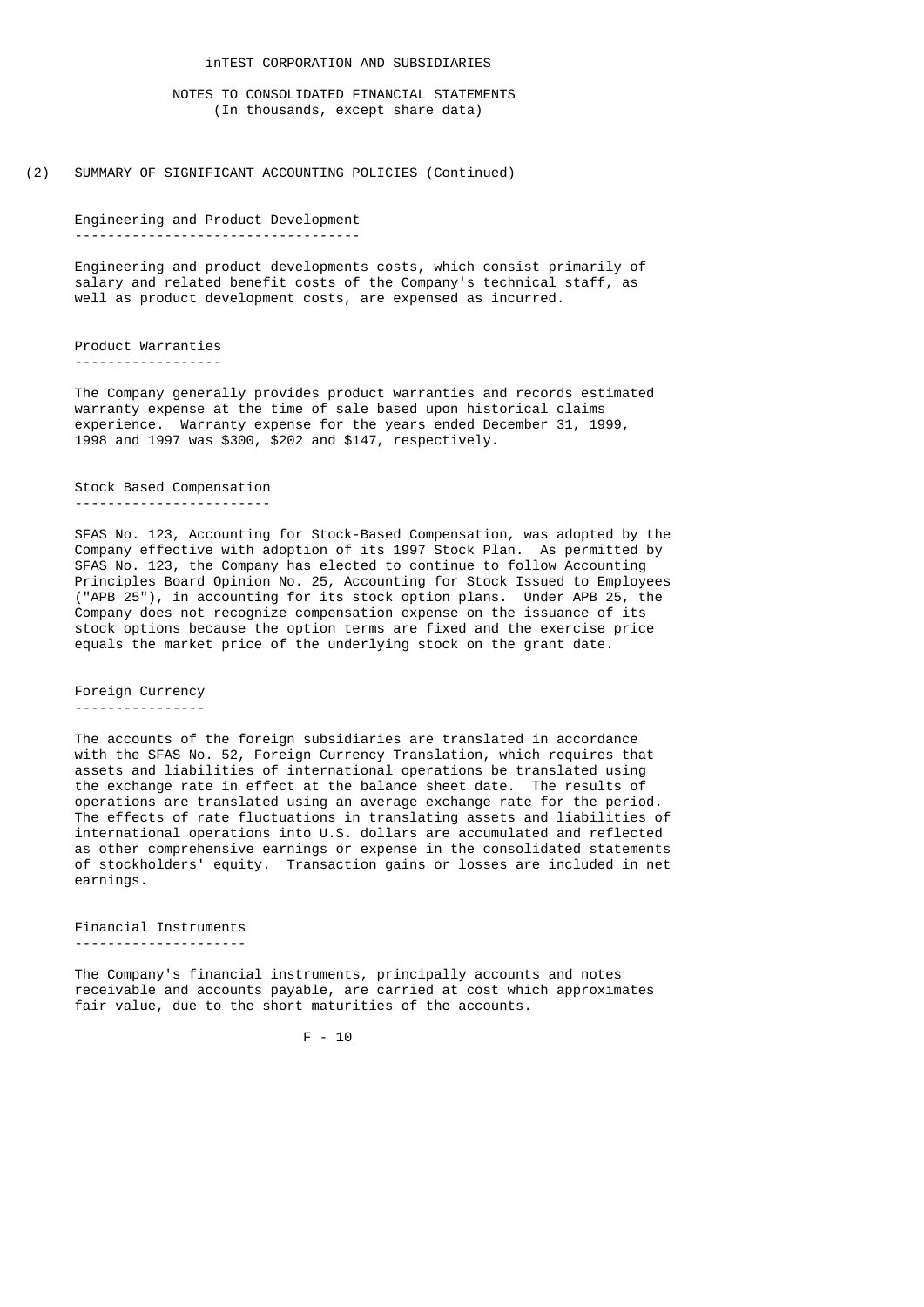(2) SUMMARY OF SIGNIFICANT ACCOUNTING POLICIES (Continued)

 New Accounting Pronouncements -----------------------------

> In March 1998, the American Institute of Certified Public Accountants issued Statement of Position 98-1, Accounting for the Costs of Computer Software Developed or Obtained for Internal Use. This Statement requires that certain costs related to the development or purchase of internal software be capitalized and amortized over the estimated useful life of the software. This Statement also requires that costs related to the preliminary project stage and the post implementation/operation stage of an internal use computer software development project be expensed as incurred. The Company adopted this Statement in the first quarter of 1999, as required. The adoption of this Statement did not have a material affect on the results of operations, financial condition or long-term liquidity of the Company.

 In June 1998, the Financial Accounting Standards Board issued SFAS No. 133, Accounting for Derivative Instruments and Hedging Activities, which establishes accounting and reporting standards for derivative instruments, including certain derivative instruments embedded in other contracts (collectively referred to as derivatives) and for hedging activities. SFAS No. 133 is effective for all fiscal quarters of fiscal years beginning after June 15, 2000. The Company plans to adopt this Statement in the first quarter of 2001, as required. The adoption of this Statement is not expected to have a material effect on the results of operations, financial condition or long-term liquidity of the Company.

(3) PRO FORMA STATEMENT OF EARNINGS INFORMATION (Unaudited)

 The Company terminated its status as an S corporation just prior to the closing of the Offering, described in Note 1, and is subject to Federal and additional state income taxes for periods after such termination.

 Accordingly, for informational purposes, the following pro forma information for the year ended December 31, 1997 is presented to show pro forma earnings on an after-tax basis, assuming the Company had been taxed as a C corporation since January 1, 1997. The difference between the Federal statutory income tax rate and the pro forma income tax rate is as follows:

| 1997 |
|------|
|      |
| 34%  |
| 4    |
| 4    |
| 1    |
| (1)  |
|      |
| 42%  |
|      |
|      |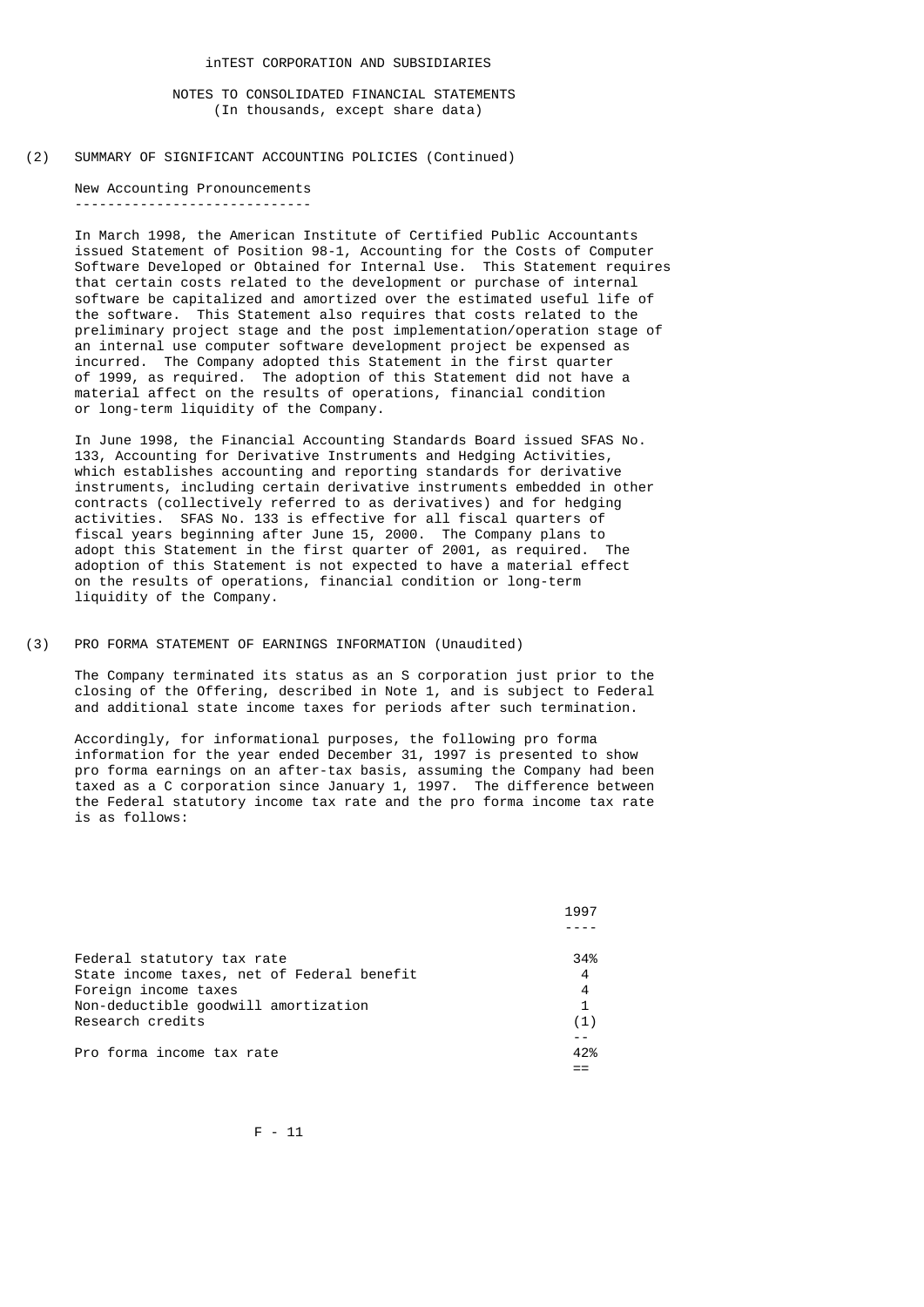(3) PRO FORMA STATEMENT OF EARNINGS INFORMATION (Unaudited)(Continued)

 Set forth below are pro forma results of the Company's operations for the year ended December 31, 1997. These pro forma results reflect adjustments for:

- (i) the aforementioned change in method of computing taxes; and
- (ii) the amortization of goodwill resulting from the acquisition of minority interests in the Company's three foreign subsidiaries, net of the elimination of the minority interests charge reflected in the historical financial statements, as if the Exchange (as described in Note 1) had occurred on January 1, 1997. The goodwill resulting from the Exchange, which totaled \$1.3 million, is being amortized over 15 years.

|                                                        |     | 1997      |
|--------------------------------------------------------|-----|-----------|
| Pro forma earnings before income taxes                 | \$  | 6,407     |
| Pro forma income taxes                                 |     | 2,680     |
| Pro forma net earnings                                 |     | 3,726     |
| Pro forma net earnings per common share - basic        | \$  | 0.74      |
| Pro forma weighted average common shares outstanding - |     |           |
| basic                                                  |     | 5,068,349 |
| Pro forma net earnings per common share - diluted      | \$. | 0.73      |
| Pro forma weighted average common and common share     |     |           |
| equivalents outstanding - diluted                      |     | 5,092,490 |

 Pro forma net earnings per common share - basic was calculated by dividing pro forma net earnings by the pro forma weighted average number of common shares outstanding during the period calculated as if the Exchange had occurred on January 1, 1997.

 Pro forma net earnings per common share - diluted was calculated by dividing pro forma net earnings by the pro forma weighted average number of common shares and common share equivalents outstanding during the period calculated as if the Exchange had occurred on January 1, 1997.

## (4) ACQUISITION

 On August 3, 1998, the Company acquired all of the outstanding capital stock of TestDesign Corporation ("TestDesign"), a privately held California corporation (the "Acquisition"). Subsequent to the Acquisition, the Company changed the name of TestDesign to inTEST Sunnyvale Corp. TestDesign is engaged in the design and manufacture of tester interfaces used by the semiconductor industry. The purchase price was \$4.4 million in cash and 625,000 shares of the Company's common stock (subject to certain adjustments). An escrow (held by a third party escrow agent) of \$1.0 million of the cash portion of the purchase price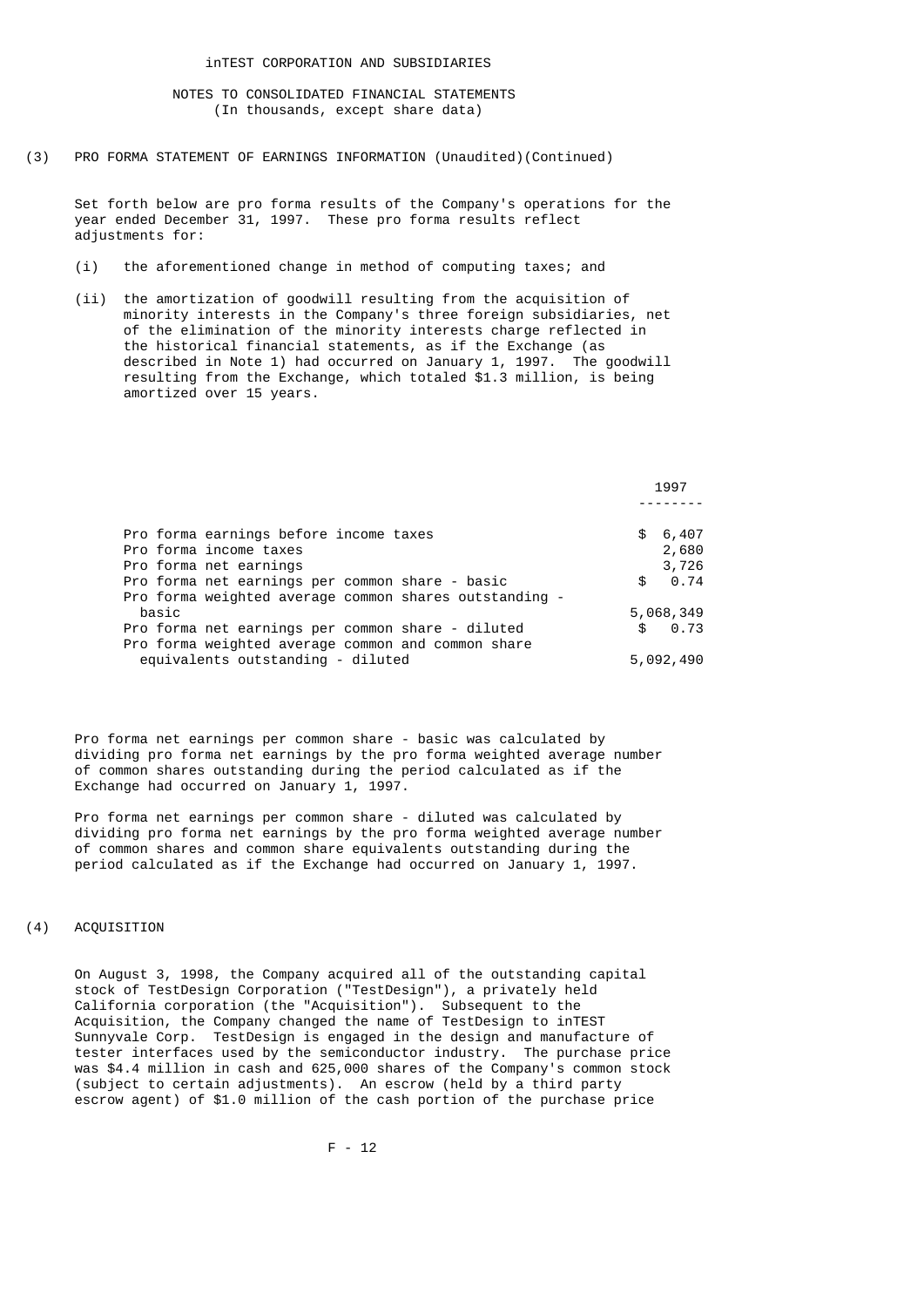(4) ACQUISITION (Continued)

 was established at closing. If the Company is entitled to indemnifica tion pursuant to the terms of its agreement with the Seller, such claims will be paid first from any funds held in escrow. The escrowed funds will remain in escrow until July 31, 2000, unless any indemnity claims are then pending, in which case an amount equal to the amount of such pending claims will be retained in escrow until resolution of the claims. Although the Company's common stock had a market price of \$4.75 per share on the closing date of the transaction, all of the 625,000 shares issued in connection with the Acquisition are subject to legal restrictions on transfer and have been valued at a 10% discount to the market price of the shares. In addition, the Company incurred transaction costs of approximately \$425 in completing the Acquisition. The following is an allocation of the purchase price:

| Cash payment      |                                             | \$4,400 |
|-------------------|---------------------------------------------|---------|
| Transaction costs |                                             | 425     |
|                   | 625,000 common shares at \$4.28             | 2,672   |
|                   |                                             |         |
|                   |                                             | 7,497   |
|                   | Estimated fair value of identifiable assets |         |
|                   | acquired net of liabilities assumed         | 1,650   |
|                   |                                             |         |
|                   | Goodwill to be amortized over 15 years      | \$5,847 |
|                   |                                             |         |

 The Acquisition has been accounted for as a purchase and the results of operations of the acquired business have been included in the Company's consolidated financial statements since the date of the Acquisition. The following unaudited pro forma information presents a summary of consolidated results of operations for the Company and TestDesign as if the Acquisition had occurred on January 1, 1997 (the 1997 amounts also reflect the pro forma adjustments described in Note 3):

|                                                     |           | Years Ended December 31, |
|-----------------------------------------------------|-----------|--------------------------|
|                                                     | 1998      | 1997                     |
| Pro forma net revenues                              | \$23,335  | \$29,689                 |
| Pro forma earnings before income taxes              | 2,892     | 6,440                    |
| Pro forma income taxes                              | 1,081     | 2,698                    |
| Pro forma net earnings                              | 1,811     | 3,742                    |
| Pro forma net earnings per common share - basic     | 0.28      | 0.66                     |
| Pro forma weighted average common shares            | \$        | \$                       |
| outstanding - basic                                 | 6,536,034 | 5,693,349                |
| Pro forma net earnings per common share - diluted   | \$        | 0.65                     |
| Pro forma weighted average common shares and common | 0.28      | \$                       |
| share equivalents outstanding - diluted             | 6,552,898 | 5,717,490                |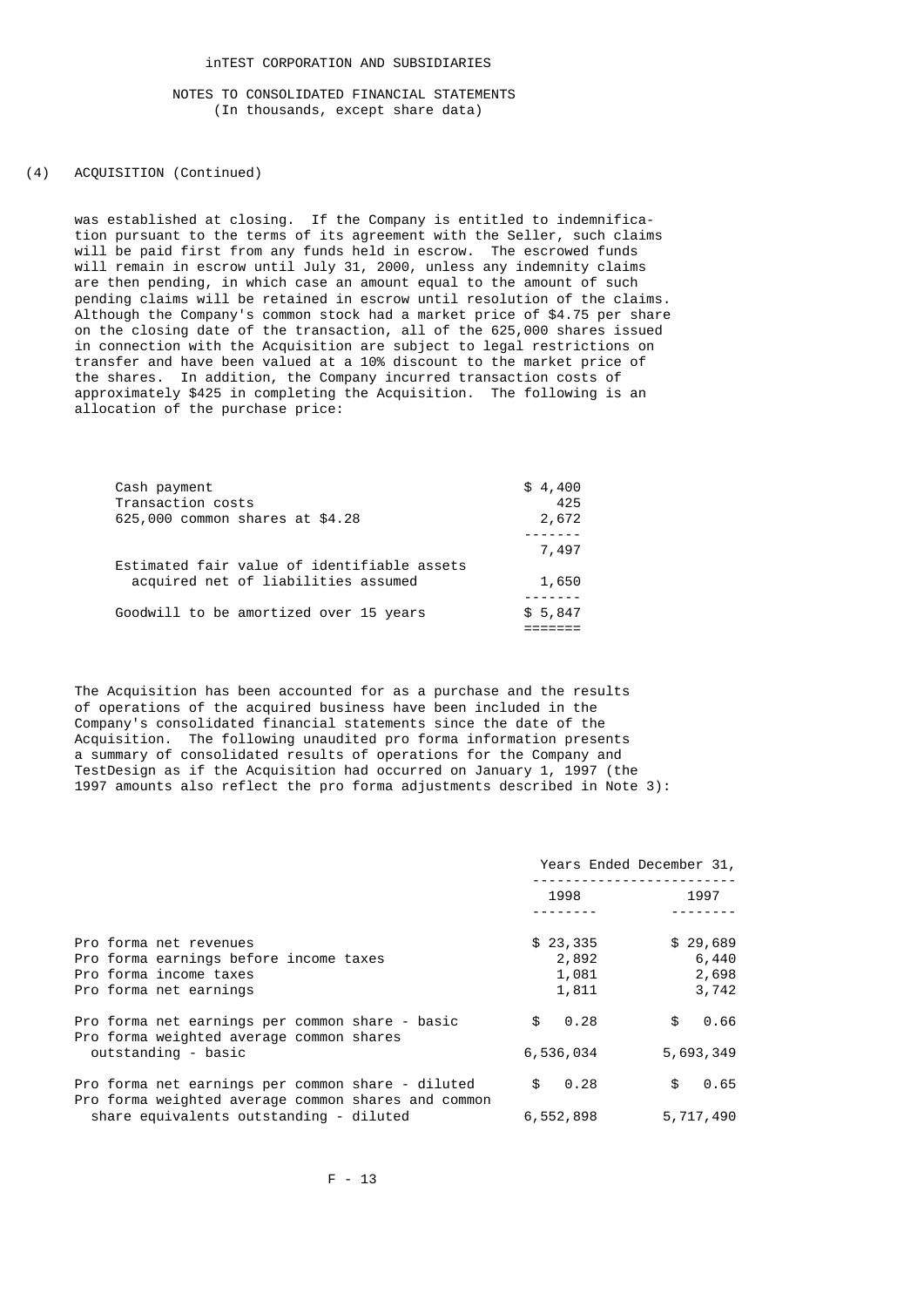### (5) SEGMENT INFORMATION

 The various products the Company designs, manufactures and markets, which include docking hardware, test head manipulators and tester interfaces, are considered by management to be a single product segment. Included in this segment are products the Company designs and markets that are manufactured by third parties, which include high performance test sockets and interface boards. The Company operates its business worldwide and divides the world into three geographic segments: North America, Asia-Pacific and Europe. The North America segment includes the Company's manufacturing, design and service facilities in New Jersey, and California; the Asia-Pacific segment includes the Company's manufacturing, design and service facilities in Singapore and the Company's design and service facilities in Japan; and the Europe segment includes the Company's manufacturing, design and service facility in the UK. Each segment sells Company designed and manufactured products, while products produced by third party manufacturers are primarily distributed by the Company's Asia-Pacific segment. All three segments sell to semiconductor manufacturers and automatic test equipment manufacturers. The North America segment sells through Company account managers and independent sales representatives; the Asia-Pacific segment sells through Company account managers and independent sales represen tatives; and the Europe segment sells through Company account managers.

 Intercompany pricing between segments is either a multiple of cost for component parts used in manufacturing or a percentage discount from list price for finished goods sold to non-manufacturing segments.

|                                                                                        |                       | Years Ended December 31,                                                 |                           |
|----------------------------------------------------------------------------------------|-----------------------|--------------------------------------------------------------------------|---------------------------|
|                                                                                        |                       | 1999 1998<br>$- - - - - - -$                                             | 1997                      |
| Net revenues from unaffiliated customers:<br>North America<br>Asia - Pacific<br>Europe |                       | \$26,548 \$12,637<br>5,465 4,727 5,743<br>2,483 1,711<br>$- - - - - - -$ | \$13,608<br>1,395         |
|                                                                                        | \$34,496              | \$19,075                                                                 | $\frac{1}{2}$<br>\$20,746 |
| Affiliate sales or transfer from:<br>North America<br>Asia - Pacific                   | \$1,600               | $\frac{1}{2}$<br>943                                                     | \$<br>768                 |
| Europe                                                                                 | 951                   | 378                                                                      | 500                       |
|                                                                                        | \$2,551               | \$1,321                                                                  | \$1,268                   |
| Depreciation/amortization:<br>North America<br>Asia - Pacific<br>Europe                | \$<br>831<br>19<br>36 | \$<br>414<br>53<br>24                                                    | \$<br>127<br>69<br>28     |
|                                                                                        | 886<br>=======        | 491<br>=======                                                           | 224                       |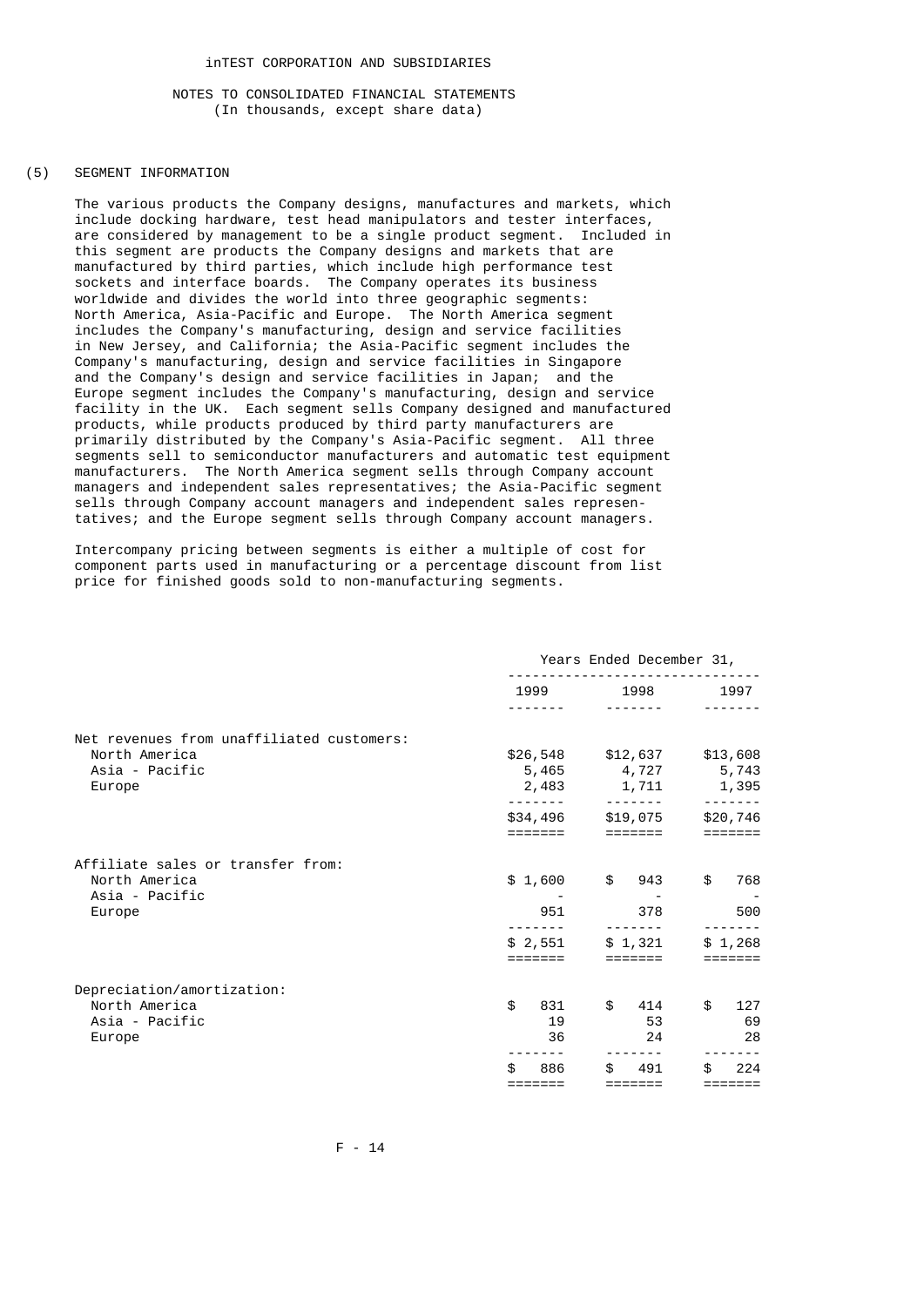# (5) SEGMENT INFORMATION (Continued)

|                                                                                           |                                                             | Years Ended December 31,                                                                                                                                                                                                                                                                                                                                                                                                                                                                                    |                                                                                                                                                                                                                                                                                                                                                                                                                                                                                                                 |
|-------------------------------------------------------------------------------------------|-------------------------------------------------------------|-------------------------------------------------------------------------------------------------------------------------------------------------------------------------------------------------------------------------------------------------------------------------------------------------------------------------------------------------------------------------------------------------------------------------------------------------------------------------------------------------------------|-----------------------------------------------------------------------------------------------------------------------------------------------------------------------------------------------------------------------------------------------------------------------------------------------------------------------------------------------------------------------------------------------------------------------------------------------------------------------------------------------------------------|
|                                                                                           | 1999<br><u>.</u>                                            | 1998<br>$- - - - - - - -$                                                                                                                                                                                                                                                                                                                                                                                                                                                                                   | 1997<br>-------                                                                                                                                                                                                                                                                                                                                                                                                                                                                                                 |
| Operating income:<br>North America<br>Asia - Pacific                                      | \$4,746<br>333                                              | \$1,705<br>299                                                                                                                                                                                                                                                                                                                                                                                                                                                                                              | \$5,067<br>651                                                                                                                                                                                                                                                                                                                                                                                                                                                                                                  |
| Europe                                                                                    | 1,243<br>\$6,322                                            | 514<br>$\begin{array}{cccccccccccccc} \multicolumn{2}{c}{} & \multicolumn{2}{c}{} & \multicolumn{2}{c}{} & \multicolumn{2}{c}{} & \multicolumn{2}{c}{} & \multicolumn{2}{c}{} & \multicolumn{2}{c}{} & \multicolumn{2}{c}{} & \multicolumn{2}{c}{} & \multicolumn{2}{c}{} & \multicolumn{2}{c}{} & \multicolumn{2}{c}{} & \multicolumn{2}{c}{} & \multicolumn{2}{c}{} & \multicolumn{2}{c}{} & \multicolumn{2}{c}{} & \multicolumn{2}{c}{} & \multicolumn{2}{c}{} & \multicolumn{2}{c}{} & \$<br>\$2,518    | 469<br>$\begin{array}{cccccccccccccc} \multicolumn{2}{c}{} & \multicolumn{2}{c}{} & \multicolumn{2}{c}{} & \multicolumn{2}{c}{} & \multicolumn{2}{c}{} & \multicolumn{2}{c}{} & \multicolumn{2}{c}{} & \multicolumn{2}{c}{} & \multicolumn{2}{c}{} & \multicolumn{2}{c}{} & \multicolumn{2}{c}{} & \multicolumn{2}{c}{} & \multicolumn{2}{c}{} & \multicolumn{2}{c}{} & \multicolumn{2}{c}{} & \multicolumn{2}{c}{} & \multicolumn{2}{c}{} & \multicolumn{2}{c}{} & \multicolumn{2}{c}{} & \$<br>\$6,187        |
|                                                                                           | =======                                                     | =======                                                                                                                                                                                                                                                                                                                                                                                                                                                                                                     | $=$ $=$ $=$ $=$ $=$ $=$ $=$                                                                                                                                                                                                                                                                                                                                                                                                                                                                                     |
| Earnings before income taxes and<br>minority interest:<br>North America<br>Asia - Pacific | \$5,022<br>442                                              | \$2,100<br>379                                                                                                                                                                                                                                                                                                                                                                                                                                                                                              | \$5,356<br>606                                                                                                                                                                                                                                                                                                                                                                                                                                                                                                  |
| Europe                                                                                    | 1,265<br>\$ 6,729                                           | 547<br>\$3,026                                                                                                                                                                                                                                                                                                                                                                                                                                                                                              | 485<br>\$6,447                                                                                                                                                                                                                                                                                                                                                                                                                                                                                                  |
| Income tax expense:                                                                       | =======                                                     | =======                                                                                                                                                                                                                                                                                                                                                                                                                                                                                                     |                                                                                                                                                                                                                                                                                                                                                                                                                                                                                                                 |
| North America<br>Asia - Pacific<br>Europe                                                 | \$2,000<br>339<br>296<br>-------                            | $\frac{1}{2}$<br>747<br>263<br>89<br>$- - - - - - - -$                                                                                                                                                                                                                                                                                                                                                                                                                                                      | \$1,517<br>463<br>110<br>$\begin{array}{cccccccccccccc} \multicolumn{2}{c}{} & \multicolumn{2}{c}{} & \multicolumn{2}{c}{} & \multicolumn{2}{c}{} & \multicolumn{2}{c}{} & \multicolumn{2}{c}{} & \multicolumn{2}{c}{} & \multicolumn{2}{c}{} & \multicolumn{2}{c}{} & \multicolumn{2}{c}{} & \multicolumn{2}{c}{} & \multicolumn{2}{c}{} & \multicolumn{2}{c}{} & \multicolumn{2}{c}{} & \multicolumn{2}{c}{} & \multicolumn{2}{c}{} & \multicolumn{2}{c}{} & \multicolumn{2}{c}{} & \multicolumn{2}{c}{} & \$ |
|                                                                                           | \$2,635<br>=======                                          | \$1,099<br>=======                                                                                                                                                                                                                                                                                                                                                                                                                                                                                          | \$2,090<br>$=$ $=$ $=$ $=$ $=$ $=$ $=$                                                                                                                                                                                                                                                                                                                                                                                                                                                                          |
| Net earnings:<br>North America                                                            |                                                             |                                                                                                                                                                                                                                                                                                                                                                                                                                                                                                             |                                                                                                                                                                                                                                                                                                                                                                                                                                                                                                                 |
| Asia - Pacific<br>Europe                                                                  | \$3,022<br>103<br>969                                       | \$1,353<br>116<br>458                                                                                                                                                                                                                                                                                                                                                                                                                                                                                       | \$3,839<br>131<br>362                                                                                                                                                                                                                                                                                                                                                                                                                                                                                           |
|                                                                                           | \$4,094<br>=======                                          | \$1,927<br>=======                                                                                                                                                                                                                                                                                                                                                                                                                                                                                          | \$4,332<br>$=$ $=$ $=$ $=$ $=$ $=$ $=$                                                                                                                                                                                                                                                                                                                                                                                                                                                                          |
| Identifiable assets:<br>North America<br>Asia - Pacific                                   | \$27,036<br>2,595                                           | \$20,226<br>1,706                                                                                                                                                                                                                                                                                                                                                                                                                                                                                           | \$16,177<br>2,679                                                                                                                                                                                                                                                                                                                                                                                                                                                                                               |
| Europe                                                                                    | 1,989<br>-------<br>\$31,620<br>$=$ $=$ $=$ $=$ $=$ $=$ $=$ | 1,286<br>$\begin{array}{cccccccccccccc} \multicolumn{2}{c}{} & \multicolumn{2}{c}{} & \multicolumn{2}{c}{} & \multicolumn{2}{c}{} & \multicolumn{2}{c}{} & \multicolumn{2}{c}{} & \multicolumn{2}{c}{} & \multicolumn{2}{c}{} & \multicolumn{2}{c}{} & \multicolumn{2}{c}{} & \multicolumn{2}{c}{} & \multicolumn{2}{c}{} & \multicolumn{2}{c}{} & \multicolumn{2}{c}{} & \multicolumn{2}{c}{} & \multicolumn{2}{c}{} & \multicolumn{2}{c}{} & \multicolumn{2}{c}{} & \multicolumn{2}{c}{} & \$<br>\$23,218 | 1,089<br>-------<br>\$19,945<br>$=$ $=$ $=$ $=$ $=$ $=$ $=$                                                                                                                                                                                                                                                                                                                                                                                                                                                     |

 Substantially all interest income is generated by the North America segment. Export sales from the Company's domestic manufacturing facilities (New Jersey and California) totaled \$8.3 million, \$4.4 million and \$2.0 million during the years ended December 31, 1999, 1998 and 1997, respectively. During the years ended December 31, 1999, 1998 and 1997 the Company had sales to Japan of \$2.8 million, \$2.9 million and \$4.3 million, respectively.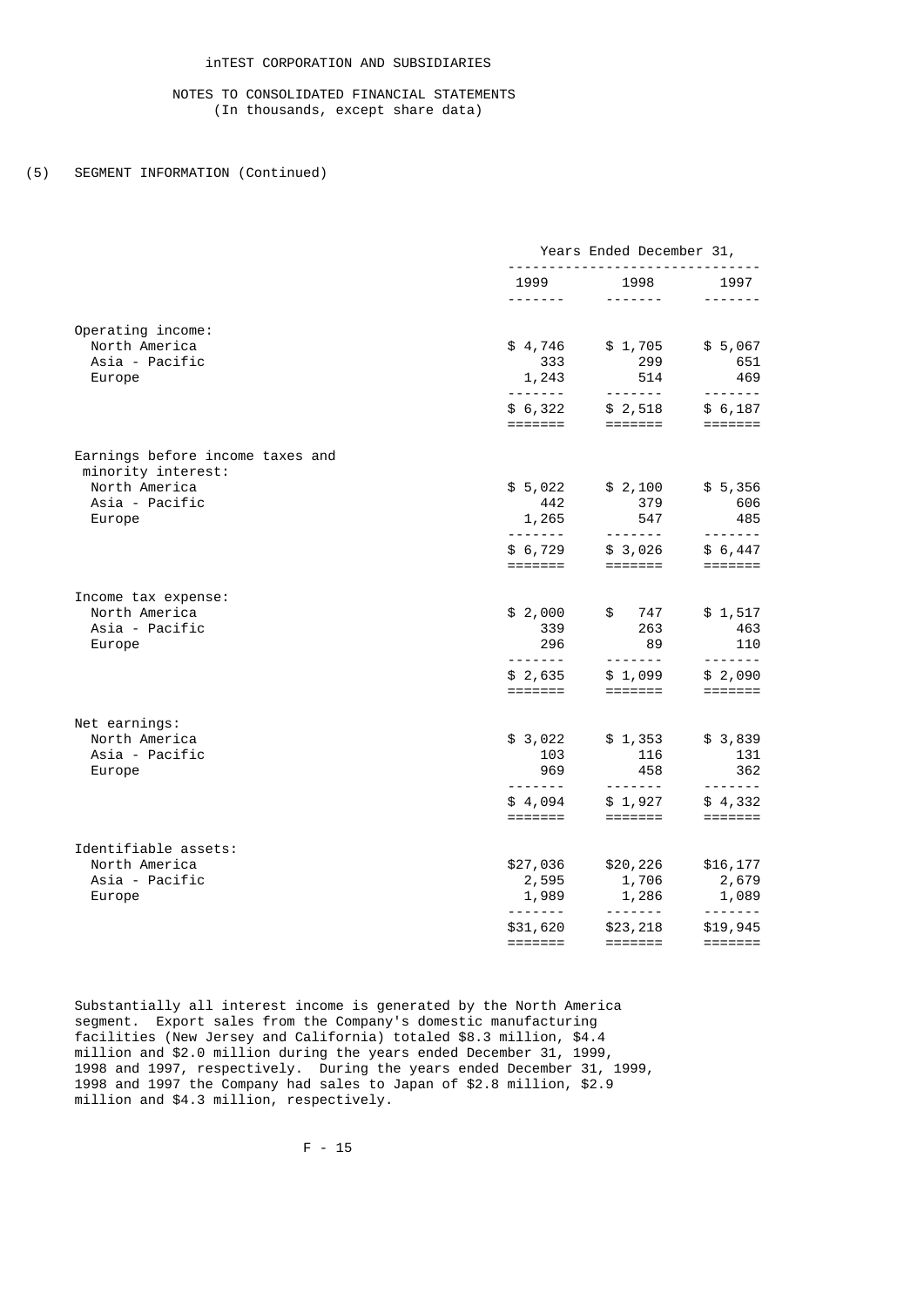### (6) MAJOR CUSTOMERS

 The Company's customers are in the semiconductor industry. During 1999, 1998 and 1997 the Company had sales to certain customers which exceeded 10% of the Company's consolidated revenues. Those sales were as follows:

| Customer                                | 1999 | 1998 | 1997 |
|-----------------------------------------|------|------|------|
| A (North America, Asia-Pacific, Europe) | 14%  | 9%   | 5%   |
|                                         |      |      |      |
| B (North America, Asia-Pacific)         | 11   | 16   | 11   |
| C (North America, Asia-Pacific, Europe) | 9    | 11   |      |
| D (North America, Asia-Pacific)         | 8    | 13   |      |
| D (North America, Asia-Pacific, Europe) | 3    |      | 11   |
|                                         |      |      |      |
| Total                                   | 45%  | 56%  | 39%  |
|                                         |      |      |      |
|                                         |      |      |      |

 Additionally, at December 31, 1999, these five customers accounted for 33% of trade receivables.

# (7) INVENTORIES

Inventories held at December 31, were comprised of the following:

| 1999    | 1998    |
|---------|---------|
|         |         |
| \$2,014 | \$1,097 |
| 1,789   | 1,305   |
| 377     | 339     |
| (354)   | (220)   |
|         |         |
| \$3,826 | \$2,521 |
|         |         |
|         |         |

# (8) LINE OF CREDIT

 The Company has a \$1.5 million line of credit. Borrowings under this line of credit are principally used for working capital purposes. Borrowings on the line of credit bear interest at prime rate, which is payable monthly on any outstanding balance. The Company is required to maintain a \$50 compensating balance at the bank which granted the line of credit. The credit line expires on June 28, 2000. At December 31, 1999, there were no borrowings outstanding.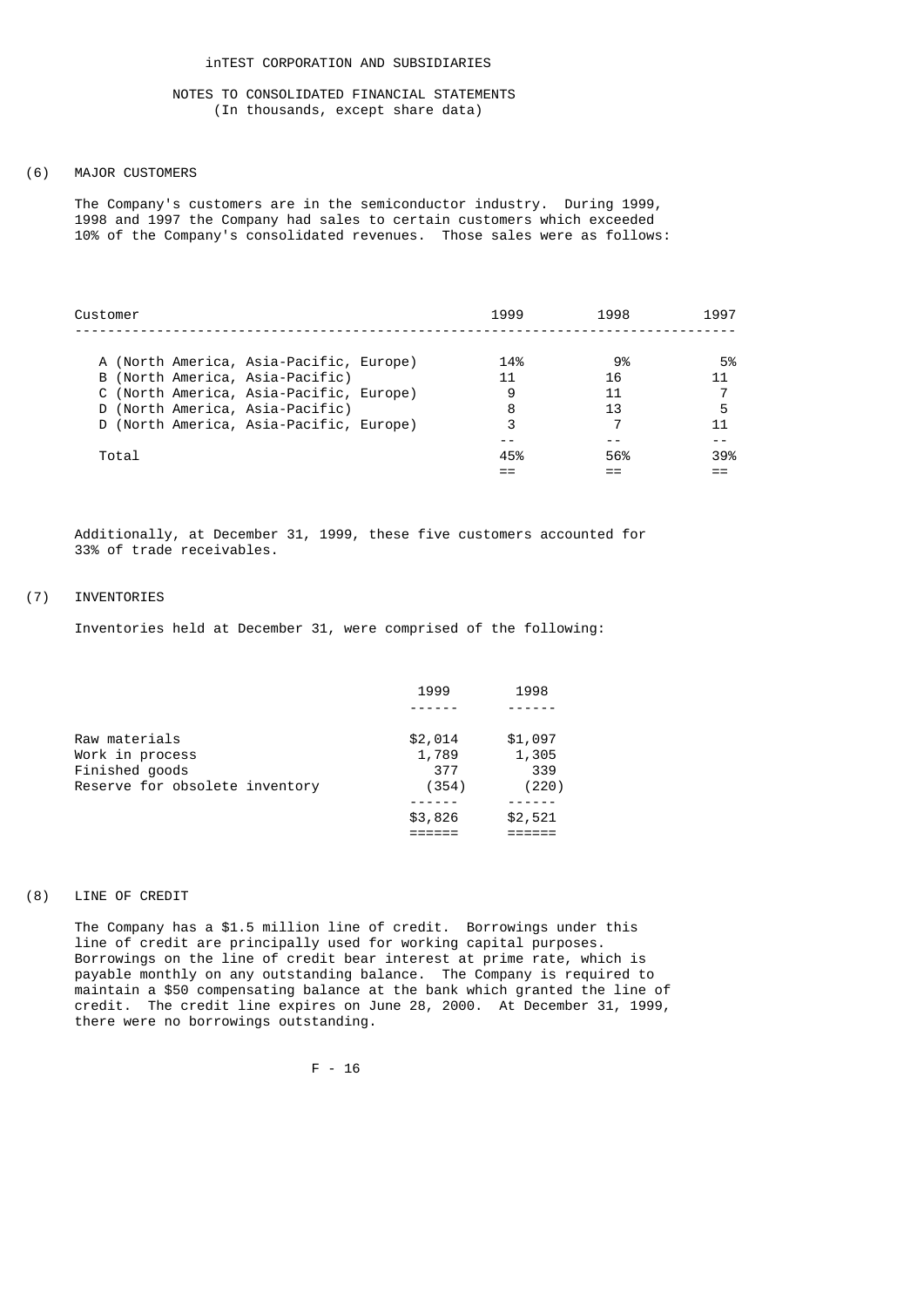## (9) STOCK OPTION PLAN

 The 1997 Stock Plan (the "Plan") provides for the granting of either incentive stock options or non-qualified stock options to purchase shares of the Company's common stock and for other stock-based awards to key employees and directors responsible for the direction and management of the Company and to non-employee consultants. The Plan consists of two parts: the Non-Qualified Plan (administered by the Board of Directors of the Company) and the Key Employee Plan (administered by the Compensation Committee of the Board of Directors of the Company). The Company has reserved 500,000 shares of common stock for issuance upon exercise of options or stock awards under the Plan.

 No option may be granted with an exercise period in excess of ten years from date of grant. Generally, incentive stock options will be granted with an exercise price equal to the fair market value on the date of grant; the exercise price of non-qualified stock options will be determined by either the Board of Directors or the Compensation Committee of the Board of Directors.

 Had compensation costs for the Company's stock-based compensation plans been determined consistent with SFAS No. 123, the Company's net earnings and net earnings per share for the years ended December 31, 1999, 1998 and 1997, would have been reduced to the unaudited pro forma amounts indicated below:

|                                   | 1999        | 1998       | 1997               |
|-----------------------------------|-------------|------------|--------------------|
|                                   |             |            |                    |
| Net earnings:                     |             |            |                    |
| As reported (pro forma for 1997)  | \$4,094     | \$1,927    | \$3,726            |
| Pro forma                         | \$3,960     | \$1,790    | \$3,643            |
| Net earnings per share - basic:   |             |            |                    |
| As reported (pro forma for 1997)  | \$0.63      | \$0.31     | $\theta$ .74<br>\$ |
| Pro forma                         | \$.<br>0.61 | \$0.29     | $\theta$ .72<br>\$ |
| Net earnings per share - diluted: |             |            |                    |
| As reported (pro forma for 1997)  | 0.62<br>£.  | \$0.31     | 0.73<br>\$         |
| Pro forma                         | \$.<br>0.60 | 0.29<br>\$ | 0.72<br>\$         |

 The fair value for stock options granted in 1998 and 1997 was estimated at the date of grant using the Black-Scholes option pricing model with the following weighted average assumptions for 1998 and 1997:

|                                    | 1998     | 1997    |
|------------------------------------|----------|---------|
|                                    |          |         |
| Risk-free interest rate            | 5.65%    | 5.67%   |
| Dividend vield                     | $0.00\%$ | 0.00%   |
| Expected common stock market price |          |         |
| volatility factor                  | 0.82     | 0.65    |
| Weighted average expected life of  |          |         |
| stock options                      | 5 years  | 5 years |
|                                    |          |         |

 The per share weighted average fair value of stock options issued by the Company in 1998 and 1997 was \$3.92 and \$4.61, respectively. The Company did not issue stock options during 1999.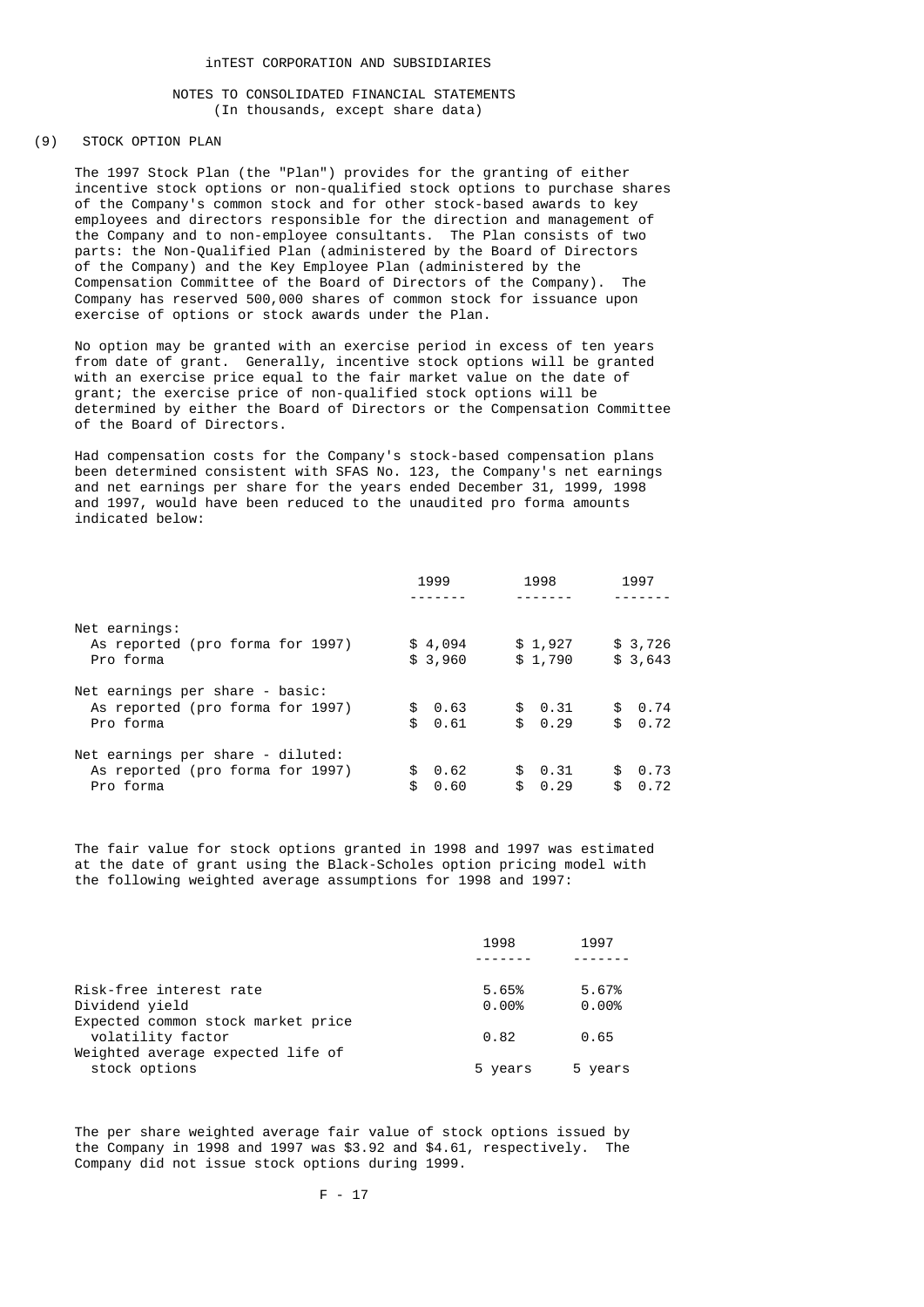### (9) STOCK OPTION PLAN (Continued)

 The options which have been issued vest 20% one year from date of grant and 20% in each of the succeeding four years.

 The Black-Scholes option valuation model was developed for use in estimating the fair value of traded options which have no vesting restrictions and are fully transferable. In addition, option valuation models require the input of highly subjective assumptions including the expected stock price volatility. As the Company's stock options have characteristics significantly different from those of traded options, and as changes in the subjective input assumptions can materially affect the fair value estimate, in management's opinion, the existing models do not necessarily provide a reliable single measure of the fair value of its stock options.

 The following table summarizes the stock option activity for the periods ended December 31, 1997, 1998 and 1999:

|                                                                   | Number<br>of Shares | Weighted<br>Average<br>Exercise<br>Price |
|-------------------------------------------------------------------|---------------------|------------------------------------------|
|                                                                   |                     |                                          |
| Options outstanding, January 1, 1997<br>Granted<br>Exercised      | 160,000             | \$7.72                                   |
| Canceled                                                          | (9,000)             | 7.50                                     |
| Options outstanding, December 31, 1997<br>(none exercisable)      | 151,000<br>=======  | \$7.73<br>=====                          |
| Granted<br>Exercised                                              | 150,000             | \$4.25                                   |
| Canceled                                                          | (10,000)            | 6.00                                     |
| Options outstanding, December 31, 1998<br>$(28, 200$ exercisable) | 291,000<br>=======  | \$5.10<br>$=$ $=$ $=$ $=$ $=$            |
| Granted<br>Exercised                                              |                     |                                          |
| Canceled                                                          | (3,000)             | \$6.00                                   |
| Options outstanding, December 31, 1999<br>$(85, 200$ exercisable) | 288,000<br>=======  | \$5.09<br>$=$ $=$ $=$ $=$ $=$            |
|                                                                   |                     |                                          |

 On June 30, 1998, the Company modified 141,000 options originally exercisable at \$7.50 per share and 10,000 options originally exercisable at \$11.00 per share to reduce the exercise price of such options to \$6.00 per share.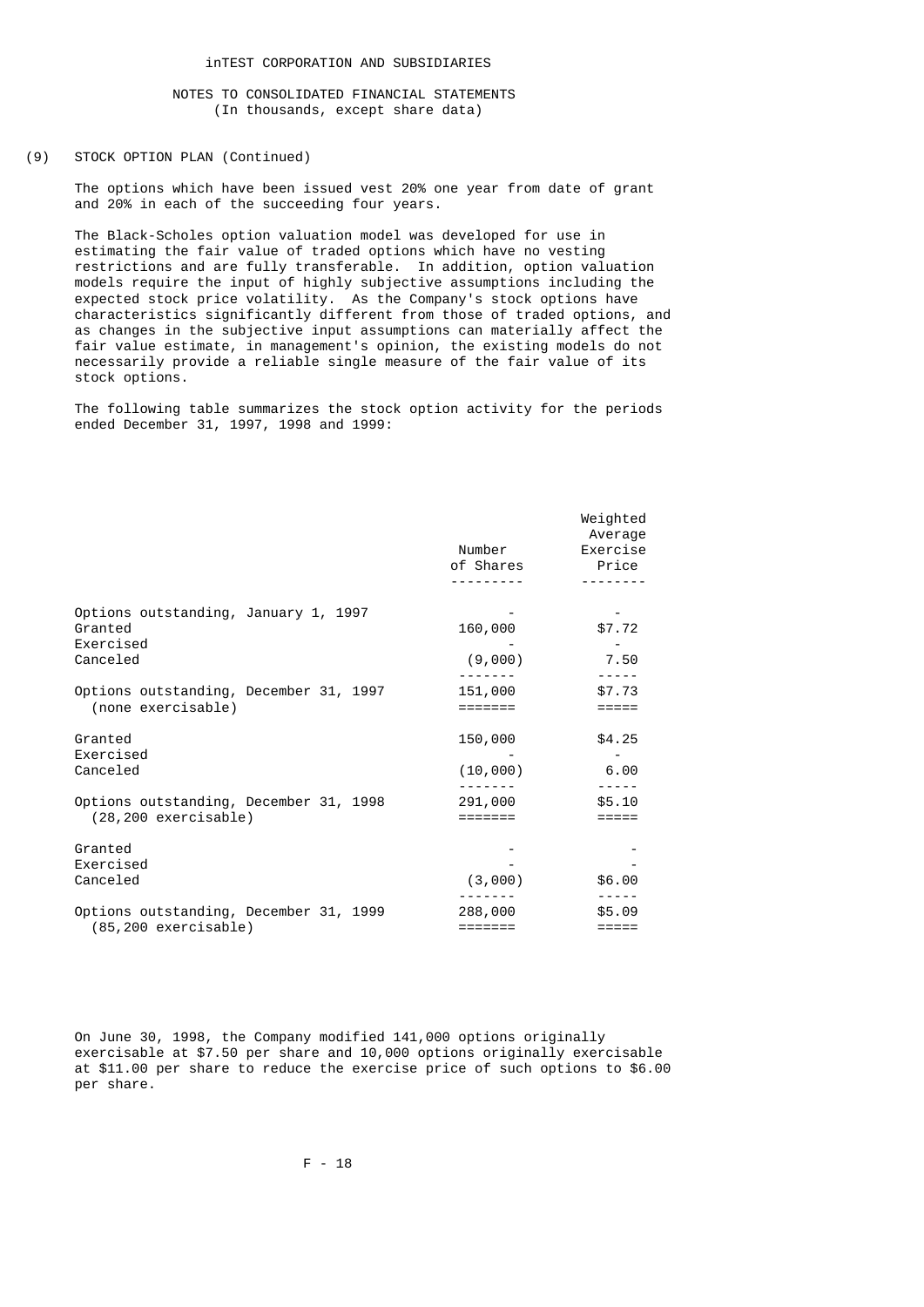## (9) STOCK OPTION PLAN (Continued)

 The following table summarizes information about stock options outstanding at December 31, 1999:

| Range of<br>Exercise<br>Prices | Number<br>Outstanding<br>at 12/31/99 | Maximum<br>Life | Weighted<br>Average<br>Remaining<br>Life | Weighted<br>Average<br>Exercise<br>Price of<br>Outstanding<br>Options | Number<br>Exercisable<br>at 12/31/99 | Weighted<br>Average<br>Exercise<br>Price of<br>Exercisable<br>Options |
|--------------------------------|--------------------------------------|-----------------|------------------------------------------|-----------------------------------------------------------------------|--------------------------------------|-----------------------------------------------------------------------|
| \$6.00                         | 138,000                              | 10 years        | 7.5 years                                | \$6.00                                                                | 55,200                               | \$6.00                                                                |
| \$4.25                         | 150,000                              | 10 years        | 8.6 years                                | \$4.25                                                                | 30,000                               | \$4.25                                                                |

### (10) COMMITMENTS

 The Company leases its offices, warehouse facilities, automobiles and certain equipment under noncancellable operating leases which expire at various dates through 2005. Total rental expense for the years ended December 31, 1999, 1998 and 1997 was \$655, \$536 and \$442, respectively. The aggregate minimum rental commitments under the noncancellable operating leases in effect at December 31, 1999, are as follows:

| 2000       | \$756 |
|------------|-------|
| 2001       | 717   |
| 2002       | 656   |
| 2003       | 510   |
| 2004       | 375   |
| Thereafter | 35    |

## (11) INCOME TAXES

 As discussed in Notes 2 and 3, prior to the Offering the Company had elected S corporation status for Federal and State of New Jersey tax purposes, and therefore, was not directly subject to Federal and certain New Jersey income taxes. Immediately prior to the Offering, the Company terminated its status as an S corporation and is now subject to Federal and additional state income taxes. In addition, the Company is taxed in foreign countries and for activity in certain states. The cumulative amount of undistributed earnings of foreign subsidiaries for which U.S. income taxes have not been provided was approximately \$3.0 million at December 31, 1999. As of December 31, 1999, the Company had repatriated a portion of the earnings of its foreign subsidiaries. The estimated tax effect of distributing such earnings is expected to be offset by available foreign tax credits.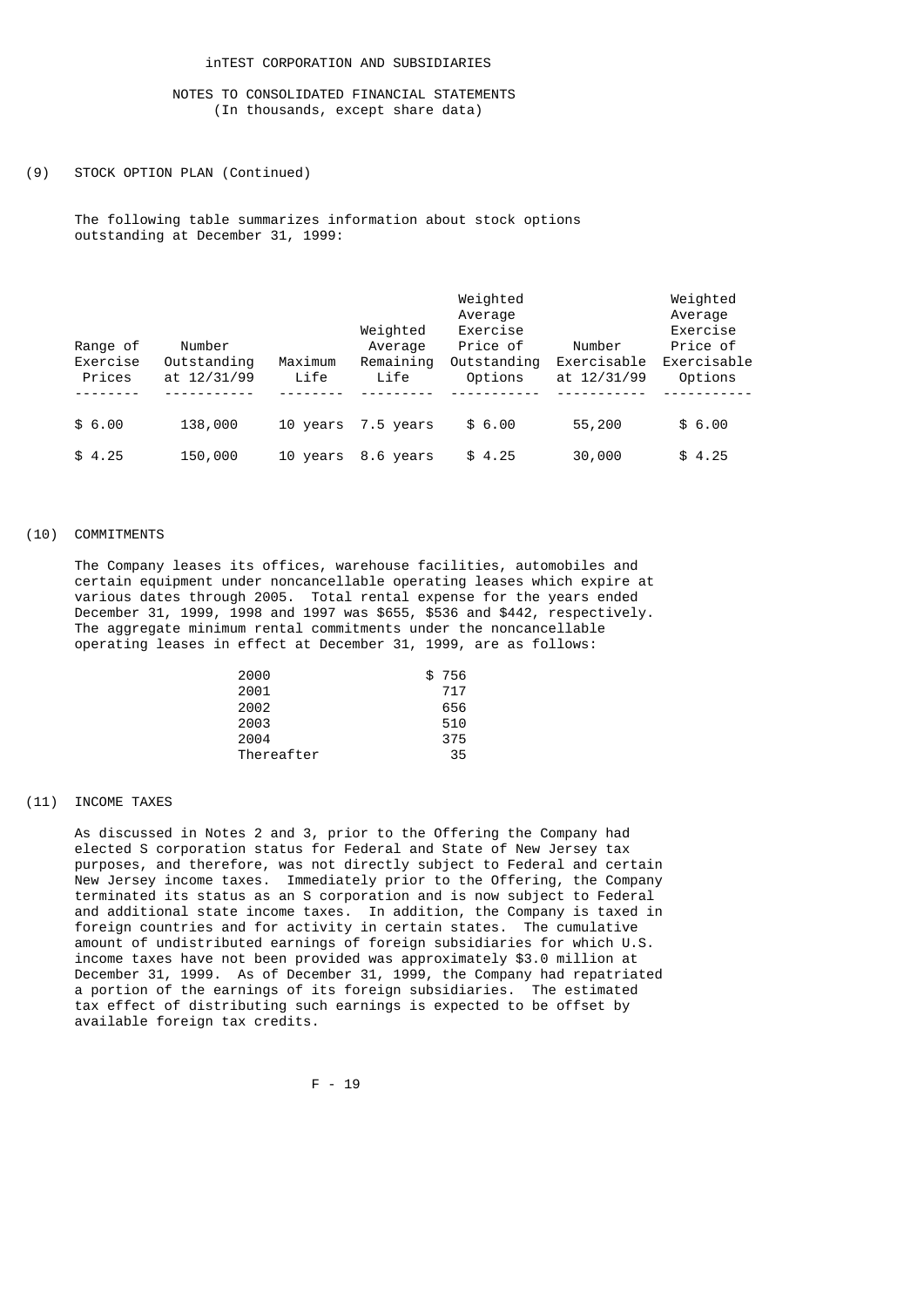# (11) INCOME TAXES (Continued)

Earnings before income taxes were as follows:

|          |         | Years Ended December 31, |         |
|----------|---------|--------------------------|---------|
|          | 1999    | 1998                     | 1997    |
|          |         |                          |         |
| Domestic | \$5,022 | \$2,100                  | \$5,356 |
| Foreign  | 1,707   | 926                      | 1,091   |
|          | \$6,729 | \$3,026                  | \$6,447 |

Income tax expense was as follows:

|                    | Years Ended December 31, |                        |         |  |  |  |
|--------------------|--------------------------|------------------------|---------|--|--|--|
|                    | 1999                     | 1998                   |         |  |  |  |
|                    |                          |                        |         |  |  |  |
| Current:           |                          |                        |         |  |  |  |
| Domestic - Federal | \$1,882                  | \$ 772                 | \$1,379 |  |  |  |
| Domestic - state   | 215                      | 54                     | 303     |  |  |  |
| Foreign            | 652                      | 352                    | 573     |  |  |  |
|                    |                          |                        |         |  |  |  |
|                    | 2,749                    | 1,178                  | 2,255   |  |  |  |
|                    |                          |                        |         |  |  |  |
| Deferred:          |                          |                        |         |  |  |  |
| Domestic - Federal |                          | $(100)$ $(54)$ $(147)$ |         |  |  |  |
| Domestic - state   | (14)                     | (25)                   | (18)    |  |  |  |
|                    |                          |                        |         |  |  |  |
|                    | (114)                    | (79)                   | (165)   |  |  |  |
|                    |                          |                        |         |  |  |  |
| Income tax expense | \$2,635                  | \$1,099                | \$2,090 |  |  |  |
|                    |                          |                        |         |  |  |  |

 Deferred income taxes reflect the net tax effect of temporary differences between the carrying amount of assets and liabilities for financial reporting purposes and the amounts used for income tax purposes. The following is a summary of the significant components of the Company's deferred tax assets and liabilities as of December 31, 1999 and 1998: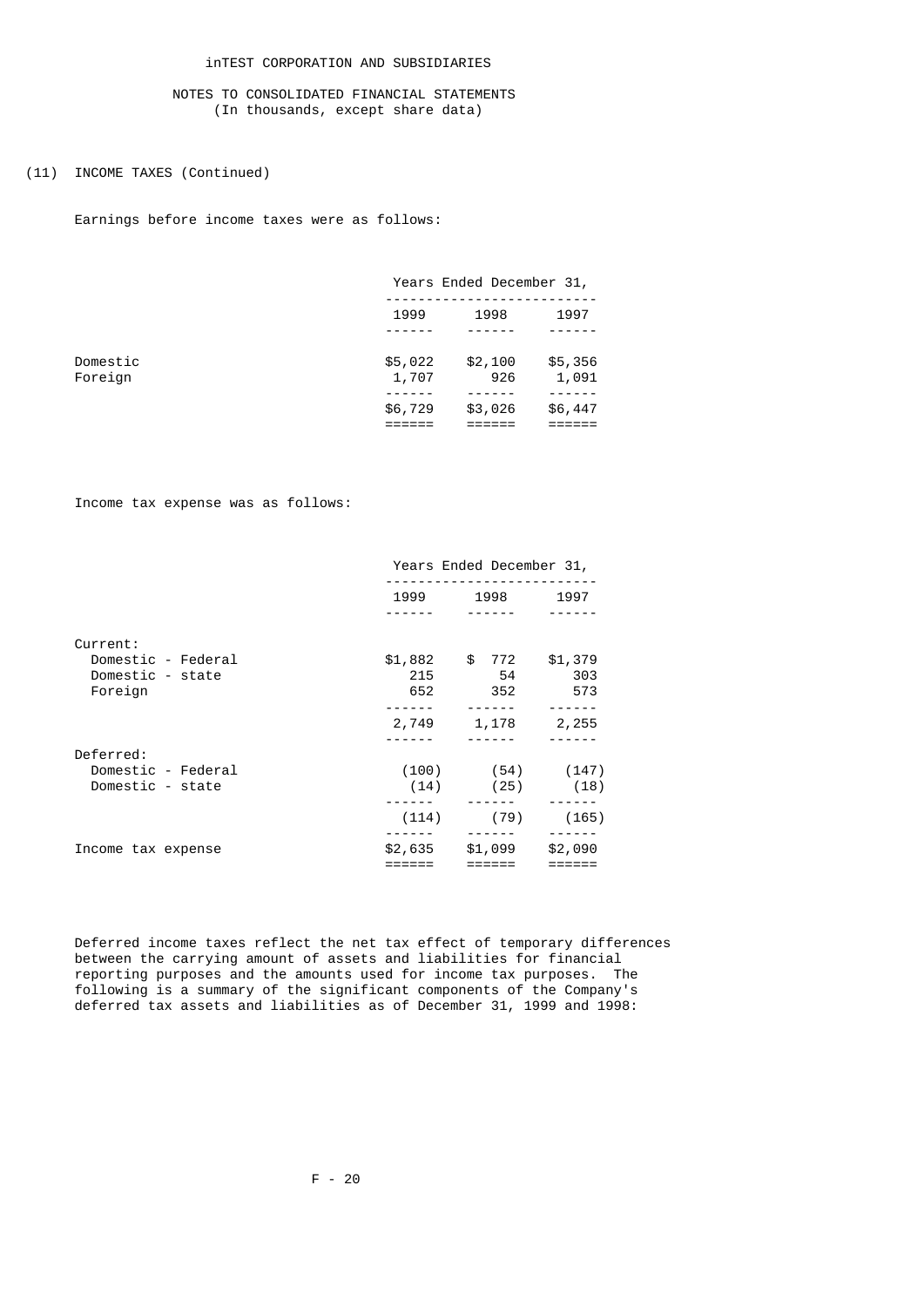# (11) INCOME TAXES (Continued)

|                                                       | 1999  | 1998                |
|-------------------------------------------------------|-------|---------------------|
|                                                       |       |                     |
| Deferred Tax Assets:                                  |       |                     |
| Accrued vacation pay                                  | \$104 | $\mathbf{f}$<br>-91 |
| Allowance for doubtful accounts                       | 67    | 60                  |
| Inventories (principally due to obsolescence reserve) | 219   | 107                 |
| Accrued warranty                                      | 44    | 17                  |
| Accrued bonuses                                       | 13    |                     |
| Capital loss carryforward                             | 90    | 90                  |
| Other                                                 |       | (5)                 |
|                                                       |       |                     |
|                                                       | 537   | 360                 |
| Valuation allowance                                   | (90)  | (90)                |
|                                                       |       |                     |
| Deferred tax assets                                   | 447   | 270                 |
|                                                       |       |                     |
| Deferred Tax Liabilities:                             |       |                     |
| Accrued royalty income                                | (65)  | (25)                |
| Other                                                 | (23)  |                     |
|                                                       |       |                     |
| Deferred tax liabilities                              | (88)  | (25)                |
|                                                       |       |                     |
| Net deferred tax asset                                | \$359 | \$245               |
|                                                       |       |                     |

 Based on the Company's history of prior operating earnings, and its expectation of the future, management believes that taxable income will more likely than not be sufficient to realize the net deferred tax assets of \$359 at December 31, 1999. A valuation allowance of \$90 was established in 1998 to offset the domestic capital loss carryforward.

 An analysis of the effective tax rate on earnings and a reconciliation from the expected statutory rate are as follows:

|                                       |         | Years Ended December 31, |         |
|---------------------------------------|---------|--------------------------|---------|
|                                       | 1999    | 1998                     | 1997    |
|                                       |         |                          |         |
| Expected income tax provision at U.S. |         |                          |         |
| Statutory rate                        | \$2,288 | \$1,029                  | \$2,192 |
| State taxes, net of Federal benefit   | 133     | 19                       | 188     |
| Increase (decrease) in tax from:      |         |                          |         |
| Non-deductible goodwill               | 163     | 86                       | 17      |
| Foreign income tax rate differences   | 58      | 12                       | 219     |
| Tax exempt interest                   | (40)    | (80)                     |         |
| S corporation earnings not subject to |         |                          |         |
| Federal taxation                      |         |                          | (549)   |
| Other                                 | 33      | 33                       | 23      |
|                                       |         |                          |         |
| Income tax expense                    | \$2,635 | \$1,099                  | \$2,090 |
|                                       |         |                          |         |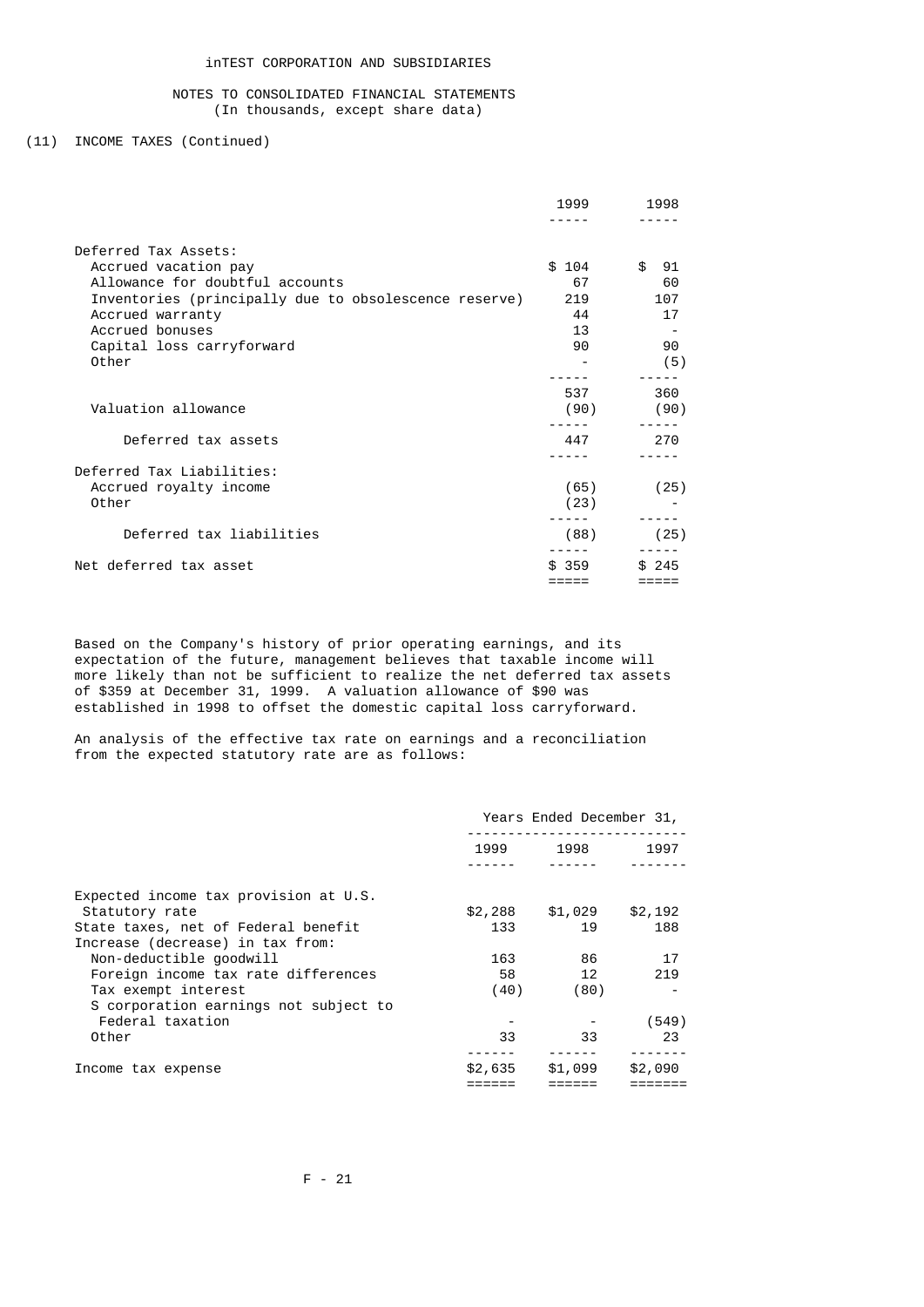#### (12) EMPLOYEE BENEFIT PLANS

 In 1996, the Company instituted a defined contribution 401(k) plan for its employees who work in the U.S. All permanent employees of inTEST Corporation and inTEST Sunnyvale who are at least 18 years of age and have completed six months of service with the Company are eligible to participate in the plan. Under the plan, the Company matches employee contributions dollar for dollar up to 10% of the employee's annual compensation up to \$5. In addition, the Company may match employee contributions dollar for dollar for amounts exceeding 10% up to 15% of the employee's annual compensation to a maximum of \$5. Employer contributions vest over a six-year period. The Company contributed \$221, \$157 and \$129 to the plan for the years ended December 31, 1999, 1998 and 1997, respectively.

 inTEST Sunnyvale (formerly TestDesign) adopted a defined contribution 401(k) plan for its employees in July 1994. All permanent employees who are at least 18 years of age and have completed six months of service with inTEST Sunnyvale are eligible to participate in the plan. Under the plan, inTEST Sunnyvale matched employee contributions equal to 25% of an employee's contributions up to 5% of gross salary. Matching contributions for the plan were \$6 from the date of the Acquisition through December 31, 1998. In addition, the plan allowed inTEST Sunnyvale to make discretionary matching contributions up to 6.5% of an employee's gross salary for the year based upon inTEST Sunnyvale's profitability. There were no discretionary matching contributions made from the date of the Acquisition through December 31, 1998. Effective October 1, 1998, all inTEST Sunnyvale permanent employees who were at least 18 years of age and had completed six months of service were offered enrollment in the Company's 401(k) plan, and employee contributions and employer matching contributions into the inTEST Sunnyvale plan ceased. The Company is currently in the process of terminating the inTEST Sunnyvale plan at which time the former participants will have the option of rolling their assets into the Company's plan.

### (13) ACCRUED EXPENSES

Accrued expenses consists of the following:

| December 31,                                                                      |                                                                            |  |  |
|-----------------------------------------------------------------------------------|----------------------------------------------------------------------------|--|--|
| 1999                                                                              | 1998                                                                       |  |  |
| \$<br>611<br>290<br>256<br>179<br>153<br>115<br>105<br>101<br>40<br>96<br>\$1,946 | 206<br>\$.<br>236<br>78<br>106<br>45<br>109<br>100<br>42<br>101<br>\$1,023 |  |  |
|                                                                                   |                                                                            |  |  |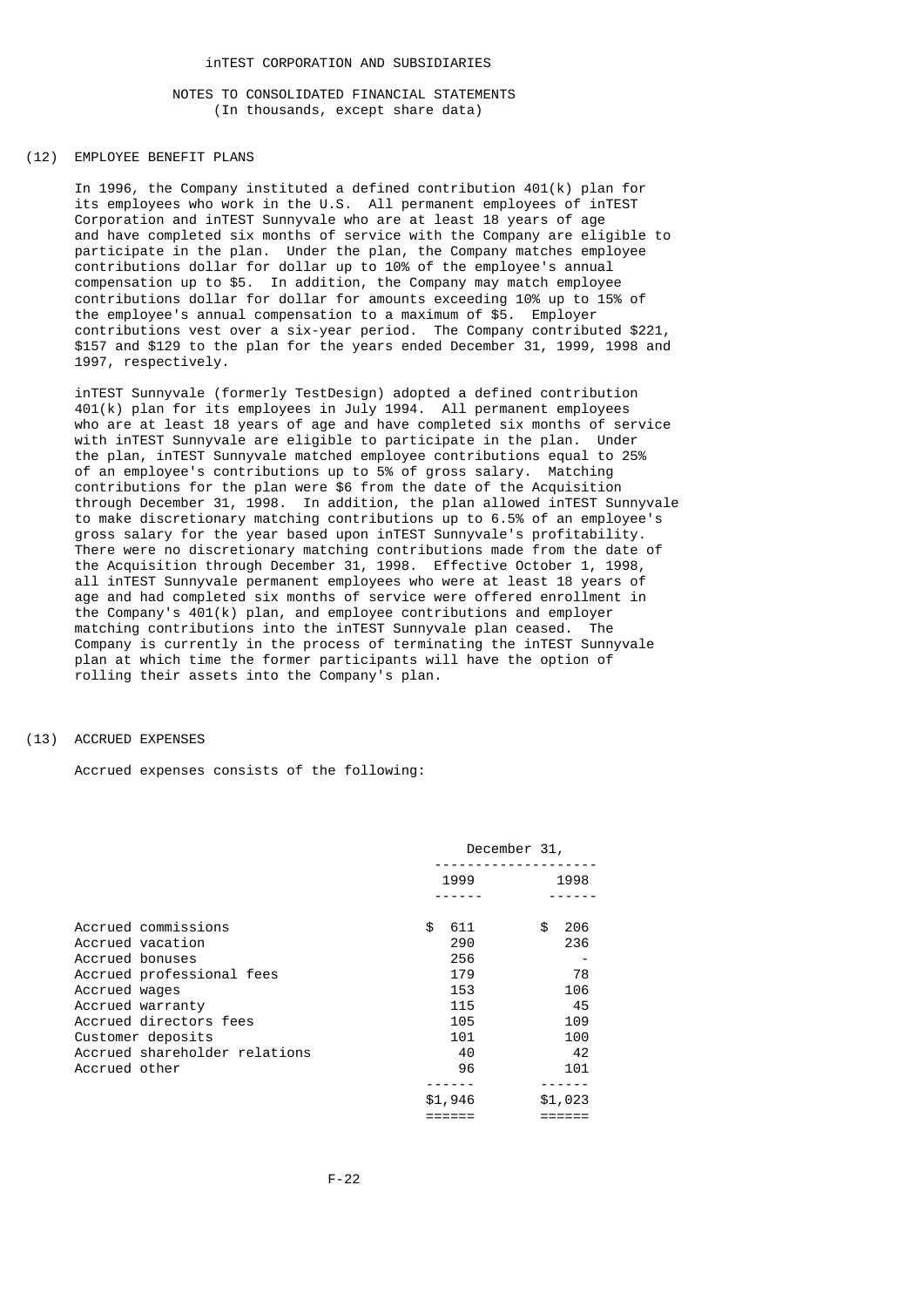#### (14) RELATED PARTY TRANSACTIONS

 The Company paid consulting fees to one individual who is a member of the Board of Directors of the parent company which totaled \$67, \$56 and \$17 during the years ended December 31, 1999, 1998 and 1997, respectively.

 During 1998, in connection with the acquisition of TestDesign, the Company repaid \$215 on a note due to a firm ("PRIM") controlled by Douglas W. Smith, Executive Vice President and Chief Operating Officer of the Company. This note, which did not bear interest or have a maturity date, evidenced borrowings that TestDesign had made from PRIM prior to the acquisition. In addition, subject to the terms of a consulting agreement between TestDesign and Gregory W. Slayton, a current board member of the Company, the Company paid directly to Mr. Slayton, on behalf of TestDesign, \$170 in cash and 31,250 shares of the Company's common stock. These payments are included in the merger consideration and are accounted for as described in Note 4.

 The Company's foreign subsidiaries paid directors' fees to several individuals who are members of management of the parent company which totaled \$119, \$104 and \$177 during the years ended December 31, 1999, 1998 and 1997, respectively.

 At December 31, 1999 and 1998 there were \$48 and \$49 of foreign directors' fees payable to members of management of the parent company.

#### (15) LEGAL PROCEEDINGS

 On November 18, 1998, the Company and its subsidiary, inTEST IP Corp. (which holds title to all Company intellectual property), filed suit against a competitor for infringement of a United States patent held by the Company (the "815 Patent").

 The invention disclosed and claimed in the 815 Patent is directed to a system for positioning and docking a heavy electronic test head of a test system with respect to an electronic device handler. The system is used in the automatic testing of integrated circuits and other electronic devices. The Company sells products covered by the 815 Patent worldwide.

 As alleged in the complaint, the competitor began manufacturing, offering to sell, and selling products as early as 1991 that, without license, infringe claims of the 815 Patent. The parties have been discussing possible settlement of the dispute since the Company first became aware of the defendants' infringement in 1991. Discussions were abated at the end of 1995 so that the United States Patent and Trademark Office (the "PTO") could reexamine the 815 Patent. On April 7, 1998, the PTO completed the reexamination and affirmed the patentability of the nine claims in the patent with minor, technical, clarifying changes. Thereafter, the parties resumed settlement negotiations, however, to date such negotiations have been unsuccessful.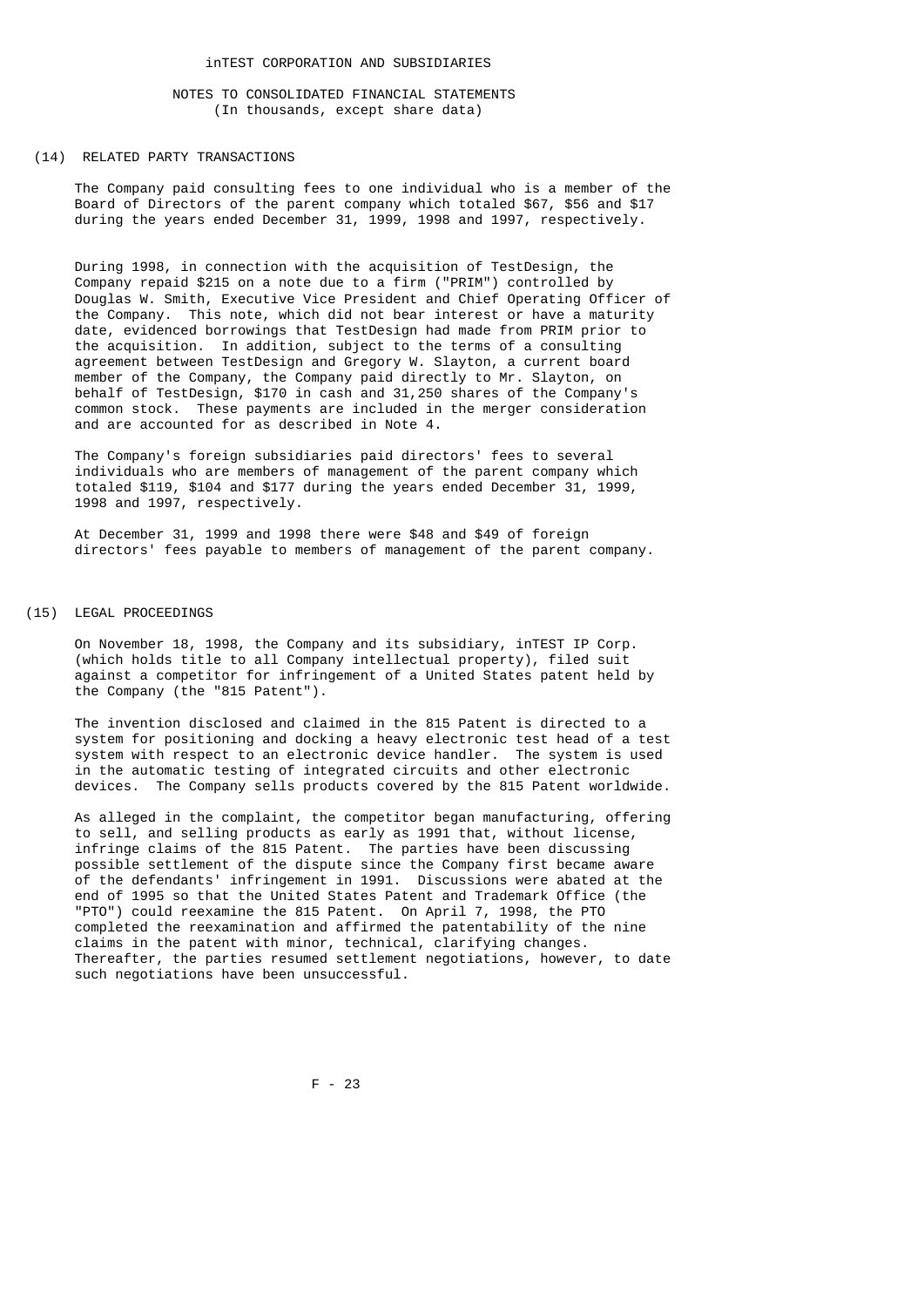### (15) LEGAL PROCEEDINGS (Continued)

 The complaint asks the court to enjoin the competitor from further acts of infringement, including the acts of manufacturing, using, offering for sale, selling and importing positioner systems that embody the patented invention claimed in the 815 Patent. The complaint also asks the court to award the Company damages against the competitor, including the Company's lost profits. Alleging that the competitor's infringement is and has been deliberate, willful, and wanton, with knowledge of the Company's patent rights, the complaint asks the court to award increased damages up to three times the amount assessed. The complaint also seeks an award of interest, costs and reasonable attorney fees.

 All legal fees incurred in connection with this matter have been expensed. In the opinion of management, the ultimate disposition of this matter will not have a material adverse effect on the Company's financial position, results of operations or liquidity.

## (16) QUARTERLY CONSOLIDATED FINANCIAL DATA (Unaudited)

 The following tables present certain unaudited consolidated quarterly financial information for each of the eight quarters ended December 31, 1999. In the opinion of the Company's management, this quarterly information has been prepared on the same basis as the Consolidated Financial Statements and includes all adjustments (consisting only of normal recurring adjustments) necessary to present fairly the information for the periods presented. The results of operations for any quarter are not necessarily indicative of results for the full year or for any future period.

 The Company's business is not seasonal; therefore year-over-year quarterly comparisons of the Company's results of operations may not be as meaningful as the sequential quarterly comparisons set forth below which tend to reflect the cyclical activity of the semiconductor industry as a whole. Quarterly fluctuations in expenses either are related directly to sales activity and volume, or tend to be a function of personnel costs and the timing of expenses incurred throughout the year.

|                                                                                      | Quarters Ended |           |    |           |    |           |    |           |              |
|--------------------------------------------------------------------------------------|----------------|-----------|----|-----------|----|-----------|----|-----------|--------------|
|                                                                                      |                | 3/31/99   |    | 6/30/99   |    | 9/30/99   |    | 12/31/99  | Total        |
| Net revenues                                                                         | \$             | 4,810     | \$ | 6,485     | \$ | 10,097    | \$ | 13,104    | \$<br>34,496 |
| Gross margin                                                                         |                | 2,532     |    | 3,506     |    | 5,543     |    | 7,310     | 18,891       |
| Earnings before income taxes                                                         |                | 297       |    | 850       |    | 2,242     |    | 3,340     | 6,729        |
| Income tax                                                                           |                | 125       |    | 357       |    | 901       |    | 1,252     | 2,635        |
| Net earnings                                                                         |                | 172       |    | 493       |    | 1,341     |    | 2,088     | 4,094        |
| Net earnings per common share - basic<br>Weighted average common shares              |                | \$0.03    |    | \$0.07    |    | \$0.21    |    | \$0.32    | \$0.63       |
| outstanding - basic                                                                  |                | 6,536,034 |    | 6,536,034 |    | 6,536,034 |    | 6,536,034 | 6,536,034    |
| Net earnings per common share - diluted<br>Weighted average common shares and common |                | \$0.03    |    | \$0.07    |    | \$0.20    |    | \$0.31    | \$0.62       |
| share equivalents outstanding-diluted                                                |                | 6,602,317 |    | 6,591,785 |    | 6,626,342 |    | 6,683,137 | 6,626,118    |
| Other comprehensive earnings (expense)                                               | \$             | (75)      | \$ | (11)      | \$ | 168       | \$ | (16)      | \$<br>66     |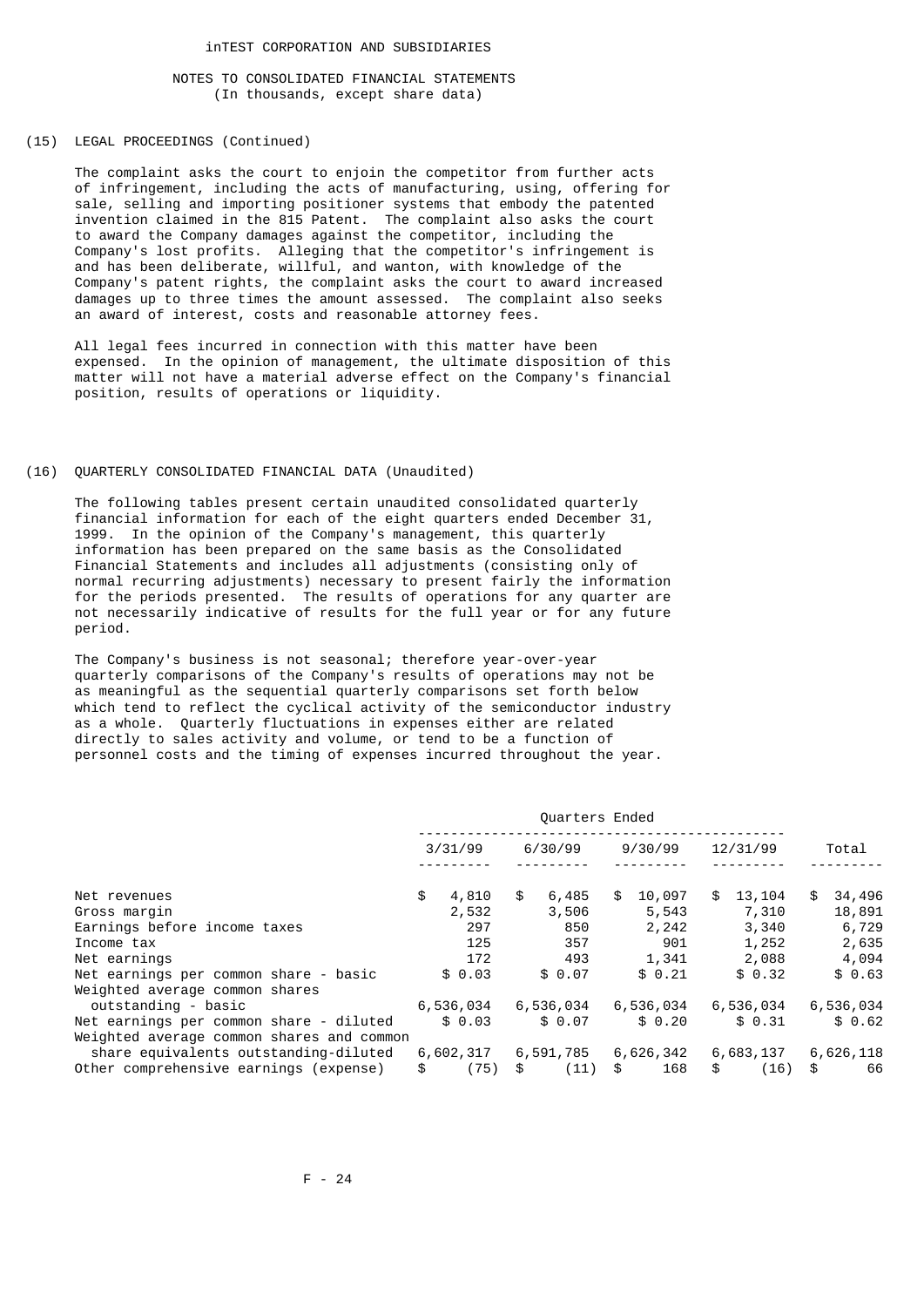## (16) QUARTERLY CONSOLIDATED FINANCIAL DATA (Unaudited)

|                                                                                                  | Quarters Ended |           |    |           |    |           |    |           |              |
|--------------------------------------------------------------------------------------------------|----------------|-----------|----|-----------|----|-----------|----|-----------|--------------|
|                                                                                                  |                | 3/31/98   |    | 6/30/98   |    | 9/30/98   |    | 12/31/98  | Total        |
| Net revenues                                                                                     | \$             | 5,626     | \$ | 5,163     | \$ | 4,449     | \$ | 3,837     | \$<br>19,075 |
| Gross margin                                                                                     |                | 3,426     |    | 3,029     |    | 2,331     |    | 1,887     | 10,673       |
| Earnings (loss) before income tax expense                                                        |                | 1,822     |    | 1,458     |    | 360       |    | (614)     | 3,026        |
| Income taxes                                                                                     |                | 668       |    | 550       |    | 133       |    | (252)     | 1,099        |
| Net earnings (loss)                                                                              |                | 1,154     |    | 908       |    | 227       |    | (362)     | 1,927        |
| Net earnings(loss) per common share-basic<br>Weighted average common shares                      |                | \$0.20    |    | \$0.15    |    | \$0.04    |    | \$ (0.06) | \$0.31       |
| outstanding-basic                                                                                |                | 5,911,034 |    | 5,911,034 |    | 6,311,849 |    | 6,536,034 | 6,169,596    |
| Net earnings(loss) per common share-diluted $$0.19$<br>Weighted average common shares and common |                |           |    | \$0.15    |    | \$0.04    |    | \$ (0.06) | \$0.31       |
| share equivalents outstanding-diluted                                                            |                | 5,924,949 |    | 5,918,809 |    | 6,317,578 |    | 6,536,034 | 6,186,460    |
| Other comprehensive earnings (expense)                                                           | \$             | (42)      | \$ | (19)      | \$ | 19        | \$ | 112       | \$<br>70     |

### (17) SUBSEQUENT EVENT

 On December 16, 1999, the Board of Directors of the Company authorized a merger with Temptronic Corporation, a Massachusetts corporation ("Temptronic"). Each issued and outstanding common share of Temptronic will be exchanged for 0.925 shares of the Company's common stock. Upon closing of the proposed merger, which must be ratified by the shareholders of both the Company and Temptronic, Temptronic will be merged into a wholly-owned subsidiary of the Company. On January 4, 2000, the Company, Temptronic and the Company's wholly-owned subsidiary (into which Temptronic will be merged) entered into an Agreement and Plan of Merger and Reorganization. On February 3, 2000, a joint proxy statement/prospectus for the proposed merger was filed with the Securities and Exchange Commission and shortly thereafter mailed to all shareholders of the Company and Temptronic to vote on the proposed merger. Should the proposed merger be approved by a majority of the shareholders of both the Company and Temptronic, the Company will issue approximately 2.2 million shares of its common stock to Temptronic shareholders. Special shareholder meetings of both the Company and Temptronic have been scheduled for March 9, 2000 to vote on the proposed merger.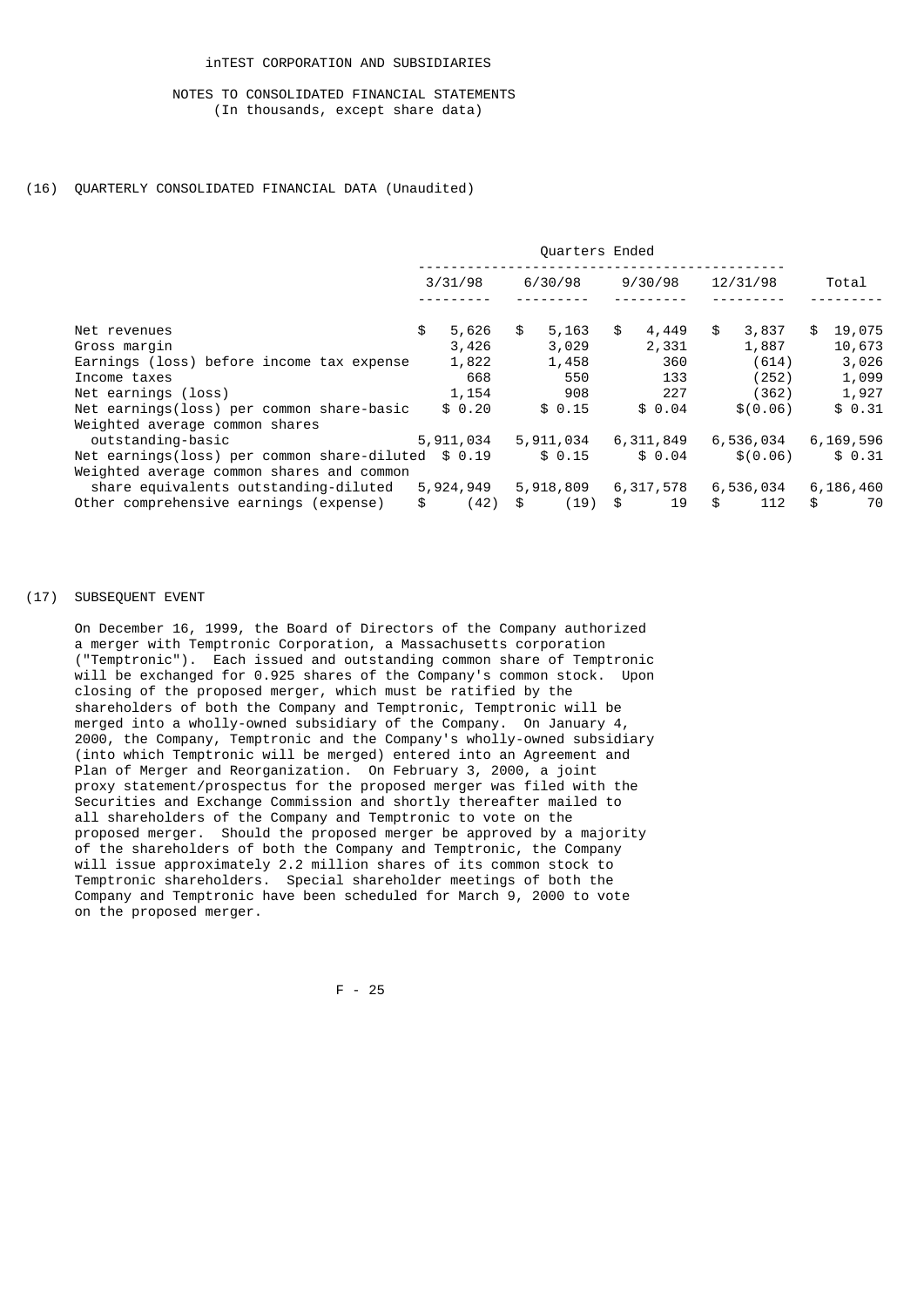## inTEST CORPORATION AND SUBSIDIARIES SCHEDULE II - VALUATION AND QUALIFYING ACCOUNTS

| Balance                |              |                                  |         |                                  |
|------------------------|--------------|----------------------------------|---------|----------------------------------|
| Beginning<br>of Period |              |                                  | Other   | Balance at<br>End of<br>Period   |
|                        |              |                                  |         |                                  |
| \$168                  | \$<br>$\sim$ | \$16                             |         | \$185                            |
| 220                    |              | 193                              | 59      | 354                              |
| 45                     |              | 300                              | 230     | 115                              |
|                        |              |                                  |         |                                  |
| 144                    | 54           | (5)                              | -25     | 168                              |
| 119                    | 38           | 193                              | 130     | 220                              |
| 25                     | 20           | 202                              | 202     | 45                               |
|                        |              |                                  |         |                                  |
| 96                     |              | 61                               | 13      | 144                              |
|                        |              | 178                              | 59      | 119                              |
| 25                     |              | 147                              | 147     | 25                               |
|                        | at           | Acquisition<br>of.<br>TestDesign | Expense | Additions<br>Deductions<br>\$(1) |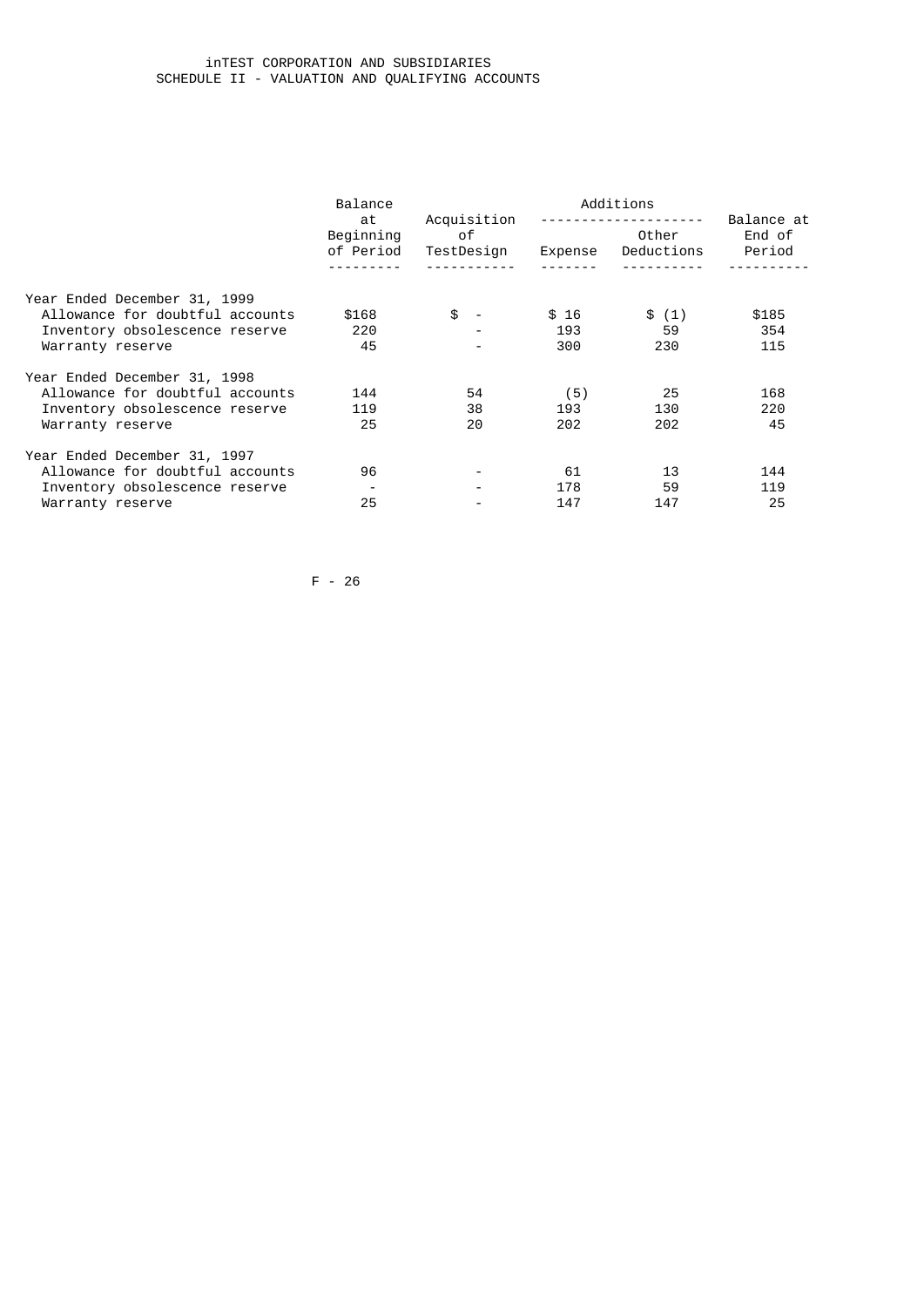PNC BANK LETTERHEAD

July 8, 1999

inTEST Corporation 2 Pin Oak Lane Cherry Hill, NJ 08003 Attention: Hugh T. Regan, Jr.

Re: Review of Expiration Date for Committed Line of Credit

Dear Mr. Regan:

We are pleased to inform you that your committed line of credit has been renewed. The Expiration Date, as set forth in that certain Amended and Restated Loan Agreement dated June 30, 1996, and in the Amended and Restated Committed Line of Credit Note executed and delivered pursuant to that Amended and Restated Loan Agreement, has been extended from June 29, 1999 to June 28, 2000, effective on June 30, 1999. All other terms and conditions of the Amended and Restated Committed Line of Credit Note and the Amended and Restated Loan Agreement remain in full force and effect.

It has been a please working with you and I look forward to a continued successful relationship. Thank you again for your business.

Very truly yours,

PNC BANK, NATIONAL ASSOCIATION

By: /s/Denise Viola Monahan ---------------------------- Denise Viola Monahan Vice President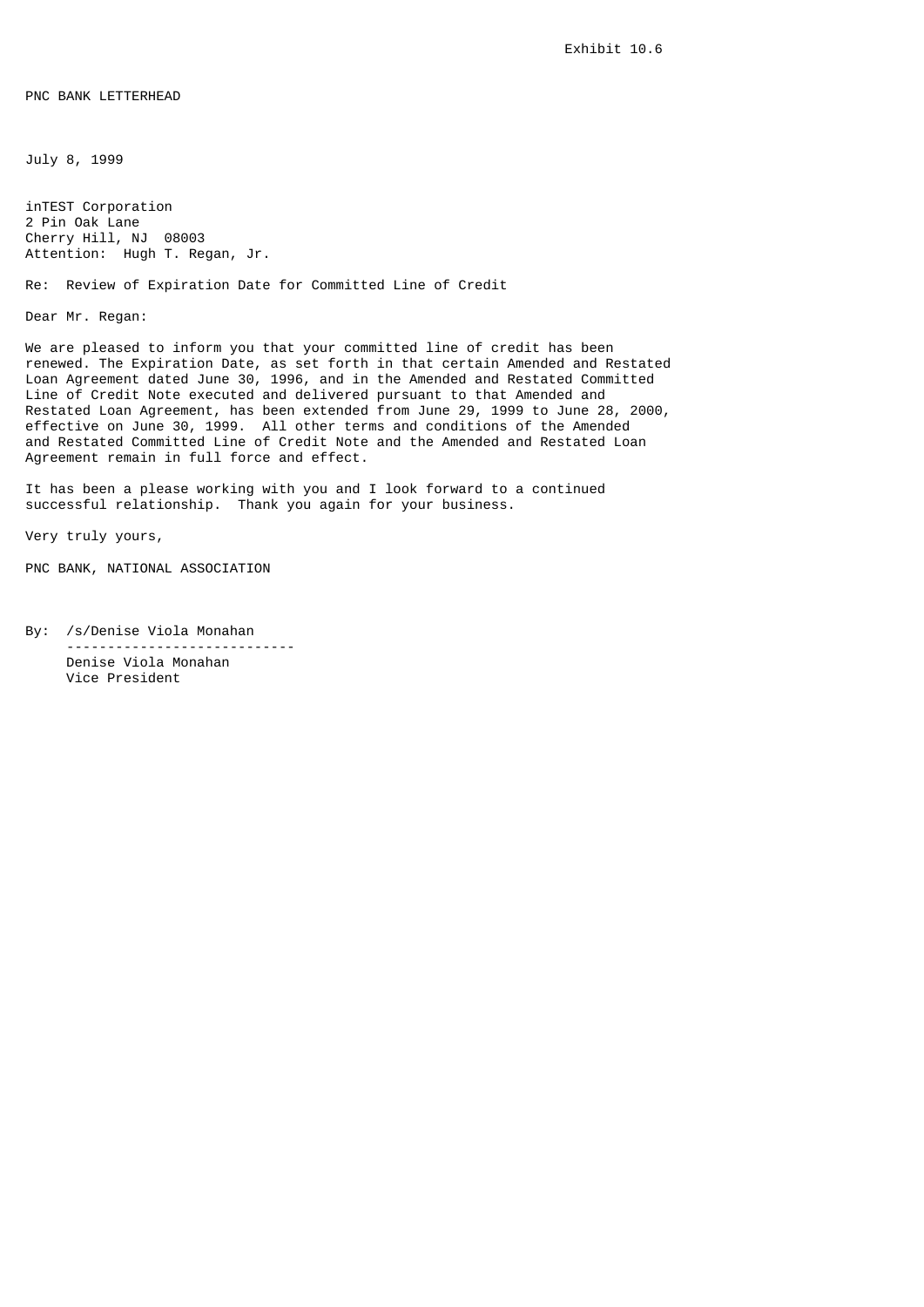Exhibit 10.7

## AMERICAN INDUSTRIAL REAL ESTATE ASSOCIATION

STANDARD INDUSTRIAL/COMMERCIAL SINGLE-TENANT LEASE -- NET (DO NOT USE THIS FORM FOR MULTI-TENANT BUILDINGS)

1. Basic Provisions ("Basic Provisions).

 1.1 Parties: This Lease (Lease), dated for reference purposes only, September 28 1999, is made by and between Earl S. and Mitsue Jio ("Lessor") and inTEST Sunnyvale Corporation, a wholly owned subsidiary of inTEST Corporation, a Delaware corporation ("Lessee"), (collectively the "Parties," or individually a "Party").

 1.2 Premises: That certain real property, including all improvements therein or to be provided by Lessor under the terms of this Lease, and commonly known as l275-1279 Lawrence Station Road, Sunnyvale (Exhibit A), located in the County of Santa Clara, State of California, and generally described as (describe briefly the nature of the property and, if applicable, the "Project", if the property is located within a Project) all that certain real property consisting of approximately 18,255 square feet shown on Exhibit B ("Premises"). (See also Paragraph 2)

 1.3 Term: Five (5) years and Zero (0) months ("Original Term") commencing January 1. 2000 ("Commencement Date") and ending December 31, 2004 ("Expiration Date"). (See also Paragraph 3)

 1.4 Early Possession: Upon full execution of lease document ("Early Possession Date"). (See also Paragraphs 3.2 and 3.3)

 1.5 Base Rent: \$25. 557.00 per month ("Base Rent"), payable on the First day of each month commencing January 1, 2000. (See also Paragraph 4)

[x] if this box is checked, there are provisions in this Lease for the Base Rent to be adjusted.

 1.6 Base Rent Paid Upon Execution: \$25,557.00 as Base Rent for the period.

 1.7 Security Deposit: \$29.208.00 ("Security Deposit"). (See also Paragraph 5)

 1.8 Agreed Use: The Premises shall be used and occupied for general office, light assembly, machine shop, warehousing and other legal related uses.(See also Paragraph 6)

 1.9 Insuring Party: Lessor is the "Insuring Party" unless otherwise stated herein. (See also Paragraph 8)

1.10 Real Estate Brokers: (See also Paragraph 15)

 (a) Representation: The following real estate brokers (collectively, the "Brokers") and brokerage relationships exist in this transaction (check applicable boxes):

[x] CPS represents Lessor exclusively ("Lessor's Broker");<br>[x] Grubb & Ellis represents Lessee exclusively ("Lessee's Grubb & Ellis represents Lessee exclusively ("Lessee's Broker");

 (b) Payment to Brokers: Upon execution and delivery of this Lease by both Parties, Lessor shall pay to the Broker the fee agreed to in their separate written agreement (or if there is no such agreement, the sum of  $\mu$  % of the total Base Rent for the brokerage services rendered by said Broker).

 1.11 Guarantor. The obligations of the Lessee under this Lease are to be guaranteed by inTEST Corporation, a Delaware corporation ("Guarantor"). (See also Paragraph 37)

 1.12 Addenda and Exhibits. Attached hereto is an Addendum or Addenda consisting of Paragraphs 50 through 56 and Exhibits A. B and C, all of which constitute a part of this Lease.

2. Premises.

 2.1 Letting. Lessor hereby leases to Lessee, and Lessee hereby leases from Lessor, the Premises, for the term, at the rental, and upon all of the terms, covenants and conditions set forth in this Lease. Unless otherwise provided herein, any statement of size set forth in this Lease, or that may have been used in calculating rental, is an approximation which the Parties agree is reasonable and the rental based thereon is not subject to revision whether or not the actual size is more or less.

 2.2 Condition. Lessor shall deliver the Premises to Lessee broom clean and free of debris on the Commencement Date or the Early Possession Date, whichever first occurs ("Start Date"), and, so long as the required service contracts described in Paragraph 7.1(b) below are obtained by Lessee within thirty (30) days following the Start Date, warrants that the existing electrical, plumbing, fire sprinkler,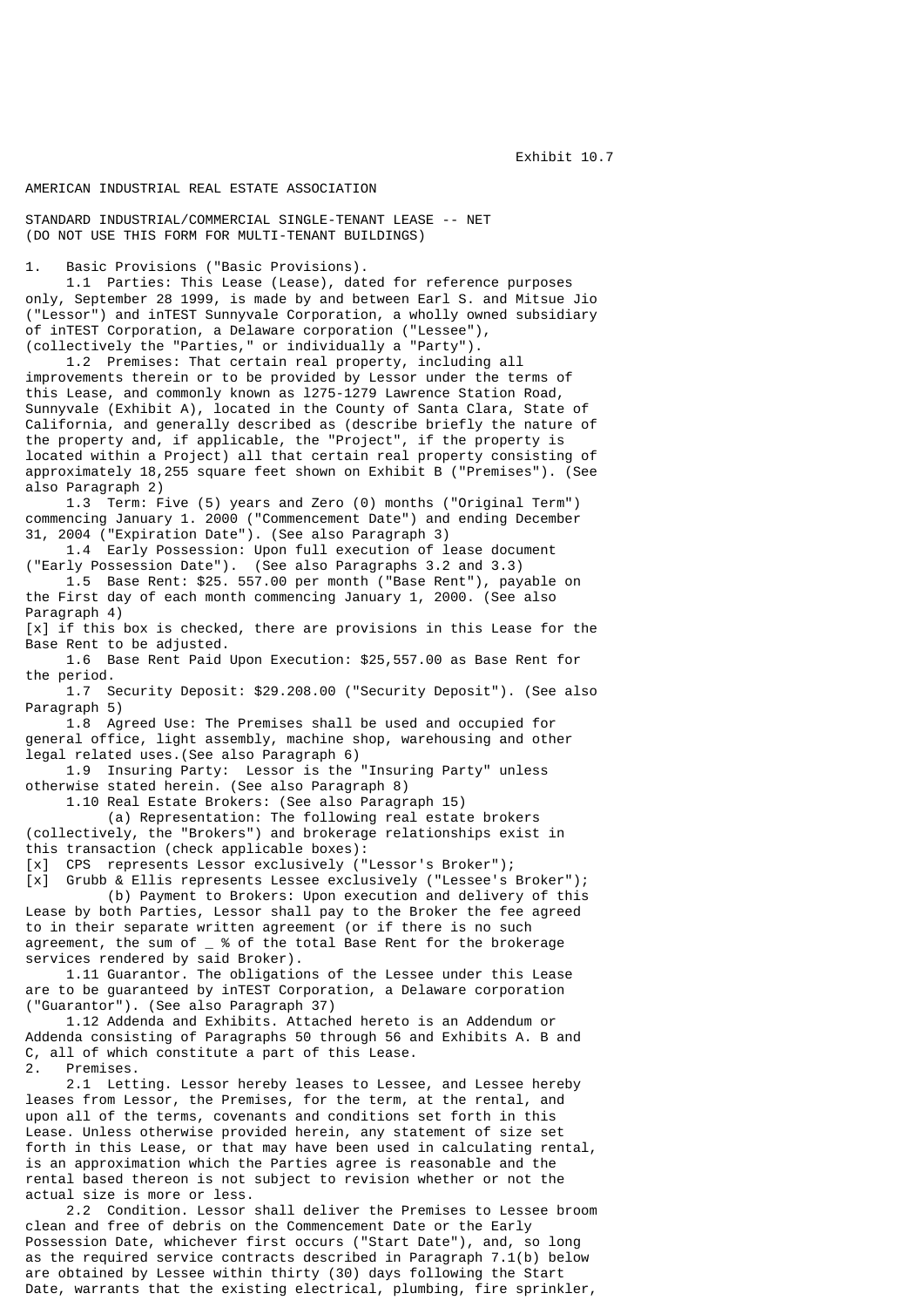lighting, heating, ventilating and air conditioning systems ("HVAC"), loading doors, if any, and all other such elements in the Premises, other than those constructed by Lessee, shall be in good operating condition on said date and that the structural elements of the roof, bearing walls and foundation of any buildings on the Premises (the "Building") shall be free of material defects. If a non-compliance with said warranty exists as of the Start Date, Lessor shall, as Lessor's sole obligation with respect to such matter, except as otherwise provided in this Lease, promptly after receipt of written notice from Lessee setting forth with specificity the nature and extent of such non-compliance, rectify same at Lessor's expense. If, after the Start Date, Lessee does not give Lessor written notice of any non-compliance with this warranty within: (i) one year as to the surface of the roof and the structural portions of the roof, foundations and bearing walls, (ii) six (6) months as to the HVAC systems, (iii) thirty (30) days as to the remaining systems and other elements of the Building, correction of such non-compliance shall be the obligation of Lessee at Lessee's sole cost and expense.

 2.3 Compliance. Lessor warrants that the improvements on the Premises comply with all applicable laws, covenants or restrictions of record, building codes, regulations and ordinances ("Applicable Requirements") in effect on the Start Date. Said warranty does not apply to the use to which Lessee will put the Premises or to any Alterations or Utility Installations (as defined in Paragraph 7.3(a)) made or to be made by Lessee. NOTE: Lessee is responsible for determining whether or not the zoning is appropriate for Lessee's intended use, and acknowledges that past uses of the Premises may no longer be allowed, If the Premises do not comply with said warranty, Lessor shall, except as otherwise provided, promptly after receipt of written notice from Lessee setting forth with specificity the nature and extent of such non-compliance, rectify the same at Lessor's expense. If Lessee does not give Lessor written notice of a noncompliance with this warranty within six (6) months following the Start Date, correction of that non-compliance shall be the obligation of Lessee at Lessee's sole cost and expense. If the Applicable Requirements are hereafter changed (as opposed to being in existence at the Start Date, which is addressed in Paragraph 6.2(e) below) so as to require during the term of this Lease the construction of an addition to or an alteration of the Building, the remediation of any Hazardous Substance, or the reinforcement or other physical modification of the Building ("Capital Expenditure"), Lessor and Lessee shall allocate the cost of such work as follows:

 (a) Subject to Paragraph 2.3(c) below, if such Capital Expenditures are required as a result of the specific and unique use of the Premises by Lessee as compared with uses by tenants in general, Lessee shall be fully responsible for the cost thereof, provided, however that if such Capital Expenditure is required during the last two (2) years of this Lease and the cost thereof exceeds six (6) months' Base Lessee may instead terminate this Lease unless Lessor

Page l of 11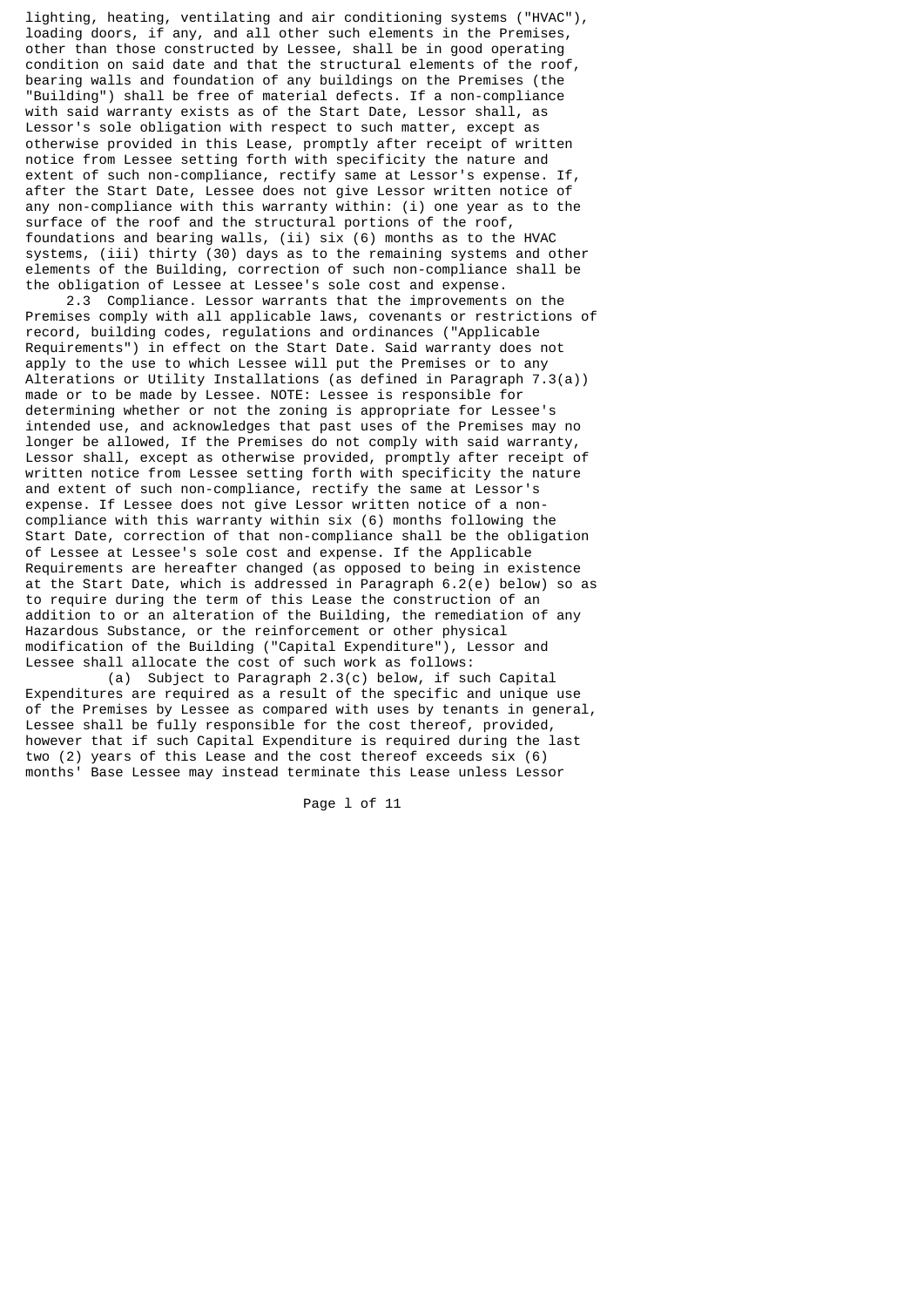notifies Lessee, in. writing, within ten (10) days after receipt of Lessee's termination notice that Lessor has elected to pay the difference between the actual cost thereof and the amount equal to six (6) months' Base Rent, If Lessee elects termination, Lessee shall immediately cease the use of the Premises which requires such Capital Expenditure and deliver to Lessor written notice specifying a termination date at least ninety (90) days thereafter. Such termination date shall, however, in no event be earlier than the last day that Lessee could legally utilize the Premises without commencing such Capital Expenditure.

 (b) If such Capital Expenditure is not the result of the specific and unique use of the Premises by Lessee (such as, governmentally mandated seismic modifications), then Lessor and Lessee shall allocate the obligation to pay for such costs pursuant to the provisions of Paragraph  $7.1(c)$ ; provided, however, that if such Capital Expenditure is required during the last two years of this Lease or if Lessor reasonably determines that it is not economically feasible to pay its share thereof, Lessor shall have the option to terminate this Lease upon ninety (90) days prior written notice to Lessee unless Lessee notifies Lessor, in writing, within ten (10) days after receipt of Lessor's termination notice that Lessee will pay for such Capital Expenditure. If Lessor does not elect to terminate, and fails to tender its share of any such Capital Expenditure, Lessee may advance such funds and deduct same, with Interest, from Rent until Lessor's share of such costs have been fully paid. If Lessee is unable to finance Lessor's share, or if the balance of the Rent due and payable for the remainder of this Lease is not sufficient to fully reimburse Lessee on an offset basis, Lessee shall have the right to terminate this Lease upon thirty (30) days written notice to Lessor.

 (c) Notwithstanding the above, the provisions concerning Capital Expenditures are intended to apply only to non-voluntary, unexpected, and new Applicable Requirements. If the Capital Expenditures are instead triggered by Lessee as a result of an actual or proposed change in use, change in intensity of use, or modification to the Premises then, and in that event, Lessee shall be fully responsible for the cost thereof, and Lessee shall not have any right to terminate this Lease.

 2.4 Acknowledgements. Lessee acknowledges that: (a) it has been advised by Lessor and/or Brokers to satisfy itself with respect to the condition of the Premises (including but not limited to the electrical, HVAC and fire sprinkler systems, security, environmental aspects, and compliance with Applicable Requirements), and their suitability for Lessee's intended use; (b) Lessee has made such investigation as it deems necessary with reference to such matters and assumes all responsibility therefore as the same relate to its occupancy of the Premises; and (c) neither Lessor, Lessor's agents, nor any Broker has made any oral or written representations or warranties with respect to said matters other than as set forth in this Lease. In addition, Lessor acknowledges that: (a) Broker has made no representations, promises or warranties concerning Lessee's ability to honor the Lease or suitability to occupy the Premises; and (b) it is Lessor's sole responsibility to investigate the financial capability and/or suitability of all proposed tenants.

 2.5 Lessee as Prior Owner/Occupant. The warranties made by Lessor in Paragraph 2 shall be of no force or effect if immediately prior to the Start Date Lessee was the owner or occupant of the Premises. In such event, Lessee shall be responsible for any necessary corrective work.

3. Term.

 3.1 Term. The Commencement Date, Expiration Date and Original Term of this Lease are as specified in Paragraph 1.3.

 3.2 Early Possession, If Lessee totally or partially occupies the Premises prior to the Commencement Date, the obligation to pay Base Rent shall be abated for the period of such early possession. All other terms of this Lease (including, but not limited to, the obligations to pay Real Property Taxes and insurance premiums and to maintain the Premises) shall, however, be in effect during such period. Any such early possession shall not affect the Expiration Date.

 3.3 Delay In Possession. Lessor agrees to use its best commercially reasonable efforts to deliver possession of the Premises to Lessee by the Commencement Date. If, despite said efforts, Lessor is unable to deliver possession as agreed, Lessor shall not be subject to any liability therefor, nor shall such failure affect the validity of this Lease. Lessee shall not, however, be obligated to pay Rent or perform its other obligations until it receives possession of the Premises, If possession is not delivered within sixty (60) days after the Commencement Date, Lessee may, at its option, by notice in writing within ten (10) days after the end of such sixty (60) day period,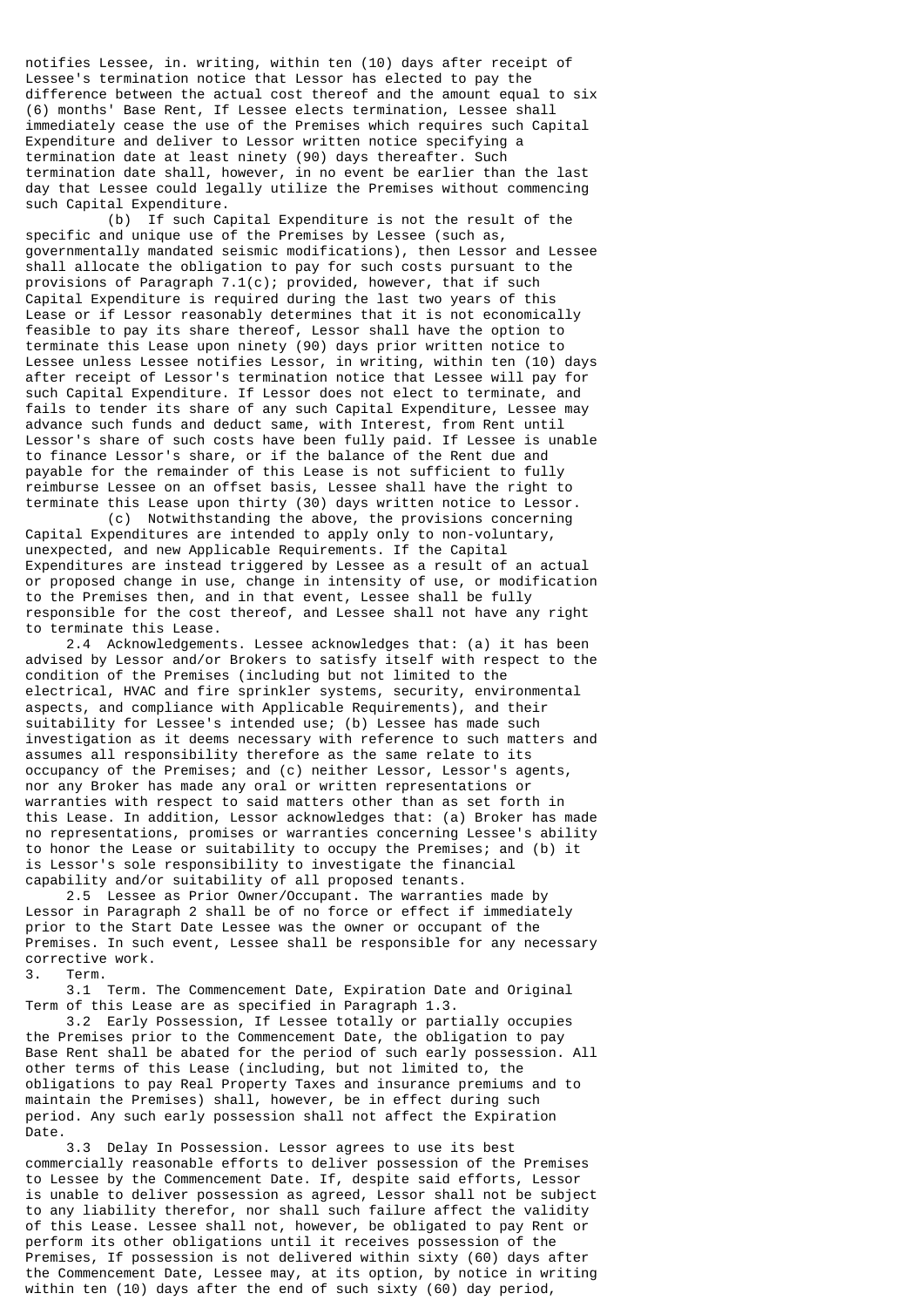cancel this Lease, in which event the Parties shall be discharged from all obligations hereunder, If such written notice is not received by Lessor within said ten (10) day period, Lessee's right to cancel shall terminate. Except as otherwise provided, if possession is not tendered to Lessee by the Start Date and Lessee does not terminate this Lease, as aforesaid, any period of rent abatement that Lessee would otherwise have enjoyed shall run from the date of delivery of possession and continue for a period equal to what Lessee would otherwise have enjoyed under the terms hereof, but minus any days of delay caused by the acts or omissions of Lessee. If possession of the Premises is not delivered within four (4) months after the Commencement Date, this Lease shall terminate unless other agreements are reached between Lessor and Lessee, in writing.

 3.4 Lessee Compliance. Lessor shall not be required to tender possession of the Premises to Lessee until Lessee complies with its obligation to provide evidence of insurance (Paragraph 8.5). Pending delivery of such evidence, Lessee shall be required to perform all of its obligations under this Lease from and after the Start Date, including the payment of Rent, notwithstanding Lessor's election to withhold possession pending receipt of such evidence of insurance. Further, if Lessee is required to perform any other conditions prior to or concurrent with the Start Date, the Start Date shall occur but Lessor may elect to withhold possession until such conditions are satisfied.

4. Rent.

 4.1 Rent Defined. All monetary obligations of Lessee to Lessor under the terms of this Lease (except for the Security Deposit) are deemed to be rent ("Rent").

 4.2 Payment. Lessee shall cause payment of Rent to be received by Lessor in lawful money of the United States, without offset or deduction (except as specifically permitted in this Lease), on or before the day on which it is due. Rent for any period during the term hereof which is for less than one (1) full calendar month shall be prorated based upon the actual number of days of said month. Payment of Rent shall be made to Lessor at its address stated herein or to such other persons or place as Lessor may from time to time designate in writing. Acceptance of a payment which is less than the amount then due shall not be a waiver of Lessor's rights to the balance of such Rent, regardless of Lessor's endorsement of any check so stating. 5. Security Deposit. Lessee shall deposit with Lessor upon execution hereof the Security Deposit as security for Lessee's faithful performance of its obligations under this Lease. If Lessee fails to pay Rent, or otherwise Defaults under this Lease, Lessor may use, apply or retain all or any portion of said Security Deposit for the payment of any amount due Lessor or to reimburse or compensate Lessor for any liability, expense, loss or damage which Lessor may suffer or incur by reason thereof, If Lessor uses or applies all or any portion of said Security Deposit, Lessee shall within ten (10) days after written request therefor deposit monies with Lessor sufficient to restore said Security Deposit to the full amount required by this Lease. If the Base Rent increases during the term of this Lease, Lessee shall, upon written request from Lessor, deposit additional monies with Lessor so that the total amount of the Security Deposit shall at all times bear the same proportion to the increased Base Rent as the initial Security Deposit bore to the initial Base Rent. Should the Agreed Use be amended to accommodate a material change in the business of Lessee or to accommodate a sublessee or assignee, Lessor shall have the right to increase the Security Deposit to the extent necessary, in Lessor's reasonable judgment, to account for any increased wear and tear that the Premises may suffer as a result thereof, If a change in control of Lessee occurs during this Lease and following such change the financial condition of Lessee is, in Lessor's reasonable judgment, significantly reduced, Lessee shall deposit such additional monies with Lessor as shall be sufficient to cause the Security Deposit to be at a commercially reasonable level based on said change in financial condition. Lessor shall not be required to keep the Security Deposit separate from its general accounts. Within fourteen (14) days after the expiration or termination of this Lease, if Lessor elects to apply the Security Deposit only to unpaid Rent, and otherwise within thirty (30) days after the Premises have been vacated pursuant to Paragraph 7.4(c) below, Lessor shall return that portion of the Security Deposit not used or applied by Lessor. No part of the Security Deposit shall be considered to be held in trust, to bear interest or to be prepayment for any monies to be paid by Lessee under this Lease. 6. Use.

 6.1 Use. Lessee shall use and occupy the Premises only for the Agreed Use, or any other legal use which is reasonably comparable thereto, and for no other purpose. Lessee shall not use or permit the use of the Premises in a manner that is unlawful, creates damage, waste or a nuisance, or that disturbs owners and/or occupants of, or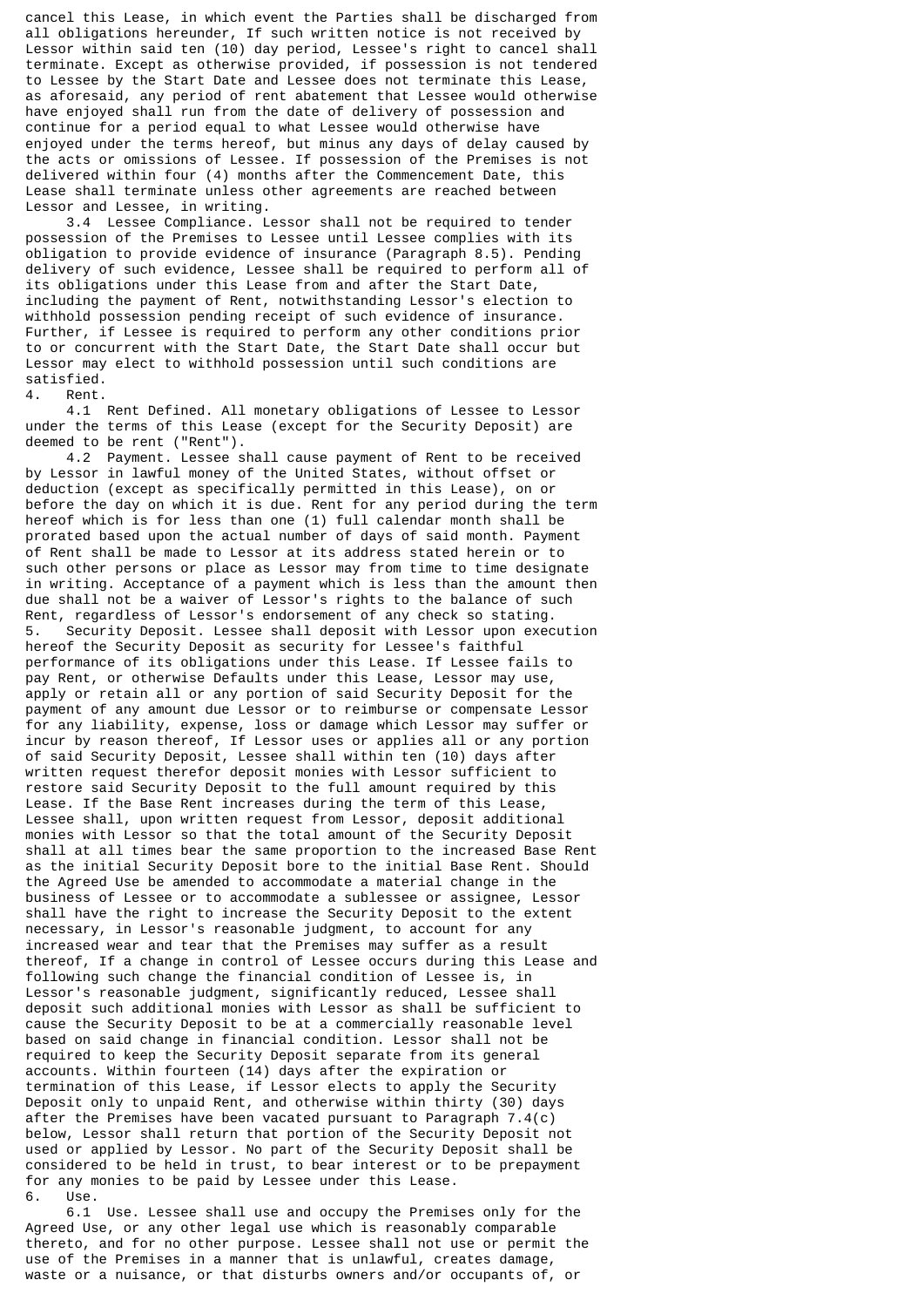causes damage to neighboring properties. Lessor shall not unreasonably withhold or delay its consent to any written request for a modification of the Agreed Use, so long as the same will not impair the structural integrity of the improvements on the Premises or the mechanical or electrical systems therein, is not significantly more burdensome to the Premises, If Lessor elects to withhold consent, Lessor shall within five (5) business days after such request give written notification of same, which notice shall include an explanation of Lessor's objections to the change in use.

6.2 Hazardous Substances.

 (a) Reportable Uses Require Consent. The term "Hazardous Substance" as used in this Lease shall mean any product, substance, or waste whose presence, use, manufacture, disposal, transportation, or release, either by itself or in combination with other materials expected to be on the Premises, is either: (i) potentially injurious to the public health, safety or welfare, the environment or the Premises, (ii) regulated or monitored by any governmental authority, or (iii) a basis for potential liability of Lessor to any governmental agency or third party under any applicable statute or common law

Page 2 of 11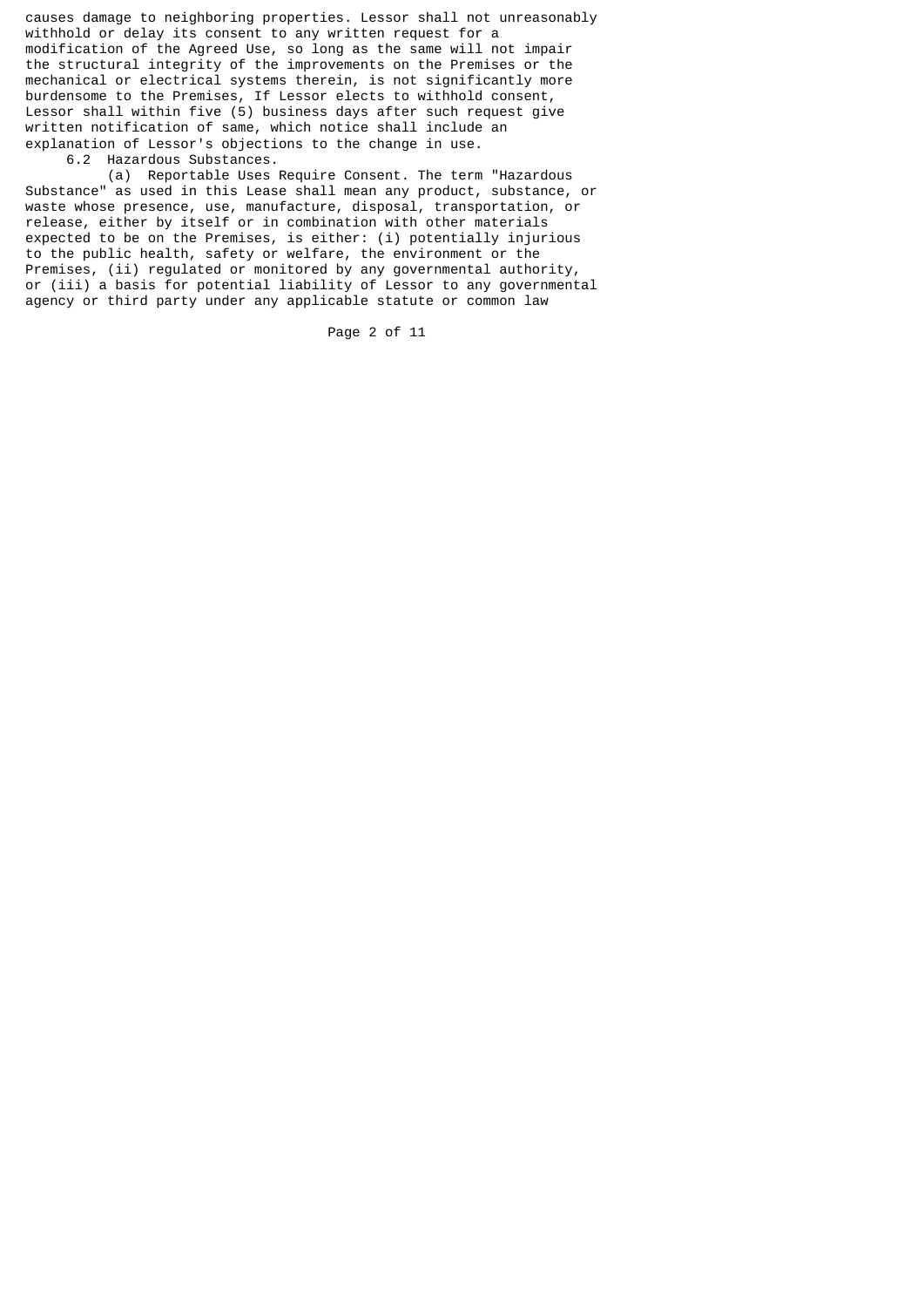theory. Hazardous Substances shall include, but not be limited to, hydrocarbons, petroleum, gasoline, and/or crude oil or any products, by-products or fractions thereof. Lessee shall not engage in any activity in or on the Premises which constitutes a Reportable Use of Hazardous Substances without the express prior written consent of Lessor and timely compliance (at Lessee's expense) with all Applicable Requirements. "Reportable Use" shall mean (i) the installation or use of any above or below ground storage tank, (ii) the generation possession, storage, use, transportation or disposal of a Hazardous Substance that requires a permit from, or with respect to which a report, notice, registration or business plan is required to be filed with, any governmental authority, and/or (iii) the presence at the Premises of a Hazardous Substance with respect to which any Applicable Requirements requires that a notice be given to persons entering or occupying the Premises or neighboring properties. Notwithstanding the foregoing, Lessee may use any ordinary and customary materials reasonably required to be used in the normal course of the Agreed Use, so long as such use is in compliance with all Applicable Requirements, is not a Reportable Use, and does not expose the Premises or neighboring property to any meaningful risk of contamination or damage or expose Lessor to any liability therefor. In addition, Lessor may condition its consent to any Reportable Use upon receiving such additional assurances as Lessor reasonably deems necessary to protect itself, the public, the Premises and/or the environment against damage, contamination, injury and/or liability, including, but not limited to, the installation (and removal on or before Lease expiration or termination) of protective modifications (such as concrete encasements) and/or increasing the Security Deposit.

 (b) Duty to Inform Lessor. If Lessee knows, or has reasonable cause to believe, that a Hazardous Substance has come to be located in, on, under or about the Premises, other than as previously consented to by Lessor, Lessee shall immediately give written notice of such fact to Lessor, and provide Lessor with a copy of any report, notice, claim or other documentation which it has concerning the presence of such Hazardous Substance.

 (c) Lessee Remediation. Lessee shall not cause or permit any Hazardous Substance to be spilled or released in, on, under, or about the Premises (including through the plumbing or sanitary sewer system) and shall promptly, at Lessee's expense, take all investigatory and/or remedial action reasonably recommended, whether or not formally ordered or required, for the cleanup of any contamination of, and for the maintenance, security and/or monitoring of the Premises or neighboring properties, that was caused or materially contributed to by Lessee, or pertaining to or involving any Hazardous Substance brought onto the Premises during the term of this Lease, by or for Lessee, or any third party.

 (d) Lessee Indemnification. Lessee shall indemnify, defend and hold Lessor, its agents, employees, lenders and ground lessor, if any, harmless from and against any and all loss of rents and/or damages, liabilities, judgments, claims, expenses, penalties, and attorneys' and consultants' fees arising out of or involving any Hazardous Substance brought onto the Premises by or for Lessee, or any third party (provided, however, that Lessee shall have no liability under this Lease with respect to underground migration of any Hazardous Substance under the Premises from adjacent properties). Lessee's obligations shall include, but not be limited to, the effects of any contamination or injury to person, property or the environment created or suffered by Lessee. and the cost of investigation, removal, remediation, restoration and/or abatement, and shall survive the expiration or termination of this Lease. No termination, cancellation or release agreement entered into by Lessor and Lessee shall release Lessee from its obligations under this Lease with respect to Hazardous Substances, unless specifically so agreed by Lessor in writing at the time of such agreement.

 (e) Lessor Indemnification. Lessor and its successors and assigns shall indemnify, defend, reimburse and hold Lessee, its employees and lenders, harmless from and against any and all environmental damages, including the cost of remediation, which existed as a result of Hazardous Substances on the Premises prior to the Start Date or which are caused by the gross negligence or willful misconduct of Lessor, its agents or employees. Lessor's obligations, as and when required by the Applicable Requirements, shall include, but not be limited to, the cost of investigation, removal, remediation restoration and/or abatement, and shall survive the expiration or termination of this Lease.

 (f) Investigations and Remediations. Lessor shall retain the responsibility and pay for any investigations or remediation measures required by governmental entities having jurisdiction with respect to the existence of Hazardous Substances on the Premises prior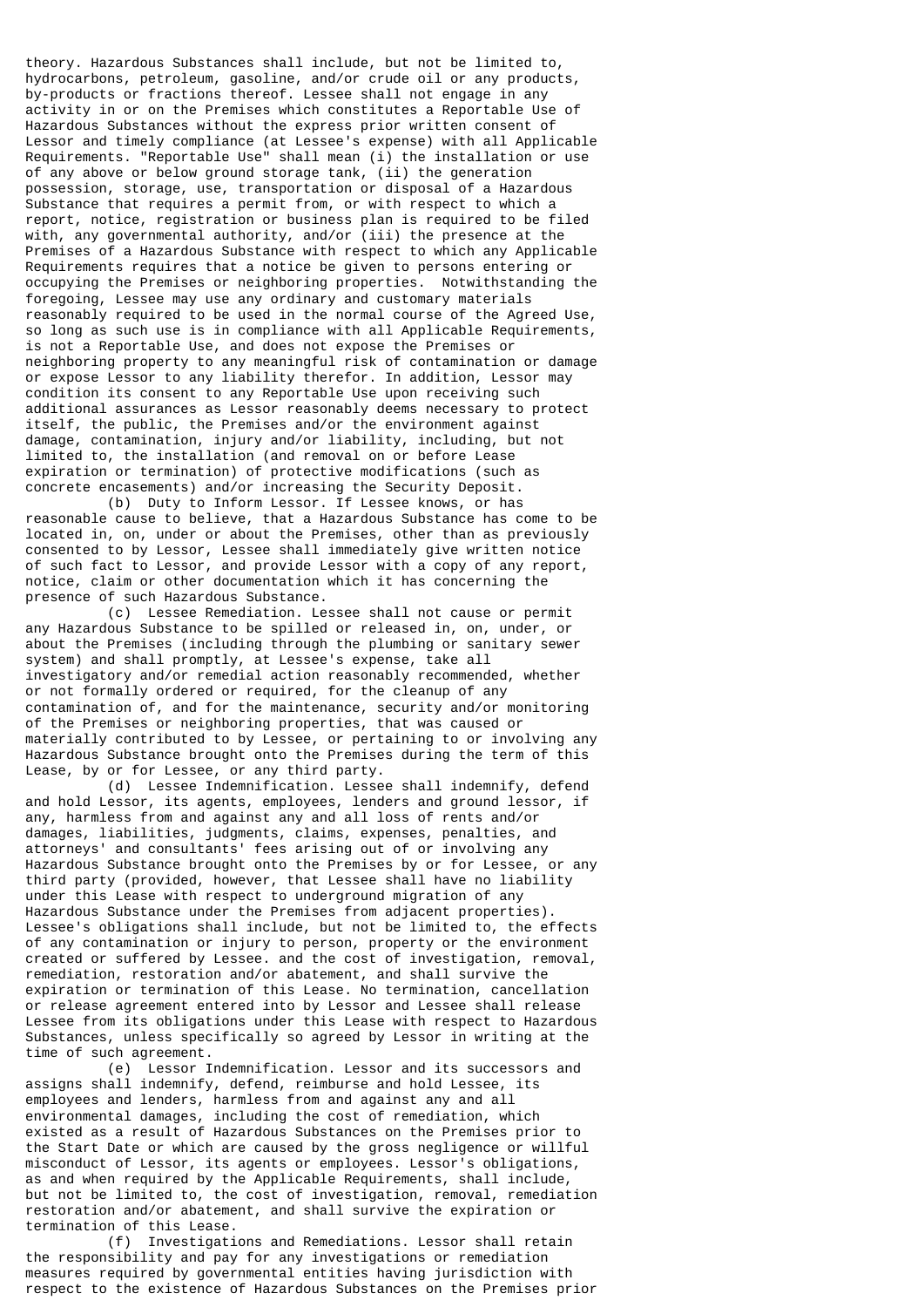to the Start Date, unless such remediation measure is required as a result of Lessee's use (including "Alterations", as defined in Paragraph 7.3(a) below) of the Premises, in which event Lessee shall be responsible for such payment. Lessee shall cooperate fully in any such activities at the request of Lessor, including allowing Lessor and Lessor's agents to have reasonable access to the Premises at reasonable times in order to carry out Lessor's investigative and remedial responsibilities.

 (g) Lessor Termination Option. If a Hazardous Substance Condition occurs during the term of this Lease, unless Lessee is legally responsible therefor (in which case Lessee shall make the investigation and remediation thereof required by the Applicable Requirements and this Lease shall continue in full force and effect, but subject to Lessor's rights under Paragraph 6.2(d) and Paragraph 13), Lessor may, at Lessor's option, either (I) investigate and remediate such Hazardous Substance Condition, if required, as soon as reasonably possible at Lessor's expense, in which event this Lease shall continue in full force and effect, or (ii) if the estimated cost to remediate such condition exceeds twelve  $(12)$  times the then monthly Base Rent or \$100,000, whichever is greater, give written notice to Lessee, within thirty (30) days after receipt by Lessor of knowledge of the occurrence of such Hazardous Substance Condition, of Lessor's desire to terminate this Lease as of the date sixty (60) days following the date of such notice. In the event Lessor elects to give a termination notice, Lessee may, within ten (10) days thereafter, give written notice to Lessor of Lessee's commitment to pay the amount by which the cost of the remediation of such Hazardous Substance Condition exceeds an amount equal to twelve (12) times the then monthly Base Rent or \$100,000, whichever is greater. Lessee shall provide Lessor with said funds or satisfactory assurance thereof within thirty (30) days following such commitment. In such event, this Lease shall continue in full force and effect, and Lessor shall proceed to make such remediation as soon as reasonably possible after the required funds are available, If Lessee does not give such notice and provide the required funds or assurance thereof within the time provided, this Lease shall terminate as of the date specified in Lessor's notice of termination.

 6.3 Lessee's Compliance with Applicable Requirements. Except as otherwise provided in this Lease, Lessee shall, at Lessee's sole expense, fully, diligently and in a timely manner, materially comply with all Applicable Requirements, the requirements of any applicable fire insurance underwriter or rating bureau, and the recommendations of Lessor's engineers and/or consultants which relate in any manner to the Premises, without regard to whether said requirements are now in effect or become effective after the Start Date. Lessee shall, within ten (10) days after receipt of Lessor's written request, provide Lessor with copies of all permits and other documents, and other information evidencing Lessee's compliance with any Applicable Requirements specified by Lessor, and shall immediately upon receipt notify Lessor in writing (with copies of any documents involved) of any threatened or actual claim, notice, citation, warning, complaint or report pertaining to or involving the failure of Lessee or the Premises to comply with any Applicable Requirements.

 6.4 Inspection; Compliance. Lessor and Lessor's "Lender" (as defined in Paragraph 30 below) and consultants shall have the right to enter into Premises at any time, in the case of an emergency, and otherwise at reasonable times, for the purpose of inspecting the condition of the Premises and for verifying compliance by Lessee with this Lease. The cost of any such inspections shall be paid by Lessor, unless a violation of Applicable Requirements, or a contamination is found to exist or be imminent, or the inspection is requested or ordered by a governmental authority. In such case, Lessee shall upon request reimburse Lessor for the cost of such inspections, so long as such inspection is reasonably related to the violation or contamination.

7. Maintenance; Repairs, Utility Installations; Trade Fixtures and Alterations.

7.1 Lessee's Obligations.

 (a) In General. Subject to the provisions of Paragraph 2.2 (Condition), 2.3 (Compliance), 6.3 (Lessee's Compliance with Applicable Requirements), 7.2 (Lessor's Obligations), 9 (Damage or Destruction), and 14 (Condemnation), Lessee shall, at Lessee's sole expense, keep the Premises, Utility Installations, and Alterations in good order, condition and repair (whether or not the portion of the Premises requiring repairs, or the means of repairing the same, are reasonably or readily accessible to Lessee, and whether or not the need for such repairs occurs as a result of Lessee's use, any prior use, the elements or the age of such portion of the Premises), including, but not limited to, all equipment or facilities, such as plumbing, heating, ventilating. air-conditioning, electrical, lighting facilities, boilers, pressure vessels, fire protection system,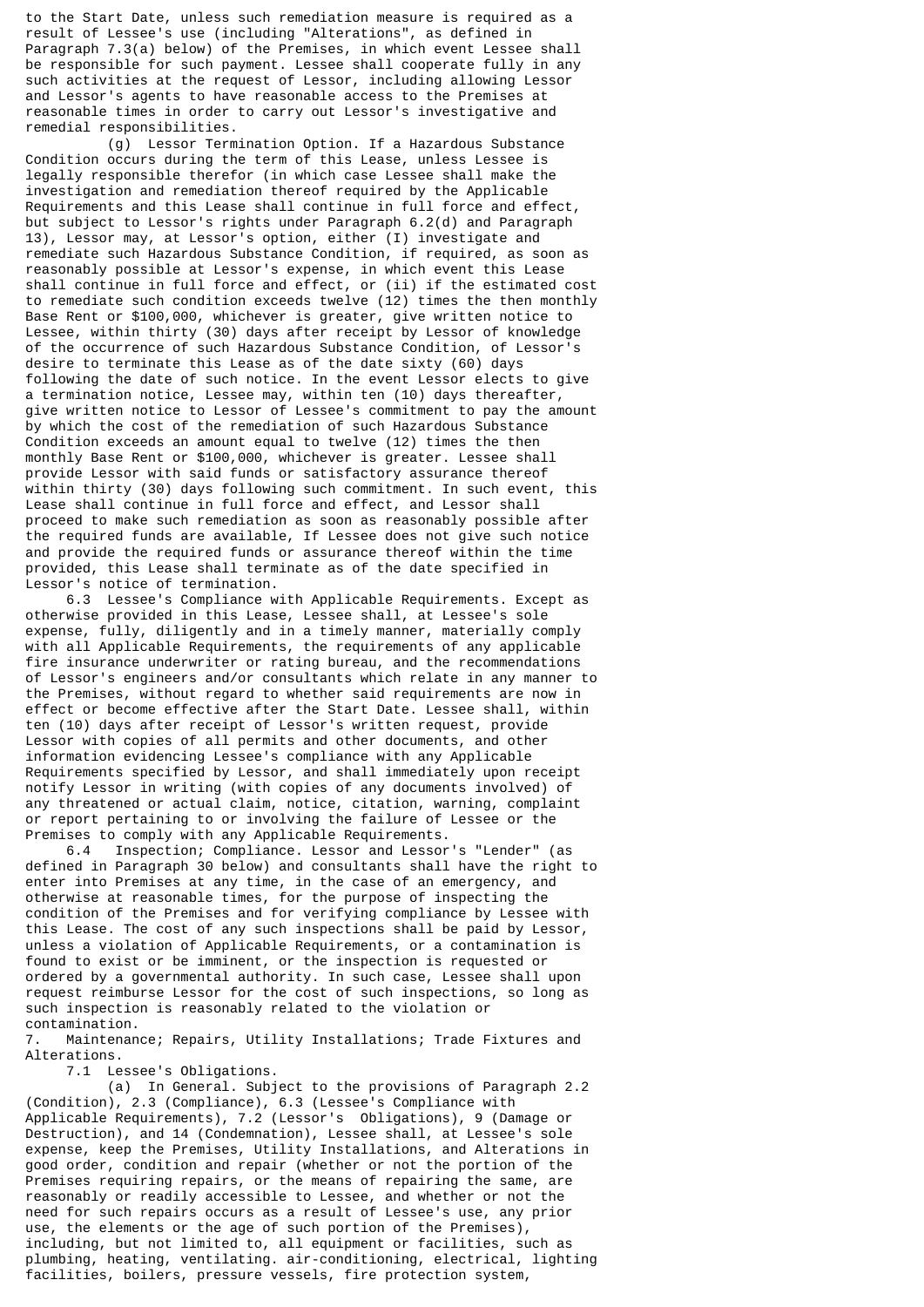fixtures, walls (interior and exterior), foundations, ceilings, roofs, floors, windows, doors, plate glass, skylights, landscaping, driveways, parking lots, fences, retaining walls, signs, sidewalks and parkways located in, on, or adjacent to the Premises. Lessee, in keeping the Premises in good order, condition and repair, shall exercise and perform good maintenance practices, specifically including the procurement and maintenance of the service contracts required by Paragraph 7.1(b) below. Lessee's obligations shall include restorations, replacements or renewals when necessary to keep the Premises and all improvements thereon or a part thereof in good order, condition and state of repair. Lessee shall, during the term of this Lease, keep the exterior appearance of the Building in a first-class condition consistent with the exterior appearance of other similar facilities of comparable age and size in the vicinity, including, when necessary, the exterior repainting of the Building.

 (b) Service Contracts. Lessee shall, at Lessee's sole expense, procure and maintain contracts, with copies to Lessor, in customary form and substance for, and with contractors specializing and experienced in the maintenance of the following equipment and improvements, if any, if and when installed on the Premises: (i) HVAC equipment (ii) boiler, and pressure vessels, (iii) fire extinguishing systems, including fire alarm and/or smoke detection, (iv) landscaping and irrigation systems, (v) roof covering and drains, (vi) driveways and parking lots, (vii) clarifiers (viii) basic utility feed to the perimeter of the Building, and (ix) any other equipment, if reasonably required by Lessor.

 (c) Replacement. Subject to Lessee's indemnification of Lessor as set forth in Paragraph 8.7 below, and without relieving

Page 3 of 11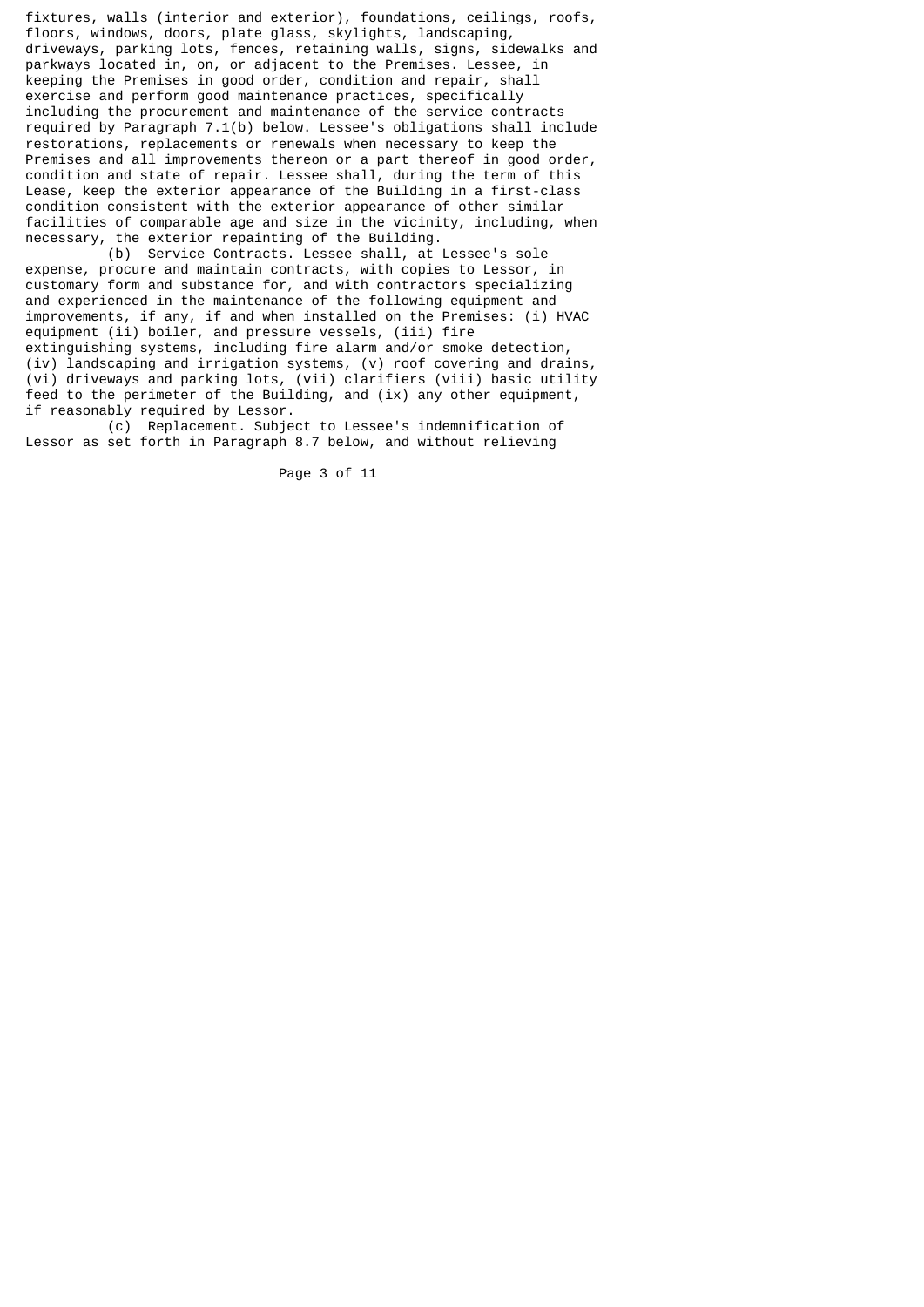Lessee of liability resulting from Lessee's failure to exercise and perform good maintenance practices, if the Basic Elements described in Paragraph 7.1(b) cannot be repaired other than at a cost which is in excess of 50% of the cost of replacing such Basic Elements, then such Basic Elements shall be replaced by Lessor, and the cost thereof shall be prorated between the Parties and Lessee shall only be obligated to pay, each month during the remainder of the term of this Lease, on the date on which Base Rent is due an amount equal to the product of multiplying the cost of such replacement by a fraction, the numerator of which is one, and the denominator of which is the number of months of the useful life of such replacement as such useful life is specified pursuant to Federal income tax regulations or guidelines for depreciation thereof (including interest on the unamortized balance as is then commercially reasonable in the judgment of Lessor's accountants), with Lessee reserving the right to prepay its obligation at any time.

 7.2 Lessor's Obligations. Subject to the provisions of Paragraphs 2.2 (Condition), 2.3 (Compliance) 9 (Damage or Destruction) and 14 (Condemnation), it is intended by the Parties hereto that Lessor have no obligation, in any manner whatsoever, to repair and maintain the Premises, or the equipment therein, all of which obligations are intended to be that of the Lessee. It is the intention of the Parties that the terms of this Lease govern the respective obligations of the Parties as to maintenance and repair of the Premises, and they expressly waive the benefit of any statute now or hereafter in effect to the extent it is inconsistent with the terms of this Lease.

7.3 Utility Installations; Trade Fixtures; Alterations.

 (a) Definitions; Consent Required. The term "Utility Installations" refers to all floor and window coverings, air lines, power panels, electrical distribution, security and fire protection systems, communication systems, lighting fixtures, HVAC equipment, plumbing, and fencing in or on the Premises. The term "Trade Fixtures" shall mean Lessee's machinery and equipment that can be removed without doing material damage to the Premises. The term "Alterations" shall mean any modification of the improvements, other than Utility Installations or Trade Fixtures, whether by addition or deletion. "Lessee Owned Alterations and/or Utility Installations" are defined as Alterations and/or Utility Installations made by Lessee that are not yet owned by Lessor pursuant to Paragraph 7.4(a). Lessee shall not make any Alterations or Utility Installations to the Premises without Lessor's prior written consent. Lessee may, however, make nonstructural Utility Installations to the interior of the Premises (excluding the roof) without such consent but upon notice Lessor, as long as they are not visible from the outside, do not involve puncturing, relocating or removing the roof or any existing walls, and the cost thereof during this Lease as extended does not exceed \$50,000 in the aggregate or \$10,000 in any one year.

 (b) Consent. Any Alterations or Utility Installations that Lessee shall desire to make and which require the consent (which shall not be unreasonably withheld) of the Lessor shall be presented to Lessor in written form with detailed plans. Consent shall be deemed conditioned upon Lessee's: (i) acquiring all applicable governmental permits, (ii) furnishing Lessor with copies of both the permits and the plans and specifications prior to commencement of the work, and (iii) compliance with all conditions of said permits and other Applicable Requirements in a prompt and expeditious manner. Any Alterations or Utility Installations shall be performed in a workmanlike manner with good and sufficient materials. Lessee shall promptly upon completion furnish Lessor with as-built plans and specifications. For work which costs an amount equal to the greater of one month's Base Rent, or \$10,000, Lessor may condition its consent upon Lessee providing a lien and completion bond in an amount equal to one and one-half times the estimated cost of such Alteration or Utility Installation and/or upon Lessee's posting an additional Security Deposit with Lessor.

 (c) Indemnification. Lessee shall pay, when due all claims for labor or materials furnished or alleged to have been furnished to or for Lessee at or for use on the Premises, which claims are or may be secured by any mechanic's or materialmen's lien against the Premises or any interest therein. Lessee shall give Lessor not less than ten (10) days' notice prior to the commencement of any work in, on or about the Premises, and Lessor shall have the right to post notices of non-responsibility. If Lessee shall contest the validity of any such lien, claim or demand, then Lessee shall, at its sole expense defend and protect itself, Lessor and the Premises against the same and shall pay and satisfy any such adverse judgment that may be rendered thereon before the enforcement thereof, If Lessor shall require, Lessee shall furnish a surety bond in an amount equal to one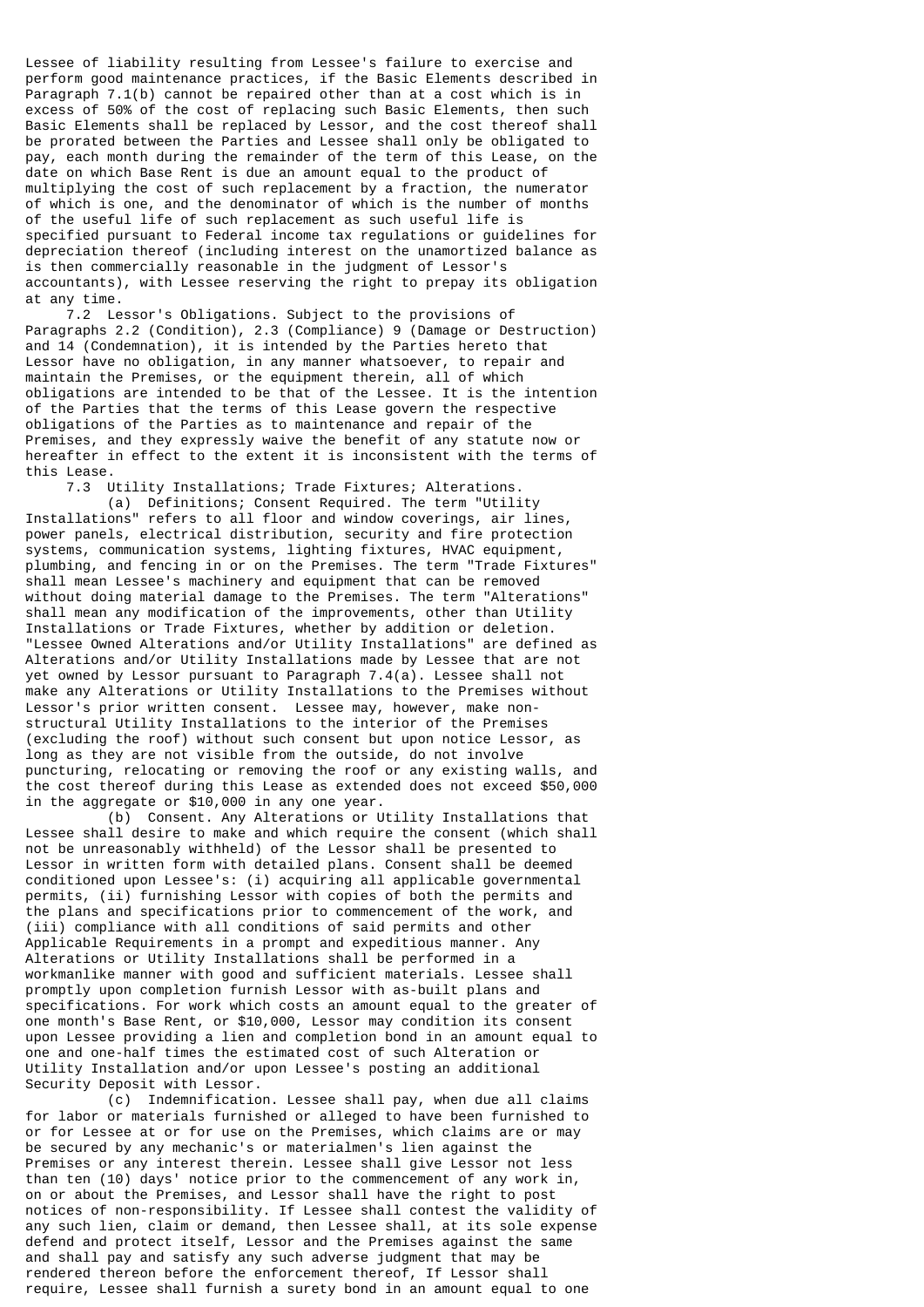and one-half times the amount of such contested lien, claim or demand, indemnifying Lessor against liability for the same. If Lessor elects to participate in any such action, Lessee shall pay Lessor's attorneys' fees and costs.

7.4 Ownership; Removal; Surrender; and Restoration.

 (a) Ownership. Subject to Lessor's right to require removal or elect ownership as hereinafter provided, all Alterations and Utility Installations made by Lessee shall be the property of Lessee, but considered a part of the Premises. Lessor may, at any time, elect in writing to be the owner of all or any specified part of the Lessee Owned Alterations and Utility Installations. Unless otherwise instructed per Paragraph 7.4(b) hereof, all Lessee Owned Alterations and Utility Installations shall, at the expiration or termination of this Lease, become the property of Lessor and be surrendered by Lessee with the Premises.

 (c) Surrender/Restoration. Lessee shall surrender the Premises by the Expiration Date or any earlier termination date, with all of the improvements, parts and surfaces thereof broom clean and free of debris, and in good operating order, condition and state of repair, ordinary wear and tear excepted. "Ordinary wear and tear" shall not include any damage or deterioration that would have been prevented by good maintenance practice. Lessee shall repair any damage occasioned by the installation, maintenance or removal of Trade Fixtures, Lessee Owned Alterations and/or Utility Installations, furnishings, and equipment as well as the removal of any storage tank installed by or for Lessee, and the removal, replacement, or remediation of any soil, material or groundwater contaminated by Lessee. Trade Fixtures shall remain the property of Lessee and shall be removed by Lessee. The failure by Lessee to timely vacate the Premises pursuant to this Paragraph 7.4(c) without the express written consent of Lessor shall constitute a holdover under the provisions of Paragraph 26 below.

8. Insurance; Indemnity.

 8.1 Payment For Insurance. Lessee shall pay for all insurance required under Paragraph 8 except to the extent of the cost attributable to liability insurance carried by Lessor under Paragraph 8.2(b) in excess of \$2,000,000 per occurrence. Premiums for policy periods commencing prior to or extending beyond the Lease term shall be prorated to correspond to the Lease term. Payment shall be made by Lessee to Lessor within ten (10) days following receipt of an invoice. 8.2 Liability Insurance.

 (a) Carried by Lessee. Lessee shall obtain and keep in force a Commercial General Liability Policy of Insurance protecting Lessee and Lessor against claims for bodily injury, personal injury and property damage based upon or arising out of the ownership, use, occupancy or maintenance of the Premises and all areas appurtenant thereto. Such insurance shall be on an occurrence basis providing single limit coverage in an amount not less than \$2,000,000 per occurrence with an "Additional Insured-Managers or Lessors of Premises Endorsement" and contain the "Amendment of the Pollution Exclusion Endorsement" for damage caused by heat, smoke or fumes from a hostile fire. The Policy shall not contain any intra-insured exclusions as between insured persons or organizations, but shall include coverage for liability assumed under this Lease as an 'insured contract' for the performance of Lessee's indemnity obligations under this Lease. The limits of said insurance shall not, however, limit the liability of Lessee nor relieve Lessee of any obligation hereunder. All insurance carried by Lessee shall be primary to and not contributory with any similar insurance carried by Lessor, whose insurance shall be considered excess insurance only.

 (b) Carried by Lessor. Lessor shall maintain liability insurance as described in Paragraph 8.2(a), in addition to, and not in lieu of, the insurance required to be maintained by Lessee. Lessee shall not be named as an additional insured therein.

 8.3 Property Insurance - Building, Improvements and Rental Value.

 (a) Building and Improvements. The Insuring Party shall obtain and keep in force a policy or policies in the name of Lessor, with loss payable to Lessor, any groundlessor, and to any Lender(s) insuring loss or damage to the Premises. The amount of such insurance shall be equal to the full replacement cost of the Premises, as the same shall exist from time to time, or the amount required by any Lenders, but in no event more than the commercially reasonable and available insurable value thereof. If Lessor is the Insuring Party, however, Lessee Owned Alterations and Utility Installations, Trade Fixtures, and Lessee's personal property shall be insured by Lessee under Paragraph 8.4 rather than by Lessor. If the coverage is available and commercially appropriate, such policy or policies shall insure against all risks of direct physical loss or damage (except the perils of flood and/or earthquake unless required by a Lender), including coverage for debris removal and the enforcement of any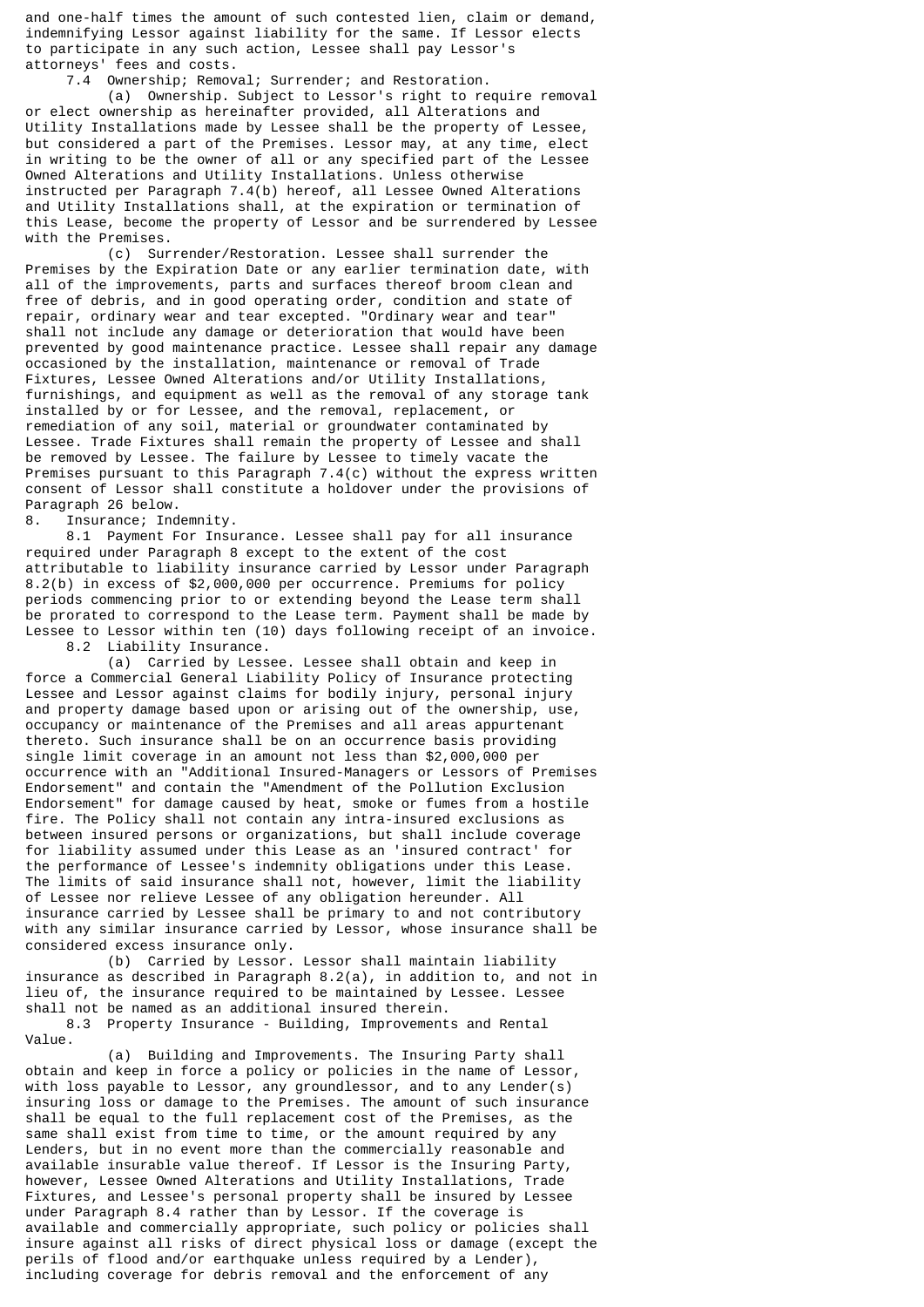Applicable Requirements requiring the upgrading, demolition, reconstruction or replacement of any portion of the Premises as the result of a covered loss. Said policy or policies shall also contain an agreed valuation provision in lieu of any coinsurance clause, waiver of subrogation, and inflation guard protection causing an increase in the annual property insurance coverage amount by a factor of not less than the adjusted U.S. Department of Labor Consumer Price Index for All Urban Consumers for the city nearest to where the

Page 4 of 11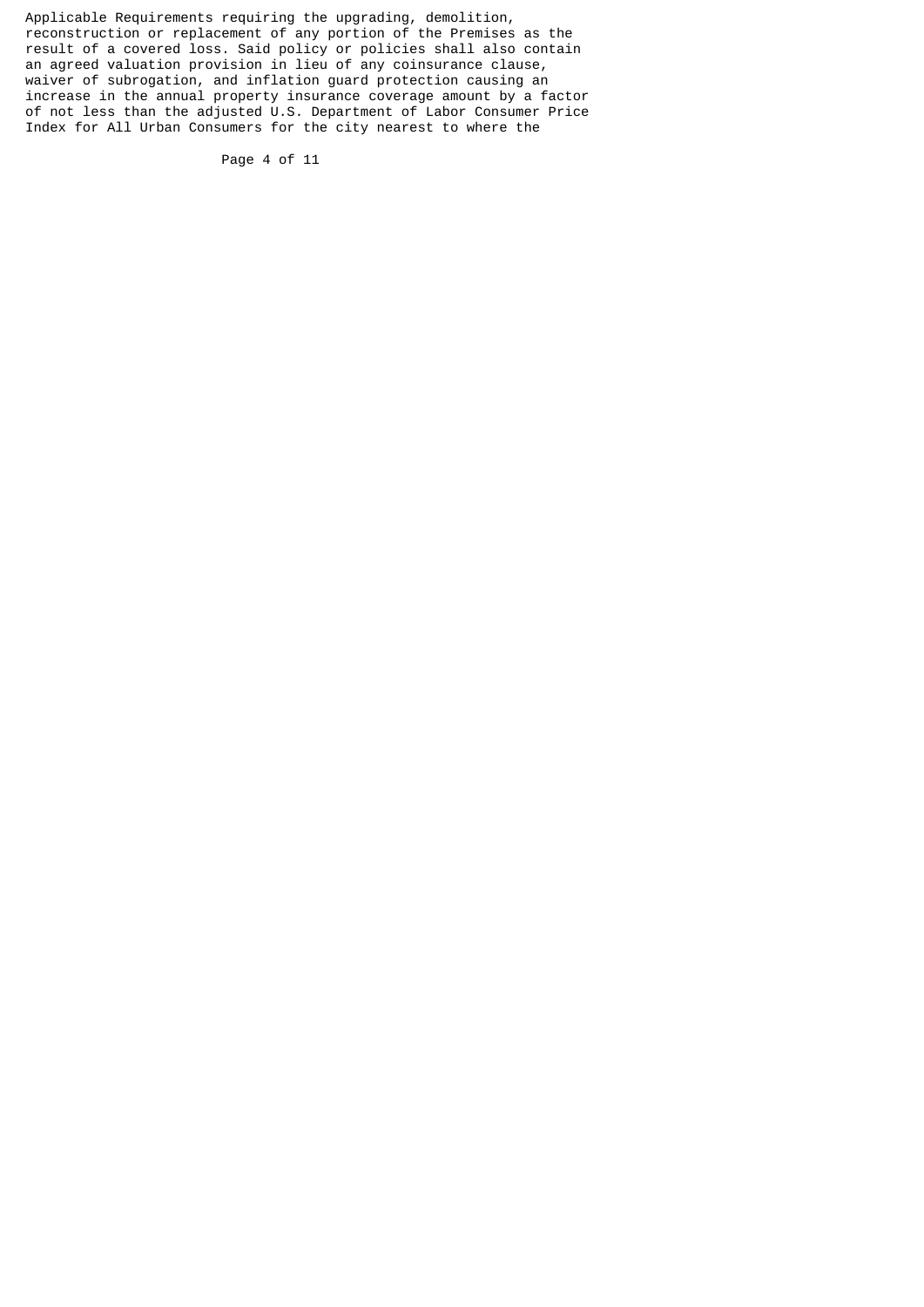Premises are located. If such insurance coverage has a deductible clause, the deductible amount shall not exceed \$1,000 per occurrence, and Lessee shall be liable for such deductible amount in the event of an Insured Loss.

 (b) Rental Value. The insuring Party shall obtain and keep in force a policy or policies in the name of Lessor with loss payable to Lessor and any Lender, insuring the loss of the full Rent for one (1) year. Said insurance shall provide that in the event the Lease is terminated by reason of an insured loss, the period of indemnity for such coverage shall be extended beyond the date of the completion of repairs or replacement of the Premises, to provide for one full year's loss of Rent from the date of any such loss. Said insurance shall contain an agreed valuation provision in lieu of any coinsurance clause, and the amount of coverage shall be adjusted annually to reflect the projected Rent otherwise payable by Lessee, for the next twelve (12) month period. Lessee shall be liable for any deductible amount in the event of such loss.

 (c) Adjacent Premises. If the Premises are part of a larger building, or of a group of buildings owned by Lessor which are adjacent to the Premises, the Lessee shall pay for any increase in the premiums for the property insurance of such building or buildings if said increase is caused by Lessee's acts, omissions, use or occupancy of the Premises.

8.4 Lessee's Property/Business Interruption Insurance.

 (a) Property Damage. Lessee shall obtain and maintain insurance coverage on all of Lessee's personal property, Trade Fixtures, and Lessee Owned Alterations and Utility Installations. Such insurance shall be full replacement cost coverage with a deductible of not to exceed \$1,000 per occurrence. The proceeds from any such insurance shall be used by Lessee for the replacement of personal property, Trade Fixtures and Lessee Owned Alterations and Utility Installations. Lessee shall provide Lessor with Written evidence that such insurance is in force.

 (b) Business Interruption. Lessee shall obtain and maintain loss of income and extra expense insurance in amounts as will reimburse Lessee for direct or indirect loss of earnings attributable to all perils commonly insured against by prudent lessees in the business of Lessee or attributable to prevention of access to the Premises as a result of such perils.

 (c) No Representation of Adequate Coverage. Lessor makes no representation that the limits or forms of coverage of insurance specified herein are adequate to cover Lessee's property, business operations or obligations under this Lease.

 8.5 Insurance Policies, Insurance required herein shall be by companies duly licensed or admitted to transact business in the state where the Premises are located, and maintaining during the policy term a "General Policyholders Rating" of at least B+, V. as set forth in the most current issue of "Best's Insurance Guide", or such other rating as may be required by a Lender. Lessee shall not do or permit to be done anything which invalidates the required insurance policies. Lessee shall, prior to the Start Date, deliver to Lessor certified copies of policies of such insurance or certificates evidencing the existence and amounts of the required insurance. No such policy shall be cancelable or subject to modification except after thirty (30) days prior written notice to Lessor. Lessee shall, at least thirty (30) days prior to the expiration of such policies, furnish Lessor with evidence of renewals or "insurance binders" evidencing renewal thereof, or Lessor may order such insurance and charge the cost thereof to Lessee, which amount shall be payable by Lessee to Lessor upon demand. Such policies shall be for a term of at least one year, or the length of the remaining term of this Lease, whichever is less. If either Party shall fail to procure and maintain the insurance required to be carried by it, the other Party may, but shall not be required to, procure and maintain the same.

 8.6 Waiver of Subrogation. Without affecting any other rights or remedies, Lessee and Lessor each hereby release and relieve the other, and waive their entire right to recover damages against the other, for loss of or damage to its property arising out of or incident to the perils required to be insured against herein. The effect of such releases and waivers is not limited by the amount of insurance carried or required, or by any deductibles applicable hereto. The Parties agree to have their respective property damage insurance carriers waive any right to subrogation that such companies may have against Lessor or Lessee, as the case may be, so long as the insurance is not invalidated thereby.

 8.7 Indemnity. Except for Lessor's gross negligence or willful misconduct, Lessee shall indemnify, protect, defend and hold harmless the Premises, Lessor and its agents, Lessor's master or ground lessor, partners and Lenders, from and against any and all claims, loss of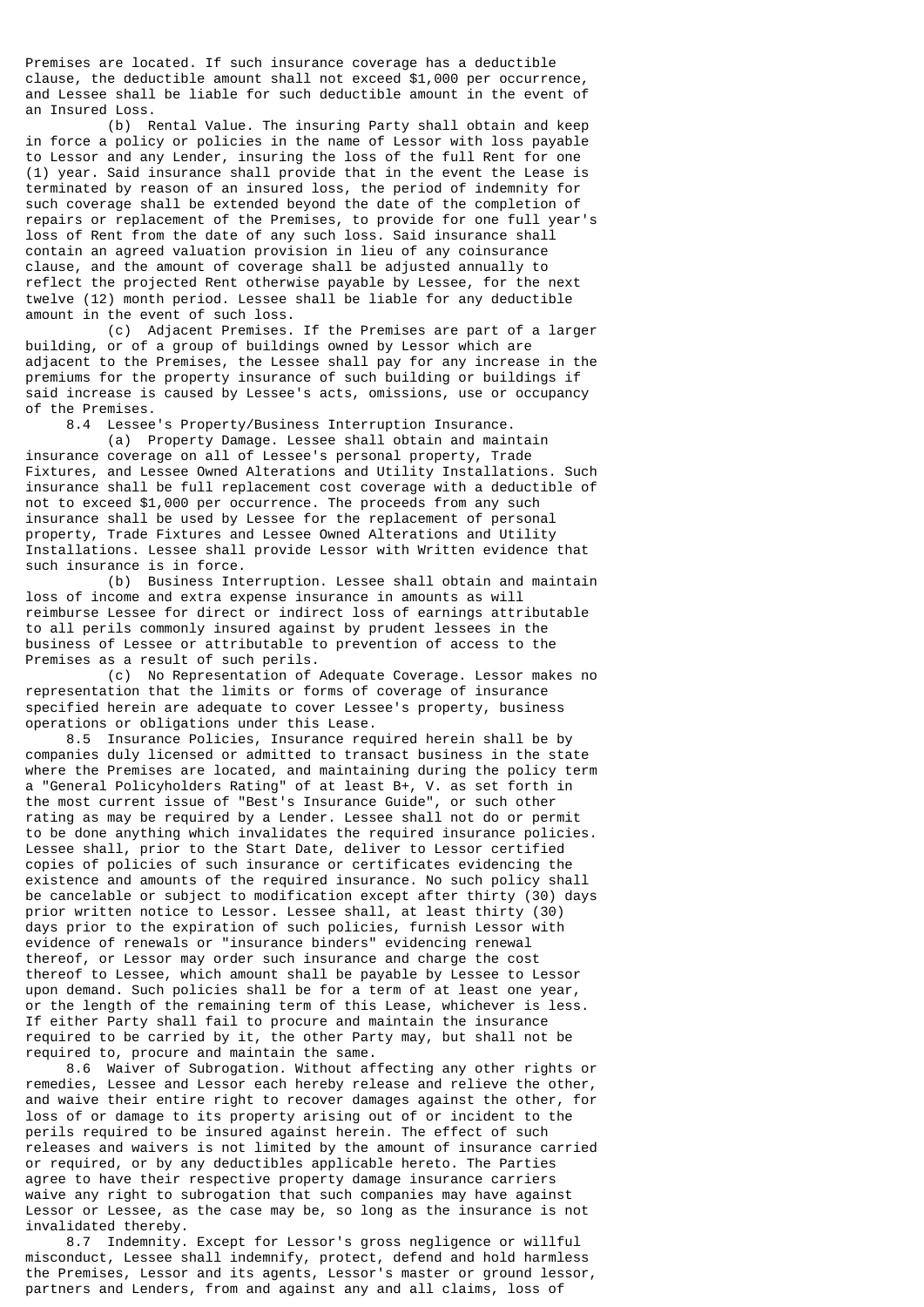rents and/or damages, liens, judgments, penalties, attorneys' and consultants' fees, expenses and/or liabilities arising out of, involving, or in connection with, the use and/or occupancy of the Premises by Lessee, If any action or proceeding is brought against Lessor by reason of any of the foregoing matters, Lessee shall upon notice defend the same at Lessee's expense by counsel reasonably satisfactory to Lessor and Lessor shall cooperate with Lessee in such defense. Lessor need not have first paid any such claim in order to be defended or indemnified.

 8.8 Exemption of Lessor from Liability. Lessor shall not be liable for injury or damage to the person or goods, wares, merchandise or other property of Lessee, Lessee's employees, contractors, invitees, customers, or any other person in or about the Premises, whether such damage or injury is caused by or results from fire, steam, electricity, gas, water or rain, or from the breakage, leakage, obstruction or other defects of pipes, fire sprinklers, wires, appliances, plumbing, HVAC or lighting fixtures, or from any other cause, whether the said injury or damage results from conditions arising upon the Premises or upon other portions of the Building of which the Premises are a part, or from other sources or places. Lessor shall not be liable for any damages arising from any act or neglect of any other tenant of Lessor. Notwithstanding Lessor's negligence or breach of this Lease, Lessor shall under no circumstances be liable for injury to Lessee's business or for any loss of income or profit therefrom.

9. Damage or Destruction.

9.1 Definitions.

 (a) "Premises Partial Damage" shall mean damage or destruction to the improvements on the Premises, other than Lessee Owned Alterations and Utility Installations, which can reasonably be repaired in six (6) months or less from the date of the damage or destruction. Lessor shall notify Lessee in writing within thirty (30) days from the date of the damage or destruction as to whether or not the damage is Partial or Total.<br>(b) "Premises Total

"Premises Total Destruction" shall mean damage or destruction to the Premises, other than Lessee Owned Alterations and Utility Installations and Trade Fixtures, which cannot reasonably be repaired in six (6) months or less from the date of the damage or destruction. Lessor shall notify Lessee in writing within thirty (30) days from the date of the damage or destruction as to whether or not the damage is Partial or Total.

 (c) "Insured Loss" shall mean damage or destruction to improvements on the Premises, other than Lessee Owned Alterations and Utility Installations and Trade Fixtures, which was caused by an event required to be covered by the insurance described in Paragraph 8.3(a), irrespective of any deductible amounts or coverage limits involved.

 (d) "Replacement Cost" shall mean the cost to repair or rebuild the improvements owned by Lessor at the time of the occurrence to their condition existing immediately prior thereto, including demolition, debris removal and upgrading required by the operation of Applicable Requirements, and without deduction for depreciation.

 (e) "Hazardous Substance Condition" shall mean the occurrence or discovery of a condition involving the presence of, or a contamination by, a Hazardous Substance as defined in Paragraph 6.2(a), in, on, or under the Premises.

 9.2 Partial Damage - Insured Loss. If a Premises Partial Damage that is an Insured Loss occurs, then Lessor shall, at Lessor's expense, repair such damage (but not Lessee's Trade Fixtures or Lessee Owned Alterations and Utility Installations) as soon as reasonably possible and this Lease shall continue in full force and effect; provided, however, that Lessee shall, at Lessor's election, make the repair of any damage or destruction the total cost to repair of which is \$10,000 or less, and, in such event, Lessor shall make any applicable insurance proceeds available to Lessee on a reasonable basis for that purpose. Notwithstanding the foregoing, if the required insurance was not in force or the insurance proceeds are not sufficient to effect such repair, the Insuring Party shall promptly contribute the shortage in proceeds (except as to the deductible which is Lessee's responsibility) as and when required to complete said repairs. In the event, however, such shortage was due to the fact that, by reason of the unique nature of the improvements, full replacement cost insurance coverage was not commercially reasonable and available, Lessor shall have no obligation to pay for the shortage in insurance proceeds or to fully restore the unique aspects of the Premises unless Lessee provides Lessor with the funds to cover same, or adequate assurance thereof, within ten (10) days following receipt of written notice of such shortage and request therefor. If Lessor receives said funds or adequate assurance thereof within said ten (10) day period, the party responsible for making the repairs shall complete them as soon as reasonably possible and this Lease shall remain in full force and effect. If such funds or assurance are not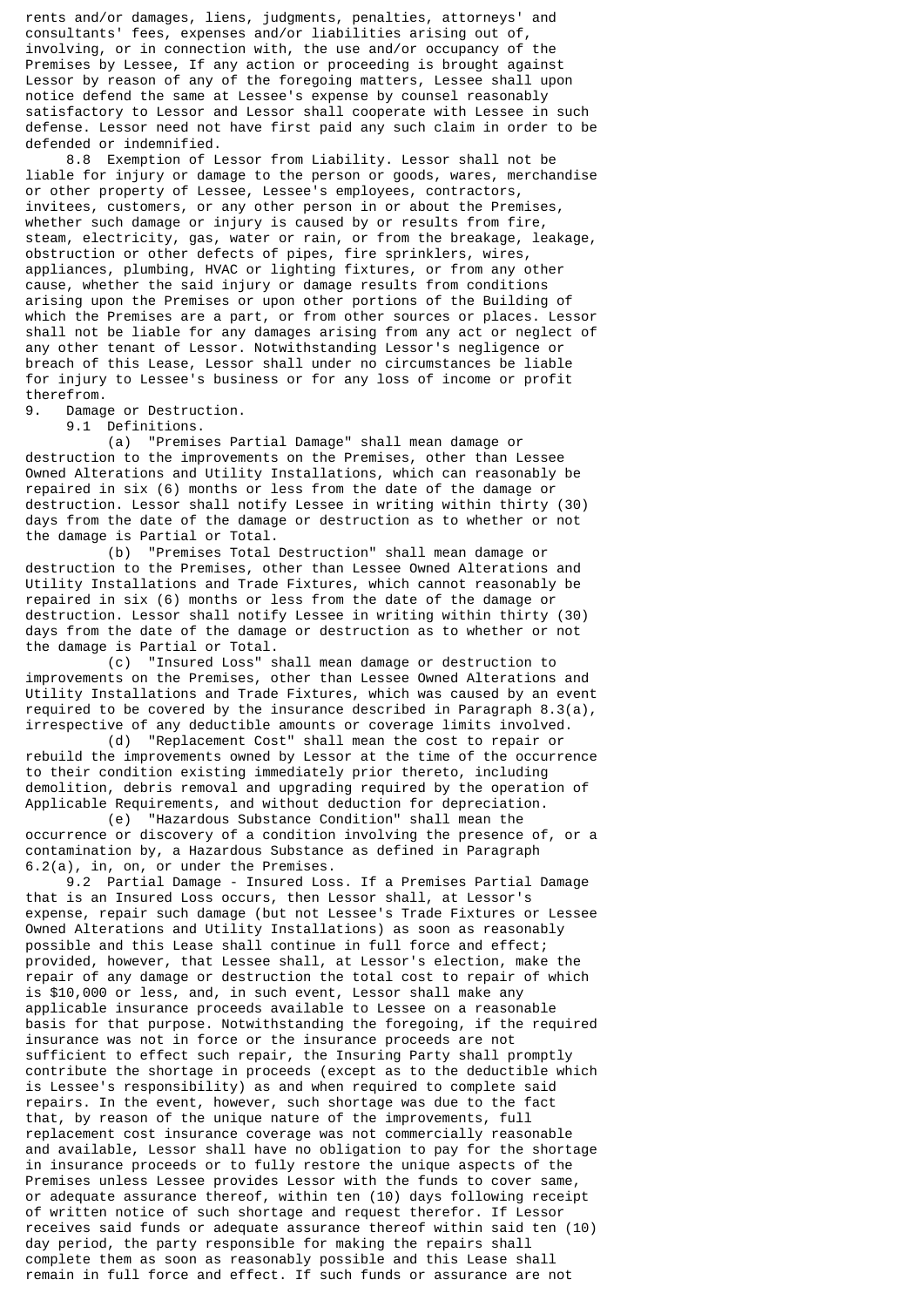received, Lessor may nevertheless elect by written notice to Lessee within ten (10) days thereafter to: (i) make such restoration and repair as is commercially reasonable with Lessor paying any shortage in proceeds, in which case this Lease shall remain in full force and effect, or have this Lease terminate thirty (30) days thereafter. Lessee shall not be entitled to reimbursement of any funds contributed by Lessee to repair any such damage or destruction. Premises Partial Damage due to flood or earthquake shall be subject to Paragraph 9.3, notwithstanding that there may be some insurance coverage, but the net proceeds of any such insurance shall be made available for the repairs if made by either Party.

 9.3 Partial Damage - Uninsured Loss. If a Premises Partial Damage that is not an Insured Loss occurs, unless caused by a negligent or willful act of Lessee (in which event Lessee shall make the repairs at Lessee's expense), Lessor may either: (i) repair such damage as soon as reasonably possible at Lessor's expense, in which event this Lease shall continue in full force and effect, or (ii) terminate this Lease by giving written notice to Lessee within thirty (30) days after receipt by Lessor of knowledge of the occurrence of such damage. Such termination shall be effective sixty (60) days following the date of such notice. In the event Lessor elects to terminate this Lease, Lessee shall have the right within ten (10) days after receipt of the termination notice to give written notice to

Page 5 of 11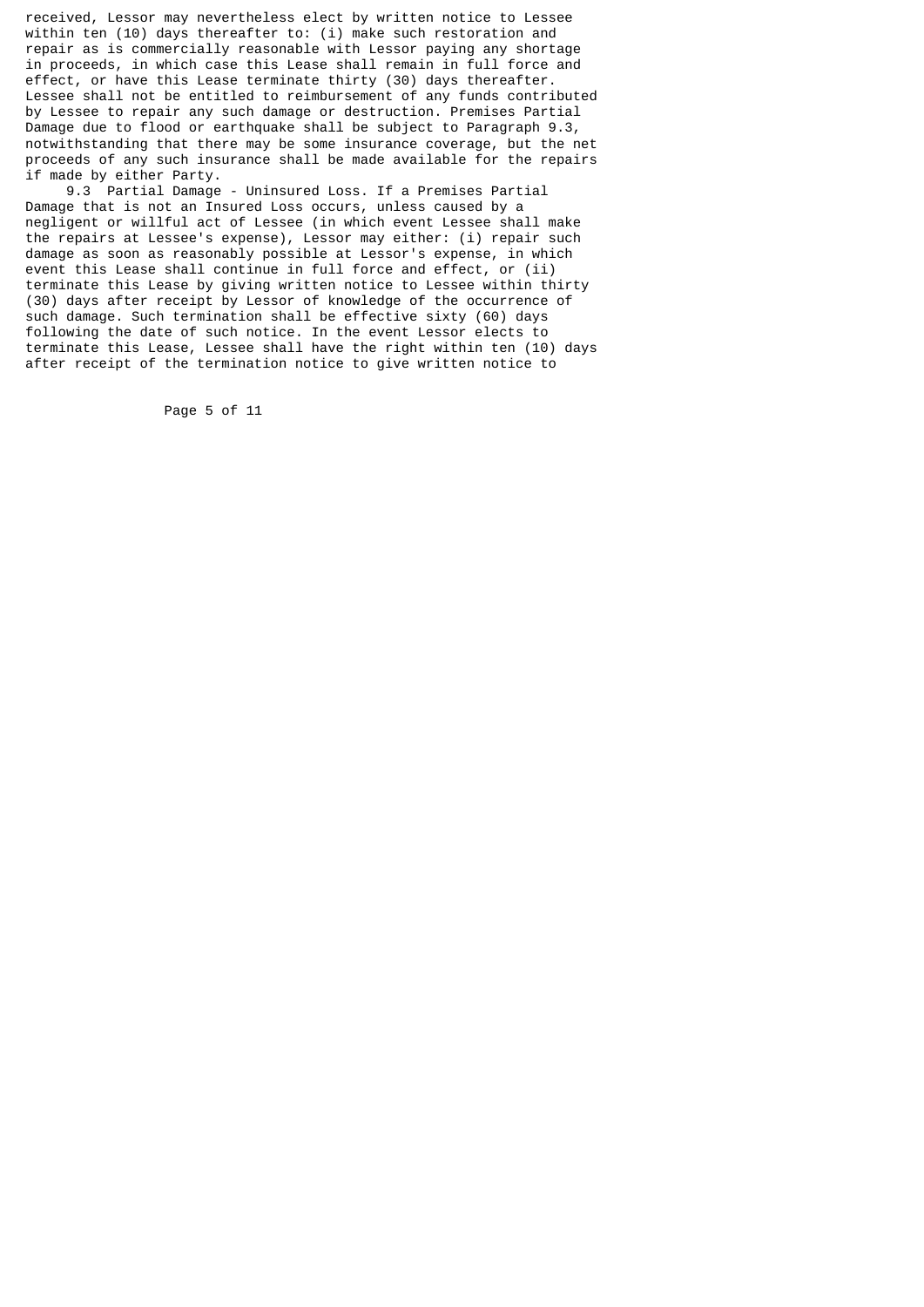Lessor of Lessee's commitment to pay for the repair of such damage without reimbursement from Lessor. Lessee shall provide Lessor with said funds or satisfactory assurance thereof within thirty (30) days after making such commitment. In such event this Lease shall continue in lull force and effect, and Lessor shall proceed to make such repairs as soon as reasonably possible alter the required funds are available. If Lessee does not make the required commitment this Lease shall terminate as of the date specified in the termination notice.

 9.4 Total Destruction. Notwithstanding any other provision hereof, if a Premises Total Destruction occurs, this Lease shall terminate sixty (60) days following such Destruction, If the damage or destruction was caused by the gross negligence or willful misconduct of Lessee, Lessor shall have the right to recover Lessor's damages from Lessee, except as provided in Paragraph 8.6.

 9.5 Damage Near End of Term. If at any time during the last six (6) months of this Lease there is damage for which the cost to repair exceeds one (1) month's Base Rent, whether or not an Insured Loss, Lessor may terminate this Lease effective sixty (60) days following the date of occurrence of such damage by giving a written termination notice to Lessee within thirty (30) days after the date of occurrence of such damage. Notwithstanding the foregoing, if Lessee at that time has an exercisable option to extend this Lease or to purchase the Premises, then Lessee may preserve this Lease by, (a) exercising such option and (b) providing Lessor with any shortage in insurance proceeds (or adequate assurance thereof) needed to make the repairs on or before the earlier of (i) the date which is ten days after Lessee's receipt of Lessor's written notice purporting to terminate this Lease, or (ii) the day prior to the date upon which such option expires. If Lessee duly exercises such option during such period and provides Lessor with funds (or adequate assurance thereof) to cover any shortage in insurance proceeds, Lessor shall, at Lessor's commercially reasonable expense, repair such damage as soon as reasonably possible and this Lease shall continue in full force and effect, If Lessee fails to exercise such option and provide such funds or assurance during such period. then this Lease shall terminate on the date specified in the termination notice and Lessee's option shall be extinguished.

9.6 Abatement of Rent; Lessee's Remedies.

 (a) Abatement. In the event of Premises Partial Damage or Premises Total Destruction or a Hazardous Substance Condition for which Lessee is not responsible under this Lease, the Rent payable by Lessee for the period required for the repair, remediation or restoration of such damage shall be abated in proportion to the degree to which Lessee's use of the Premises is impaired, but not to exceed the proceeds received from the Rental Value insurance. All other obligations of Lessee hereunder shall be performed by Lessee, and Lessor shall have no liability for any such damage, destruction, remediation, repair or restoration except as provided herein.

 (b) Remedies. If Lessor shall be obligated to repair or restore the Premises and does not commence, in a substantial and meaningful way, such repair or restoration within ninety (90) days after such obligation shall accrue, Lessee may, at any time prior to the commencement of such repair or restoration, give written notice to Lessor and to any Lenders of which Lessee has actual notice, of Lessee's election to terminate this Lease on a date not less than sixty (60) days following the giving of such notice. If Lessee gives such notice and such repair or restoration is not commenced within thirty (30) days thereafter, this Lease shall terminate as of the date specified in said notice. If the repair or restoration is commenced within said thirty (30) days, this Lease shall continue in full force and effect. "Commence" shall mean either the unconditional authorization of the preparation of the required plans, or the beginning of the actual work on the Premises, whichever first occurs.

 9.7 Termination - Advance Payments. Upon termination of this Lease pursuant to Paragraph 6.2(g) or Paragraph 9, an equitable adjustment shall be made concerning advance Base Rent and any other advance payments made by Lessee to Lessor. Lessor shall, in addition, return to Lessee so much of Lessee's Security Deposit as has not been, or is not then required to be, used by Lessor.

 9.8 Waive Statutes. Lessor and Lessee agree that the terms of this Lease shall govern the effect of any damage to or destruction of the Premises with respect to the termination of this Lease and hereby waive the provisions of any present or future statute to the extent inconsistent herewith.

10. Real Property Taxes.

 10.1 Definition of "Real Property Taxes." As used herein, the term "Real Property Taxes" shall include any form of assessment; real estate, general, special, ordinary or extraordinary, or rental levy or tax (other than inheritance, personal income or estate taxes);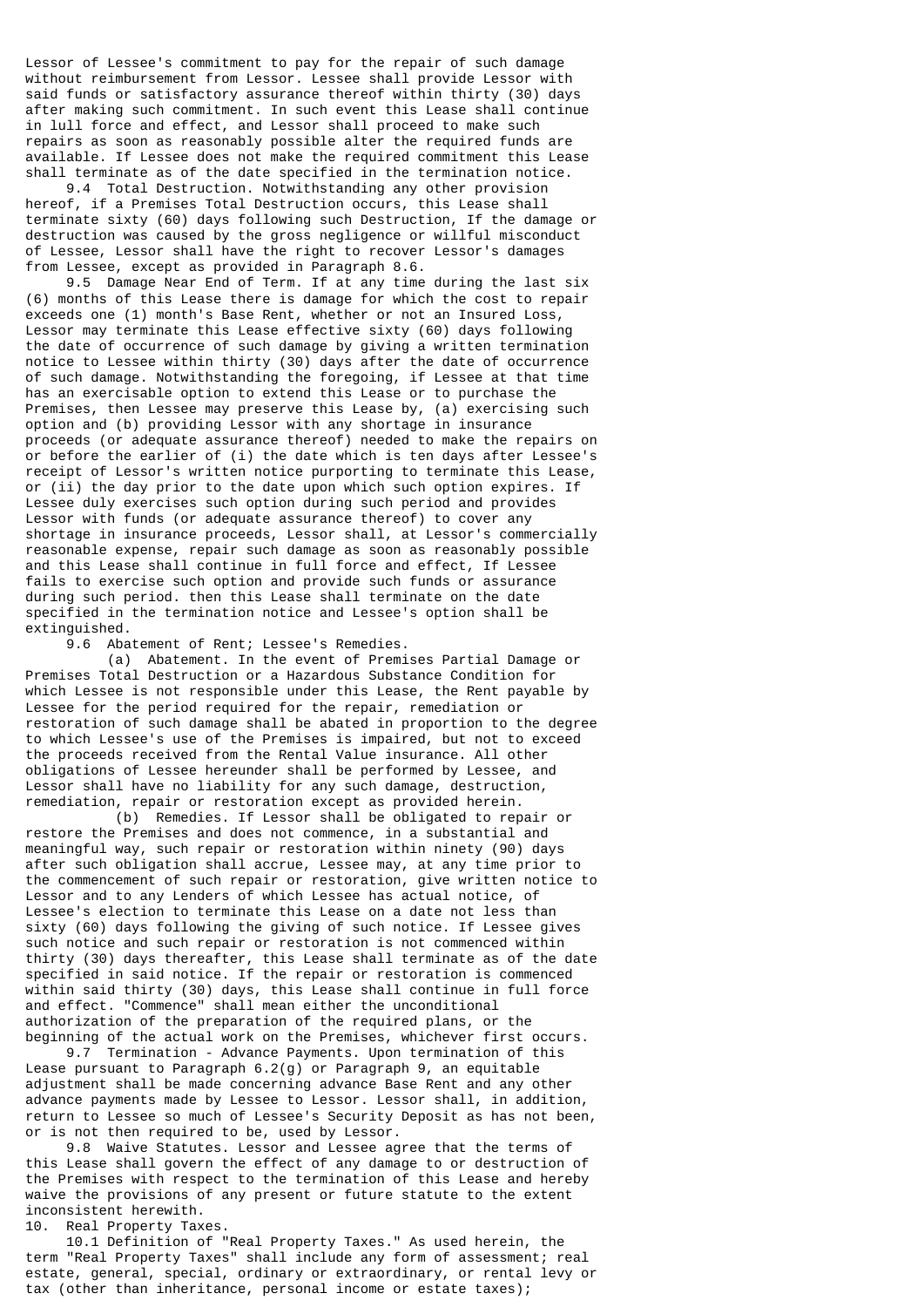improvement bond; and/or license fee imposed upon or levied against any legal or equitable interest of Lessor in the Premises, Lessor's right to other income therefrom, and/or Lessor's business of leasing, by any authority having the direct or indirect power to tax and where the funds are generated with reference to the Building address and where the proceeds so generated are to be applied by the city, county or other local taxing authority of a jurisdiction within which the Premises are located. The term "Real Property Taxes" shall also include any tax, fee, levy, assessment or charge, or any increase therein, imposed by reason of events occurring during the term of this Lease, including but not limited to. a change in the ownership of the Premises. 10.2

 (a) Payment of Taxes. Lessee shall pay the Real Property Taxes applicable to the Premises during the term of this Lease. Subject to Paragraph 10.2(b), all such payments shall be made at least ten (10) days prior to any delinquency date. Lessee shall promptly furnish Lessor with satisfactory evidence that such taxes have been paid. If any such taxes shall cover any period of time prior to or after the expiration or termination of this Lease, Lessee's share of such taxes shall be prorated to cover only that portion of the tax bill applicable to the period that this Lease is in effect, and Lessor shall reimburse Lessee for any overpayment. If Lessee shall fail to pay any required Real Property Taxes, Lessor shall have the right to pay the same, and Lessee shall reimburse Lessor therefor upon demand.

(b) Advance Payment. In the event Lessee incurs a late charge on any Rent payment, Lessor may. at Lessor's option, estimate the current Real Property Taxes, and require that such taxes be paid in advance to Lessor by Lessee, either: (i) in a lump sum amount equal to the installment due, at least twenty (20) days prior to the applicable delinquency date, or (ii) monthly in advance with the payment of the Base Rent, If Lessor elects to require payment monthly in advance, the monthly payment shall be an amount equal to the amount of the estimated installment of taxes divided by the number of months remaining before the month in which said installment becomes delinquent. When the actual amount of the applicable tax bill is known, the amount of such equal monthly advance payments shall be adjusted as required to provide the funds needed to pay the applicable taxes, If the amount collected by Lessor is insufficient to pay such Real Property Taxes when due, Lessee shall pay Lessor, upon demand, such additional sums as are necessary to pay such obligations. All monies paid to Lessor under this Paragraph may be intermingled with other monies of Lessor and shall not bear interest. In the event of a Breach by Lessee in the performance of its obligations under this Lease, then any balance of funds paid to Lessor under the provisions of this Paragraph may, at the option of Lessor, be treated as an additional Security Deposit.

 10.3 Joint Assessment. If the Premises are not separately assessed, Lessee's liability shall be an equitable proportion of the Real Property Taxes for all of the land and improvements included within the tax parcel assessed, such proportion to be conclusively determined by Lessor from the respective valuations assigned in the assessor's work sheets or such other information as may be reasonably available.

 10.4 Personal Property Taxes. Lessee shall pay, prior to delinquency, all taxes assessed against and levied upon Lessee Owned Alterations, Utility Installations, Trade Fixtures, furnishings, equipment and all personal property of Lessee. When possible, Lessee shall cause such property to be assessed and billed separately from the real property of Lessor. If any of Lessee's said personal property shall be assessed with Lessor's real property, Lessee shall pay Lessor the taxes attributable to Lessee's property within ten (10) days after receipt of a written statement.

11. Utilities. Lessee shall pay for all water, gas, heat, light, power, telephone, trash disposal and other utilities and services supplied to the Premises, together with any taxes thereon, If any such services are not separately metered to Lessee, Lessee shall pay a reasonable proportion, to be determined by Lessor, of all charges jointly metered.

12. Assignment and Subletting.

12.1 Lessor's Consent Required.

 (a) Lessee shall not voluntarily or by operation of law assign, transfer, mortgage or encumber (collectively, "assign or assignment") or sublet all or any part of Lessee's interest in this Lease or in the Premises without Lessor's prior written consent.

 (b) A change in the control of Lessee shall constitute an assignment requiring consent. The transfer, on a cumulative basis, of twenty-five percent (25%) or more of the voting control of Lessee shall constitute a change in control for this purpose.

 (c) The involvement of Lessee or its assets in any transaction, or series of transactions (by way of merger, sale,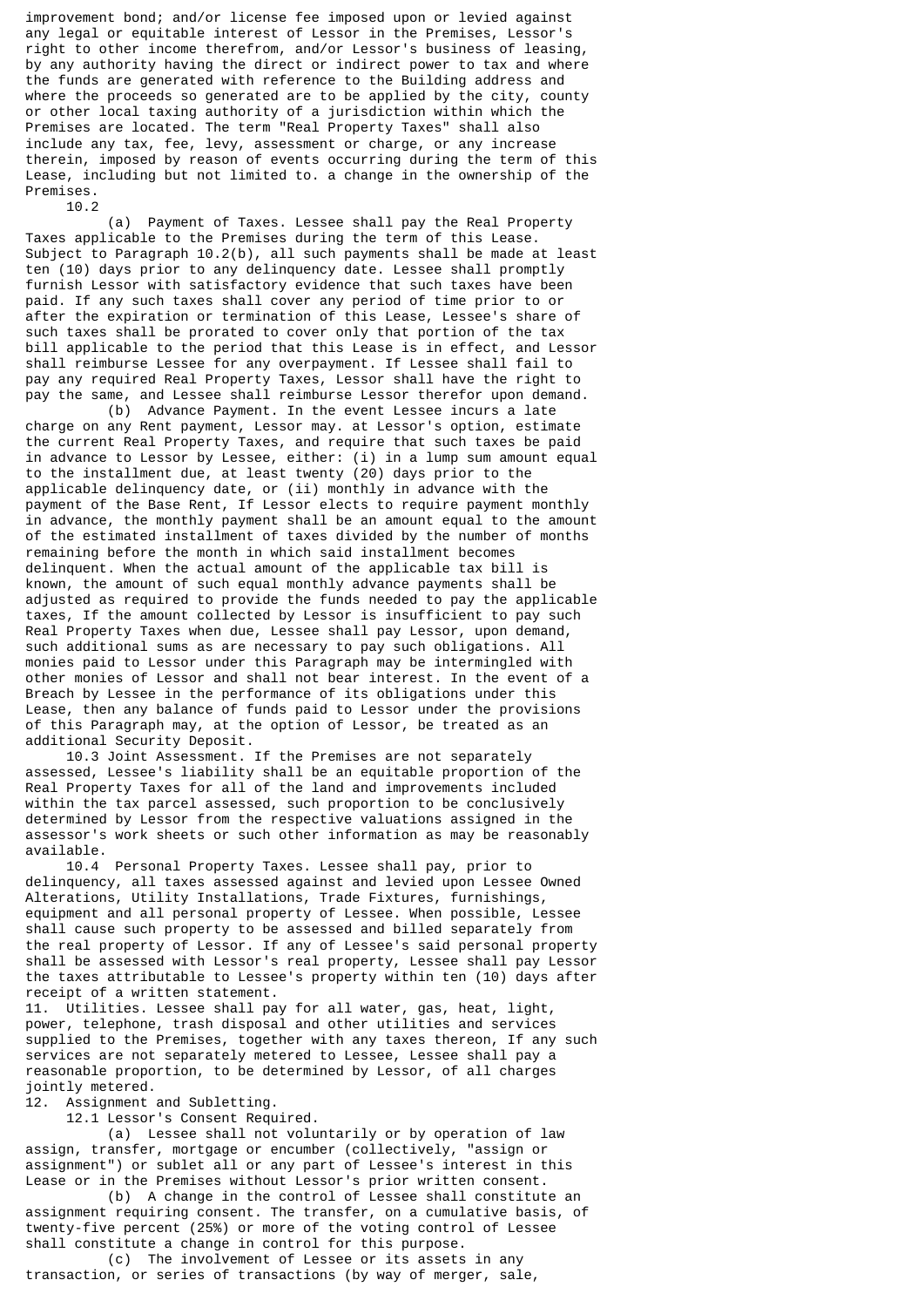acquisition, financing, transfer, leveraged buy-out or otherwise), whether or not a formal assignment or hypothecation of this Lease or Lessee's assets occurs, which results or will result in a reduction of the Net Worth of Lessee by an amount greater than twenty-five percent (25%) of such Net Worth as it was represented at the time of the execution of this Lease or at the time of the most recent assignment to which Lessor has consented, or as it exists immediately prior to said transaction or transactions constituting such reduction, whichever was or is greater, shall be considered an assignment of this Lease to which Lessor may withhold its consent. "Net Worth of Lessee" shall mean the net worth of Lessee (excluding any guarantors) established under generally accepted accounting principles.

 (d) An assignment or subletting without consent shall, at Lessor's option, be a Default curable after notice per Paragraph 13.1(c), or a noncurable Breach without the necessity of any notice and grace period, If Lessor elects to treat such unapproved assignment or subletting as a noncurable Breach, Lessor may either: (i) terminate this Lease, or (ii) upon thirty (30) days written notice, increase the monthly Base Rent to one hundred ten percent (110%) of the Base Rent

Page 6 of 11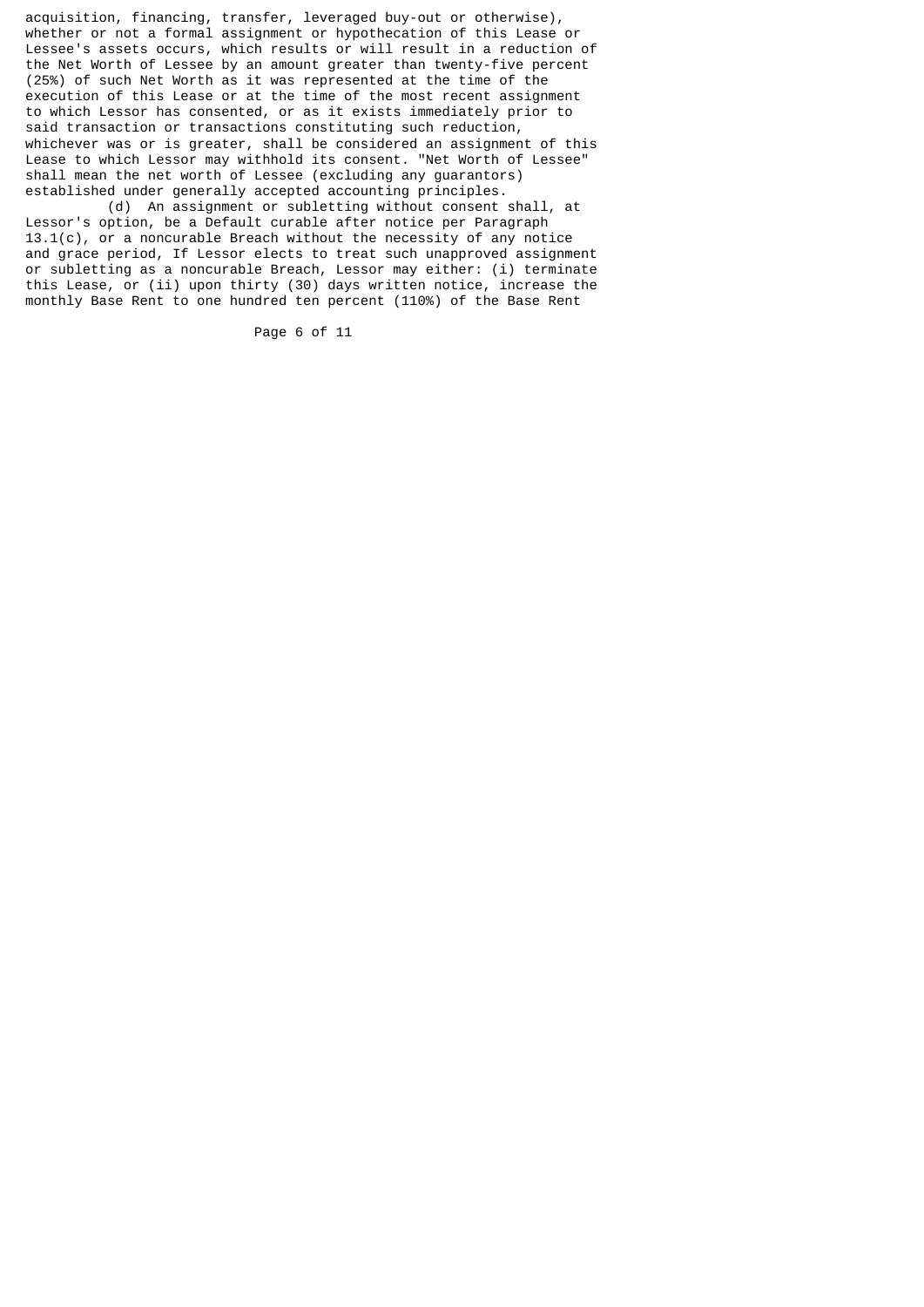then in effect. Further in the event of such Breach and rental adjustment, (i) the purchase price of any option to purchase the Premises held by Lessee shall be subject to similar adjustment to one hundred ten percent (110%) of the price previously in effect, and (ii) all fixed and non-fixed rental adjustments scheduled during the remainder of the Lease term shall be increased to One Hundred Ten Percent (110%) of the scheduled adjusted rent.

 (e) Lessee's remedy for any breach of Paragraph 12.1 by Lessor shall be limited to compensatory damages and/or injunctive relief.

 12.2 Terms and Conditions Applicable to Assignment and Subletting.

 (a) Regardless of Lessor's consent, any assignment or subletting shall not: (i) be effective without the express written assumption by such assignee or sublessee of the obligations of Lessee under this Lease; (ii) release Lessee of any obligations hereunder; or (iii) alter the primary liability of Lessee for the payment of Rent or for the performance of any other obligations to be performed by Lessee.

 (b) Lessor may accept Rent or performance of Lessee's obligations from any person other than Lessee pending approval or disapproval of an assignment. Neither a delay in the approval or disapproval of such assignment nor the acceptance of Rent or performance shall constitute a waiver or estoppel of Lessor's right to exercise its remedies for Lessee's Default or Breach.

 (c) Lessor's consent to any assignment or subletting shall not constitute a consent to any subsequent assignment or subletting.

 (d) In the event of any Default or Breach by Lessee, Lessor may proceed directly against Lessee, any Guarantors or anyone else responsible for the performance of Lessee's obligations under this Lease, including any assignee or sublessee, without first exhausting Lessor's remedies against any other person or entity responsible therefore to Lessor, or ~ny security held by Lessor.

 (e) Each request for consent to an assignment or subletting shall be in writing, accompanied by information relevant to Lessor's determination as to the financial and operational responsibility and appropriateness of the proposed assignee or sublessee, including but not limited to the intended use and/or required modification of the Premises, if any, together with a fee of \$1,000 or ten percent (10%) of the current monthly Base Rent applicable to the portion of the Premises which is the subject of the proposed assignment or sublease, whichever is greater, as consideration for Lessor's considering and processing said request. Lessee agrees to provide Lessor with such other or additional information and/or documentation as may be reasonably requested.

 (f) Any assignee of, or sublessee under, this Lease shall, by reason of accepting such assignment or entering into such sublease be deemed to have assumed and agreed to conform and comply with each and every term, covenant, condition and obligation herein to be observed or performed by Lessee during the term of said assignment or sublease, other than such obligations as are contrary to or inconsistent with provisions of an assignment or sublease to which Lessor has specifically consented to in writing.

 12.3 Additional Terms and Conditions Applicable to Subletting. The following terms and conditions shall apply to any subletting by Lessee of all or any part of the Premises and shall be deemed included in all subleases under this Lease whether or not expressly incorporated therein:

 (a) Lessee hereby assigns and transfers to Lessor all of Lessee's interest in all Rent payable on any sublease, and Lessor may collect such Rent and apply same toward Lessee's obligations under this Lease; provided, however, that until a Breach shall occur in the performance of Lessee's obligations, Lessee may collect said Rent. Lessor shall not, by reason of the foregoing or any assignment of such sublease, nor by reason of the collection of Rent, be deemed liable to the sublessee for any failure of Lessee to perform and comply with any of Lessee's obligations to such sublessee. Lessee hereby irrevocably authorizes and directs any such sublessee, upon receipt of a written notice from Lessor stating that a Breach exists in the performance of Lessee's obligations under this Lease, to pay to Lessor all Rent due and to become due under the sublease. Sublessee shall rely upon any such notice from Lessor and shall pay all Rents to Lessor without any obligation or right to inquire as to whether such Breach exists, notwithstanding any claim from Lessee to the contrary.

 (b) In the event of a Breach by Lessee, Lessor may, at its option, require sublessee to attorn to Lessor, in which event Lessor shall undertake the obligations of the sublessor under such sublease from the time of the exercise of said option to the expiration of such sublease; provided, however, Lessor shall not be liable for any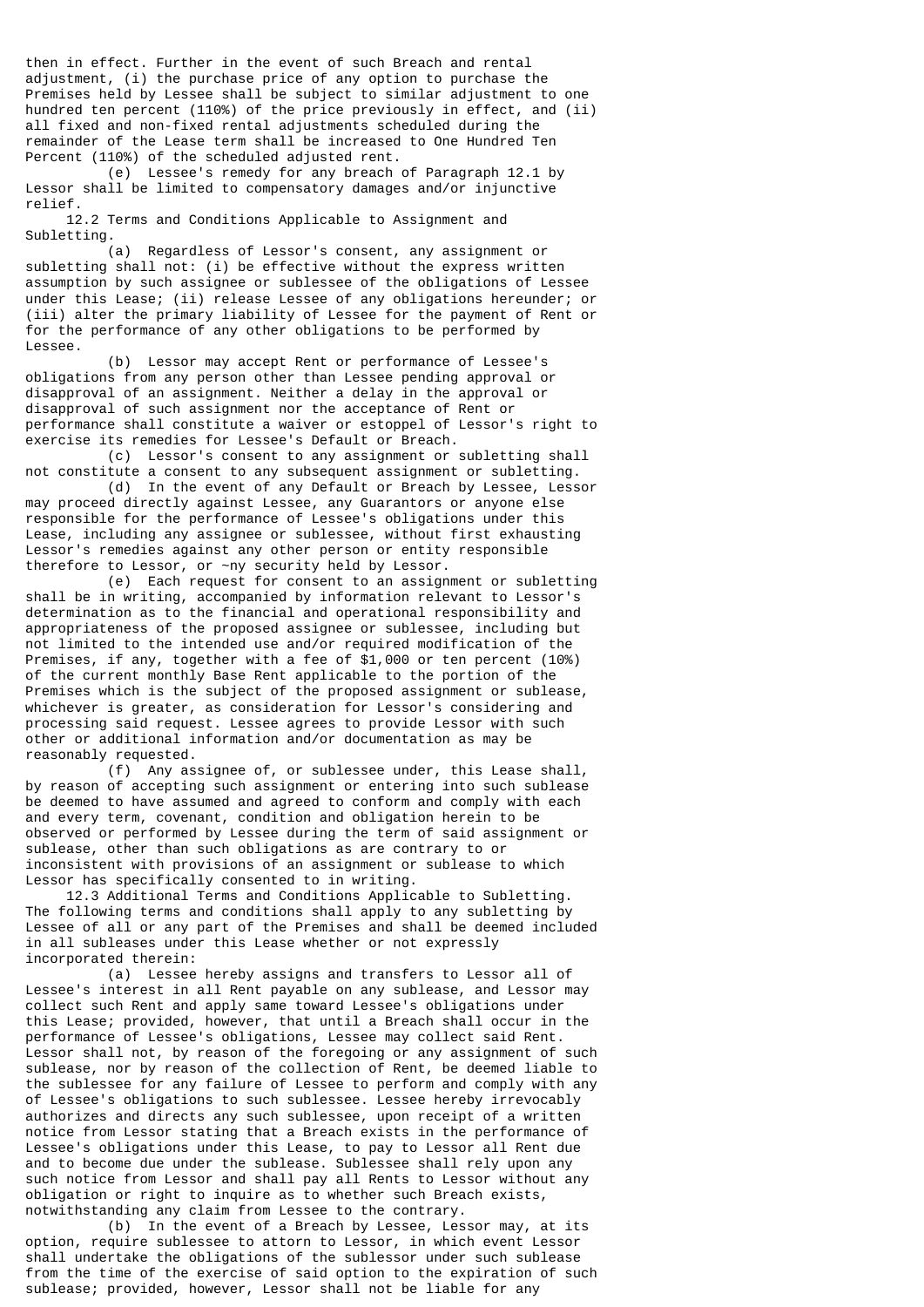prepaid rents or security deposit paid by such sublessee to such sublessor or for any prior Defaults or Breaches of such sublessor. (c) Any matter requiring the consent of the sublessor under

a sublease shall also require the consent of Lessor.

 (d) No sublessee shall further assign or sublet all or any part of the Premises without Lessor's prior written consent.

 (e) Lessor shall deliver a copy of any notice of Default or Breach by Lessee to the sublessee, who shall have the right to cure the Default of Lessee within the grace period, if any, specified in such notice. The sublessee shall have a right of reimbursement and offset from and against Lessee for any such Defaults cured by the sublessee.

13. Default; Breach; Remedies.

 13.1 Default; Breach. A "Default" is defined as a failure by the Lessee to comply with or perform any of the terms, covenants, conditions or rules under this Lease. A "Breach" is defined as the occurrence of one or more of the following Defaults, and the failure of Lessee to cure such Default within any applicable grace period:

 (a) The abandonment of the Premises; or the vacating of the Premises without providing a commercially reasonable level of security, or where the coverage of the property insurance described in Paragraph 8.3 is jeopardized as a result thereof, or without providing reasonable assurances to minimize potential vandalism.

 (b) The failure of Lessee to make any payment of Rent or any Security Deposit required to be made by Lessee hereunder, whether to Lessor or to a third party, when due, to provide reasonable evidence of insurance or surety bond, or to fulfill any obligation under this Lease which endangers or threatens life or property, where such failure continues for a period of three (3) business days following written notice to Lessee.

 (c) The failure by Lessee to provide (i) reasonable written evidence of compliance with Applicable Requirements, (ii) the service contracts, (iii) the rescission of an unauthorized assignment or subletting, (iv) a Tenancy Statement, (v) a requested subordination, (vi) evidence concerning any guaranty and/or Guarantor, (vii) any document requested under Paragraph 42 (easements), or (viii) any other documentation or information which Lessor may reasonably require of Lessee under the terms of this Lease, where any such failure continues for a period of ten (10) days following written notice to Lessee.

 (d) A Default by Lessee as to the terms, covenants, conditions or provisions of this Lease, or of the rules adopted under Paragraph 40 hereof, other than those described in subparagraphs 13.1(a), (b) or (c), above, where such Default continues for a period of thirty (30) days after written notice; provided, however, that if the nature of Lessee's Default is such that more than thirty (30) days are reasonably required for its cure, then it shall not be deemed to be a Breach if Lessee commences such cure within said thirty (30) day period and thereafter diligently prosecutes such cure to completion.

 (e) The occurrence of any of the following events: (i) the making of any general arrangement or assignment for the benefit of creditors; (ii) becoming a "debtor" as defined in 11 U.S.C. 101 or any successor statute thereto (unless, in the case of a petition filed against Lessee, the same is dismissed within sixty (60) days); (iii) the appointment of a trustee or receiver to take possession of substantially all of Lessee's assets located at the Premises or of Lessee's interest in this Lease, where possession is not restored to Lessee within thirty (30) days; or (iv) the attachment, execution or other judicial seizure of substantially all of Lessee's assets located at the Premises or of Lessee's interest in this Lease, where such seizure is not discharged within thirty (30) days; provided, however, in the event that any provision of this subparagraph 13.1 (a) is contrary to any applicable law, such provision shall be of no force or effect, and not affect the validity of the remaining provisions. (f) The discovery that any financial statement of Lessee or

of any Guarantor given to Lessor was materially false.

 (g) If the performance of Lessee's obligations under this Lease is guaranteed: (i) the death of a Guarantor; (ii) the termination of a Guarantor's liability with respect to this Lease other than in accordance with the terms of such guaranty; (iii) a Guarantor's becoming insolvent or the subject of a bankruptcy filing; (iv) a Guarantor's refusal to honor the guaranty; or (v) a Guarantor's breach of its guaranty obligation on an anticipatory basis, and Lessee's failure, within sixty (60) days following written notice of any such event, to provide written alternative assurance or security, which, when coupled with the then existing resources of Lessee, equals or exceeds the combined financial resources of Lessee and the Guarantors that existed at the time of execution of this Lease.

 13.2 Remedies. If Lessee fails to perform any of its affirmative duties or obligations, within ten (10) days after written notice (or in case of an emergency, without notice), Lessor may, at its option, perform such duty or obligation on Lessee's behalf, including but not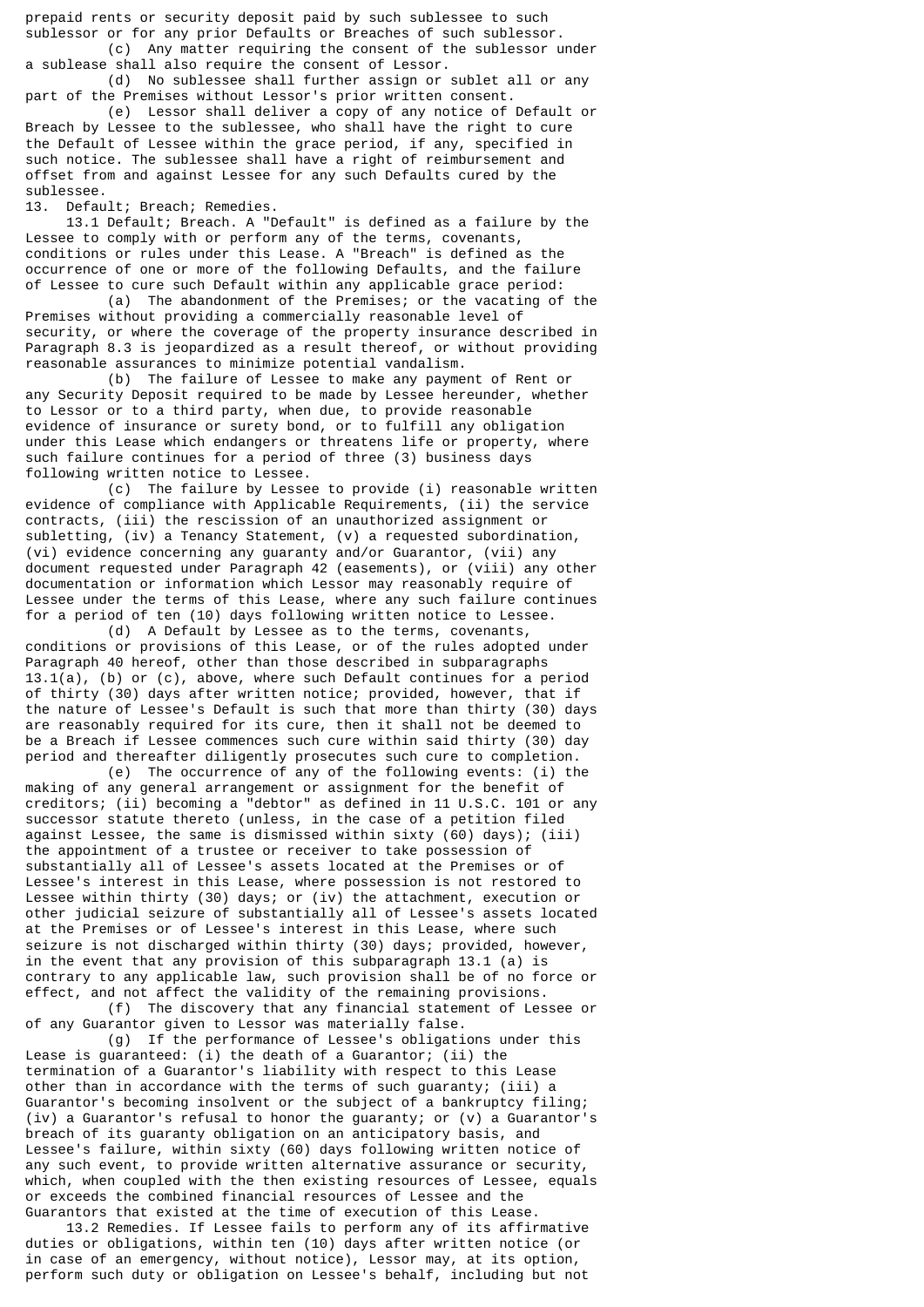limited to the obtaining of reasonably required bonds, insurance policies, or governmental licenses, permits or approvals. The costs and expenses of any such performance by Lessor shall be due and payable by Lessee upon receipt of invoice therefor. If any check given to Lessor by Lessee shall not be honored by the bank upon which it is drawn, Lessor, at its option, may require all future payments to be made by Lessee to be by cashier's check. In the event of a Breach, Lessor may, with or without further notice or demand, and without limiting Lessor in the exercise of any right or remedy which Lessor may have by reason of such Breach:

 (a) Terminate Lessee's right to possession of the Premises by any lawful means, in which case this Lease shall terminate and Lessee shall immediately surrender possession to Lessor. In such event Lessor shall be entitled to recover from Lessee: (i) the unpaid Rent

Page 7 of 11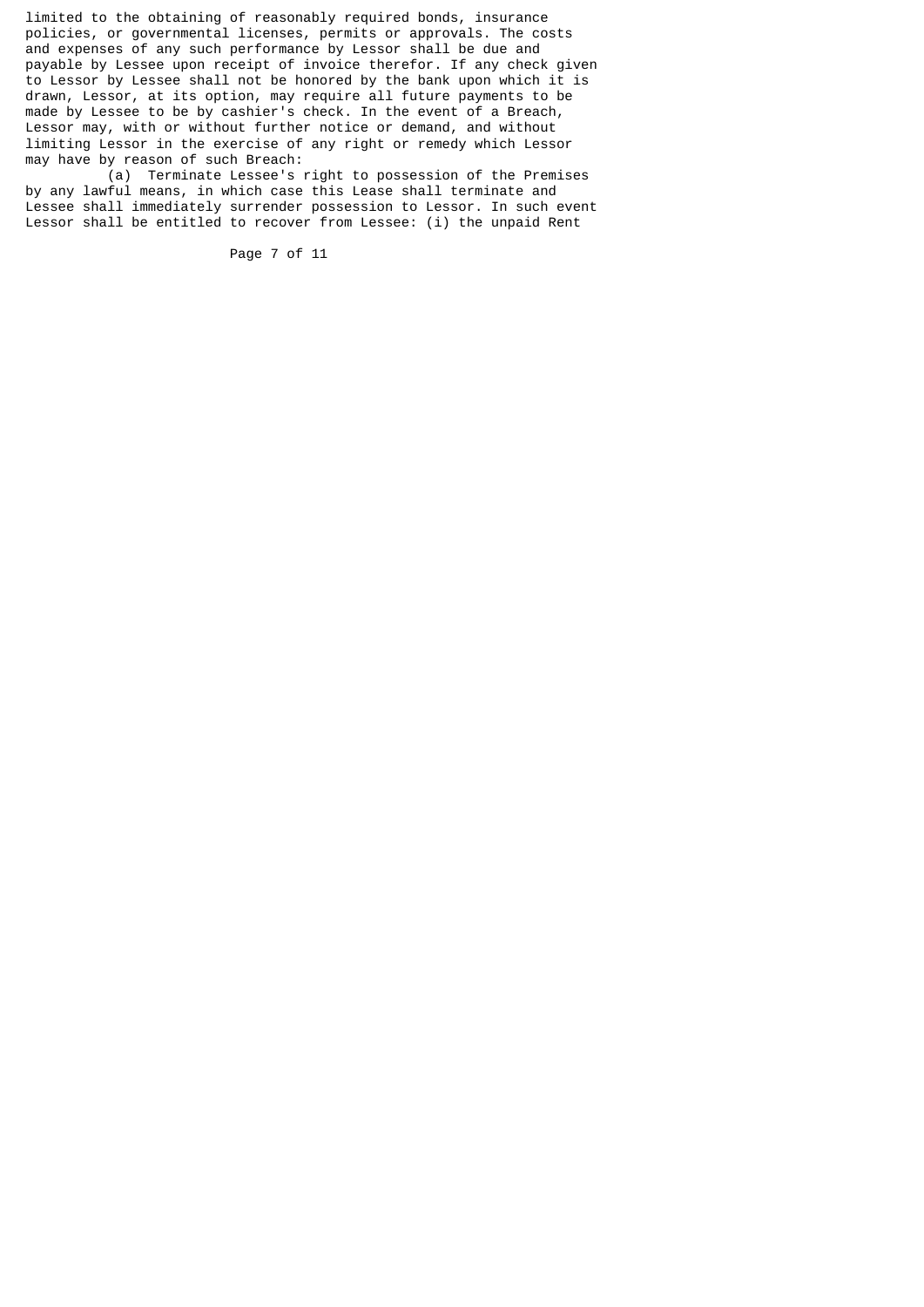which had been earned at the time of termination; (ii) the worth at the time of award of the amount by which the unpaid rent which would have been earned after termination until the time of award exceeds the amount of such rental loss that the Lessee proves could have been reasonably avoided; (iii) the worth at the time of award of the amount by which the unpaid rent for the balance of the term after the time of award exceeds the amount of such rental loss that the Lessee proves could be reasonably avoided; and (iv) any other amount necessary to compensate Lessor for all the detriment proximately caused by the Lessee's failure to perform its obligations under this Lease or which in the ordinary course of things would be likely to result therefrom, including but not limited to the cost of recovering possession of the Premises, expenses of reletting, including necessary renovation and alteration of the Premises, reasonable attorneys' fees, and that portion of any leasing commission paid by Lessor in connection with this Lease applicable to the unexpired term of this Lease. The worth at the time of award of the amount referred to in provision (iii) of the immediately preceding sentence shall be computed by discounting such amount at the discount rate of the Federal Reserve Bank of the District within which the Premises are located at the time of award plus one percent (1%). Efforts by Lessor to mitigate damages caused by Lessee's Breach of this Lease shall not waive Lessor's right to recover damages under Paragraph 12. If termination of this Lease is obtained through the provisional remedy of unlawful defamer, Lessor shall have the right to recover in such proceeding any unpaid Rent and damages as are recoverable therein, or Lessor may reserve the right to recover all or any part thereof in a separate suit. If a notice and grace period required under Paragraph 13.1 was not previously given, a notice to pay rent or quit, or to perform or quit given to Lessee under the unlawful detainer statute shall also constitute the notice required by Paragraph 13.1. In such case, the applicable grace period required by Paragraph 13.1 and the unlawful detainer statute shall run concurrently, and the failure of Lessee to cure the Default within the greater of the two such grace periods shall constitute both an unlawful detainer and a Breach of this Lease entitling Lessor to the remedies provided for in this Lease and/or by s~id statute.

 (b) Continue the Lease and Lessee's right to possession and recover the Rent as it becomes due, in which event Lessee may sublet or assign, subject only to reasonable limitations. Acts of maintenance, efforts to relet, and/or the appointment of a receiver to protect the Lessor's interests, shall not constitute a termination of the Lessee's right to possession.

 (c) Pursue any other remedy now or hereafter available under the laws or judicial decisions of the state wherein the Premises are located. The expiration or termination of this Lease and/or the termination of Lessee's right to possession shall not relieve Lessee from liability under any indemnity provisions of this Lease as to matters occurring or accruing during the term hereof or by reason of Lessee's occupancy of the Premises.

 13.3 Inducement Recapture. Any agreement for free or abated rent or other charges, or for the giving or paying by Lessor to or for Lessee of any cash or other bonus, inducement or consideration for Lessee's entering into this Lease, all of which concessions are hereinafter referred to as "Inducement Provisions," shall be deemed conditioned upon Lessee's full and faithful performance of all of the terms, covenants and conditions of this Lease. Upon Breach of this Lease by Lessee, any such Inducement Provision shall automatically be deemed deleted from this Lease and of no further force or effect, and any rent, other charge, bonus, inducement or consideration theretofore abated, given or paid by Lessor under such an Inducement Provision shall be immediately due and payable by Lessee to Lessor, notwithstanding any subsequent cure of said Breach by Lessee. The acceptance by Lessor of Rent or the cure of the Breach which initiated the operation of this paragraph shall not be deemed a waiver by Lessor of the provisions of this paragraph unless specifically so stated in writing by Lessor at the time of such acceptance.

 13.4 Late Charges. Lessee hereby acknowledges that late payment by Lessee of Rent will cause Lessor to incur costs not contemplated by this Lease, the exact amount of which will be extremely difficult to ascertain. Such costs include, but are not limited to, processing and accounting charges, and late charges which may be imposed upon Lessor by any Lender. Accordingly, if any Rent shall not be received by Lessor within five (5) days after such amount shall be due, then, without any requirement for notice to Lessee, Lessee shall pay to Lessor a one-time late charge equal to ten percent (10%) of each such overdue amount. The Parties hereby agree that such late charge represents a fair and reasonable estimate of the costs Lessor will incur by reason of such late payment. Acceptance of such late charge by Lessor shall in no event constitute a waiver of Lessee's Default or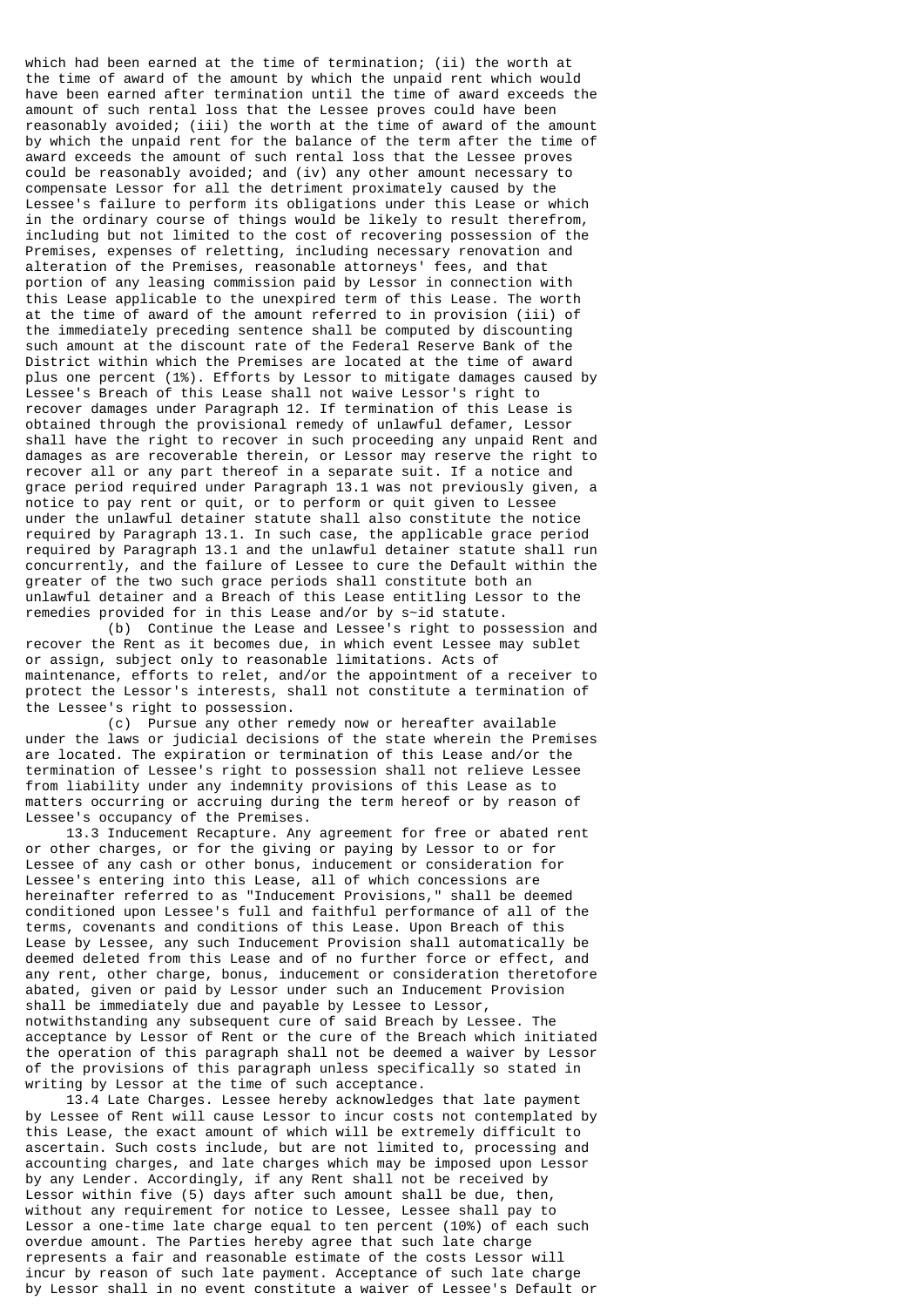Breach with respect to such overdue amount, nor prevent the exercise of any of the other rights and remedies granted hereunder. In the event that a late charge is payable hereunder, whether or not collected, for three (3) consecutive installments of Base Rent, then notwithstanding any provision of this Lease to the contrary, Base Rent shall, at Lessor's option, become due and payable quarterly in advance.

 13.5 Interest. Any monetary payment due Lessor hereunder other than late charges, not received by Lessor, when due as to scheduled payments (such as Base Rent) or within thirty (30) days following the date on which it was due for non-scheduled payment, shall bear interest from the date when due, as to scheduled payments, or the thirty-first (31st) day after it was due as to non-scheduled payments. The interest ("Interest") charged shall be equal to the prime rate reported in the Wall Street Journal as published closest prior to the date when due plus four percent (4%), but shall not exceed the maximum rate allowed bylaw. Interest is payable in addition to the potential late charge provided for in Paragraph 13.4.

13.6 Breach by Lessor.

 (a) Notice of Breach. Lessor shall not be deemed in breach of this Lease unless Lessor fails within a reasonable time to perform an obligation required to be performed by Lessor. For purposes of this Paragraph, a reasonable time shall in no event be less than thirty (30) days after receipt by Lessor, and any Lender whose name and address shall have been furnished Lessee in writing for such purpose, of written notice specifying wherein such obligation of Lessor has not been performed; provided, however, that if the nature of Lessor's obligation is such that more than thirty (30) days are reasonably required for its performance, then Lessor shall not be in breach if performance is commenced within such thirty (30) day period and thereafter diligently pursued to completion.

 (b) Performance by Lessee on Behalf of Lessor. In the event that neither Lessor nor Lender cures said breach within thirty (30) days after receipt of said notice, or if having commenced said cure they do not diligently pursue it to completion, then Lessee may elect to cure said breach at Lessee's expense and offset from Rent an amount equal to the greater of one month's Base Rent or the Security Deposit, and to pay an excess of such expense under protest, reserving Lessee's right to reimbursement from Lessor. Lessee shall document the cost of said cure and supply said documentation to Lessor.

14. Condemnation. If the Premises or any portion thereof are taken under the power of eminent domain or sold under the threat of the exercise of said power (collectively "Condemnation"), this Lease shall terminate as to the part taken as of the date the condemning authority takes title or possession, whichever first occurs. If more than ten percent (10%) of any building portion of the Premises, or more than twenty-five percent (25%) of the land area portion of the Premises not occupied by any building, is taken by Condemnation, Lessee may, at Lessee's option, to be exercised in writing within ten (10) days after Lessor shall have given Lessee written notice of such taking (or in the absence of such notice, within ten (10) days after the condemning authority shall have taken possession) terminate this Lease as of the date the condemning authority takes such possession, If Lessee does not terminate this Lease in accordance with the foregoing, this Lease shall remain in full force and effect as to the portion of the Premises remaining, except that the Base Rent shall be reduced in proportion to the reduction in utility of the Premises caused by such Condemnation. Condemnation awards and/or payments shall be the property of Lessor, whether such award shall be made as compensation for diminution in value of the leasehold the value of the part taken, or for severance damages; provided, however, that Lessee shall be entitled to any compensation for Lessee's relocation expenses, loss of business goodwill and/or Trade Fixtures, without regard to whether or not this Lease is terminated pursuant to the provisions of this Paragraph. All Alterations and Utility Installations made to the Premises by Lessee, for purposes of Condemnation only, shall be considered the property of the Lessee and Lessee shall be entitled to any and all compensation which is payable therefor. In the event that this Lease is not terminated by reason of the Condemnation Lessor shall repair any damage to the Premises caused by such Condemnation. 15. Brokers' Fee.

 15.1 Additional Commission. In addition to the payments owed pursuant to Paragraph 1.10 above, and unless Lessor and the Brokers otherwise agree in writing, Lessor agrees that: (a) if Lessee exercises any Option, (b) if Lessee acquires any rights to the Premises or other premises owned by Lessor and located within the same project, if any, within which the Premises is located, (c) if Lessee remains in possession of the Premises with the consent of Lessor, after the expiration of this Lease, or (d) if Base Rent is increased, whether by agreement or operation of an escalation clause herein then, Lessor shall pay Brokers a fee in accordance with the schedule of said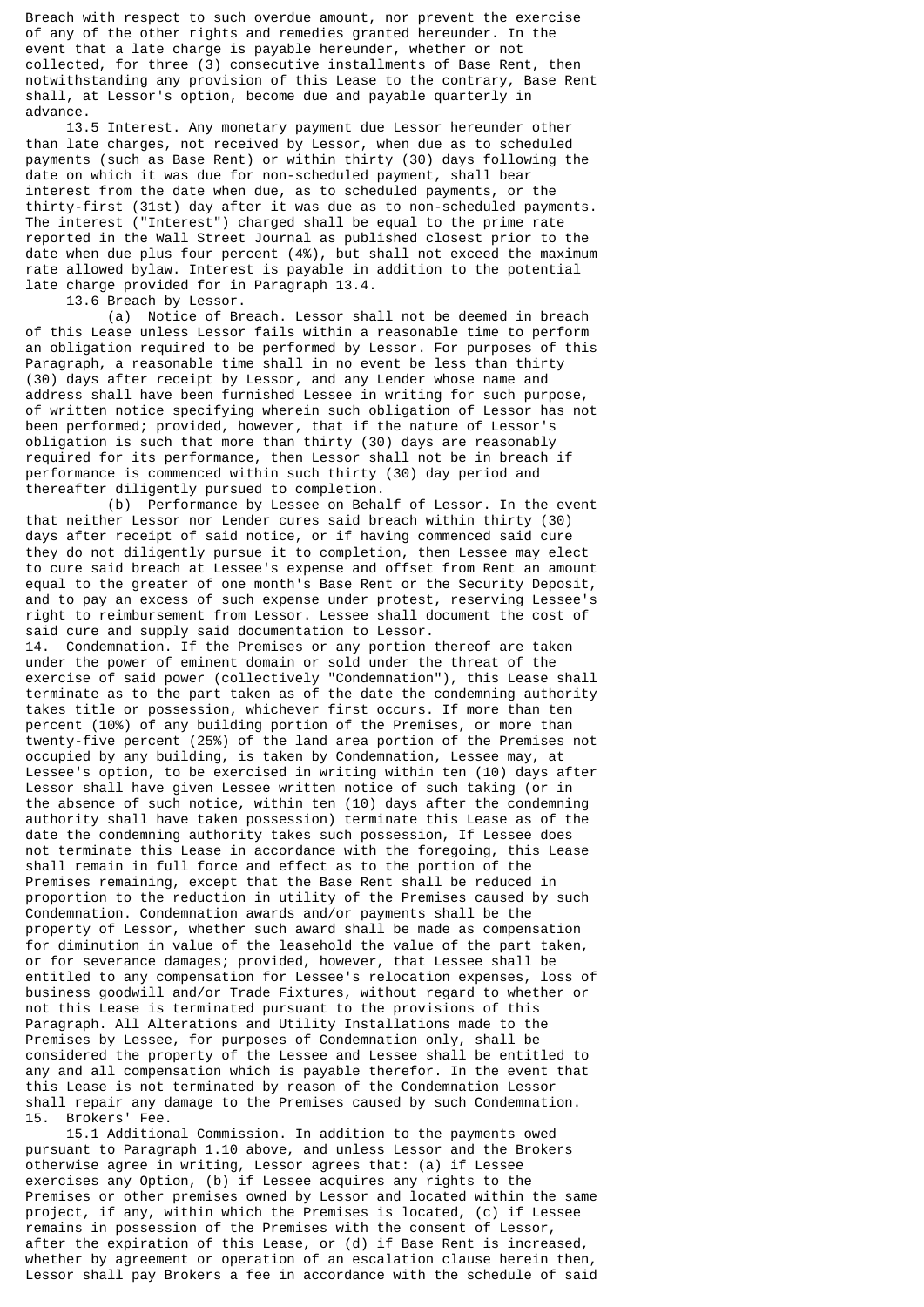Brokers in effect at the time of the execution of this Lease. 15.2 Assumption of Obligations. Any buyer or transferee of

Lessor's interest in this Lease shall be deemed to have assumed Lessor's obligation hereunder. Each Broker shall be a third party beneficiary of the provisions of Paragraphs 1.10, 15,22 and 31. If Lessor fails to a to a Broker any amounts due as and for commissions pertaining to this Lease when due, then such amounts shall accrue Interest. In addition, if Lessor fails to pay any amounts to Lessee's Broker when due, Lessee's Broker may send written notice to Lessor and Lessee of such failure and if Lessor fails to pay such amounts within ten (10) days after said notice, Lessee shall pay said monies to its Broker and offset such amounts against Rent. In addition, Lessee's Broker shall be deemed to be a third party beneficiary of any commission agreement entered into by and/or between Lessor and Lessor's Broker.

 15.3 Representations and Indemnities of Broker Relationships. Lessee and Lessor each represent and warrant to the other that it has had no dealings with any person, firm, broker or finder (other than the Brokers, if any) in connection with this Lease, and that no one other than said named Brokers is entitled to any commission or finder's fee in connection herewith. Lessee and Lessor do each hereby agree to indemnify, protect, defend and hold the other harmless from

Page 8 of 11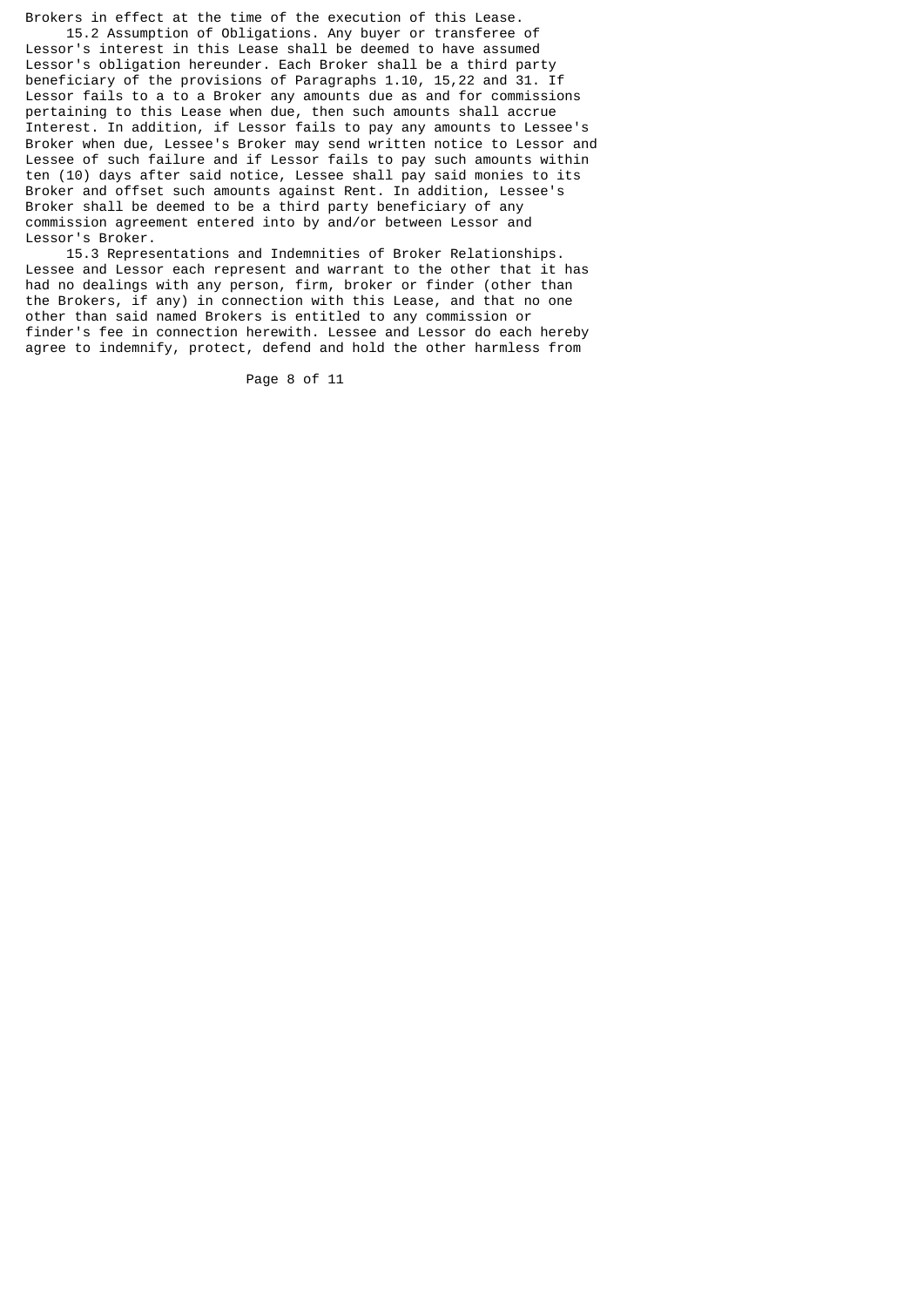and against liability for compensation or charges which may be claimed by any such unnamed broker, finder or other similar party by reason of any dealings or actions of the indemnifying Party, including any costs, expenses, and/or attorneys' fees reasonably incurred with respect thereto.

16. Estoppel Certificates.

 (a) Each Party (as "Responding Party") shall within ten (10) days after written notice from the other Party (the "Requesting Party") execute, acknowledge and deliver to the Requesting Party a statement in writing in form similar to the then most current "Estoppel Certificate" form published by the American Industrial Real Estate Association, plus such additional information, confirmation and/or statements as may be reasonably requested by the Requesting Party.

 (b) If the Responding Party shall fail to execute or deliver the Estoppel Certificate within such ten day period, the Requesting Party may execute an Estoppel Certificate stating that: (i) the Lease is in full force and effect without modification except as may be represented by the Requesting Party, (ii) there are no uncured defaults in the Requesting Party's performance, and (iii) if Lessor is the Requesting Party, not more than one month's Rent has been paid in advance. Prospective purchasers and encumbrancers may rely upon the Requesting Party's Estoppel Certificate, and the Responding Party shall be estopped from denying the truth of the facts contained in said Certificate.

 (c) If Lessor desires to finance, refinance, or sell the Premises, or any part thereof, Lessee and all Guarantors shall deliver to any potential lender or purchaser designated by Lessor such financial statements as may be reasonably required by such lender or purchaser, including, but not limited to, Lessee's financial statements for the past three (3) years. All such financial statements shall be received by Lessor and such lender or purchaser in confidence and shall be used only for the purposes herein set forth. 17. Definition of Lessor. The term "Lessor" as used herein shall mean the owner or owners at the time in question of the fee title to the Premises, or, if this is a sublease, of the Lessee's interest in the prior lease. In the event of a transfer of Lessor's title or interest in the Premises or this Lease, Lessor shall deliver to the transferee or assignee (in cash or by credit) any unused Security Deposit held by Lessor. Except as provided in Paragraph 15, upon such transfer or assignment and delivery of the Security Deposit, as aforesaid, the prior Lessor shall be relieved of all liability with respect to the obligations and/or covenants under this Lease thereafter to be performed by the Lessor. Subject to the foregoing, the obligations and/or covenants in this Lease to be performed by the Lessor shall be binding only upon the Lessor as hereinabove defined. Notwithstanding the above, and subject to the provisions of Paragraph 20 below, the original Lessor under this Lease, and all subsequent holders of the Lessor's interest in this Lease shall remain liable and responsible with regard to the potential duties and liabilities of Lessor pertaining to Hazardous Substances as outlined in Paragraph 6 above. 18. Severability. The invalidity of any provision of this Lease, as determined by a court of competent jurisdiction, shall in no way affect the validity of any other provision hereof.

19. Days. Unless otherwise specifically indicated to the contrary, the word "days" as used in this Lease shall mean and refer to calendar days.

20. Limitation on Liability. Subject to the provisions of Paragraph 17 above, the obligations of Lessor under this Lease shall not constitute personal obligations of Lessor, the individual partners of Lessor or its or their individual partners, directors, officers or shareholders, and Lessee shall look to the Premises, and to no other assets of Lessor, for the satisfaction of any liability of Lessor with respect to this Lease, and shall not seek recourse against the individual partners of Lessor, or its or their individual partners, directors, officers or shareholders, or any of their personal assets for such satisfaction.

21. Time of Essence. Time is of the essence with respect to the performance of all obligations to be performed or observed by the Parties under this Lease.

22. No Prior or Other Agreements; Broker Disclaimer. This Lease contains all agreements between the Parties with respect to any matter mentioned herein, and no other prior or contemporaneous agreement or understanding shall be effective. Lessor and Lessee each represents and warrants to the Brokers that it has made, and is relying solely upon, its own investigation as to the nature, quality, character and financial responsibility of the other Party to this Lease and as to the nature, quality and character of the Premises. Brokers have no responsibility with respect thereto or with respect to any default or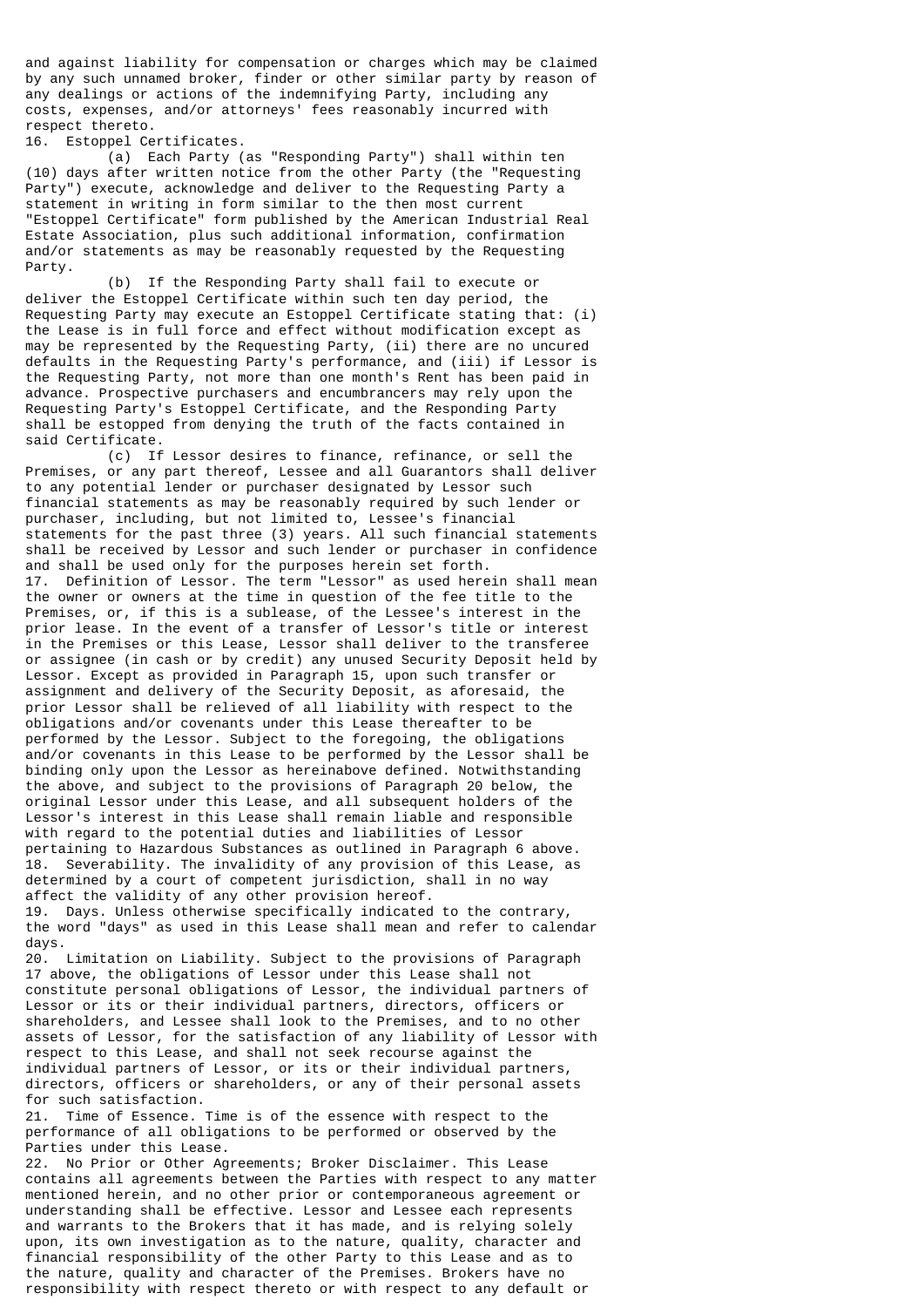breach hereof by either Party. The liability (including court costs and Attorneys' fees), of any Broker with respect to negotiation, execution, delivery or performance by either Lessor or Lessee under this Lease or any amendment or modification hereto shall be limited to an amount up to the fee received by such Broker pursuant to this Lease; provided, however, that the foregoing limitation on each Broker's liability shall not be applicable to any gross negligence or willful misconduct of such Broker.

23. Notices.

 23.1 Notice Requirements. All notices required or permitted by this Lease shall be in writing and may be delivered in person (by hand or by courier) or may be sent by regular, certified or registered mail or U.S. Postal Service Express Mail, with postage prepaid. or by facsimile transmission, and shall be deemed sufficiently given if served in a manner specified in this Paragraph 23. The addresses noted adjacent to a Party's signature on this Lease shall be that Party's address for delivery or mailing of notices. Either Party may by written notice to the other specify a different address for notice, except that upon Lessee's taking possession of the Premises, the Premises shall constitute Lessee's address for notice. A copy of all notices to Lessor shall be concurrently transmitted to such party or parties at such addresses as Lessor may from time to time hereafter designate in writing.

 23.2 Date of Notice. Any notice sent by registered or certified mail, return receipt requested, shall be deemed given on the date of delivery shown on the receipt card, or if no delivery date is shown, the postmark thereon, If sent by regular mail the notice shall be deemed given forty-eight (48) hours after the same is addressed as required herein and mailed with postage prepaid. Notices delivered by United States Express Mail or overnight courier that guarantee next day delivery shall be deemed given twenty-four (24) hours after delivery of the same to the Postal Service or courier. Notices transmitted by facsimile transmission or similar means shall be deemed delivered upon telephone confirmation of receipt, provided a copy is also delivered via delivery or mail. If notice is received on a Saturday, Sunday or legal holiday, it shall be deemed received on the next business day.

24. Waivers. No waiver by Lessor of the Default or Breach of any term, covenant or condition hereof by Lessee, shall be deemed a waiver of any other term, covenant or condition hereof, or of any subsequent Default or Breach by Lessee of the same or of any other term, covenant or condition hereof. Lessor's consent to, or approval of, any act shall not be deemed to render unnecessary the obtaining of Lessor's consent to, or approval of, any subsequent or similar act by Lessee, or be construed as the basis of an estoppel to enforce the provision or provisions of this Lease requiring such consent. The acceptance of Rent by Lessor shall not be a waiver of any Default or Breach by Lessee. Any payment by Lessee may be accepted by Lessor on account of monies or damages due Lessor, notwithstanding any qualifying statements or conditions made by Lessee in connection therewith, which such statements and/or conditions shall be of no force or effect whatsoever unless specifically agreed to in writing by Lessor at or before the time of deposit of such payment.

25. Recording. Either Lessor or Lessee shall, upon request of the other, execute, acknowledge and deliver to the other a short form memorandum of this Lease for recording purposes. The Party requesting recordation shall be responsible for payment of any fees applicable thereto.

26. No Right To Holdover. Lessee has no right to retain possession of the Premises or any part thereof beyond the expiration or termination of this Lease. In the event that Lessee holds over, then the Base Rent shall be increased to one hundred fifty percent (150%) of the Base Rent applicable during the month immediately preceding the expiration or termination. Nothing contained herein shall be construed as consent by Lessor to any holding over by Lessee.

27. Cumulative Remedies. No remedy or election hereunder shall be deemed exclusive but shall, wherever possible, be cumulative with all other remedies at law or in equity.

28. Covenants and Conditions; Construction of Agreement. All provisions of this Lease to be observed or performed by Lessee are both covenants and conditions. In construing this Lease, all headings and titles are for the convenience of the Parties only and shall not be considered a part of this Lease. Whenever required by the context the singular shall include the plural and vice versa. This Lease shall not be construed as if prepared by one of the Parties, but rather according to its fair meaning as a whole, as if both Parties had prepared it.

29. Binding Effect; Choice of Law. This Lease shall be binding upon the parties, their personal representatives, successors and assigns and be governed by the laws of the State in which the Premises are located. Any litigation between the Parties hereto concerning this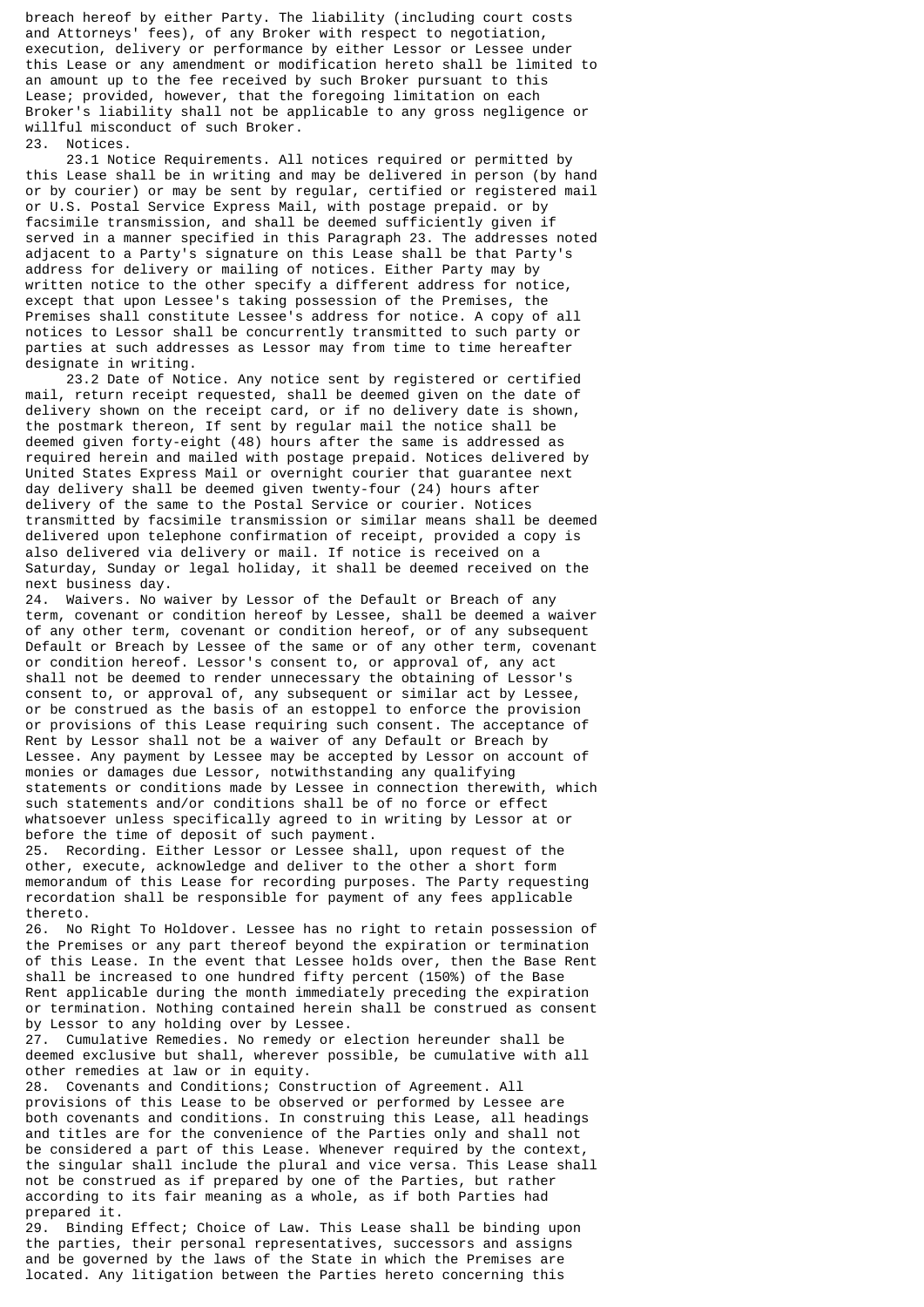Lease shall be initiated in the county in which the Premises are located.

30. Subordination; Attornment; Non-Disturbance.

 30.1 Subordination. This Lease and any Option granted hereby shall be subject and subordinate to any ground lease, mortgage, deed of trust, or other hypothecation or security device (collectively. "Security Device"), now or hereafter placed upon the Premises, to any and all advances made on the security thereof, and to all renewals, modifications, and extensions thereof. Lessee agrees that the holders of any such Security Devices (in this Lease together referred to as "Lessor's Lender") shall have no liability or obligation to perform any of the obligations of Lessor under this Lease. Any Lender may elect to have this Lease and/or any Option granted hereby superior to the lien of its Security Device by giving written notice thereof to Lessee, whereupon this Lease and such Options shall be deemed prior to such Security Device, notwithstanding the relative dates of the documentation or recordation thereof.

 30.2 Attornment. Subject to the non-disturbance provisions of Paragraph 30.3, Lessee agrees to attorn to a Lender or any other party who acquires ownership of the Premises by reason of a foreclosure of a Security Device, and that in the event of such foreclosure, such new owner shall not: (i) be liable for any act or omission of any prior lessor or with respect to events occurring prior to acquisition of ownership; (ii) be subject to any offsets or defenses which Lessee

Page 9 of 11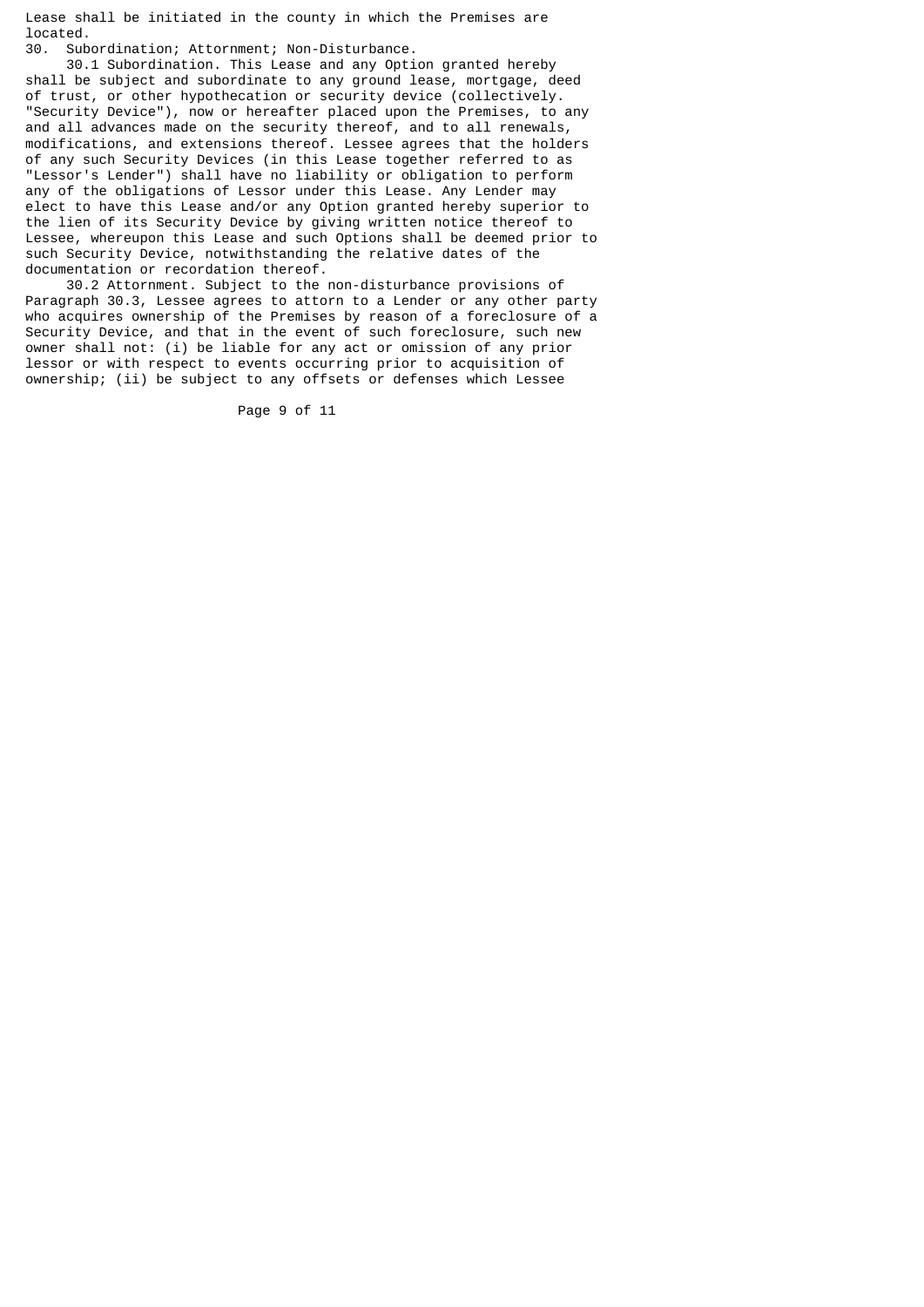might have against any prior lessor; or (iii) be bound by prepayment of more than one (1) month's rent.

 30.3 Non-Disturbance. With respect to Security Devices entered into by Lessor after the execution of this Lease. Lessee's subordination of this Lease shall be subject to receiving a commercially reasonable non-disturbance agreement (a "Non-Disturbance Agreement") from the Lender which Non-Disturbance Agreement provides that Lessee's possession of the Premises, and this Lease, including any options to extend the term hereof, will not be disturbed so long as Lessee is not in Breach hereof and attorns to the record owner of the Premises. Further, within sixty (60) days after the execution of this Lease, Lessor shall use its commercially reasonable efforts to obtain a Non-Disturbance Agreement from the holder of any pre-existing Security Device which is secured by the Premises. In the event that Lessor is unable to provide the Non-Disturbance Agreement within said sixty (60) days, then Lessee may, at Lessee's option, directly contact Lessor's lender and attempt to negotiate for the execution and delivery of a Non-Disturbance Agreement.

 30.4 Self-Executing. The agreements contained in this Paragraph 30 shall be effective without the execution of any further documents; provided, however, that, upon written request from Lessor or a Lender in connection with a sale, financing or refinancing of the Premises, Lessee and Lessor shall execute such further writings as may be reasonably required to separately document any subordination, attornment and/or Non-Disturbance Agreement provided for herein. 31. Attorneys' Fees. If any Party or Broker brings an action or proceeding involving the Premises to enforce the terms hereof or to declare rights hereunder, the Prevailing Party (as hereafter defined) in any such proceeding, action, or appeal thereon, shall be entitled to reasonable attorneys' fees. Such fees may be awarded in the same suit or recovered in a separate suit, whether or not such action or proceeding is pursued to decision or judgment. The term, "Prevailing Party" shall include, without limitation, a Party or Broker who substantially obtains or defeats the relief sought, as the case may be, whether by compromise, settlement, judgment, or the abandonment by the other Party or Broker of its claim or defense. The attorneys' fees award shall not be computed in accordance with any court fee schedule, but shall be such as to fully reimburse all attorneys' fees reasonably incurred. In addition, Lessor shall be entitled to attorneys' fees, costs and expenses incurred in the preparation and service of notices of Default and consultations in connection therewith, whether or not a legal action is subsequently commenced in connection with such Default or resulting Breach.

32. Lessor's Access; Showing Premises; Repairs. Lessor and Lessor's agents shall have the right to enter the Premises at any time, in the case of an emergency, and otherwise at reasonable times for the purpose of showing the same to prospective purchasers, lenders, or lessees, and making such alterations, repairs, improvements or additions to the Premises as Lessor may deem necessary. All such activities shall be without abatement of rent or liability to Lessee. Lessor may at any time place on the Premises any ordinary "For Sale" signs and Lessor may during the last six (6) months of the term hereof place on the Premises any ordinary "For Lease" signs. Lessee may at any time place on or about the Premises any ordinary "For Sublease" sign.

33. Auctions. Lessee shall not conduct, nor permit to be conducted, any auction upon the Premises without Lessor's prior written consent. Lessor shall not be obligated to exercise any standard of reasonableness in determining whether to permit an auction. 34. Signs. Except for ordinary "For Sublease" signs, Lessee shall not place any sign upon the Premises without Lessor's prior written consent. All signs must comply with all Applicable Requirements. 35. Termination; Merger. Unless specifically stated otherwise in writing by Lessor, the voluntary or other surrender of this Lease by Lessee, the mutual termination or cancellation hereof, or a termination hereof by Lessor for Breach by Lessee, shall automatically terminate any sublease or lesser estate in the Premises; provided, however, that Lessor may elect to continue any one or all existing subtenancies. Lessor's failure within ten (10) days following any such event to elect to the contrary by written notice to the holder of any such lesser interest, shall constitute Lessor's election to have such event constitute the termination of such interest. 36. Consents. Except as otherwise provided herein, wherever in this

Lease the consent of a Party is required to an act by or for the other Party, such consent shall not be unreasonably withheld or delayed. Lessor's actual reasonable costs and expenses (including, but not limited to. architects', attorneys', engineers' and other consultants' fees) incurred in the consideration of, or response to, a request by Lessee for any Lessor consent, including, but not limited to, consents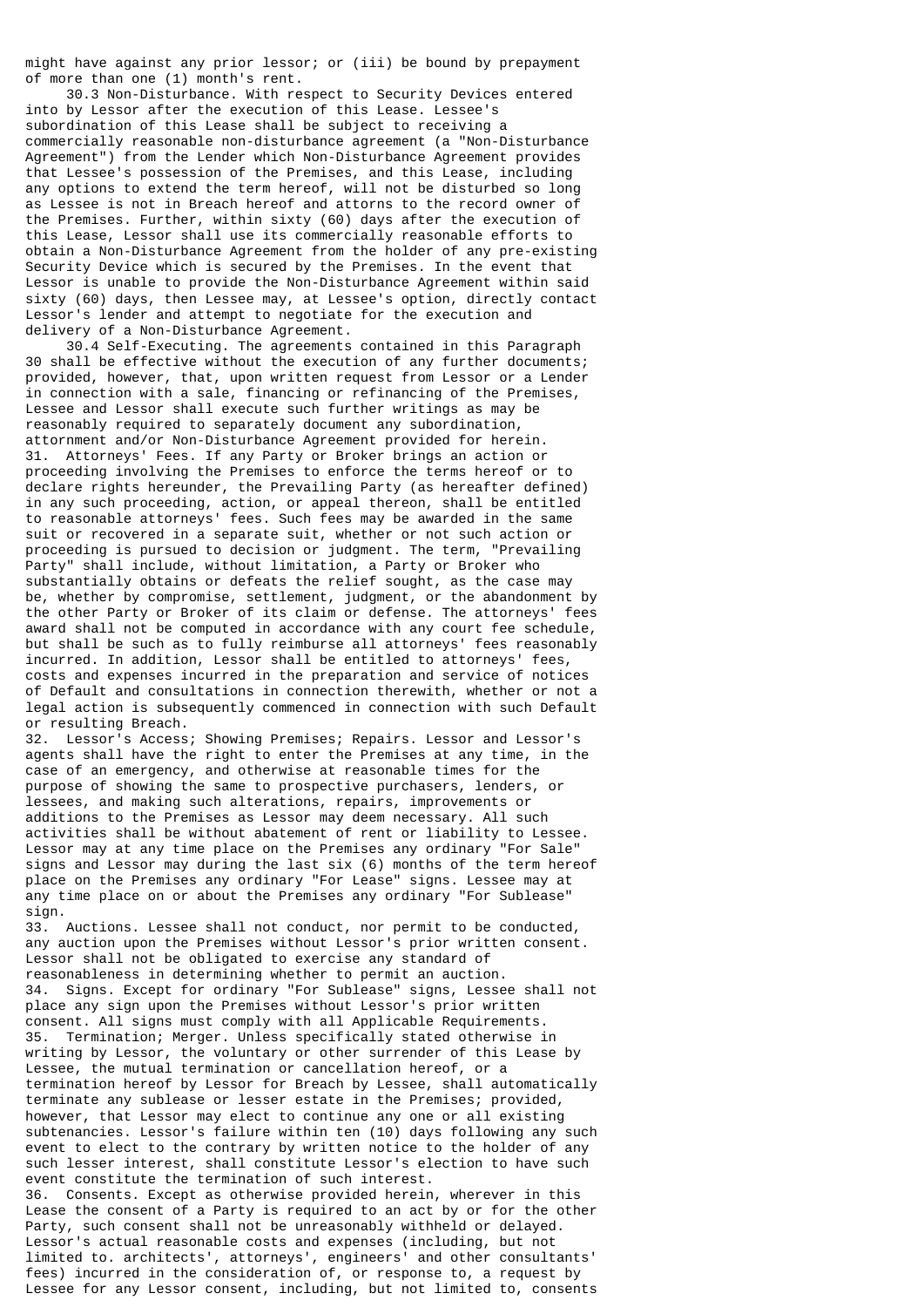to an assignment, a subletting or the presence or use of a Hazardous Substance, shall be paid by Lessee upon receipt of an invoice and supporting documentation therefor. Lessor's consent to any act, assignment or subletting shall not constitute an acknowledgment that no Default or Breach by Lessee of this Lease exists, nor shall such consent be deemed a waiver of any then existing Default or Breach, except as may be otherwise specifically stated in writing by Lessor at the time of such consent. The failure to specify herein any particular condition to Lessor's consent shall not preclude the imposition by Lessor at the time of consent of such further or other conditions as are then reasonable with reference to the particular matter for which consent is being given. In the event that either Party disagrees with any determination made by the other hereunder and reasonably requests the reasons for such determination, the determining party shall furnish its reasons in writing and in reasonable detail within ten (10) business days following such request. Guarantor.

 37.1 Execution. The Guarantors, if any, shall each execute a guaranty in the form most recently published by the American Industrial Real Estate Association, and each such Guarantor shall have the same obligations as Lessee under this Lease.

 37.2 Default. It shall constitute a Default of the Lessee if any Guarantor fails or refuses, upon request to provide: (a) evidence of the execution of the guaranty, including the authority of the party signing on Guarantor's behalf to obligate Guarantor, and in the case of a corporate Guarantor, a certified copy of a resolution of its board of directors authorizing the making of such guaranty, (b) current financial statements, (c) a Tenancy Statement, or (d) written confirmation that the guaranty is still in effect. 38. Quiet Possession. Subject to payment by Lessee of the Rent and performance of all of the covenants, conditions and provisions on Lessee's part to be observed and performed under this Lease, Lessee shall have quiet possession and quiet enjoyment of the Premises during

the term hereof.<br>39. Options. Options.

 39.1 Definition. "Option" shall mean: (a) the right to extend the term of or renew this Lease or to extend or renew any lease that Lessee has on other property of Lessor; (b) the right of first refusal or first offer to lease either the Premises or other property of Lessor; (c) the right to purchase or the right of first refusal to purchase the Premises or other property of Lessor.

 39.2 Options Personal To Original Lessee. Each Option granted to Lessee in this Lease is personal to the original Lessee, and cannot be assigned or exercised by anyone other than said original Lessee and only while the original Lessee is in full possession of the Premises and, if requested by Lessor, with Lessee certifying that Lessee has no intention of thereafter assigning or subletting.

 39.3 Multiple Options. In the event that Lessee has any multiple Options to extend or renew this Lease, a later Option cannot be exercised unless the prior Options have been validly exercised.

39.4 Effect of Default on Options.

 (a) Lessee shall have no right to exercise an Option: (i) during the period commencing with the giving of any notice of Default and continuing until said Default is cured, (ii) during the period of time any Rent is unpaid (without regard to whether notice thereof is given Lessee), (iii) during the time Lessee is in Breach of this Lease, or (iv) in the event that Lessee has been given three (3) or more notices of separate Default, whether or not the Defaults are cured, during the twelve (12) month period immediately preceding the exercise of the Option.

 (b) The period of time within which an Option may be exercised shall not be extended or enlarged by reason of Lessee's inability to exercise an Option because of the provisions of Paragraph 39.4(a).

 (c) An Option shall terminate and be of no further force or effect, notwithstanding Lessee's due and timely exercise of the Option, if, after such exercise and prior to the commencement of the extended term, (i) Lessee fails to pay Rent for a period of thirty (30) days after such Rent becomes due (without any necessity of Lessor to give notice thereof), (ii) Lessor gives to Lessee three (3) or more notices of separate Default during any twelve (12) month period, whether or not the Defaults are cured, or (iii) if Lessee commits a Breach of this Lease.

40. Multiple Buildings. If the Premises are a part of a group of buildings controlled by Lessor. Lessee agrees that it will observe all reasonable rules and regulations which Lessor may make from time to time for the management, safety, and care of said properties, including the care and cleanliness of the grounds and including the parking, loading and unloading of vehicles, and that Lessee will pay its fair share of common expenses incurred in connection therewith. 41. Security Measures. Lessee hereby acknowledges that the rental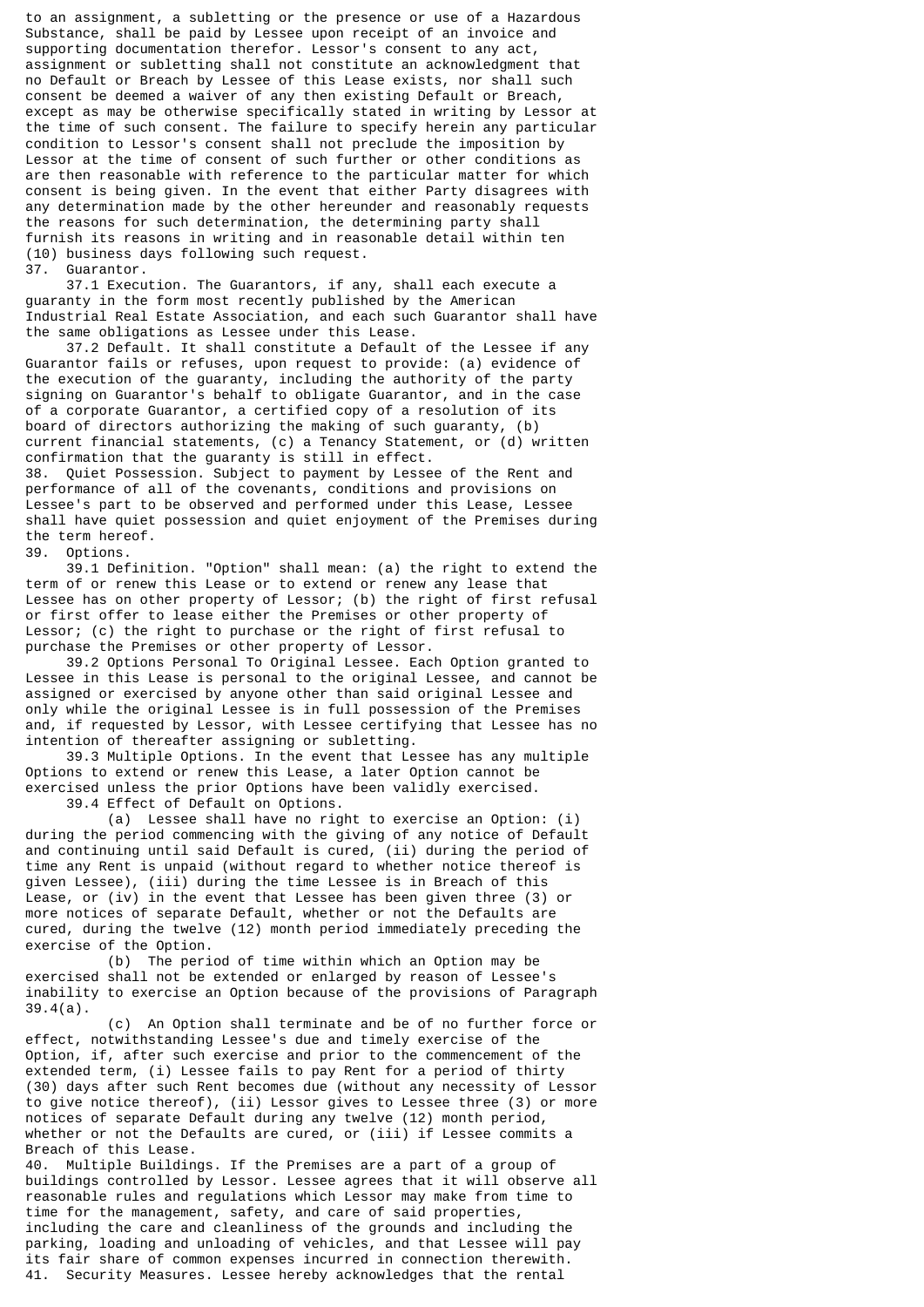payable to Lessor hereunder does not include the cost of guard service or other security measures, and that Lessor shall have no obligation whatsoever to provide same. Lessee assumes all responsibility for the protection of the Premises, Lessee, its agents and invitees and their property from the acts of third parties. 42. Reservations. Lessor reserves to itself the right, from time to time, to grant, without the consent or joinder of Lessee, such easements, rights and dedications that Lessor deems necessary, and to cause the recordation of parcel maps and restrictions, so long as such easements, rights, dedications, maps and restrictions do not unreasonably interfere with the use of the Premises by Lessee. Lessee agrees to sign any documents reasonably requested by Lessor to effectuate any such easement rights, dedication, map or restrictions. 43. Performance Under Protest. If at any time a dispute shall arise as to any amount or sum of money to be paid by one Party to the other

Page 10 of 11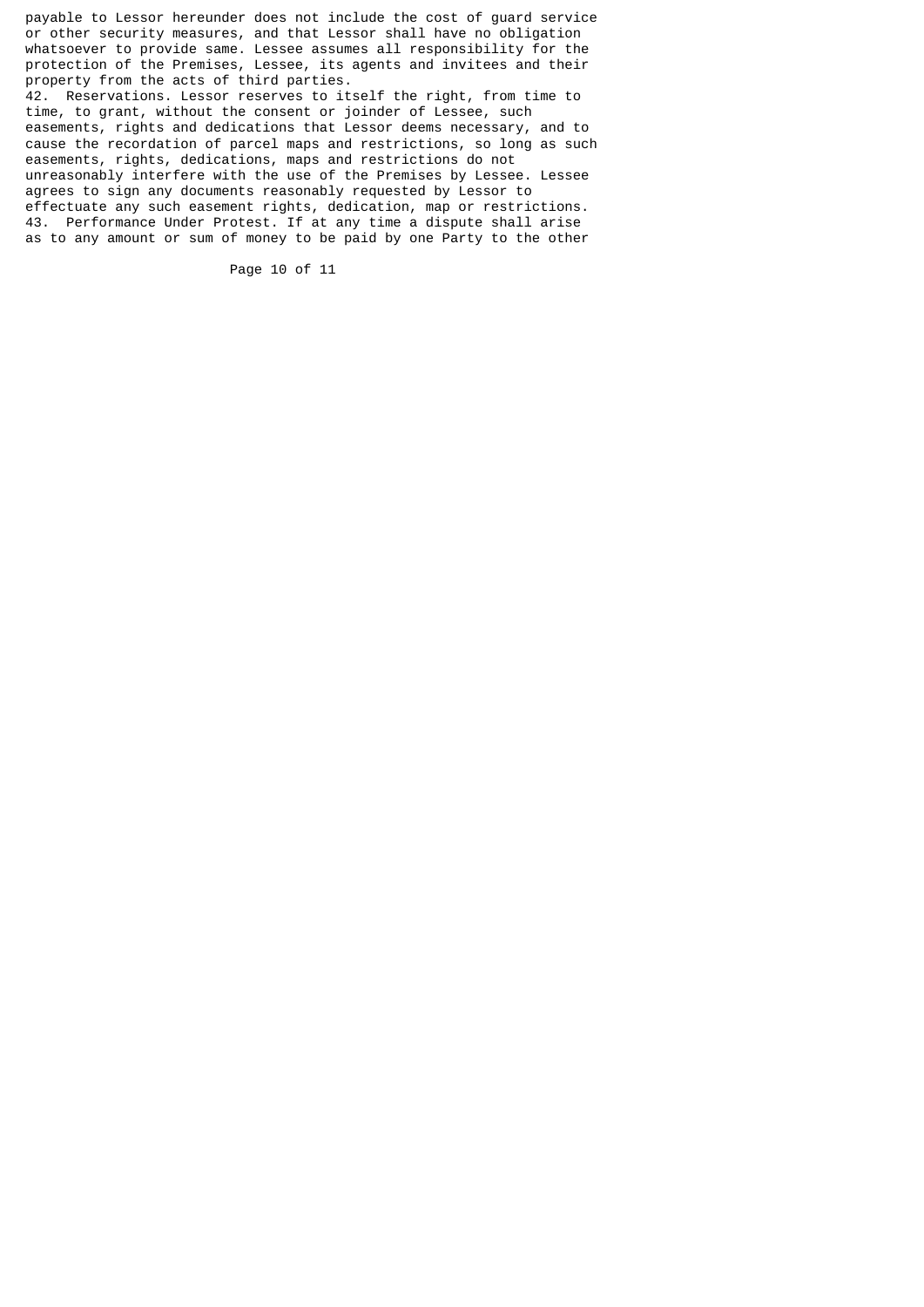under the provisions hereof, the Party against whom the obligation to pay the money is asserted shall have the right to make payment "under protest" and such payment shall not be regarded as a voluntary payment and there shall survive the right on the part 01 said Party to institute suit for recovery of such sum, If it shall be adjudged that there was no legal obligation on the part of said Party to pay such sum or any part thereof, said Party shall be entitled to recover such sum or so much thereof as it was not legally required to pay. 44. Authority. If either Party hereto is a corporation, trust limited liability company, partnership, or similar entity, each individual executing this Lease on behalf of such entity represents and warrants that he or she is duly authorized to execute and deliver this Lease on its behalf. Each Party shall, within thirty (30) days after request, deliver to the other Party satisfactory evidence of such authority.

45. Conflict. Any conflict between the printed provisions of this Lease and the typewritten or handwritten provisions shall be controlled by the typewritten or handwritten provisions. 46. Offer. Preparation of this Lease by either Party or their agent and submission of same to the other Party shall not be deemed an offer to lease to the other Party. This Lease is not intended to be binding until executed and delivered by all Parties hereto. 47. Amendments. This Lease may be modified only in writing, signed by

the Parties in interest at the time of the modification. As long as they do not materially change Lessee's obligations hereunder, Lessee agrees to make such reasonable non-monetary modifications to this Lease as may be reasonably required by a Lender in connection with the obtaining of normal financing or refinancing of the Premises. 48. Multiple Parties. If more than one person or entity is named herein as either Lessor or Lessee, such multiple Parties shall have joint and several responsibility to comply with the terms of this Lease.

49. Mediation and Arbitration of Disputes. An Addendum requiring the Mediation and/or the Arbitration of all disputes between the Parties and/or Brokers arising out of this Lease is not attached to this Lease.

LESSOR AND LESSEE HAVE CAREFULLY READ AND REVIEWED THIS LEASE AND EACH TERM AND PROVISION CONTAINED HEREIN, AND BY THE EXECUTION OF THIS LEASE SHOW THEIR INFORMED AND VOLUNTARY CONSENT THERETO. THE PARTIES HEREBY AGREE THAT, AT THE TIME THIS LEASE IS EXECUTED, THE TERMS OF THIS LEASE ARE COMMERCIALLY REASONABLE AND EFFECTUATE THE INTENT AND PURPOSE OF LESSOR AND LESSEE WITH RESPECT TO THE PREMISES.

See Paragraph 50, "Option to Extend", which is attached hereto and incorporated herein as part of this Lease. See Addendum 1 which is attached hereto and Incorporated herein as part of this Lease and sets forth Paragraphs 52 through 56.

ATTENTION: NO REPRESENTATION OR RECOMMENDATION IS MADE BY THE AMERICAN INDUSTRIAL REAL ESTATE ASSOCIATION OR BY ANY BROKER AS TO THE LEGAL SUFFICIENCY, LEGAL EFFECT, OR TAX CONSEQUENCES OF THIS LEASE OR THE TRANSACTION TO WHICH IT RELATES. THE PARTIES ARE URGED TO:

1. SEEK ADVICE OF COUNSEL AS TO THE LEGAL AND TAX CONSEQUENCES OF THIS LEASE.

2. RETAIN APPROPRIATE CONSULTANTS TO REVIEW AND INVESTIGATE THE CONDITION OF THE PREMISES, SAID INVESTIGATION SHOULD INCLUDE BUT NOT BE LIMITED TO: THE POSSIBLE PRESENCE OF HAZARDOUS SUBSTANCES, THE ZONING OF THE PREMISES, THE STRUCTURAL INTEGRITY, THE CONDITION OF THE ROOF AND OPERATING SYSTEMS, AND THE SUITABILITY OF THE PREMISES FOR LESSEE'S INTENDED USE.

WARNING: IF THE PREMISES IS LOCATED IN A STATE OTHER THAN CALIFORNIA, CERTAIN PROVISIONS OF THE LEASE MAY NEED TO BE REVISED TO COMPLY WITH THE LAWS OF THE STATE IN WHICH THE PREMISES IS LOCATED.

The parties hereto have executed this Lease at the place and on the dates specified above their respective signatures.

| By LESSOR: |  |  | By LESSEE: |
|------------|--|--|------------|
|            |  |  |            |

Earl E. and Mitsue Jio inTEST Sunnyvale Corporation, a wholly-owned subsidiary of inTEST Corporation, a Delaware Corporation

By: /s/Earl E. Jio By: /s/Douglas W. Smith ----------------------- --------------------------------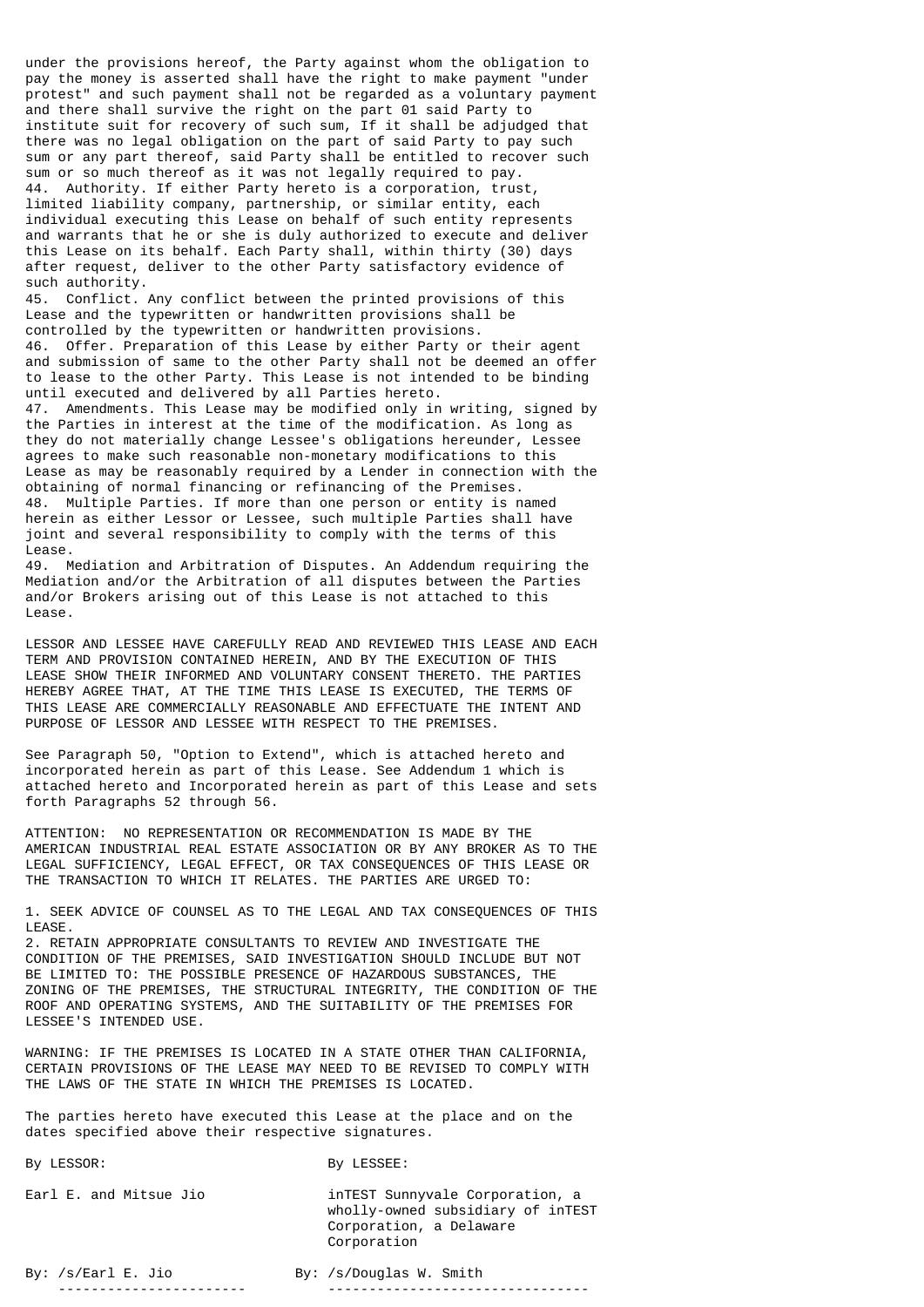Earl E. Jio Douglas W. Smith Exec. VP, COO

By: /s/Mitsue Jio ----------------------- Mitsue Jio

NOTE: These forms are often modified to meet the changing requirements of law and industry needs. Always write or call to make sure you are utilizing the most current form: AMERICAN INDUSTRIAL REAL ESTATE ASSOCIATION, 700 So. Flower Street, Suite 600, Los Angeles, California 90017. (213)687-8777. Fax No. (213)687-8616

Page 11 of 11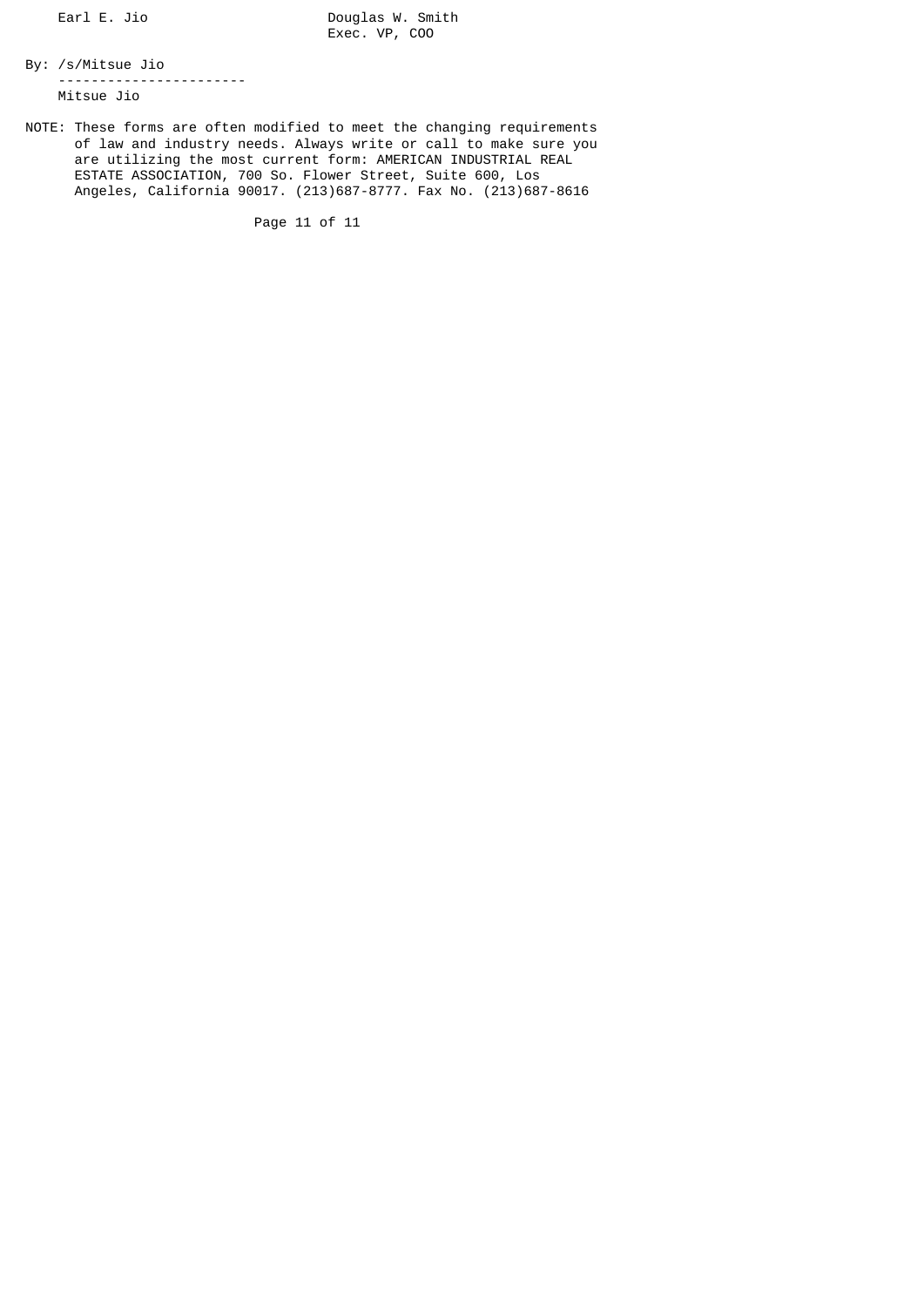## OPTION(S) TO EXTEND STANDARD LEASE ADDENDUM

Dated: September 28, 1999

By and Between (Lessor) Earl E. and Mitsue Jio (Lessee) inTEST Corporation Address of Premises: 1275-1279 Lawrence Station Road, Sunnyvale, CA

Paragraph 50

A. OPTION(S) TO EXTEND: Lessor hereby grants to Lessee the option to extend the term of this Lease for One (1) additional Sixty (60) month period(s) commencing when the prior term expires upon each and all of the following terms and conditions:

 (i) In order to exercise an option to extend, Lessee must give written notice of such election to Lessor and Lessor must receive the same at least 3 but not more than 4 months prior to the date that the option period would commence, time being of the essence. If proper notification of the exercise of an option is not given and/or received, such option shall automatically expire. Options (if there are more than one) may only be exercised consecutively.

 (ii) The provisions of paragraph 39, including those relating to Lessee's Default set forth in paragraph 39.4 of this Lease, are conditions of this Option.

 (iii) Except for the provisions of this Lease granting an option or options to extend the term, all of the terms and conditions of this Lease except where specifically modified by this option shall apply.

 (iv) This Option is personal to the original Lessee and cannot be assigned or exercised by anyone other than said original Lessee and only while the original Lessee is in full possession of the Premises and without the intention of thereafter assigning or subletting.

 (v) The monthly rent for each month of the option period shall be calculated as follows, using the method(s) indicated below: (Check Method(s) to be Used and Fill in Appropriately)

I. Cost of Living Adjustment(s) (COLA)

N/A

II. Market Rental Value Adjustment(s) (MRV) a. On (Fill in MRV Adjustment Date(s))December 1, 2004 the Base Rent shall be adjusted to the "Market Rental Value" of the property as follows:

 1) Four months prior to each Market Rental Value Adjustment Date described above, the Parties shall attempt to agree upon what the new MRV will be on the adjustment date, If agreement cannot be reached, within thirty days, then:

 (a) Lessor and Lessee shall immediately appoint a mutually acceptable appraiser or broker to establish the new MRV within the next thirty days. Any associated costs will be split equally between the Parties, or

 (b) Both Lessor and Lessee shall each immediately make a reasonable determination of the MRV and submit such determination, in writing, to arbitration in accordance with the following provisions:

 $M<sub>1</sub>$ 

Initials: EJ Initial: DWS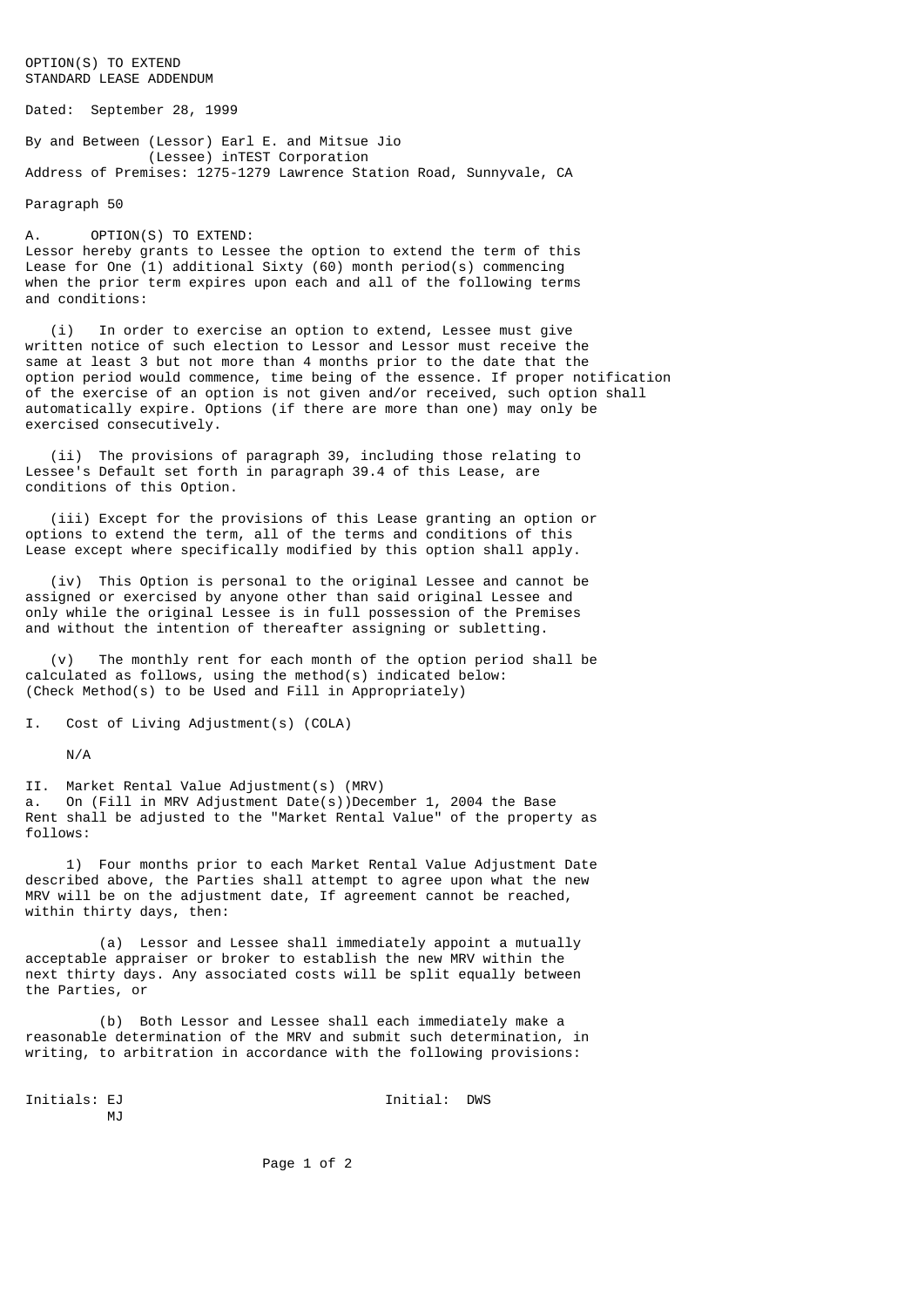(i) Within fifteen days thereafter, Lessor and Lessee shall each select an El appraiser or El broker ("Consultant" - check one) of their choice to act as an arbitrator. The two arbitrators so appointed shall immediately select a third mutually acceptable Consultant to act as a third arbitrator.

 (ii) The three arbitrators shall within thirty days of the appointment of the third arbitrator reach a decision as to what the actual MRV for the Premises is, and whether Lessor's or Lessee's submitted MRV is the closest thereto. The decision of a majority of the arbitrators shall be binding on the Parties. The submitted MRV which is determined to be the closest to the actual MRV shall thereafter be used by the Parties.

 (iii) If either of the Parties fails to appoint an arbitrator within the specified fifteen days, the arbitrator timely appointed by one of them shall reach a decision on his or her own, and said decision shall be binding on the Parties.

 (iv) The entire cost of such arbitration shall be paid by the party whose submitted MRV is not selected, ie. the one that is NOT the closest to the actual MRV.

 2) Notwithstanding the foregoing, the new MRV shall not be less than the rent payable for the month immediately preceding the rent adjustment.

b. Upon the establishment of each New Market Rental Value:

 1) the new MRV will become the new "Base Rent" for the purpose of calculating any further Adjustments, and

 2) the first month of each Market Rental Value term shall become the new "Base Month" for the purpose of calculating any further Adjustments.

III. Fixed Rental Adjustment(s) (FRA)

N/A

B. NOTICE:

 Unless specified otherwise herein, notice of any rental adjustments, other than Fixed Rental Adjustments, shall be made as specified in paragraph 23 of the Lease.

C. BROKER'S FEE:

 The Brokers specified in paragraph 1.10 shall be paid a Brokerage Fee for each adjustment specified above in accordance with paragraph 15 of the Lease.

M<sub>J</sub>

Initials: EJ **Initial:** DWS

Page 2 of 2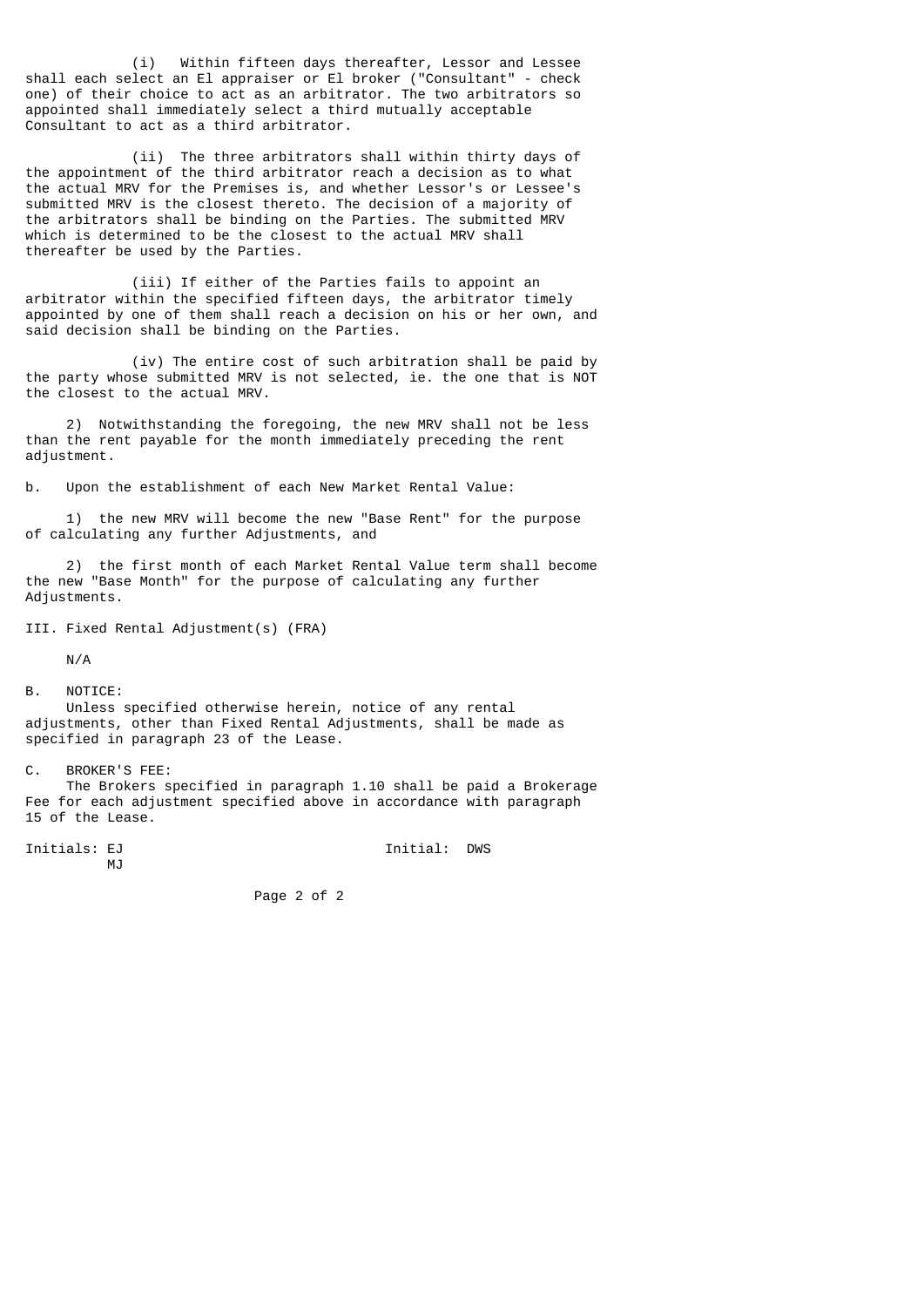THIS ADDENDUM IS AITACHED TO AND MADE A PART OF THAT CERTAIN LEASE AGREEMENT BY AND BETWEEN EARL E. AND MITSUE JIO ("LESSOR") AND INTEST SUNNYVALE CORPORATION ("LESSEE") FOR THE PREMISES LOCATED AT 1275-1279 LAWRENCE STATION ROAD, SUNNYVALE, CALIFORNIA AND DATED SEPTEMBER 28, 1999 FOR REFERENCE PURPOSES ONLY.

51. Tenant Improvements: Lessor shall provide a \$15.00 per square foot tenant improvement allowance. All tenant improvements shall be performed in accordance with the terms and provisions of the Lease. Lessee shall invoice Lessor for the cost of such tenant improvements with such backup information as is reasonably requested by Lessor. Lessor shall make payment of such Invoices within the amount of the allowance within 30 day's of receipt of the invoice and statutory lien releases from all contractors and subcontractors performing improvements to the property. The allowance shall be used for the following items:

a. all ADA upgrades;

- b. interior paint and patching;
	- c. interior floor covering (cat-pet and VCT); and

 d. specific changes for Lessee's intended use, which will be mutually agreed upon with Lessor.

52. Rent:

| Months            | Rent/SF/Mo/NNN |
|-------------------|----------------|
| 12/01/99-11/30/00 | \$25,557.00    |
| 12/01/00-11/30/01 | \$26,469.75    |
| 12/01/01-11/30/02 | \$27,382.50    |
| 12/01/02-11/30/03 | \$28,295.25    |
| 12/01/03-11/30/04 | \$29,208.00    |

53. Alterations: Lessee, at Lessee's sole cost and expense may install vents in the roof for the machine shop. Therefore, Lessor shall not be responsible for any roof leaks associated with said vents.

54. Purchase Option: Lessee shall have an option to purchase the building at Fair Market Value if the Lessor, at its sole option, elects to sell the building. In the event Lessor makes a decision to offer the property for sale, Lessor shall provide written notice to Lessee. Lessee shall have an option, exercisable within 15 days of the date of the notice, to purchase the building at Fair Market Value to be determined by independent appraisal as follows: Lessor and Lessee shall each choose an MAI appraiser to separately determine a value of the property. If the Fair Market Value as determined by the two appraisers varies by less than \$50,000, the amounts of the appraisals shall be averaged and that average shall be the purchase price. If the Fair Market Value as determined by the appraisers varies by \$50,000 or more, the two appraisers shall select a third MAI appraiser. That third appraiser shall appraise the property and the three appraisers shall meet and mutually agree on a Fair Market Value for the property. If the three appraisers are unable to so agree, the Fair Market Value shall be determined by a court of competent jurisdiction.

55. Lessor shall repair or replace asphalt, at Lessor's option, and completely resurface the paved parking areas surrounding the building within 36 months of the Commencement Date.

56. Lessor at its cost shall paint the exterior of the building.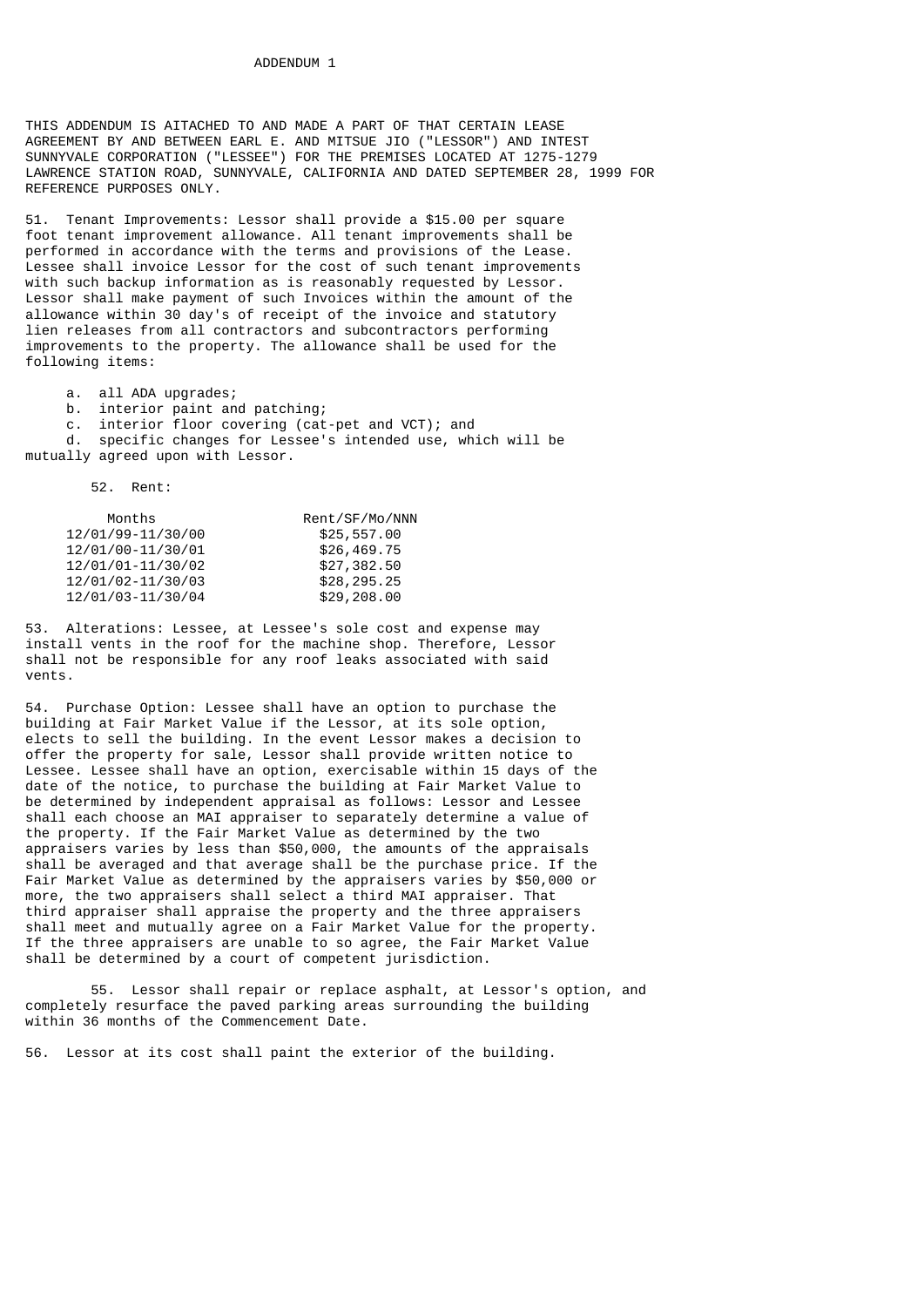## AMERICAN INDUSTRIAL REAL ESTATE ASSOCIATION GUARANTY OF LEASE

 WHEREAS Earl E. and Mitsue Jio, hereinafter "Lessor", and inTEST Sunnyrvale Corporation, a wholly owned subsidiary of inTEST Corporation, hereinafter "Lessee", are about to execute a document entitled "Lease" dated September 28, 1999 concerning the premises commonly known as 1275-1279 Lawrence Station Road, Sunnyvale wherein Lessor will lease the premises to Lessee, and

 WHEREAS, inTEST Corporation, a Delaware corporation hereinafter "Guarantors" have a financial interest in Lessee, and

 WHEREAS, Lessor would not execute the Lease if Guarantors did not execute and deliver to Lessor this Guarantee of Lease.

 NOW THEREFORE, in consideration of the execution of the foregoing Lease by Lessor and as a material inducement to Lessor to execute said Lease, Guarantors hereby jointly, severally, unconditionally and irrevocably guarantee the prompt payment by Lessee of all rents and all other sums payable by Lessee under said Lease and the faithful and prompt performance by Lessee of each and every one of the terms, conditions and covenants of said Lease to be kept and performed by Lessee.

 It is specifically agreed that the terms of the foregoing Lease may be modified by agreement between Lessor and Lessee, or by a course of conduct, and said Lease may be assigned by Lessor or any assignee of Lessor without consent or notice to Guarantors and that this Guaranty shall guarantee the performance of said Lease as so modified.

 This Guaranty shall not be released, modified or affected by the failure or delay on the part of Lessor to enforce any of the rights or remedies of the Lessor under said Lease, whether pursuant to the terms thereof or at law or in equity.

 No notice of default need be given to Guarantors, it being specifically agreed that the guarantee of the undersigned is a continuing guarantee under which Lessor may proceed immediately against Lessee and/or against Guarantors following any breach or default by Lessee or for the enforcement of any rights which Lessor may have as against Lessee under the terms of the Lease or at law or in equity.

 Lessor shall have the right to proceed against Guarantors hereunder following any breach or default by Lessee without first proceeding against Lessee and without previous notice to or demand upon either Lessee or Guarantors.

 Guarantors hereby waive (a) notice of acceptance of this Guaranty. (b) demand of payment, presentation and protest, (c) all right to assert or plead any statute of limitations relating to this Guaranty or the Lease, (d) any right to require the Lessor to proceed against the Lessee or any other Guarantor or any other person or entity liable to Lessor, (e) any right to require Lessor to apply to any default any security deposit or other security it may hold under the Lease, (f) any right to require Lessor to proceed under any other remedy Lessor may have before proceeding against Guarantors, (g) any right of subrogation.

 Guarantors do hereby subrogate all existing or future indebtedness of Lessee to Guarantors to the obligations owed to Lessor under the Lease and this Guaranty.

 If a Guarantor is married, such Guarantor expressly agrees that recourse may be had against his or her separate property for all of the obligations hereunder.

 The obligations of Lessee under the Lease to execute and deliver estoppel statements and financial statements, as therein provided, shall be deemed to also require the Guarantors hereunder to do and provide the same.

 The term "Lessor" refers to and means the Lessor named in the Lease and also Lessor's successors and assigns. So long as Lessor's interest in the Lease, the leased premises or the rents, issues and profits therefrom, are subject to any mortgage or deed of trust or assignment for security, no acquisition by Guarantors of the Lessor's interest shall affect the continuing obligation of Guarantors under this Guaranty which shall nevertheless continue in full force and effect for the benefit of the mortgagee, beneficiary, trustee or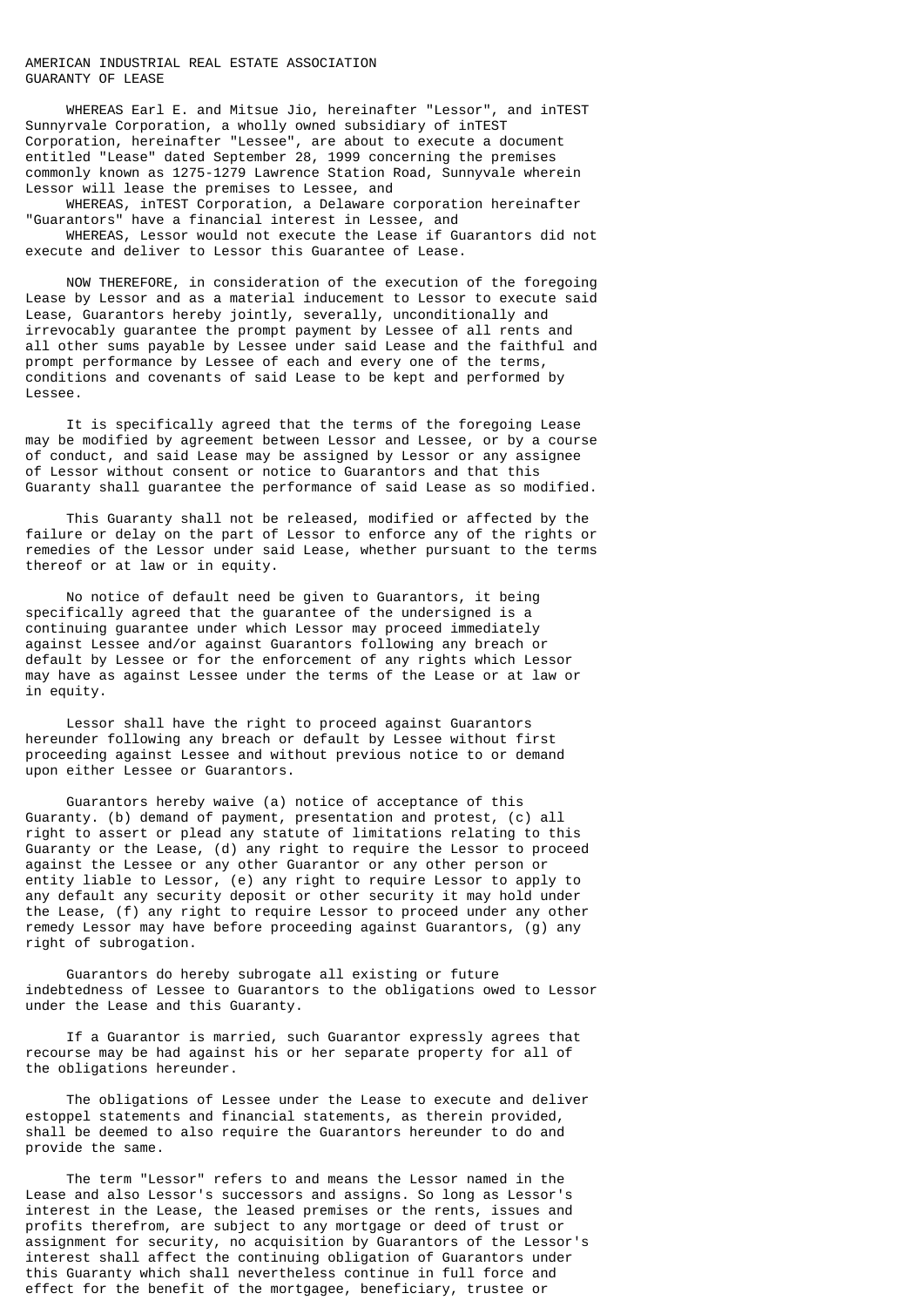assignee under such mortgage, deed of trust or assignment and their successors and assigns.

 The term "Lessee" refers to and means the Lessee named in the Lease and also Lessee's successors and assigns.

 In the event any action be brought by said Lessor against Guarantors hereunder to enforce the obligation of Guarantors hereunder, the unsuccessful party in such action shall pay to the prevailing party therein a reasonable attorney's fee which shall be fixed by the court.

If this Form has been filled in, it has been prepared for submission to your attorney for his approval. No representation or recommendation is made by the American Industrial Real Estate Association, the real estate broker or its agents or employees as to the legal sufficiency, legal effect, or tax consequences of this Form or the transaction relating thereto.

Executed at: Sunnyvale, CA /s/Douglas W. Smith<br>On 10/27/99 -------------------------<br>Exec. VP, C00 Address 542 Lakeside Drive

"GUARANTORS"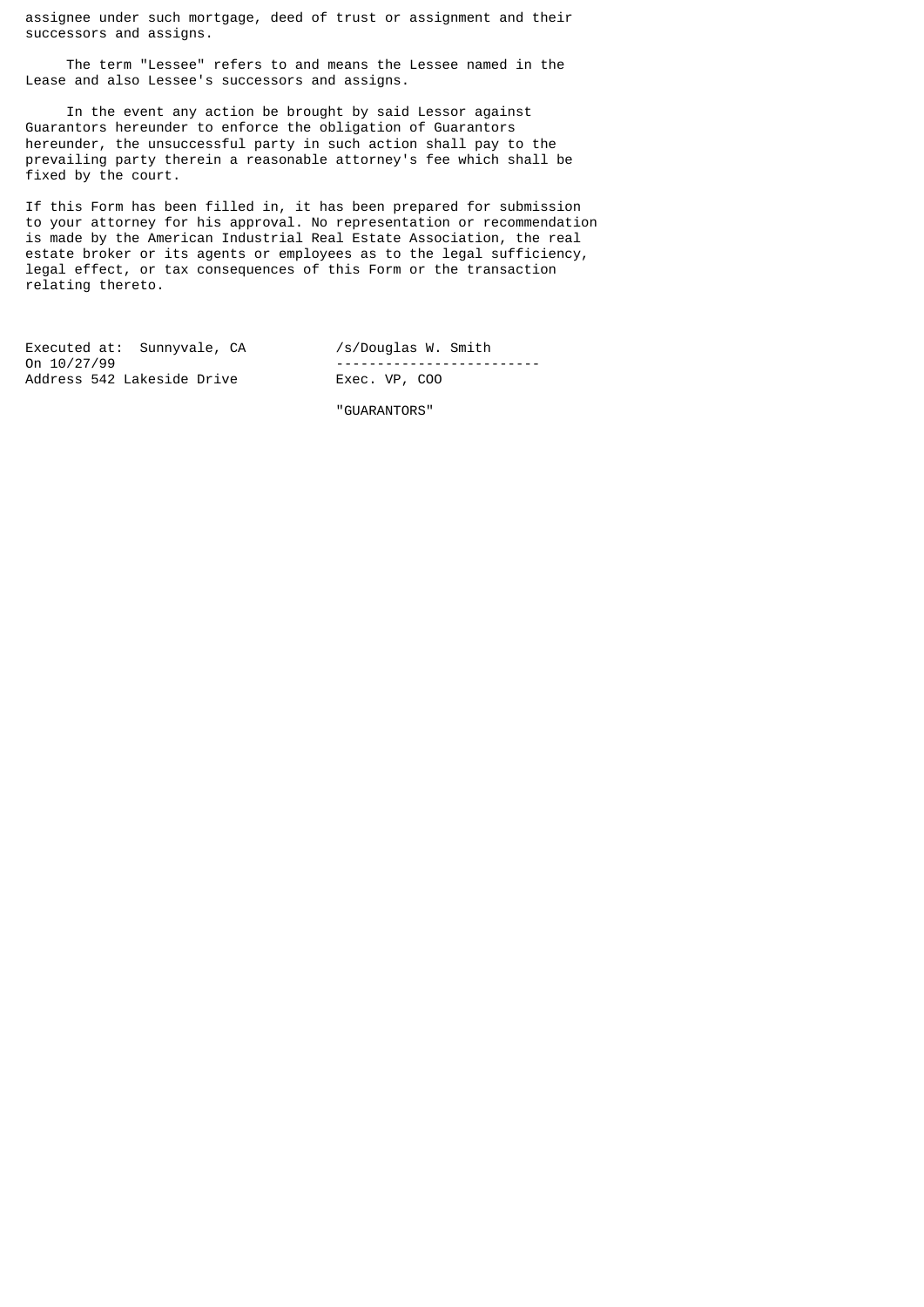Exhibit 21

Subsidiaries of the Registrant

 Name of Subsidiaries and Names Under Which Subsidiaries Do Business Jurisdiction of Incorporation - ------------------------------------ ---------------------------- inTEST Limited England inTEST Kabushiki Kaisha Japan inTEST PTE, Ltd. Singapore Singapore Singapore Singapore Singapore Singapore Singapore Singapore Singapore Singapore Singapore Singapore Singapore Singapore Singapore Singapore Singapore Singapore Singapore Singapore Singa inTEST Investments, Inc. Delaware inTEST IP Corp. Delaware inTEST Licensing Corp. Delaware inTEST Sunnyvale Corp. Delaware  $Temperature$  Corporation\*

\* Incorporated on December 14, 1999, for the purpose of acquiring Temptronic.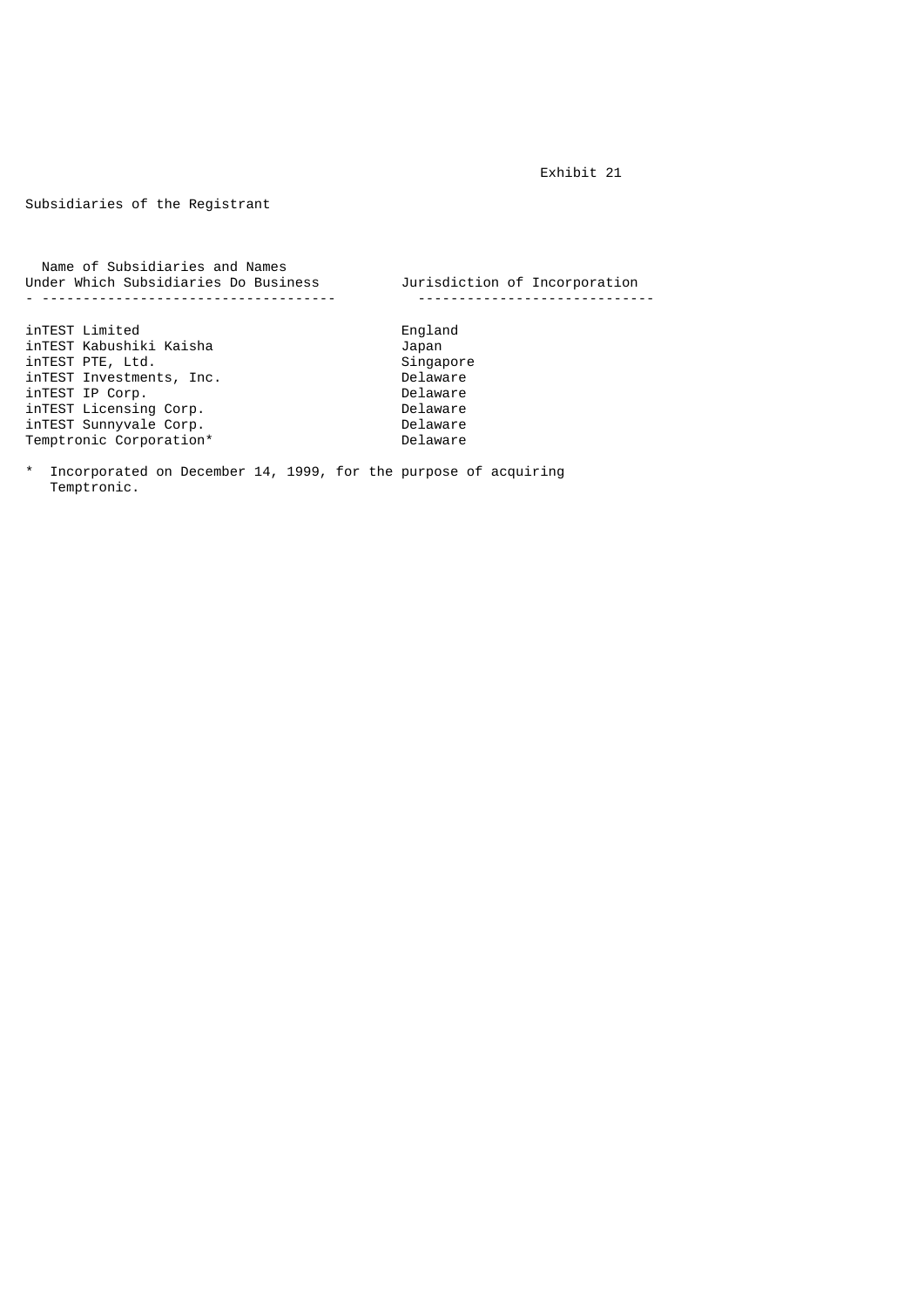EXHIBIT 23

Consent of Independent Auditors

The Board of Directors and Stockholders inTEST Corporation

We consent to the incorporation by reference in the registration statement (No. 333-44059) on Form S-8 of inTEST Corporation of our report dated February 23, 2000, relating to the consolidated balance sheets of inTEST Corporation and subsidiaries as of December 31, 1999 and 1998, and the related consolidated statements of earnings, comprehensive earnings, stockholders' equity and cash flows for each of the years in the three-year period ended December 31, 1999, and the related consolidated financial statement schedule, which report appears in the December 31, 1999 annual report on Form 10-K of inTEST Corporation.

KPMG LLP Philadelphia, Pennsylvania March 29, 2000